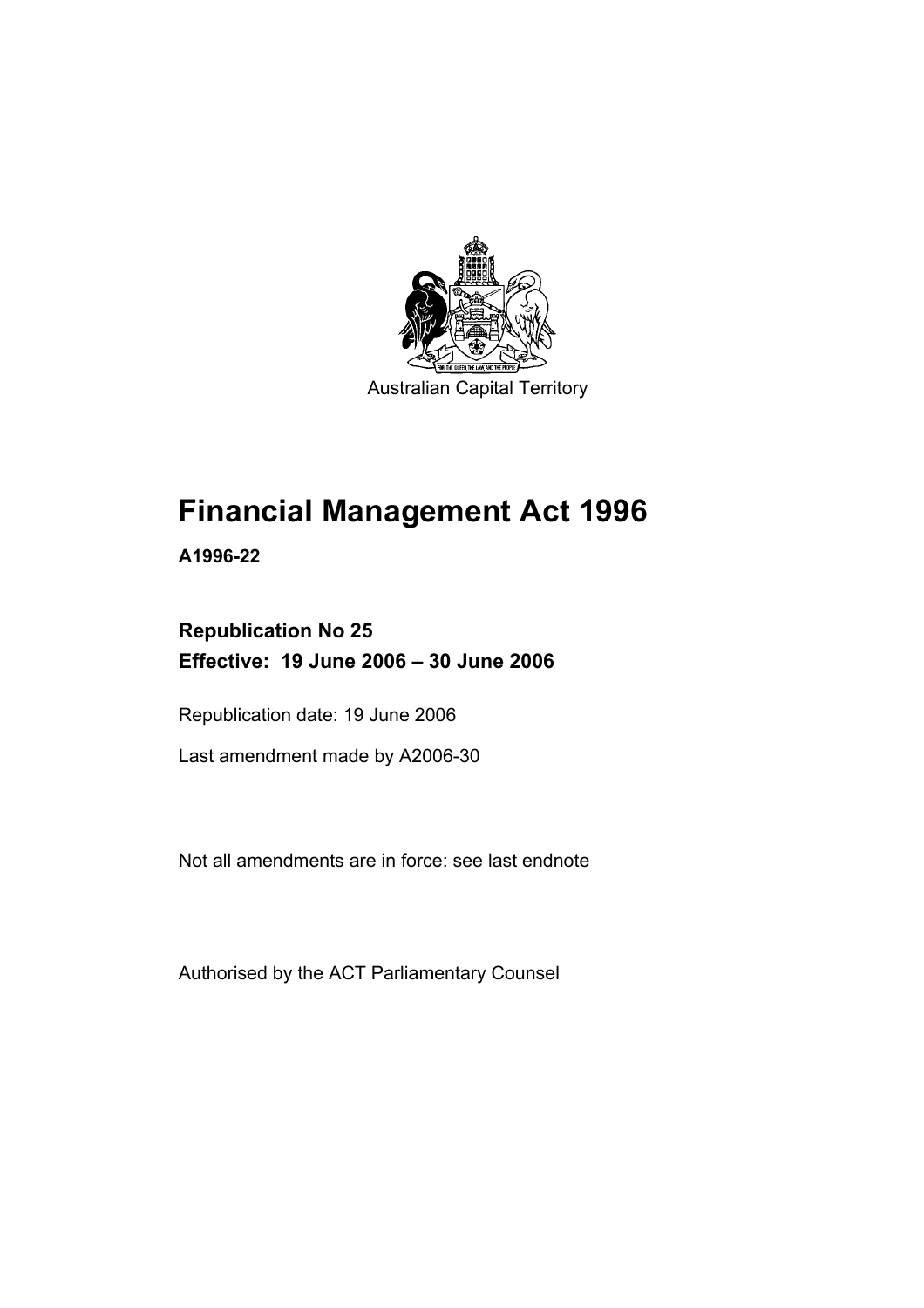#### **About this republication**

#### **The republished law**

This is a republication of the *Financial Management Act 1996* (including any amendment made under the *Legislation Act 2001*, part 11.3 (Editorial changes)) as in force on 19 June 2006*.* It also includes any amendment, repeal or expiry affecting the republished law to 19 June 2006.

The legislation history and amendment history of the republished law are set out in endnotes 3 and 4.

#### **Kinds of republications**

The Parliamentary Counsel's Office prepares 2 kinds of republications of ACT laws (see the ACT legislation register at www.legislation.act.gov.au):

- authorised republications to which the *Legislation Act 2001* applies
- unauthorised republications.

The status of this republication appears on the bottom of each page.

#### **Editorial changes**

The *Legislation Act 2001*, part 11.3 authorises the Parliamentary Counsel to make editorial amendments and other changes of a formal nature when preparing a law for republication. Editorial changes do not change the effect of the law, but have effect as if they had been made by an Act commencing on the republication date (see *Legislation Act 2001*, s 115 and s 117). The changes are made if the Parliamentary Counsel considers they are desirable to bring the law into line, or more closely into line, with current legislative drafting practice.

This republication does not include amendments made under part 11.3 (see endnote 1).

#### **Uncommenced provisions and amendments**

If a provision of the republished law has not commenced or is affected by an uncommenced amendment, the symbol  $\mathbf{U}$  appears immediately before the provision heading. The text of the uncommenced provision or amendment appears only in the last endnote.

#### **Modifications**

If a provision of the republished law is affected by a current modification, the symbol  $\mathbf{M}$ appears immediately before the provision heading. The text of the modifying provision appears in the endnotes. For the legal status of modifications, see *Legislation Act 2001*, section 95.

#### **Penalties**

The value of a penalty unit for an offence against this republished law at the republication date is—

- (a) if the person charged is an individual—\$100; or
- (b) if the person charged is a corporation—\$500.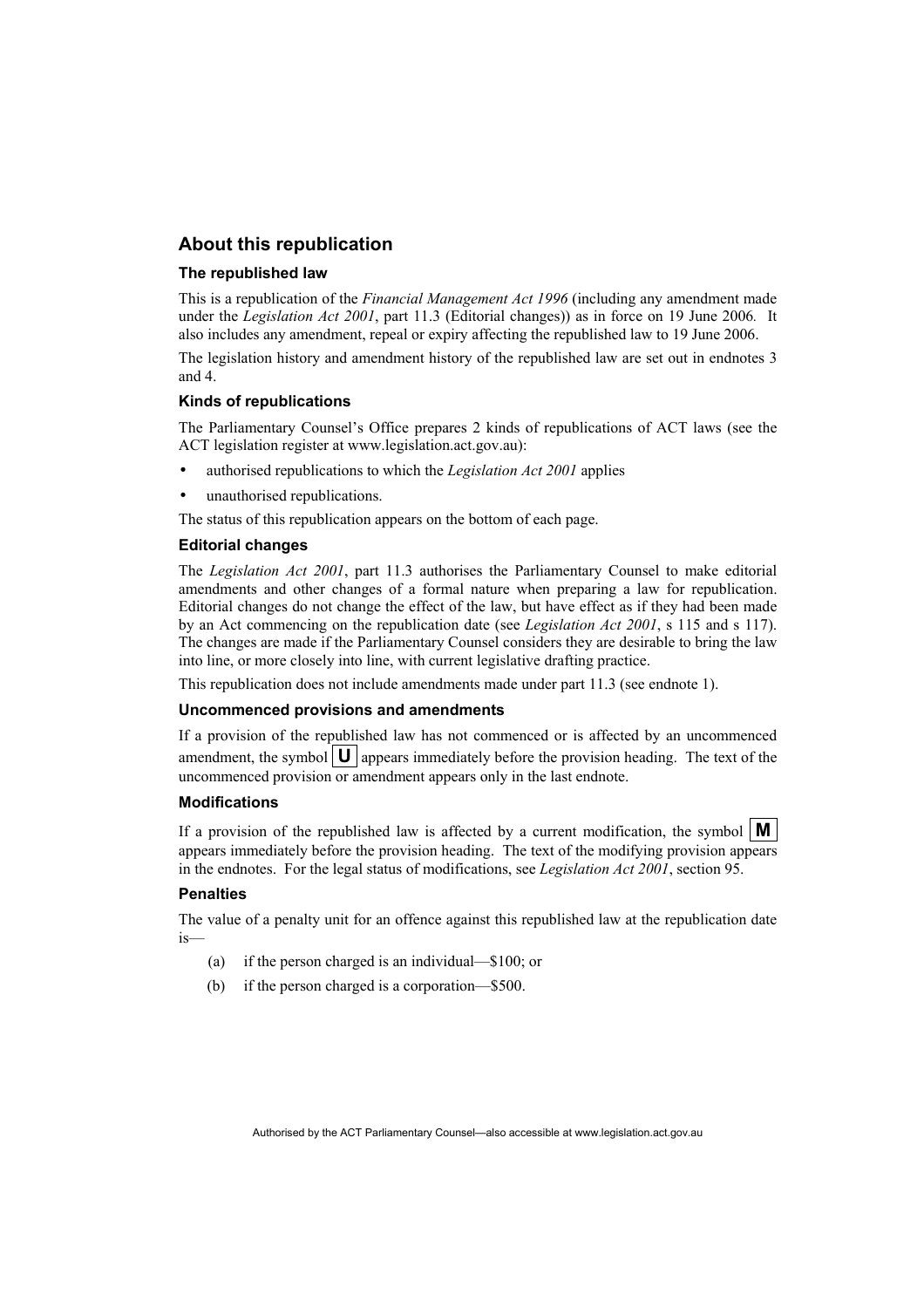

# **Financial Management Act 1996**

# **Contents**

|                     |                                                                        | Page       |
|---------------------|------------------------------------------------------------------------|------------|
| Part 1              | <b>Preliminary</b>                                                     |            |
| 1                   | Name of Act                                                            | 2          |
| 2                   | Act subject to Territory Superannuation Provision Protection Act       | 2          |
| 3                   | Dictionary                                                             | 2          |
| 3A                  | <b>Notes</b>                                                           | 2          |
| 3B                  | Declaration that certain bodies are not territory authorities for Act  | 3          |
| 4                   | Application of pt 2, pt 3 and pt 5 to Legislative Assembly secretariat | 3          |
| Part 2              | <b>Budget management</b>                                               |            |
| <b>Division 2.1</b> | Appropriations and budgets                                             |            |
| 5                   | Timing of first Appropriation Bill for financial year                  | 4          |
| 6                   | Necessity for appropriation                                            | 4          |
| 7                   | Payments authorised on lapse of appropriation                          | 4          |
| 8                   | Form of appropriations                                                 | 5          |
| R <sub>25</sub>     | Financial Management Act 1996                                          | contents 1 |
| 19/06/06            | Effective: 19/06/06-30/06/06                                           |            |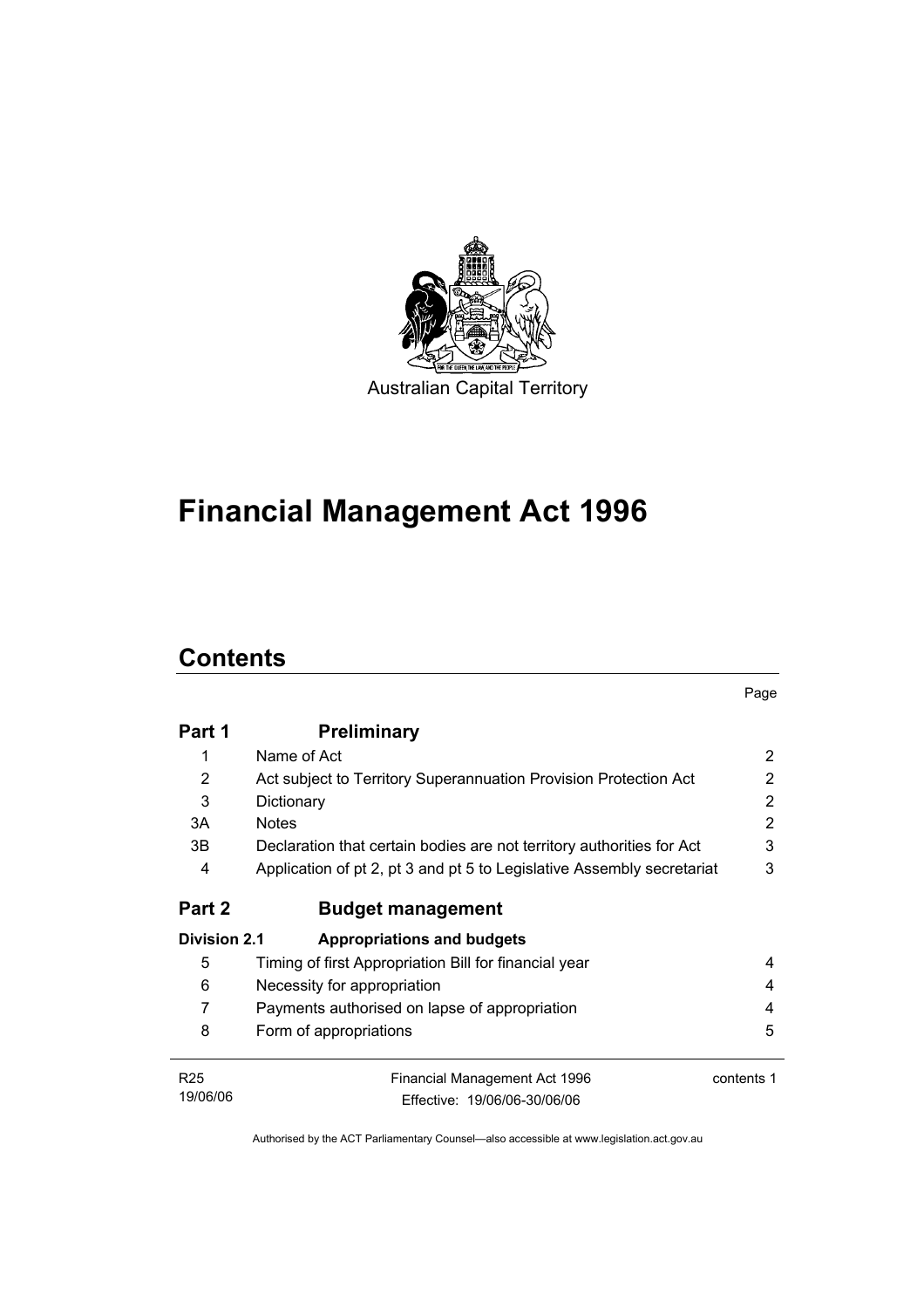#### **Contents**

|                     |                                                                                | Page            |
|---------------------|--------------------------------------------------------------------------------|-----------------|
| 9                   | Net appropriations for outputs                                                 | 5               |
| 9Α                  | Net appropriations for capital injections                                      | 6               |
| 9Β                  | Appropriations for payments on behalf of Territory to be net<br>appropriations | 6               |
| 10                  | <b>Budget papers</b>                                                           | 6               |
| 11                  | <b>Territory budgets</b>                                                       | $\overline{7}$  |
| 11A                 | Financial policy objectives and strategies statement                           | 10              |
| 12                  | Departmental budgets                                                           | 11              |
| 12A                 | Territory authority and territory-owned corporation budgets                    | 12              |
| 13                  | Supplementary budget papers                                                    | 13              |
| 13A                 | Amendment of budgets for supplementary appropriation                           | 14              |
| 14                  | Transfer of funds between appropriations                                       | 15              |
| 15                  | Transfer of funds within appropriations                                        | 15              |
| 15A                 | Reclassification of certain appropriations                                     | 16              |
| 16                  | Transfer of functions after Appropriation Act passed                           | 16              |
| 17                  | Variation of appropriations for Commonwealth grants                            | 17              |
| 17A                 | Variations of appropriations for certain payments to Commonwealth              | 18              |
| 18                  | Treasurer's advance                                                            | 18              |
| 18A                 | Assembly to be told about treasurer's advance                                  | 20              |
| 19                  | Refunds of payments made without liability                                     | 20              |
| 19A                 | Payments for Territory GST liabilities                                         | 21              |
| 19B                 | Authorisation of expenditure of certain Commonwealth grants                    | 21              |
| 19 <sub>C</sub>     | Amendment of capital injection conditions                                      | 21              |
| 19D                 | Amendment of performance criteria                                              | 22              |
| 20                  | <b>Budgets for Legislative Assembly secretariat</b>                            | 24              |
| <b>Division 2.2</b> | <b>Budget reviews and pre-election updates</b>                                 |                 |
| 20A                 | <b>Budget review</b>                                                           | 24              |
| 20 <sub>B</sub>     | Purpose and contents of budget review                                          | 24              |
| 20C                 | Pre-election budget update                                                     | 26              |
| 20 <sub>D</sub>     | Purpose and contents of pre-election budget update                             | 26              |
| Part 3              | <b>Financial reports</b>                                                       |                 |
| <b>Division 3.1</b> | <b>Financial reports of the Territory</b>                                      |                 |
| 21                  | Meaning of the Territory in div 3.1                                            | 28              |
| contents 2          | Financial Management Act 1996                                                  | R <sub>25</sub> |
|                     | Effective: 19/06/06-30/06/06                                                   | 19/06/06        |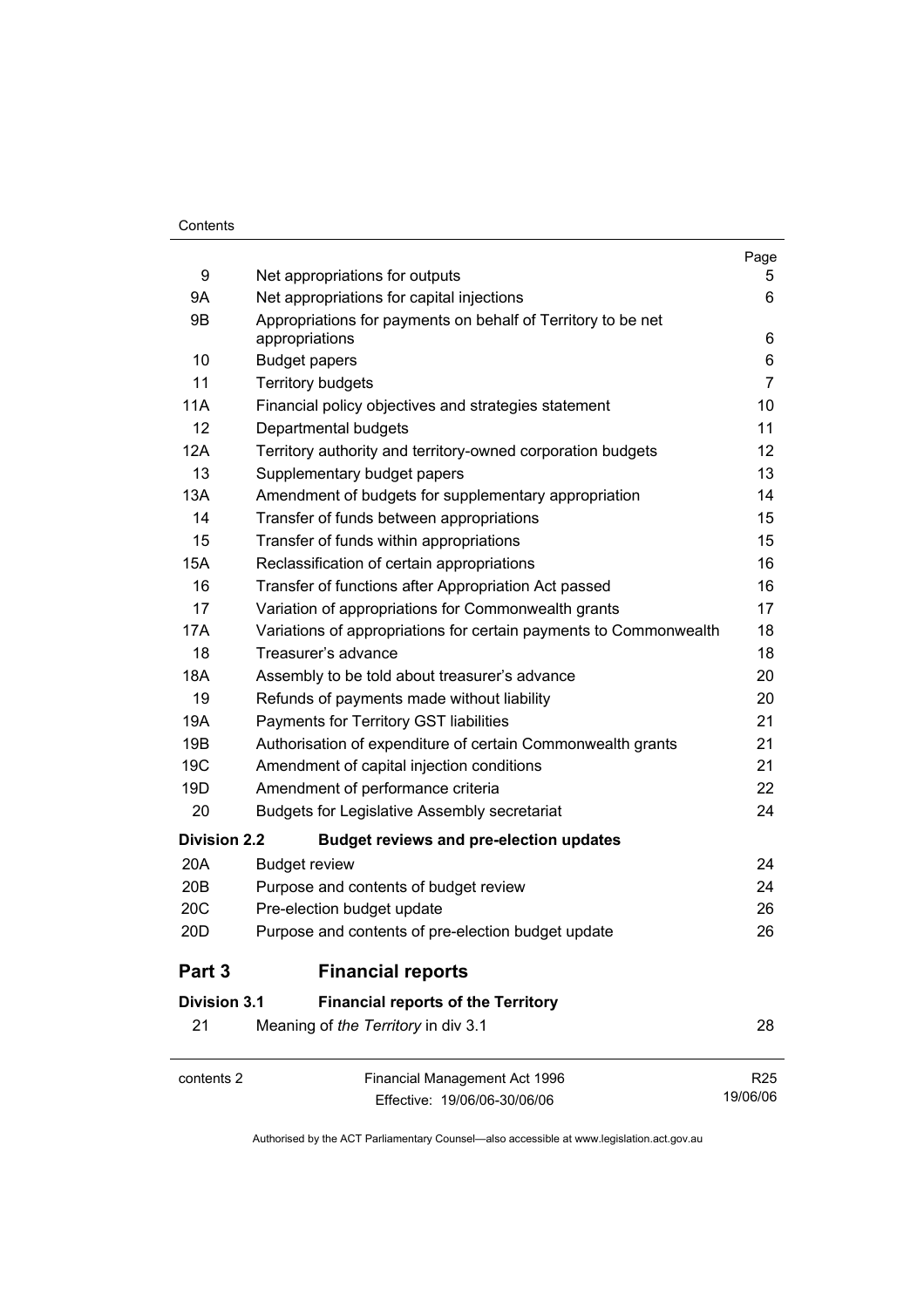|                     |                                                                                  | Page       |
|---------------------|----------------------------------------------------------------------------------|------------|
| 22                  | Annual financial statements of the Territory                                     | 28         |
| 23                  | Responsibility for annual financial statements                                   | 28         |
| 24                  | Audit of annual financial statements                                             | 29         |
| 25                  | Presentation of annual financial statements to Legislative Assembly              | 30         |
| 26                  | Periodic financial statements                                                    | 30         |
| <b>Division 3.2</b> | Financial reports and performance statements of<br>departments                   |            |
| 27                  | Annual financial statements of departments                                       | 31         |
| 28                  | Responsibility for annual financial statements of departments                    | 32         |
| 29                  | Audit of financial statements of departments                                     | 32         |
| 30                  | Departmental annual financial statements to be included in annual<br>reports etc | 32         |
| 30A                 | Statements of performance of departments                                         | 33         |
| 30 <sub>B</sub>     | Responsibility for departmental statements of performance                        | 33         |
| 30 <sub>C</sub>     | Scrutiny of departmental statements of performance                               | 34         |
| 30 <sub>D</sub>     | Departmental statements of performance to be included in annual<br>reports etc   | 34         |
| 30E                 | Half-yearly departmental performance reports                                     | 34         |
| Part 4              | Financial management responsibilities of chief<br>executives of departments      |            |
| 31                  | Responsibilities of chief executives of departments                              | 36         |
| Part 5              | <b>Banking and investment</b>                                                    |            |
| 32                  | Agreement for the conduct of banking for Territory                               | 38         |
| 33                  | Territory banking account                                                        | 38         |
| 34                  | Departmental banking accounts                                                    | 38         |
| 34A                 | Transfer of departmental banking account                                         | 39         |
| 34B                 | End of year balances of departmental banking accounts                            | 40         |
| 35                  | Payments into banking accounts                                                   | 40         |
| 36                  | Transfer following change in departmental responsibilities                       | 41         |
| 36A                 | Transfers from departmental banking accounts to territory banking<br>account     | 41         |
| 37                  | Payments from territory banking account                                          | 41         |
| 38                  | Investment of certain public money                                               | 42         |
| R <sub>25</sub>     | Financial Management Act 1996                                                    | contents 3 |

| R <sub>25</sub> | Financial Management Act 1996 | contents 3 |
|-----------------|-------------------------------|------------|
| 19/06/06        | Effective: 19/06/06-30/06/06  |            |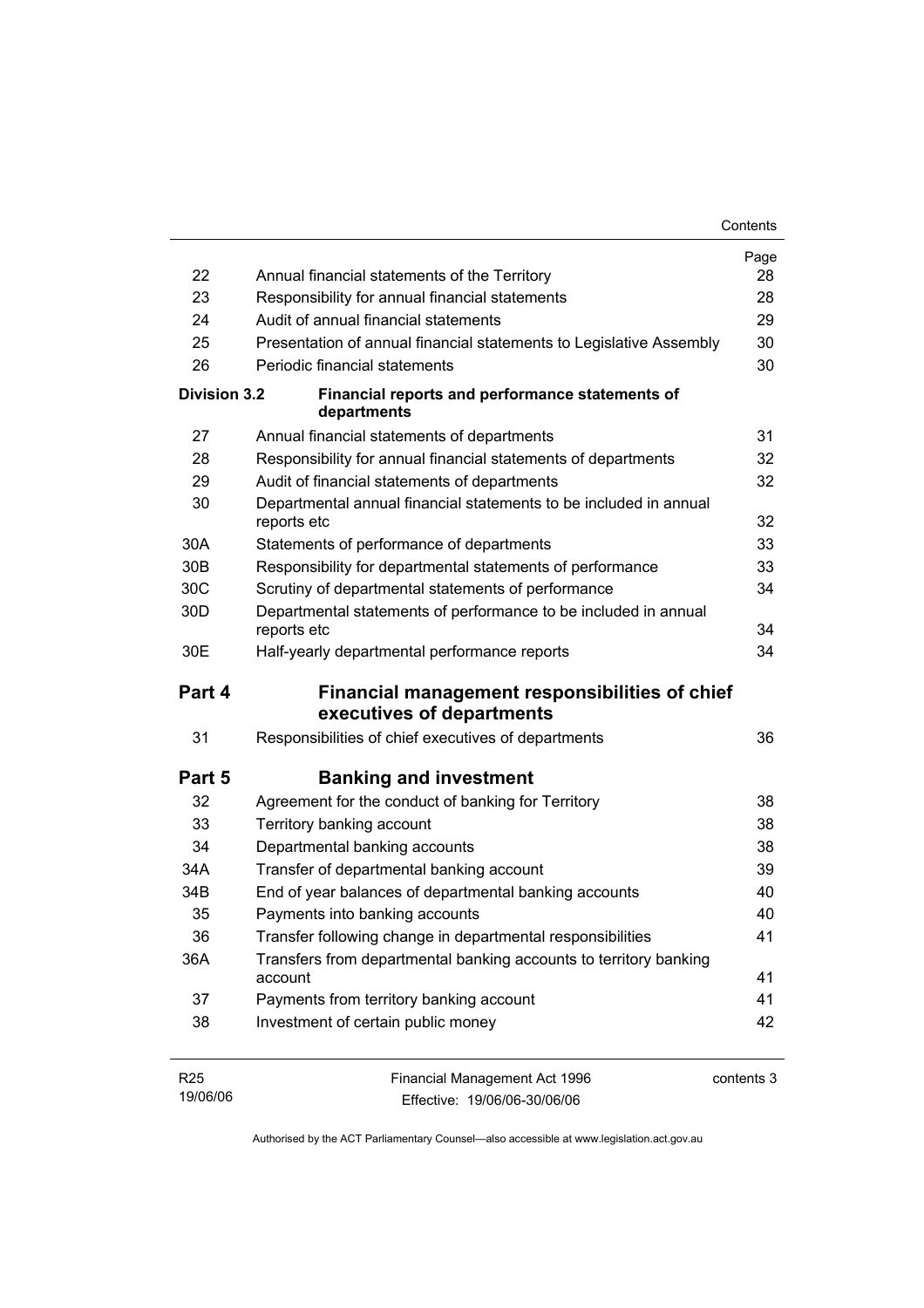#### **Contents**

| . .<br>۰.<br>×<br>× |  |
|---------------------|--|
|                     |  |

| Part 6     | <b>Borrowing and guarantees</b>                                                      |                 |
|------------|--------------------------------------------------------------------------------------|-----------------|
| 39         | Power of Territory to borrow                                                         | 44              |
| 40         | Treasurer may borrow on behalf of Territory                                          | 44              |
| 41         | Power of territory authorities to borrow                                             | 44              |
| 42         | Borrowings by territory authorities to be approved                                   | 44              |
| 43         | Territory authorities may give security                                              | 45              |
| 44         | Power to approve borrowings not delegable                                            | 45              |
| 45         | Loans to be paid into territory banking account                                      | 45              |
| 46         | Payments by Treasurer                                                                | 45              |
| 47         | <b>Guarantees by Territory</b>                                                       | 45              |
| Part 7     | <b>Trust money</b>                                                                   |                 |
| 49         | Identity of trust money                                                              | 47              |
| 50         | Administration of trust money                                                        | 47              |
| 51         | Departmental trust banking accounts                                                  | 47              |
| 51A        | Transfer of departmental trust banking accounts                                      | 48              |
| 51B        | Transfers between trust banking accounts-changes in departmental<br>responsibilities | 48              |
| 51C        | Transfers between trust banking accounts-investment                                  | 49              |
| 52         | Transfers between trust banking account and territory banking account                | 49              |
| 53         | Investment of trust money                                                            | 49              |
| 53A        | Unclaimed trust money                                                                | 49              |
| 53B        | Review of decisions                                                                  | 51              |
| 53C        | Notification of decisions                                                            | 51              |
| Part 8     | <b>Financial provisions for territory authorities</b>                                |                 |
| 54         | Application-pt 8                                                                     | 52              |
| 55         | Responsibilities of chief executive officers of territory authorities                | 53              |
| 56         | Responsibilities of governing boards of territory authorities                        | 54              |
| 57         | Banking accounts of territory authorities                                            | 55              |
| 58         | Investment by territory authorities                                                  | 56              |
| 59         | Borrowing by territory authorities                                                   | 57              |
| 60         | Guarantees by territory authorities                                                  | 58              |
| 61         | Territory authority statements of intent                                             | 58              |
| 62         | Presentation of statements of intent of territory authorities                        | 59              |
| contents 4 | Financial Management Act 1996                                                        | R <sub>25</sub> |
|            | Effective: 19/06/06-30/06/06                                                         | 19/06/06        |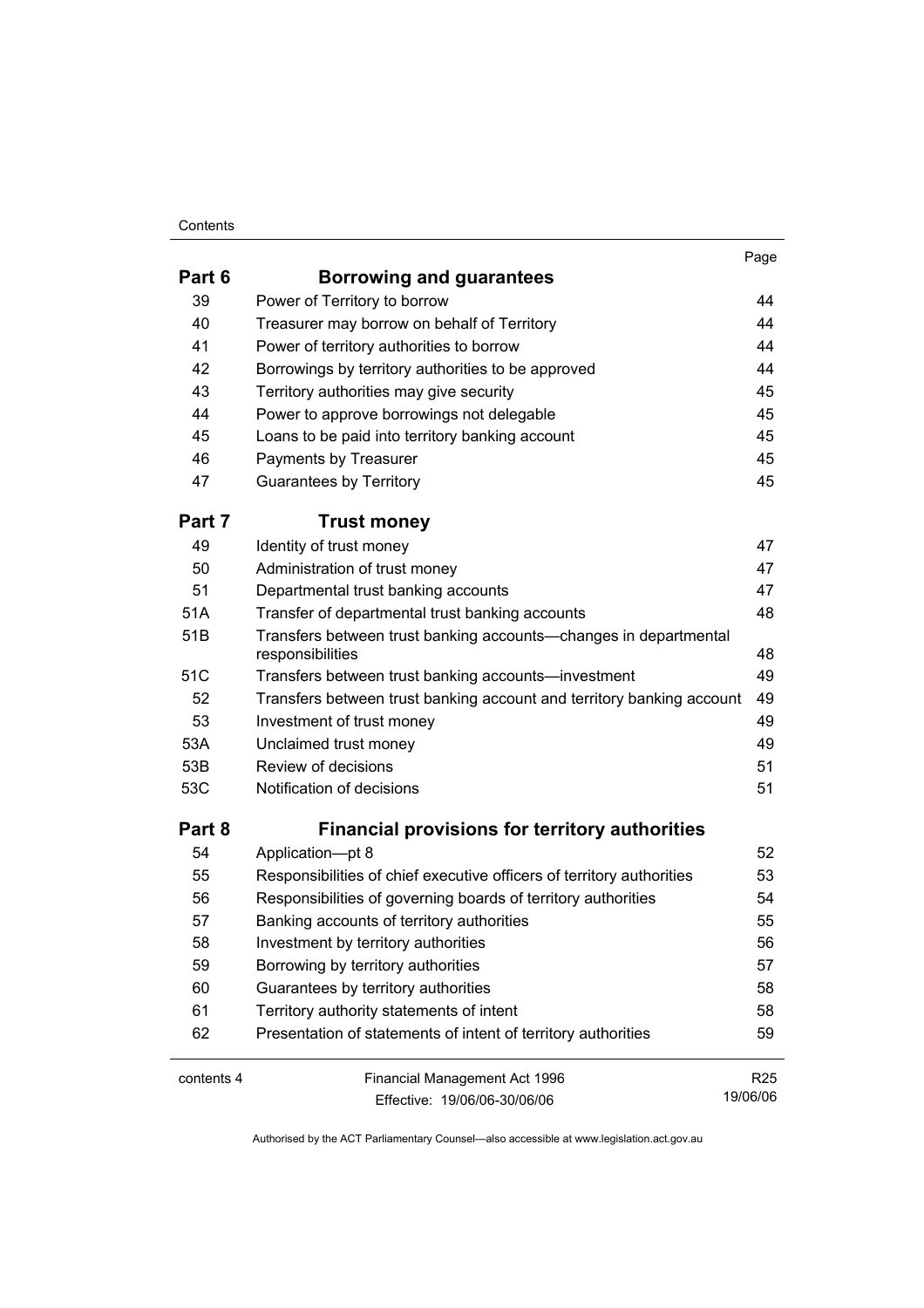|                     |                                                                                                     | Contents |
|---------------------|-----------------------------------------------------------------------------------------------------|----------|
|                     |                                                                                                     | Page     |
| 63                  | Annual financial statements of territory authorities                                                | 60       |
| 64                  | Responsibility for annual financial statements of territory authorities                             | 61       |
| 65                  | Audit of annual financial statements of territory authorities                                       | 61       |
| 66                  | Annual financial statements of territory authorities to be included in<br>annual reports etc        | 62       |
| 67                  | Treasurer may require interim financial statements etc for territory<br>authorities                 | 62       |
| 68                  | Statements of performance of territory authorities                                                  | 63       |
| 69                  | Responsibility for territory authority statements of performance                                    | 63       |
| 70                  | Scrutiny of territory authority statements of performance                                           | 64       |
| 71                  | Territory authority statements of performance to be included in annual<br>reports etc               | 65       |
| Part 9              | Governance of territory authorities                                                                 |          |
| Division 9.1        | Definitions and important concepts                                                                  |          |
| 72                  | Definitions-pt 9                                                                                    | 66       |
| 73                  | Nature of relevant territory authorities                                                            | 67       |
| 74                  | Powers of territory authorities generally                                                           | 68       |
| 75                  | Execution of documents and assumptions people dealing with relevant<br>territory authority may make | 69       |
| 76                  | Governing board of territory authority                                                              | 70       |
| 77                  | Role of governing board                                                                             | 70       |
| <b>Division 9.2</b> |                                                                                                     |          |
|                     | Governing board member appointments                                                                 |          |
| 78                  | Appointment of governing board members generally                                                    | 71       |
| 79                  | Appointment of chair and deputy chair                                                               | 72       |
| 80                  | Appointment of CEO of authority with governing board                                                | 73       |
| 81                  | Ending board member appointments                                                                    | 73       |
| Division 9.3        | <b>Functions of governing board members</b>                                                         |          |
| 82                  | Chair's functions                                                                                   | 75       |
| 83                  | Deputy chair's functions                                                                            | 75       |
| 84                  | CEO's functions                                                                                     | 76       |
| 85                  | Honesty, care and diligence of governing board members                                              | 77       |
| 86                  | Conflicts of interest by governing board members                                                    | 77       |

| R25      | Financial Management Act 1996 | contents 5 |
|----------|-------------------------------|------------|
| 19/06/06 | Effective: 19/06/06-30/06/06  |            |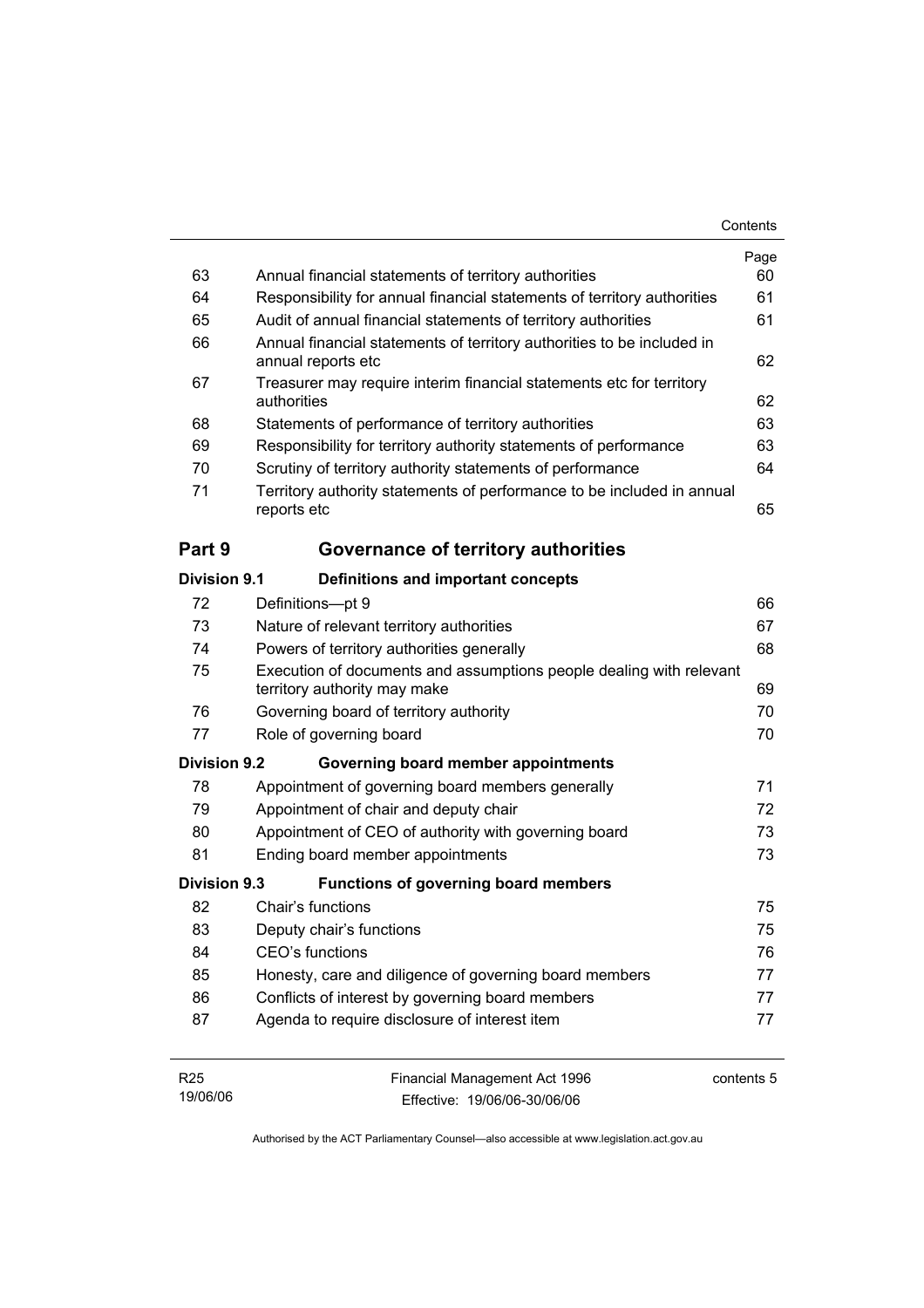#### **Contents**

|                     |                                                                                                   | Page            |
|---------------------|---------------------------------------------------------------------------------------------------|-----------------|
| 88                  | Disclosure of interests by governing board members                                                | 77              |
| 89                  | Reporting of disclosed governing board interests to Minister                                      | 79              |
| 90                  | Protection of governing board members from liability                                              | 80              |
| 91                  | Indemnification and exemption of governing board members                                          | 80              |
| 92                  | Compensation for exercise of functions etc                                                        | 81              |
| <b>Division 9.4</b> | <b>Governing board meetings</b>                                                                   |                 |
| 93                  | Time and place of governing board meetings                                                        | 82              |
| 94                  | Presiding member at governing board meetings                                                      | 82              |
| 95                  | Quorum at governing board meetings                                                                | 83              |
| 96                  | Voting at governing board meetings                                                                | 83              |
| 97                  | Conduct of governing board meetings etc                                                           | 83              |
| <b>Division 9.5</b> | Requirements and obligations for territory authorities                                            |                 |
| 98                  | Limitations on authorities forming corporations etc                                               | 84              |
| 99                  | Limitations on authorities taking part in joint ventures and trusts                               | 85              |
| 100                 | Corporations, joint ventures and trusts in which authority has interest                           | 86              |
| 101                 | Obligation of authorities to tell Minister about significant events                               | 86              |
| 102                 | Ministerial directions to authorities about financial etc statements                              | 87              |
| 103                 | Application of government policies to authorities                                                 | 88              |
| <b>Division 9.6</b> | <b>Restructuring of territory authorities</b>                                                     |                 |
| 104                 | Purpose of div 9.6                                                                                | 89              |
| 105                 | What territory authorities does div 9.6 apply to?                                                 | 89              |
| 106                 | Responsible Minister may direct div 9.6 authority to sell or transfer<br>assets                   | 89              |
| 107                 | Transfer of assets by declaration—div 9.6 authorities                                             | 90              |
| 108                 | Transfer of contractual rights and liabilities by declaration-div 9.6                             |                 |
|                     | authorities                                                                                       | 91              |
| 109                 | Transfer of liabilities by declaration-div 9.6 authorities                                        | 92              |
| 110                 | Assistance given by authorities for div 9.6                                                       | 93              |
| 111                 | Assistance given by governing board members for div 9.6                                           | 94              |
| 112                 | Use of information by Territory and div 9.6 authorities                                           | 95              |
| 113                 | Contracts relating to the protection of information-responsible Minister<br>for div 9.6 authority | 96              |
| 114                 | Contracts relating to the protection of information—div 9.6 authority                             | 96              |
| 115                 | Transfer of pending proceedings—div 9.6 authorities                                               | 96              |
| contents 6          | Financial Management Act 1996                                                                     | R <sub>25</sub> |
|                     | Effective: 19/06/06-30/06/06                                                                      | 19/06/06        |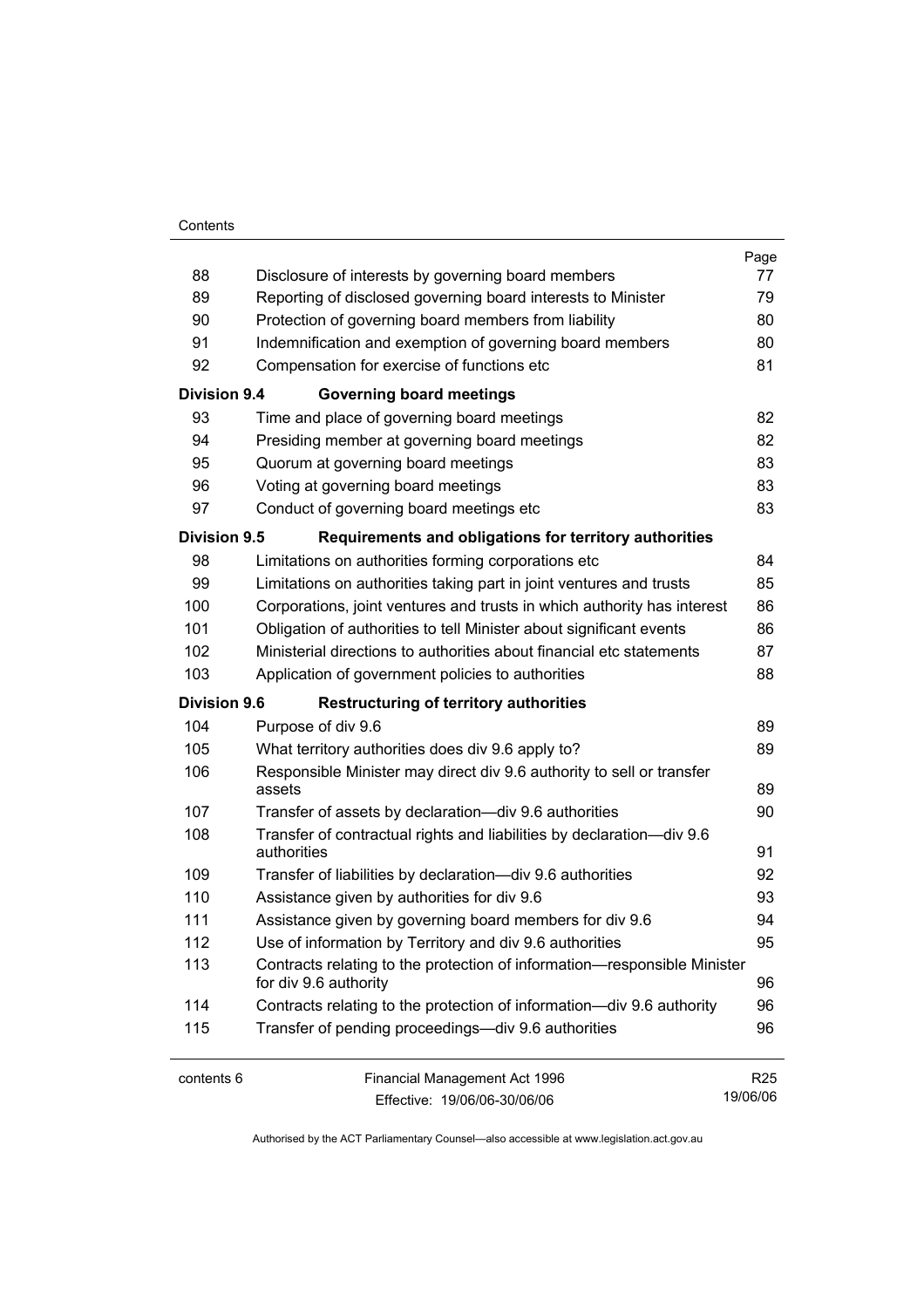|                     |                                                                                                | Contents |
|---------------------|------------------------------------------------------------------------------------------------|----------|
|                     |                                                                                                | Page     |
| 116                 | Proceedings and evidence—div 9.6 authorities                                                   | 97       |
| 117                 | Operation of div 9.6 not breach of contract etc                                                | 98       |
| 118                 | Transfer of assets etc not otherwise disposed of-div 9.6 authorities                           | 99       |
| 119                 | Annual reports etc for div 9.6 authorities                                                     | 100      |
| <b>Division 9.7</b> | Additional provisions for restructuring of certain territory<br>authorities                    |          |
| 120                 | What territory authorities does div 9.7 apply to?                                              | 102      |
| 121                 | Definitions-div 9.7                                                                            | 102      |
| 122                 | Vesting of assets, rights and liabilities-div 9.7 authorities                                  | 102      |
| 123                 | Proceedings and evidence—div 9.7 authorities                                                   | 103      |
| 124                 | Annual reports and financial statements for div 9.7 authorities                                | 104      |
| 125                 | References to div 9.7 authority                                                                | 105      |
| Part 10             | <b>Miscellaneous</b>                                                                           |          |
| 104                 | Act of grace payments                                                                          | 106      |
| 105                 | Waiver of debts etc                                                                            | 107      |
| 106                 | Payments in relation to deceased estates                                                       | 108      |
| 107                 | Guideline-making power                                                                         | 109      |
| 108                 | Regulation-making power                                                                        | 109      |
| Part 11             | <b>Transitional</b>                                                                            |          |
| 109                 | Financial Management Legislation Amendment Act 2005-provisions<br>with 1 July 2005 application | 110      |
| 110                 | Financial Management Legislation Amendment Act 2005-provisions<br>with 1 July 2006 application | 111      |
| 110A                | Application of Legislation Act, s 94 to certain appointments, elections<br>and approvals       | 112      |
| 110B                | Application of Act to Health Promotion Act                                                     | 112      |
| 111                 | <b>Transitional regulations</b>                                                                | 112      |
| Part 20             | <b>Transitional-Administrative (Miscellaneous</b><br><b>Amendments) Act 2006</b>               |          |
| 220                 | Transitional-definition of territory authority                                                 | 113      |
| 221                 | Transitional-Legislation Act, s 84 inapplicable                                                | 113      |
|                     |                                                                                                |          |

| R25      | Financial Management Act 1996 | contents 7 |
|----------|-------------------------------|------------|
| 19/06/06 | Effective: 19/06/06-30/06/06  |            |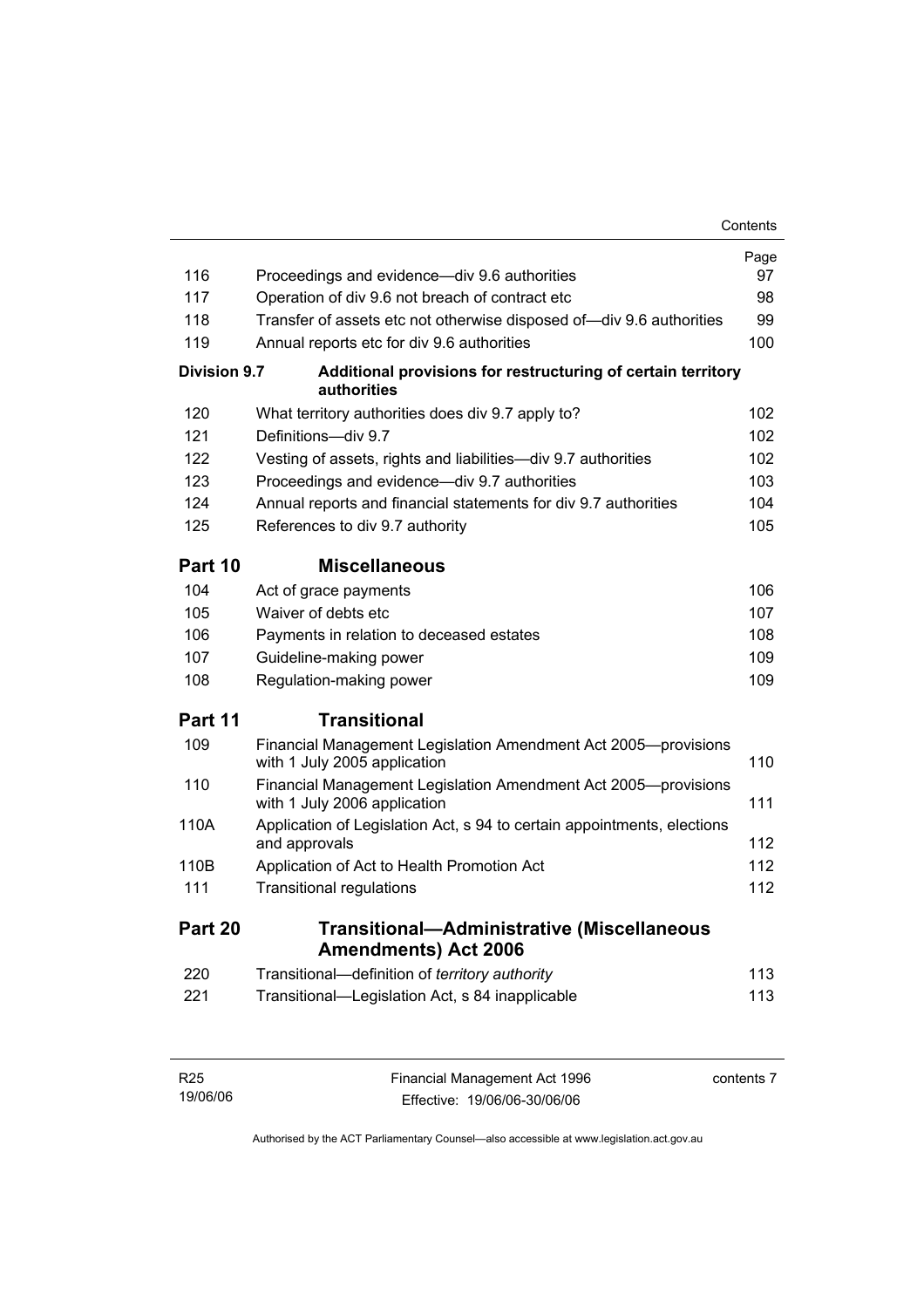|                   |                                                                                | Page |
|-------------------|--------------------------------------------------------------------------------|------|
| 222               | Transitional regulations—Administrative (Miscellaneous Amendments)<br>Act 2006 | 113  |
| 223               | Expiry-pt 20                                                                   | 113  |
|                   |                                                                                |      |
| <b>Dictionary</b> |                                                                                | 114  |
|                   |                                                                                |      |
|                   |                                                                                |      |
| <b>Endnotes</b>   |                                                                                |      |
| 1                 | About the endnotes                                                             | 121  |
| 2                 | Abbreviation key                                                               | 121  |
| 3                 | Legislation history                                                            | 122  |
| 4                 | Amendment history                                                              | 127  |
| 5                 | Earlier republications                                                         | 142  |
| 6                 | Modifications of republished law with temporary effect                         | 144  |
| 7                 | Uncommenced amendments                                                         | 145  |

contents 8 Financial Management Act 1996 Effective: 19/06/06-30/06/06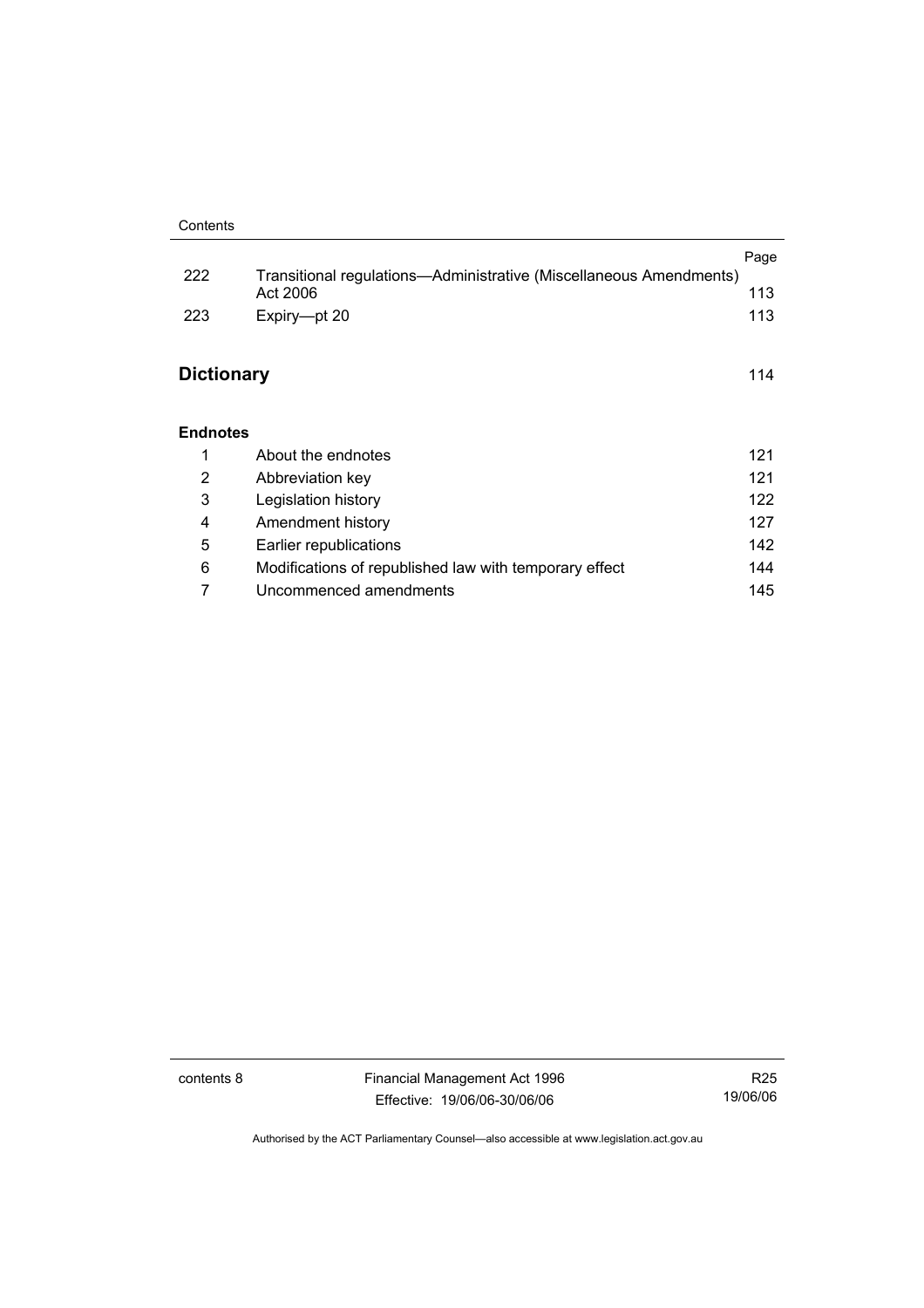

# **Financial Management Act 1996**

An Act to provide for the financial management of the government of the Territory, to provide for the scrutiny of that management by the Legislative Assembly, to specify financial reporting requirements for the government of the Territory, and for related purposes

R25 19/06/06

I

Financial Management Act 1996 Effective: 19/06/06-30/06/06

page 1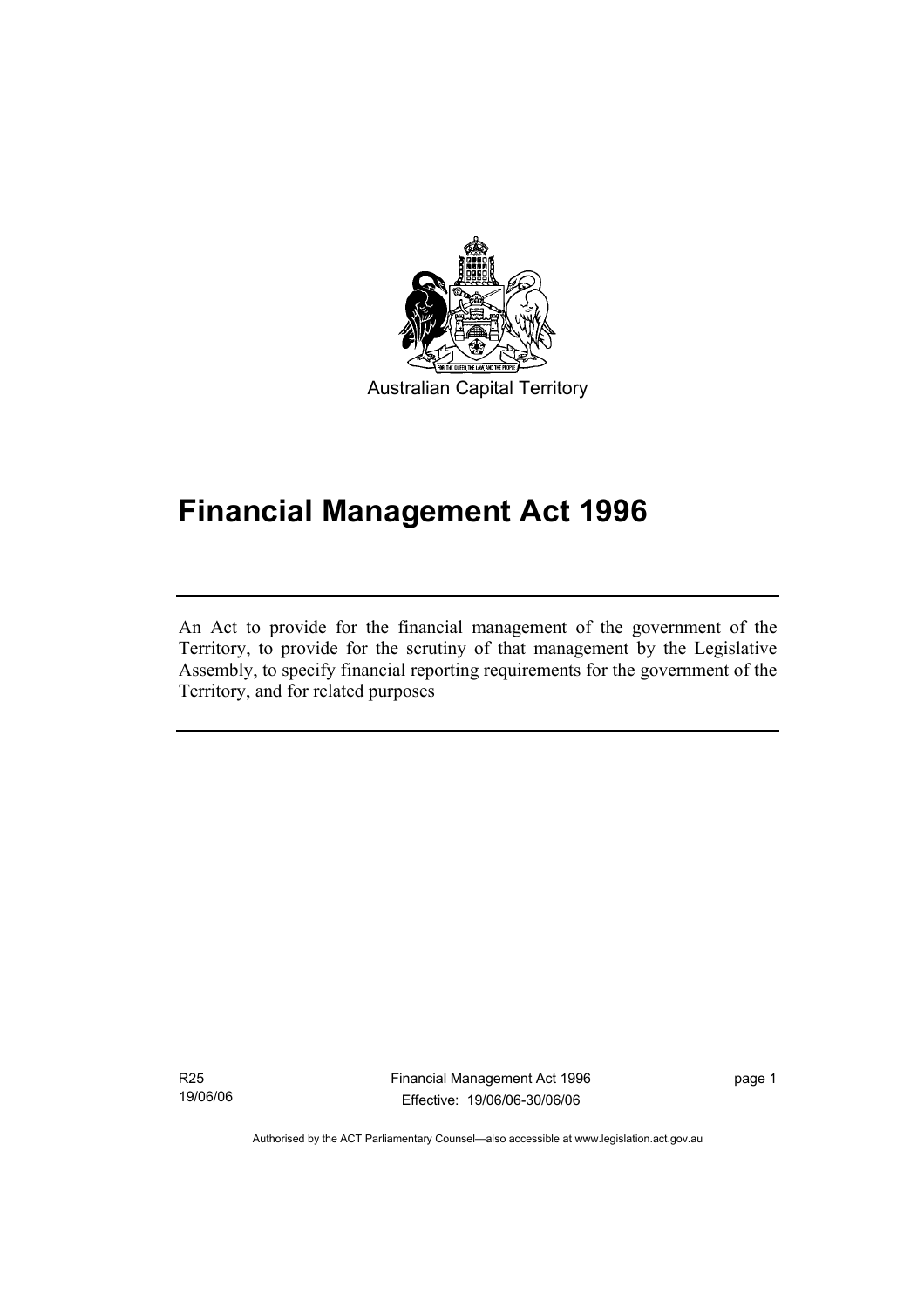#### **Part 1** Preliminary

Section 1

### **Part 1** Preliminary

#### **1 Name of Act**

This Act is the *Financial Management Act 1996*.

#### **2 Act subject to Territory Superannuation Provision Protection Act**

This Act is subject to the *Territory Superannuation Provision Protection Act 2000*.

#### **3 Dictionary**

The dictionary at the end of this Act is part of this Act.

*Note 1* The dictionary at the end of this Act defines certain terms used in the Act, and includes references (*signpost definitions*) to other terms defined elsewhere in this Act or in other legislation.

> For example, the signpost definition '*superannuation appropriation* see the *Territory Superannuation Provision Protection Act 2000*, dictionary.' means that the term 'superannuation appropriation' is defined in that dictionary and the definition applies to this Act.

*Note 2* A definition in the dictionary (including a signpost definition) applies to the entire Act unless the definition, or another provision of the Act, provides otherwise or the contrary intention otherwise appears (see Legislation Act, s 155 and s 156).

#### **3A Notes**

A note included in this Act is explanatory and is not part of the Act.

*Note* See the Legislation Act, s 127 (1), (4) and (5) for the legal status of notes.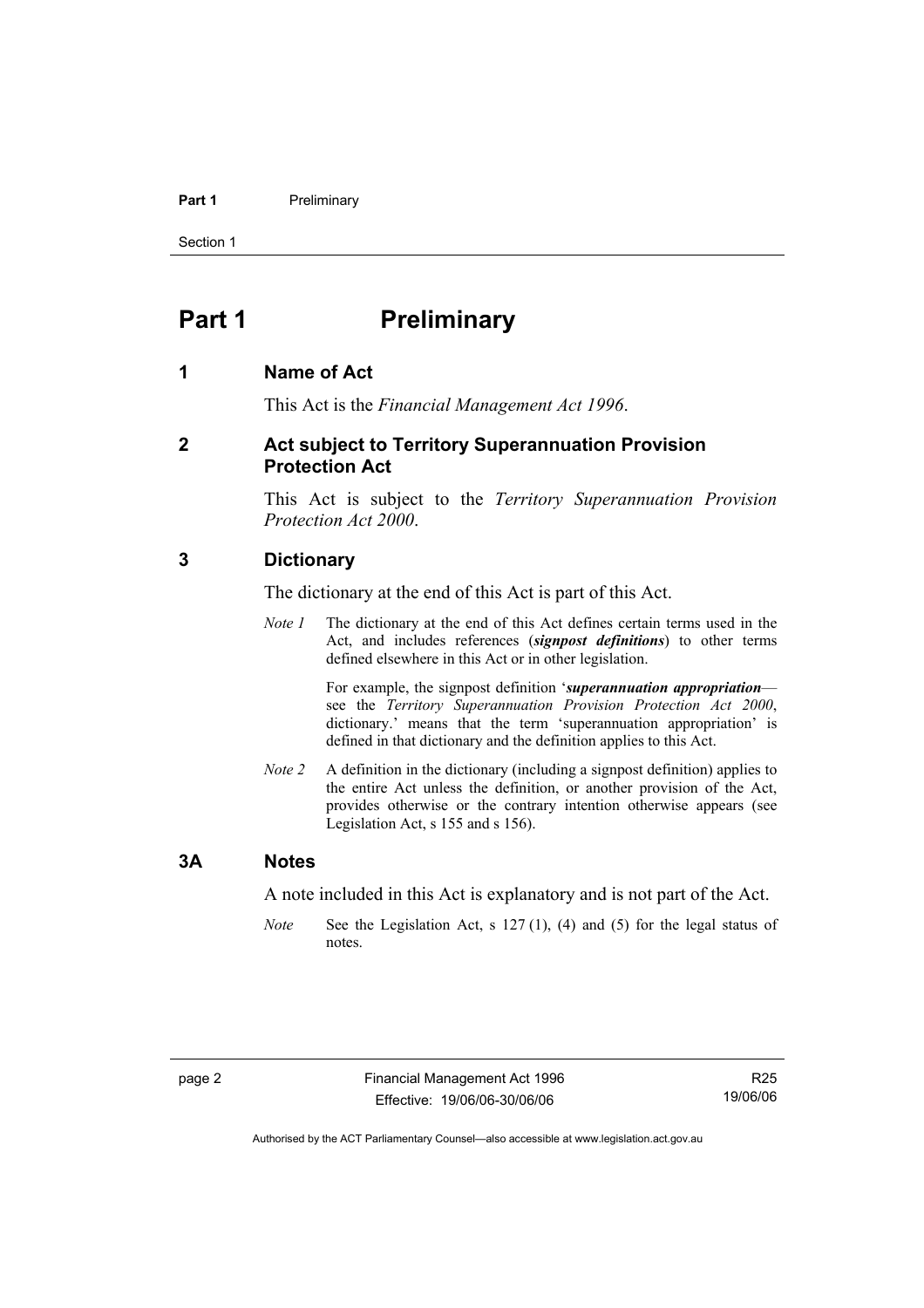#### **3B Declaration that certain bodies are not territory authorities for Act**

- (1) The Treasurer may declare that a stated body (other than a body mentioned in section 54 (1)) is not a territory authority for this Act or a stated provision of this Act.
- (2) The Treasurer may declare that a stated body mentioned in section 54 (1) is not a territory authority for a stated provision of this Act (other than section 73 (1)).
	- *Note* Section 73 gives territory authorities to which pt 9 (Governance of territory authorities) applies corporate status.
- (3) A declaration is a notifiable instrument.

*Note* A notifiable instrument must be notified under the Legislation Act.

#### **4 Application of pt 2, pt 3 and pt 5 to Legislative Assembly secretariat**

Unless the contrary intention appears, the provisions of part 2, part 3 and part 5 apply to the Legislative Assembly secretariat as if—

- (a) a reference in those provisions to a department included a reference to the Legislative Assembly secretariat; and
- (b) a reference in those provisions to the responsible Minister of a department were a reference to the Speaker of the Legislative Assembly; and
- (c) a reference in those provisions to the responsible chief executive of a department included a reference to the clerk of the Legislative Assembly.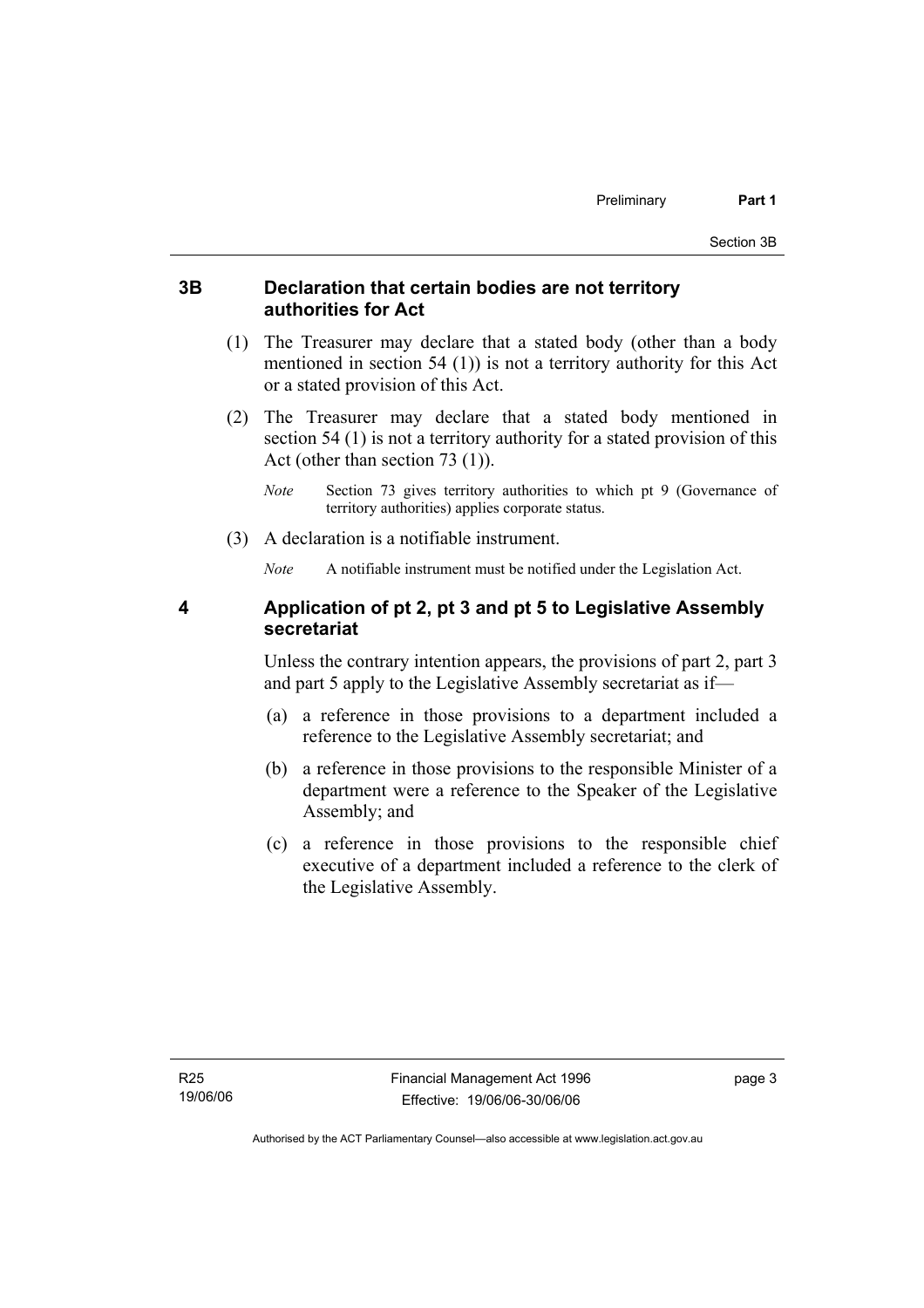**Part 2** Budget management<br>**Division 2.1** Appropriations and by **Division 2.1** Appropriations and budgets Section 5

# **Part 2 Budget management**

### **Division 2.1 Appropriations and budgets**

#### **5 Timing of first Appropriation Bill for financial year**

Except as otherwise provided by a resolution of the Legislative Assembly, the first Appropriation Bill relating to a financial year must be introduced into the Legislative Assembly not later than 3 months after the beginning of the financial year.

#### **6 Necessity for appropriation**

No payment of public money must be made otherwise than in accordance with an appropriation.

#### **7 Payments authorised on lapse of appropriation**

If, before the end of a financial year, no Act other than this Act has been passed appropriating public money to meet the requirements of the next financial year, the Treasurer may pay the amounts necessary to meet those requirements subject to the following provisions:

- (a) the authority of the Treasurer under this section ceases on the commencement of the first Appropriation Act for the next financial year;
- (b) on that commencement all payments made under this section for the next financial year are taken for all purposes to have been paid out of money appropriated by that Act;
- (c) the payments made under this section for any purpose must not exceed, in total,  $\frac{1}{2}$  of the amount appropriated by Appropriation Acts for the immediately previous financial year for that purpose.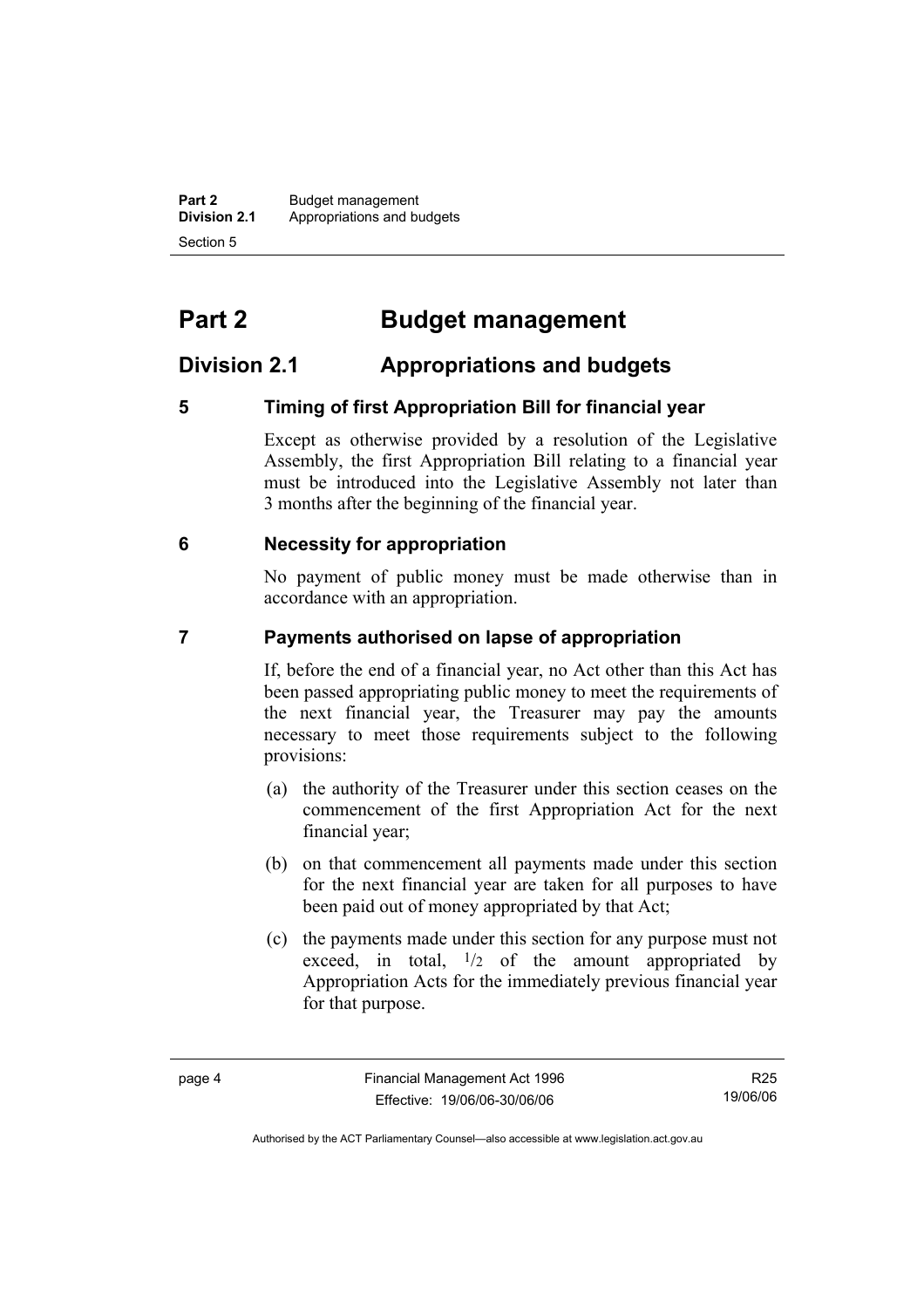#### **8 Form of appropriations**

- (1) An Appropriation Act may make separate appropriations in relation to each department for—
	- (a) the provision of outputs by the department; and
	- (b) any capital injection to be provided to the department; and
	- (c) any payments to be made by the department on behalf of the Territory.
- (2) An Appropriation Act may make separate appropriations in relation to a territory authority or territory-owned corporation for—
	- (a) the provision of outputs by the authority or corporation; and
	- (b) any capital injection to be provided to the authority or corporation.

#### **9 Net appropriations for outputs**

- (1) An appropriation for the provision of outputs may be expressed to be made for the net cost of providing the outputs.
- (2) Despite section 6, if an appropriation for a department is stated to be made for the net cost of providing outputs, the department may apply the following in paying the expenses and liabilities of the department in providing the outputs:
	- (a) the payments it is entitled to receive otherwise than under an Appropriation Act for providing the outputs;
	- (b) the value of the input tax credits to which it is entitled for taxable supplies in relation to providing the outputs.
- (3) To remove any doubt, it is declared that, if the appropriations made by an Appropriation Act for a department do not state an amount, or state an '0' appropriation, for the provision of outputs by the department, the appropriations have effect as if they included an

page 5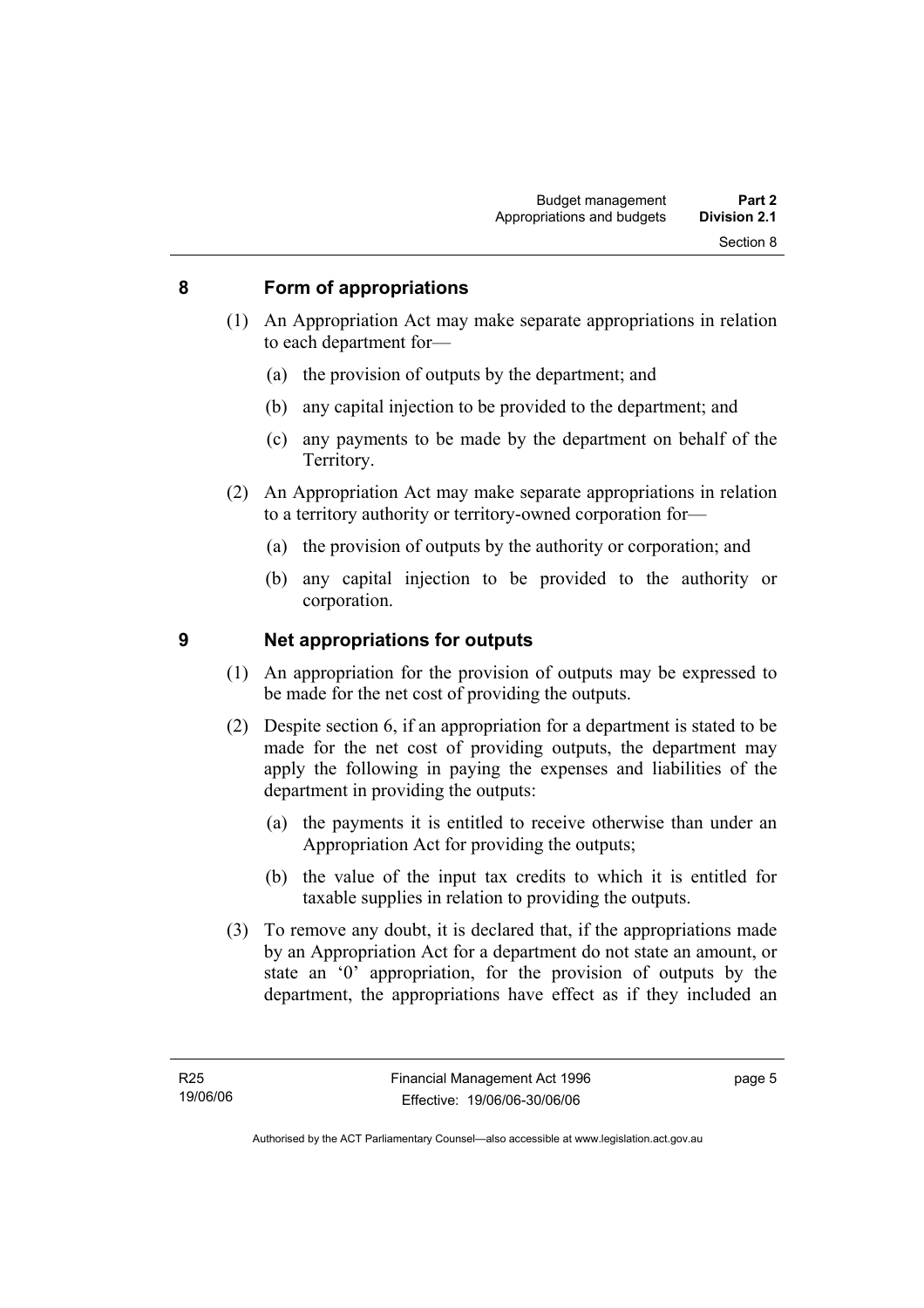| Part 2              | Budget management          |
|---------------------|----------------------------|
| <b>Division 2.1</b> | Appropriations and budgets |
| Section 9A          |                            |

appropriation stated to be made for the provision of outputs by the department at no net cost to the Territory.

#### **9A Net appropriations for capital injections**

- (1) An appropriation for a capital injection may be stated to be made for, or partly for, the net cost of purchasing or developing assets.
- (2) Despite section 6, if an appropriation is stated to be made for, or partly for, the net cost of purchasing or developing assets, the value of the input tax credits to which the relevant entity is entitled for taxable supplies in relation to purchasing or developing the assets may be applied by the entity in paying the expenses and liabilities of the entity in purchasing or developing the assets.
- (3) In this section:

*relevant entity*, in relation to an appropriation for a capital injection, means the department, authority or corporation that is to undertake the purchasing or developing of assets for which the appropriation is made.

#### **9B Appropriations for payments on behalf of Territory to be net appropriations**

Despite section 6 (Necessity for appropriations), if an appropriation for a department is made for payments to be made on behalf of the Territory, the department may apply input tax credits to which the Territory is entitled for taxable supplies for which the payments are made towards the payments under the appropriation.

#### **10 Budget papers**

The Treasurer must, for each financial year, immediately after the presentation of the bill for the first Appropriation Act relating to the year, present to the Legislative Assembly—

- (a) the proposed budget for the Territory for the year; and
- (b) the proposed budget for each department for the year; and

R25 19/06/06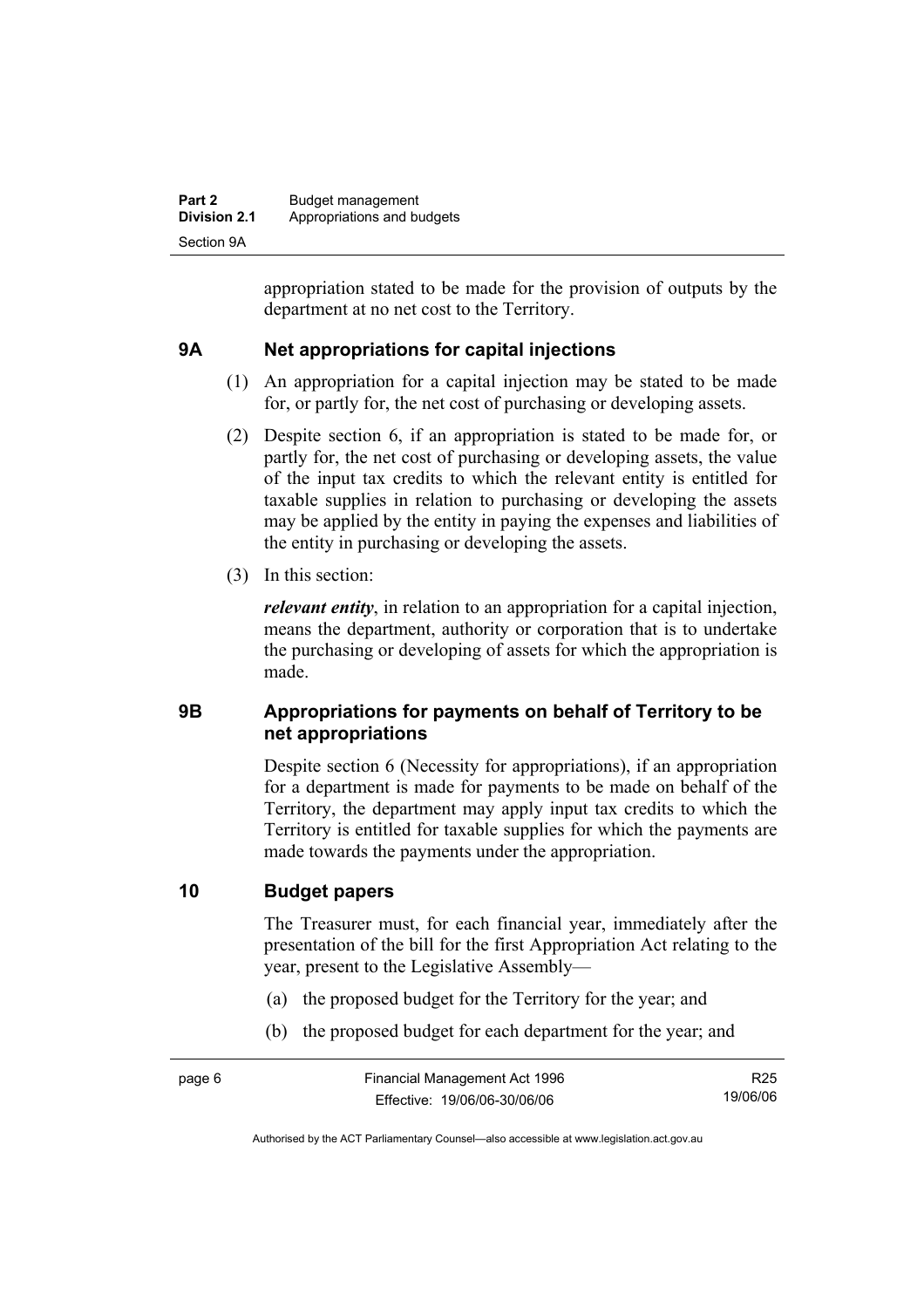- (c) the proposed budget for each territory authority and territory-owned corporation for the year; and
- (d) a consolidated financial management statement in relation to—
	- (i) the general government sector; and
	- (ii) the public trading enterprise sector.

#### **11 Territory budgets**

- (1) The proposed budget for the Territory for a financial year presented to the Legislative Assembly under section 10 (a) must include—
	- (a) a financial policy objectives and strategies statement under section 11A for the financial year; and
	- (b) a statement of the economic or other assumptions used to make the budget estimates; and
	- (c) a statement about the sensitivity of the budget estimates to changes in the economic or other assumptions; and
	- (d) a statement of the risks, quantified if possible, that may affect the budget estimates, including contingent liabilities; and
	- (e) the financial statements required under the financial management guidelines.
- (2) The proposed budget must be prepared in a form that assists a comparison, for each appropriation unit, between the budget for the Territory for the previous financial year and the proposed budget.
- (3) The financial statements included in the proposed budget under subsection (1) (e) must include budget estimates, for each appropriation unit, for each of the next 3 financial years.
- (4) The proposed budget must be prepared taking into account—
	- (a) the principles of responsible fiscal management;

page 7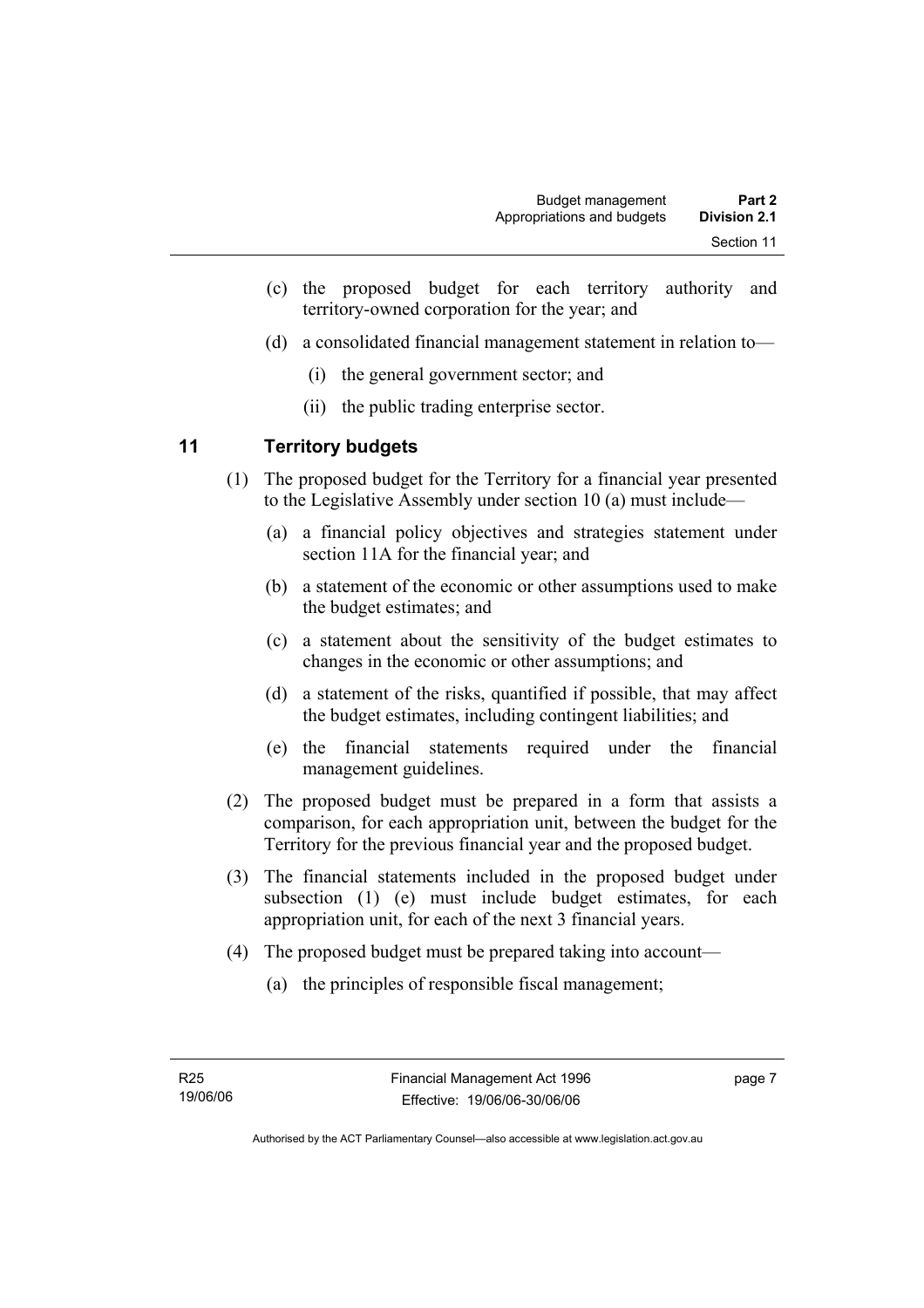| Part 2       | Budget management          |
|--------------|----------------------------|
| Division 2.1 | Appropriations and budgets |
| Section 11   |                            |

- (b) the object of providing a basis for sustainable social and economic services and infrastructure fairly to all ACT residents; and
- (c) the object of ecologically sustainable development.
- (5) The proposed budget may depart from the principles of responsible fiscal management, but if it does depart—
	- (a) any departure must be temporary; and
	- (b) the Treasurer must present to the Legislative Assembly, when the first Appropriation Bill for the financial year is presented to the Legislative Assembly, a statement setting out—
		- (i) the reasons for the departure; and
		- (ii) the approach intended to be taken to return to the principles; and
		- (iii) when the principles are expected to be returned to.
- (6) In this section:

*ecologically sustainable development* means the effective integration of economic and environmental considerations in decision-making processes achievable through implementation of the following principles:

- (a) the precautionary principle;
- (b) the inter-generational equity principle;
- (c) conservation of biological diversity and ecological integrity;
- (d) improved valuation and pricing of environmental resources.

*fiscal risks* include the following:

 (a) risks from the level of the Territory's general government sector debt;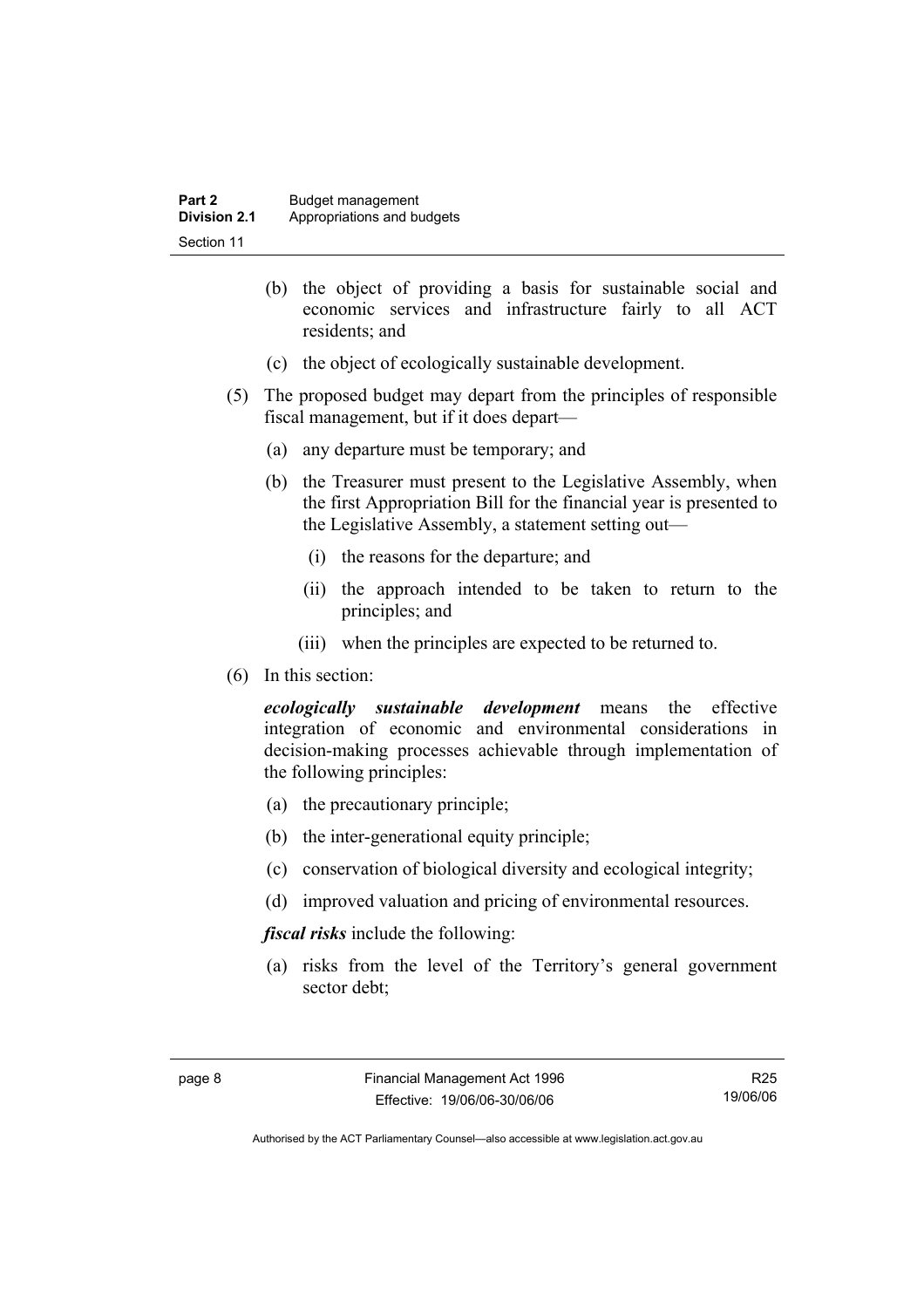- (b) commercial risks from ownership of corporations and public enterprises;
- (c) risks from changes in the structure of the Territory's tax base;
- (d) risks from management of the Territory's assets and liabilities.

*inter-generational equity principle* means that the present generation should ensure that the health, diversity and productivity of the environment is maintained or enhanced for the benefit of future generations.

*precautionary principle* means that, if there is a threat of serious or irreversible environmental damage, a lack of full scientific certainty should not be used as a reason for postponing measures to prevent environmental degradation.

*principles of responsible fiscal management* means the following principles:

- (a) ensuring that the total liabilities of the Territory are at prudent levels to provide a buffer against factors that may impact adversely on the level of total Territory liabilities in the future, and ensuring that, until prudent levels have been achieved, the total operating expenses of the Territory in each financial year are less than its operating income levels in the same financial year;
- (b) when prudent levels of total Territory liabilities have been achieved, maintaining the levels by ensuring that, on average, over a reasonable period of time, the total operating expenses of the Territory do not exceed its operating income levels;
- (c) achieving and maintaining levels of Territory net worth to provide a buffer against factors that may impact adversely on levels of Territory net worth in the future;
- (d) managing prudently the fiscal risks of the Territory;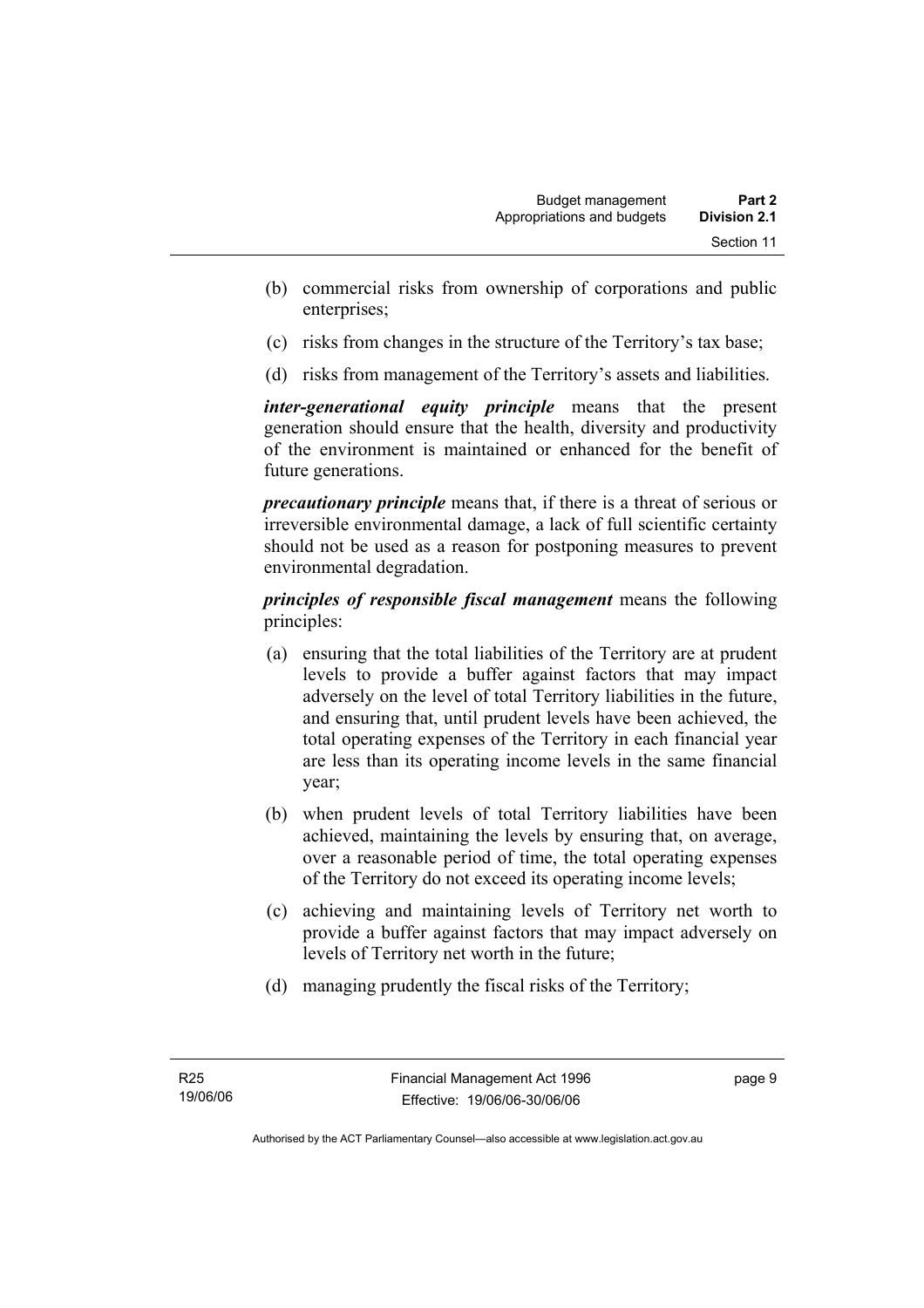- (e) pursuing spending and taxing policies that are consistent with a reasonable degree of stability and predictability in the level of the tax burden;
- (f) giving full, accurate and timely disclosure of financial information about the activities of the government and its agencies.

#### **11A Financial policy objectives and strategies statement**

- (1) The purposes of a financial policy objectives and strategies statement included in a proposed budget under section 11 (1) (a) are—
	- (a) to make transparent the government's financial strategies; and
	- (b) to establish a benchmark for evaluating the government's conduct of financial policy.
- (2) The statement must be based on the principles of responsible fiscal management.
- (3) The statement must—
	- (a) state the government's long-term financial objectives within which financial policy for the financial year and the next 3 financial years will be framed; and
	- (b) explain the broad strategic priorities on which the budget is based; and
	- (c) state the key financial measures that the government has identified as being important and against which financial policy will be set and assessed; and
	- (d) state, for the financial year and the next 3 financial years—
		- (i) the government's short-term financial objectives; and
		- (ii) the targets for each stated key financial measure; and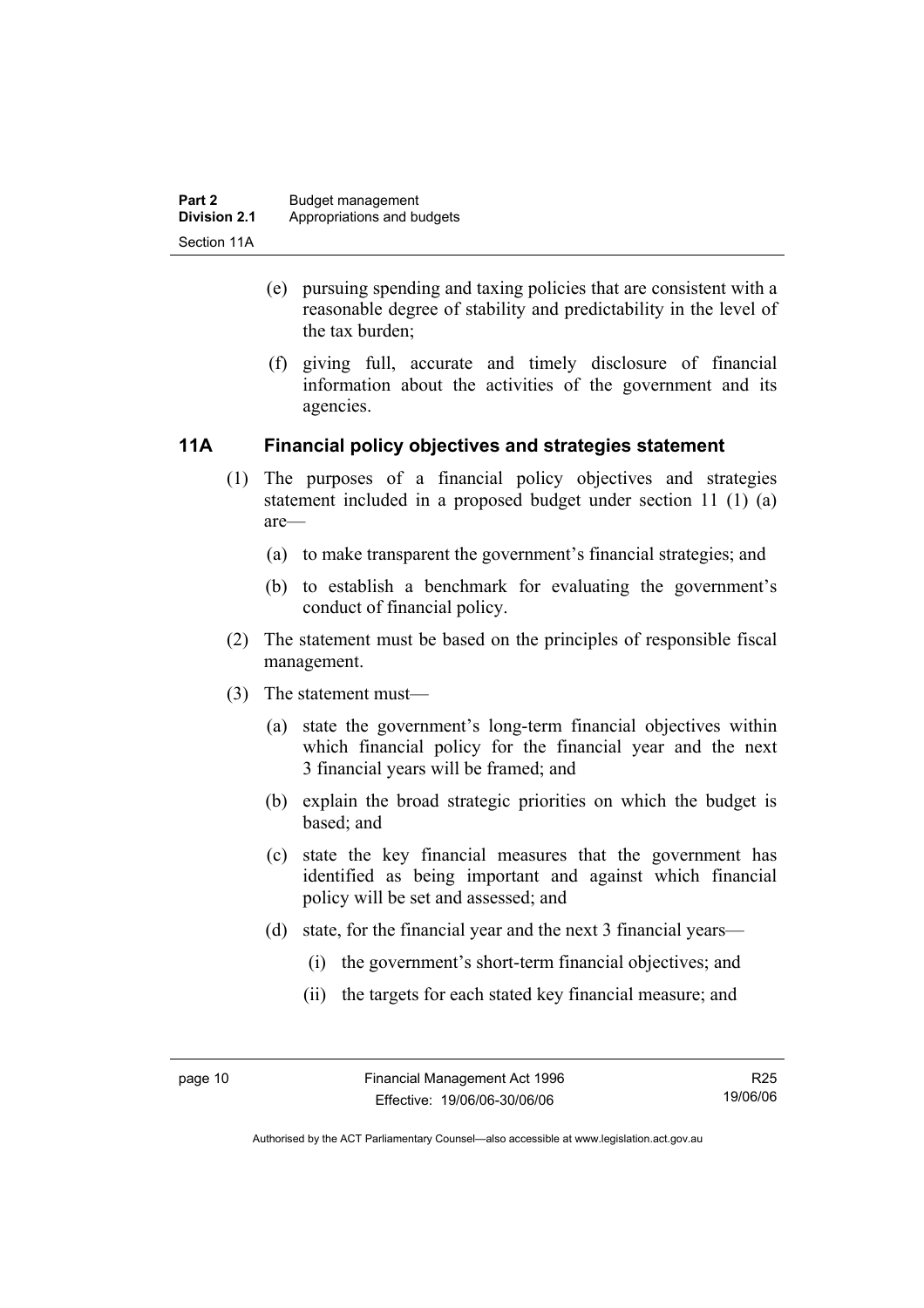- (e) explain how the financial objectives and strategic priorities mentioned in paragraphs (a), (b) and (d) relate to the principles of responsible fiscal management; and
- (f) state the reasons for any changes from the previous financial policy objectives and strategies statement.
- (4) In this section:

*principles of responsible fiscal management*—see section 11 (6).

#### **12 Departmental budgets**

- (1) A proposed budget for a department for a financial year presented to the Legislative Assembly under section 10 (b) must include—
	- (a) the financial statements required under the financial management guidelines; and
	- (b) a statement that sets out the outputs and classes of outputs it is proposed the department should provide during the year and the performance criteria to be met by the department in providing the outputs; and
	- (c) if, during the year, the department is to be given a capital injection that must be repaid—a statement that—
		- (i) states that the capital injection is a capital injection; and
		- (ii) sets out the conditions under which the injection is to be given, including the requirements about the time within which it must be repaid.
- (2) Subsection (1) (b) does not apply to the Legislative Assembly secretariat.
- (3) A proposed budget must be in a form that facilitates a comparison between—
	- (a) the proposed budget for the department; and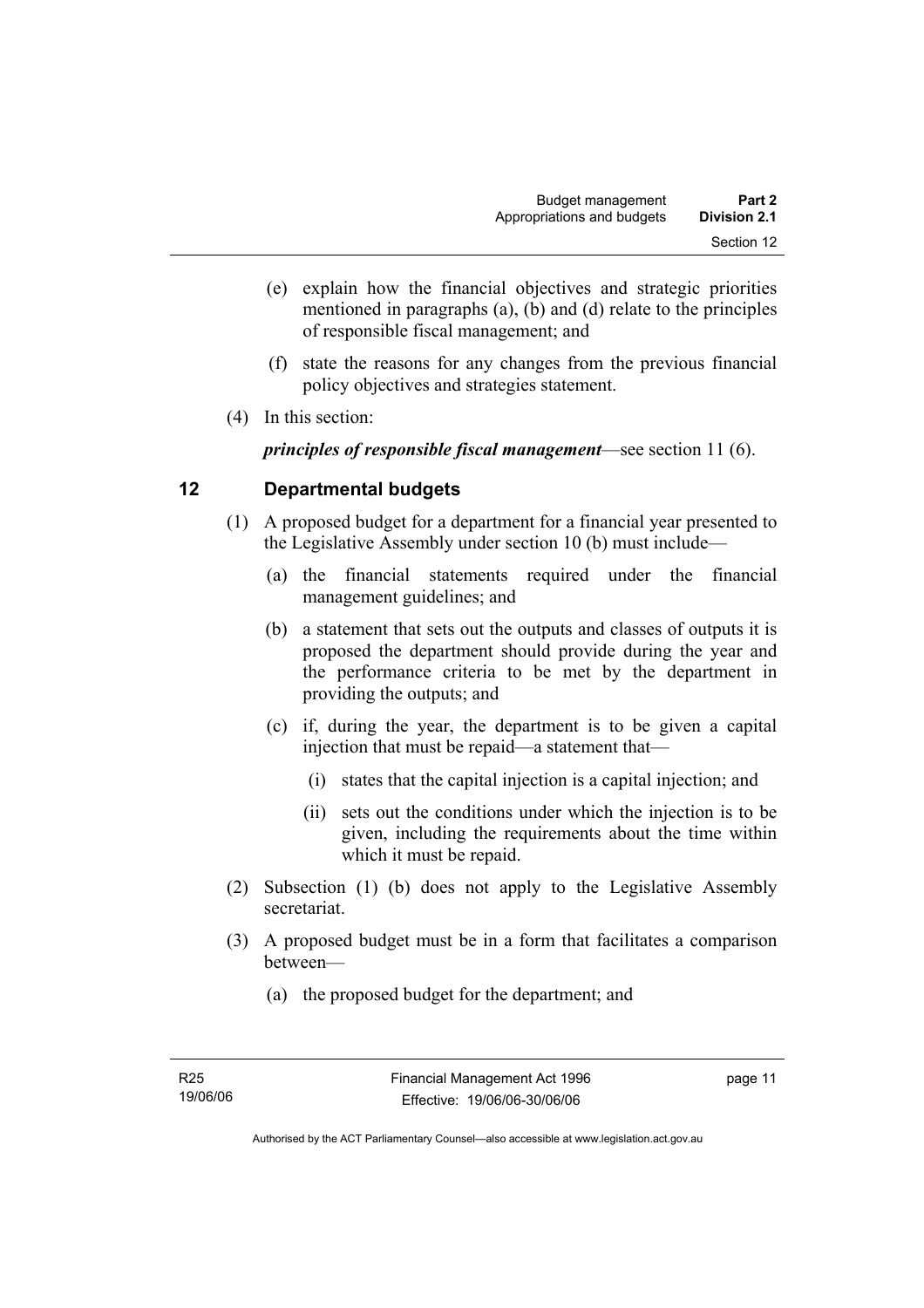- (b) the budget for the department for the previous financial year; and
- (c) the estimated results for the department for the previous financial year.
- (4) A proposed budget must also include, for the financial statements mentioned in subsection (1) (a), budget estimates for each of the next 3 financial years.

#### **12A Territory authority and territory-owned corporation budgets**

- (1) A proposed budget presented to the Legislative Assembly under section 10 (c) for a territory authority or territory-owned corporation for a financial year must include—
	- (a) the financial statements required under the financial management guidelines; and
	- (b) for a prescribed territory authority or prescribed territory-owned corporation—a statement that sets out the outputs and classes of outputs it is proposed that the authority or corporation should provide during the year and the performance criteria to be met by the authority in providing the outputs; and
	- (c) for a territory authority or territory-owned corporation that, during the year, is to be given a capital injection that must be repaid—a statement that—
		- (i) states that the capital injection is an injection that must be repaid; and
		- (ii) sets out the conditions under which the injection is to be given, including the requirements about the time within which it must be repaid.
- (2) A proposed budget must be in a form that facilitates a comparison between—

| ÷ |  |
|---|--|
|---|--|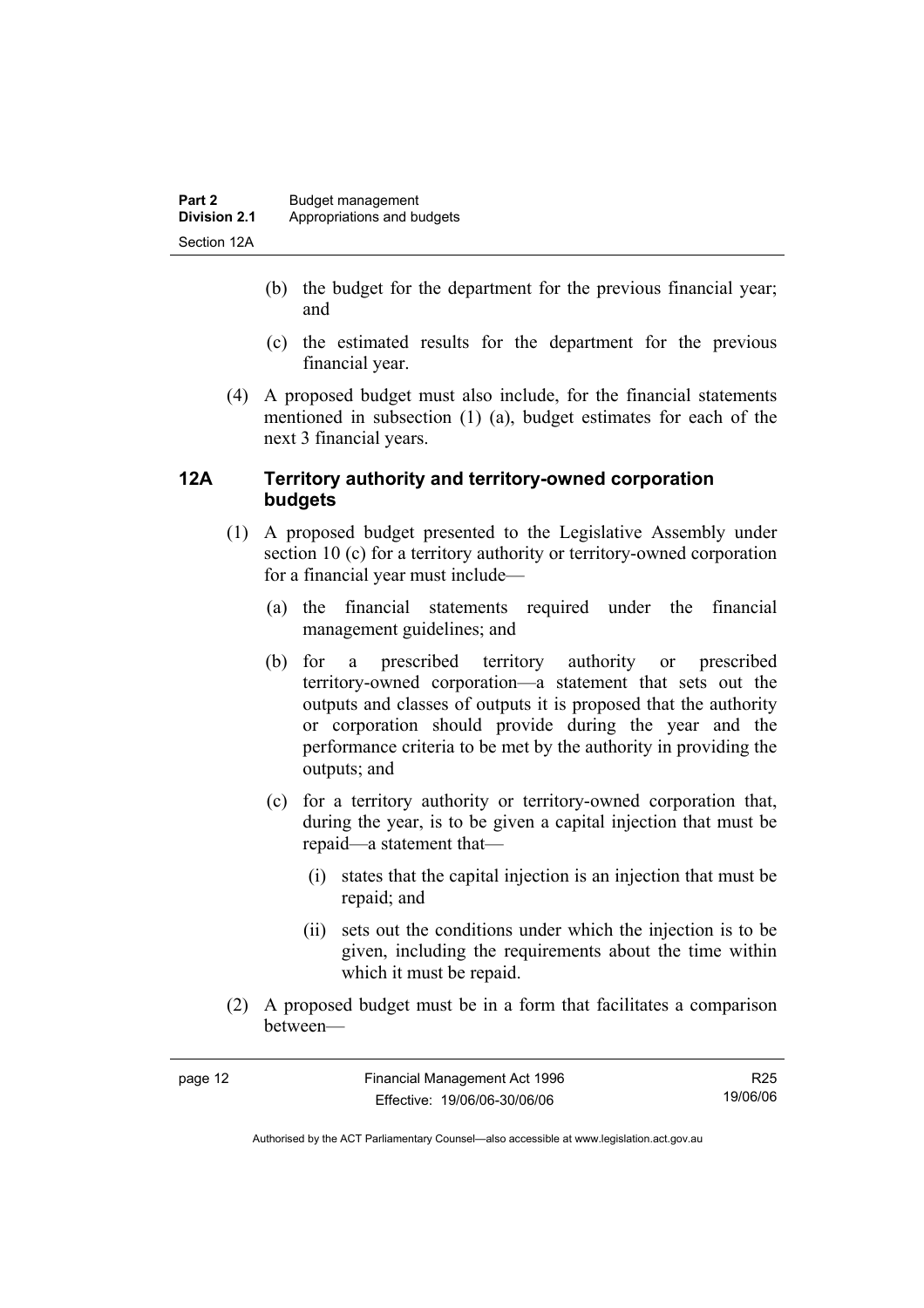- (a) the proposed budget for the authority or corporation; and
- (b) the budget for the authority or corporation for the previous financial year; and
- (c) the estimated results for the authority or corporation for the previous financial year.
- (3) A proposed budget must also include, for the financial statements mentioned in subsection (1) (a), budget estimates for each of the next 3 financial years.

#### **13 Supplementary budget papers**

- (1) The Treasurer must, on the presentation of a bill for an Appropriation Act other than the first Appropriation Act relating to a financial year, present to the Legislative Assembly supplementary budget papers.
- (2) The supplementary budget papers must, for each department, territory authority and territory-owned corporation for which an appropriation is provided by the bill (an *affected entity*)—
	- (a) state, for each purpose mentioned in section 8 that applies to the affected entity—
		- (i) the amount of the appropriation provided in the first Appropriation Act; and
		- (ii) the variations (if any) previously made to the appropriation under this Act; and
		- (iii) the amount of the appropriation provided by the bill; and
		- (iv) the total amount appropriated for the entity for the financial year; and
	- (b) indicate the impact of the proposed variation.

page 13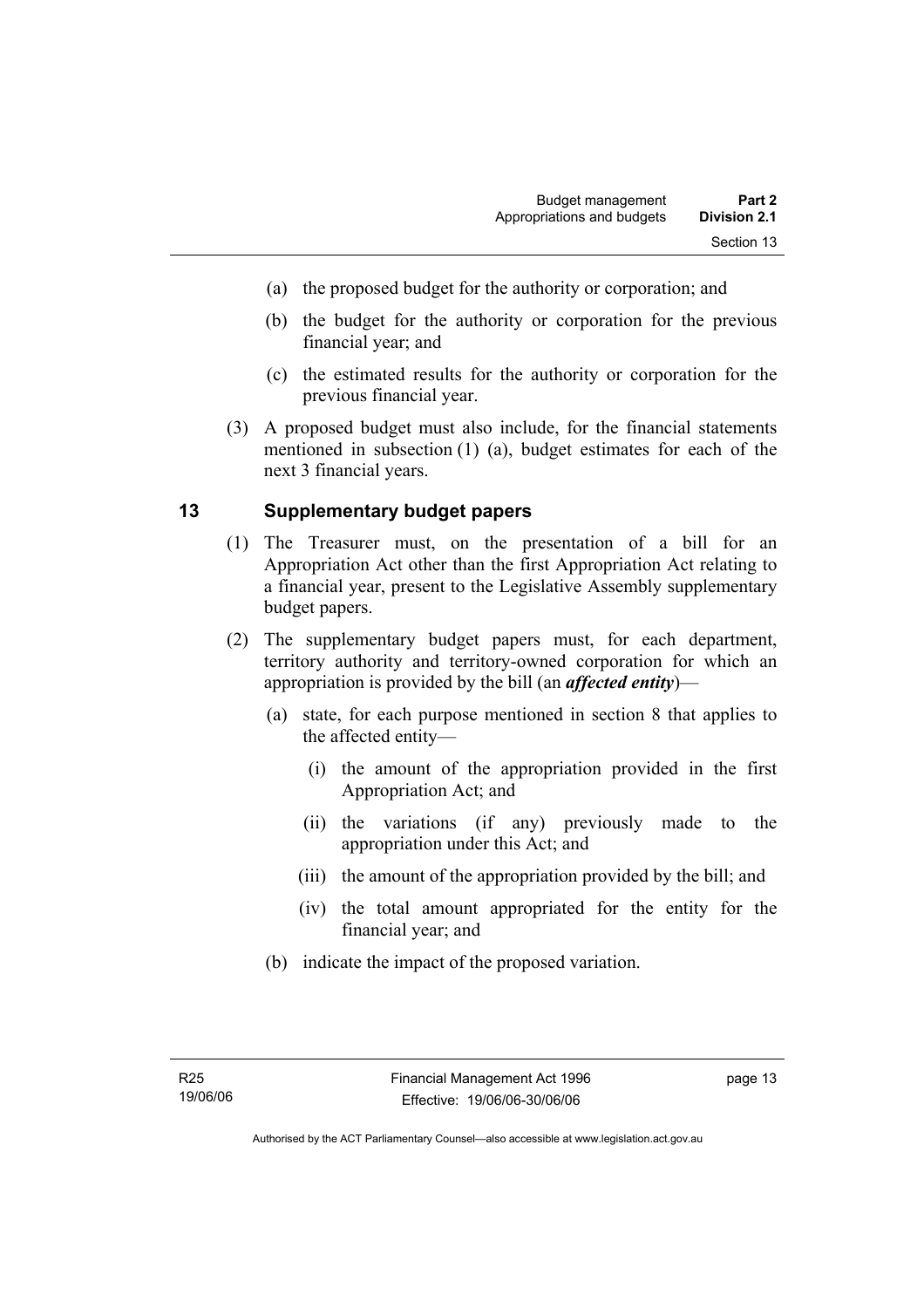| Part 2              | Budget management          |
|---------------------|----------------------------|
| <b>Division 2.1</b> | Appropriations and budgets |
| Section 13A         |                            |

- (3) For subsection (2) (b), the supplementary budget papers need not include an original or final budgeted financial statement (a *budgeted statement*) for an affected entity.
- (4) If the supplementary budget papers do not include a budgeted statement for an affected entity—
	- (a) the supplementary budget papers must state the reasons why the budgeted statement for the entity is not included; and
	- (b) the Treasurer must present the budgeted statement for the entity to the Legislative Assembly as soon as practicable after the passing of the bill.
- (5) A budgeted statement for an affected entity—
	- (a) must include details of the impact on the budget of the entity of all variations to the appropriation that happened in the financial year before the passing of the bill; and
	- (b) may show the impact of variations other than variations resulting from additional appropriations.

#### **Example for par (b)**

the impact of revised economic forecasts

*Note* An example is part of the Act, is not exhaustive and may extend, but does not limit, the meaning of the provision in which it appears (see Legislation Act, s 126 and s 132).

#### **13A Amendment of budgets for supplementary appropriation**

- (1) If an appropriation is made for a department, territory authority or territory-owned corporation by an Appropriation Act other than the first Appropriation Act for a financial year, the budget for the department, authority or corporation is amended in accordance with—
	- (a) the supplementary budget papers presented to the Legislative Assembly under section 13 (1) in relation to the bill for the Act by which the appropriation was made; and

| page 14 | Financial Management Act 1996 | R25      |
|---------|-------------------------------|----------|
|         | Effective: 19/06/06-30/06/06  | 19/06/06 |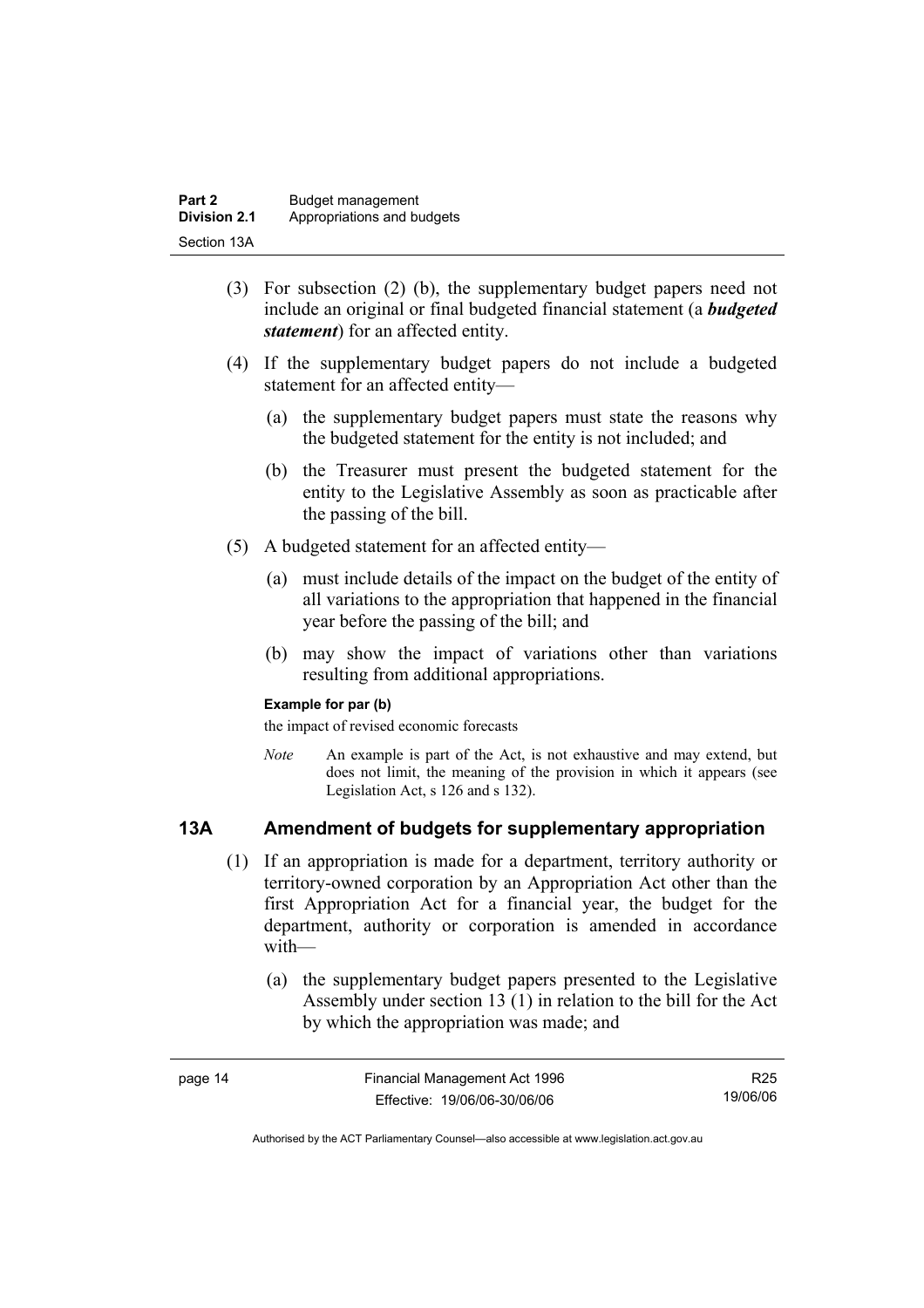- (b) any statement presented to the Legislative Assembly under section 13 (4) (b) in relation to the bill.
- (2) In this section:

*budget*, for the department, territory authority or territory-owned corporation, means the budget for the department, authority or corporation for the financial year presented to the Legislative Assembly under section 10 (b) or (c) (Budget papers) and, if the budget has been amended under this Act, the budget as amended.

#### **14 Transfer of funds between appropriations**

- (1) Despite section 6, the Executive may, in writing, direct that appropriations made by an Appropriation Act be varied by transfers of funds between the appropriations.
- (3) A transfer of funds between appropriations under this section must not cause an appropriation from which funds are transferred to be reduced by more than 3%.
- (4) If the Executive gives a direction under subsection (1), the Treasurer must present the following to the Legislative Assembly within 3 sitting days after the direction is given:
	- (a) a copy of the direction;
	- (b) a statement of the reasons for giving it.
- (5) Subsection (1) does not apply to a superannuation appropriation.

#### **15 Transfer of funds within appropriations**

- (1) The Executive may, in writing, direct that funds within the same appropriation that are allocated for the provision of different classes of outputs be reallocated in relation to those classes of outputs.
- (2) If a reallocation of funds under subsection (1) involves an amount larger than 3% of the appropriation within which the reallocation is made or \$150 000 (whichever is the larger), the Treasurer must

page 15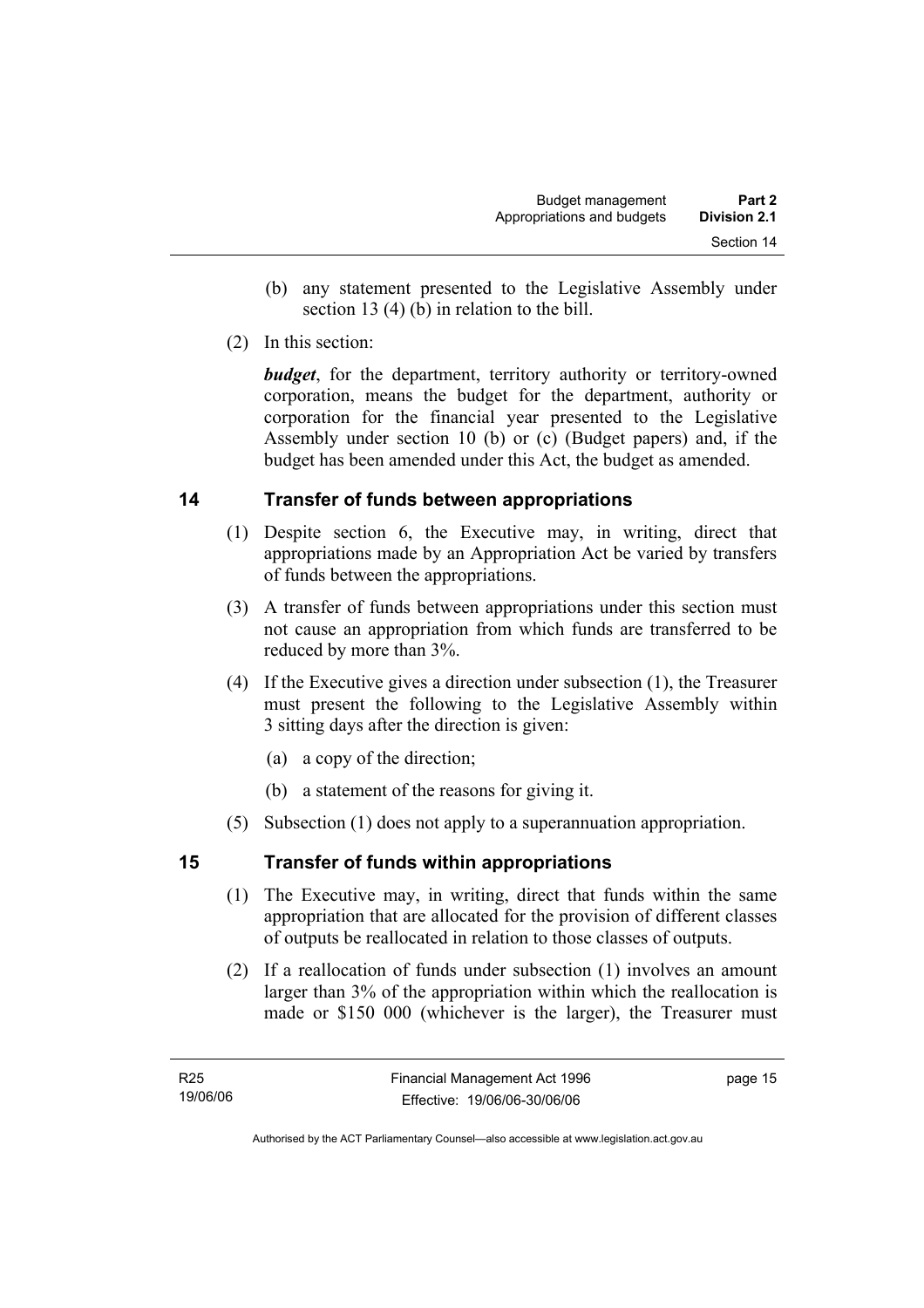present the following to the Legislative Assembly within 3 sitting days after a direction is given:

- (a) a copy of the direction;
- (b) a statement of the reasons for the reallocation.

#### **15A Reclassification of certain appropriations**

- (1) If an appropriation has been classified by the Act by which it was made as an appropriation for payments to be made by a department on behalf of the Territory, the Treasurer may, if the Treasurer is satisfied that the appropriation should be classified as an appropriation for the provision of outputs by the department, in writing, direct that the classification of the appropriation be changed accordingly.
- (2) If an appropriation has been classified by the Act by which it was made as an appropriation for the provision of outputs by a department, the Treasurer may, if the Treasurer is satisfied that the appropriation should be classified as an appropriation for payments to be made by the department on behalf of the Territory, in writing, direct that the classification of the appropriation be changed accordingly.
- (3) If the Treasurer gives a direction under subsection (1) or (2), the Treasurer must present a copy of the direction to the Legislative Assembly within 3 sitting days after the direction is given.

#### **16 Transfer of functions after Appropriation Act passed**

- (1) This section applies if, after an Appropriation Act for a financial year is passed, the responsibility for a service or function for which an appropriation is made in the Act is transferred from the entity to which the appropriation is made to another entity.
- (2) The Treasurer may, in writing, direct that the appropriation does not lapse but may, in accordance with the direction, be issued to, or applied by, the other entity for the service or function.

R25 19/06/06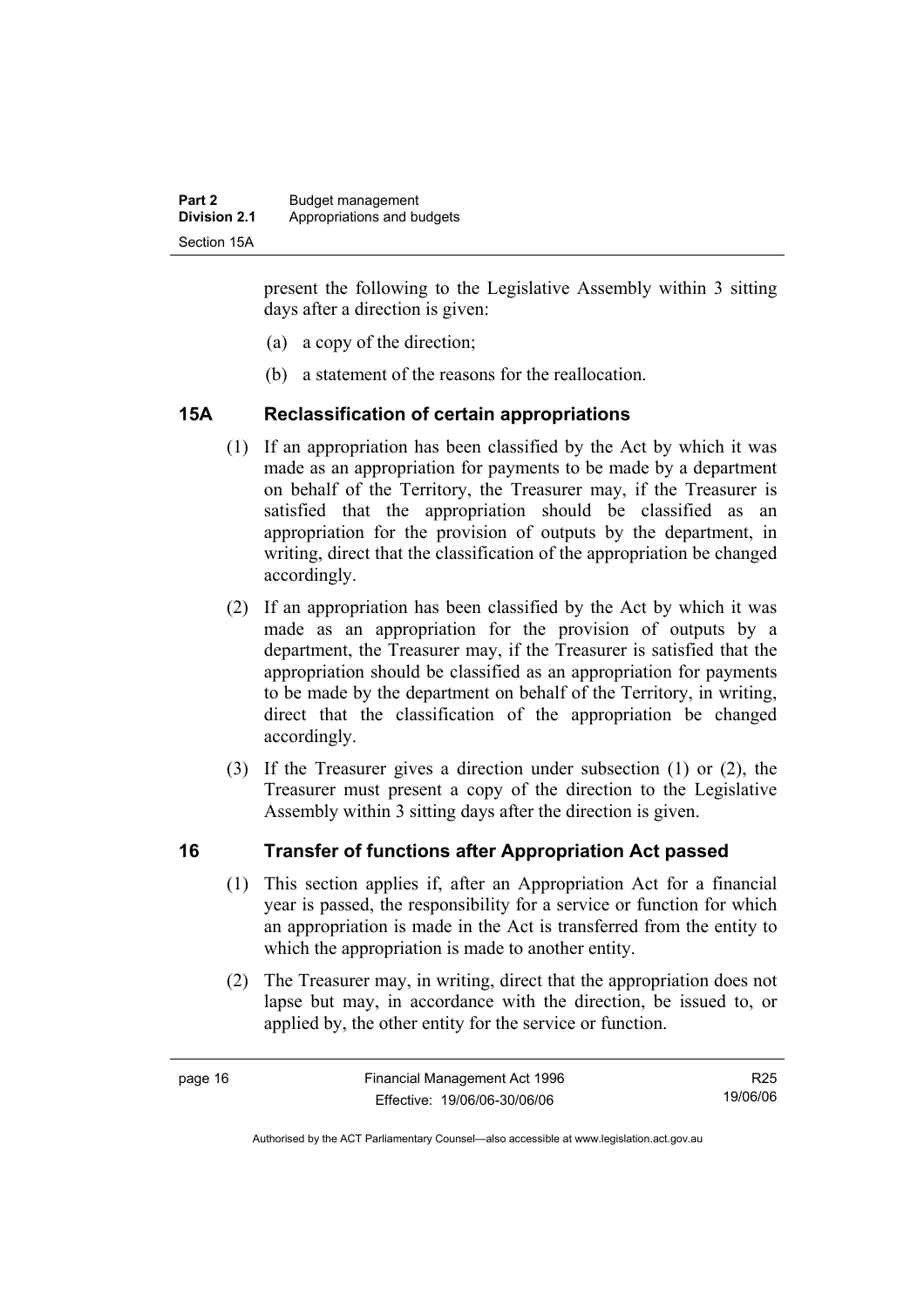- (3) If the Treasurer gives a direction under subsection (2), the Treasurer must present a copy of the direction to the Legislative Assembly within 3 sitting days after the day it is given.
- (4) This section does not apply to a superannuation appropriation.
- (5) In this section:

*entity* means a department, territory authority or territory-owned corporation.

#### **17 Variation of appropriations for Commonwealth grants**

- (1) This section applies to an appropriation that is declared by the Act by which it is made to be an appropriation to which this section applies.
- $(2)$  If—
	- (a) an appropriation to which this section applies is to be funded in whole or in part by a payment made to the Territory by the Commonwealth for a nominated purpose; and
	- (b) an estimate of the level of the funding to be provided to the Territory by the Commonwealth for that purpose is contained in the budget papers presented to the Legislative Assembly in conjunction with the bill for the Act by which the appropriation was made; and
	- (c) the level of funding provided to the Territory by the Commonwealth for that purpose for the financial year for which the appropriation was made is greater than the level of funding specified in those budget papers;

the Treasurer may, in writing, direct that the appropriation be increased by an amount not exceeding the difference between the level of funding specified in the budget papers and the level of funding provided by the Commonwealth.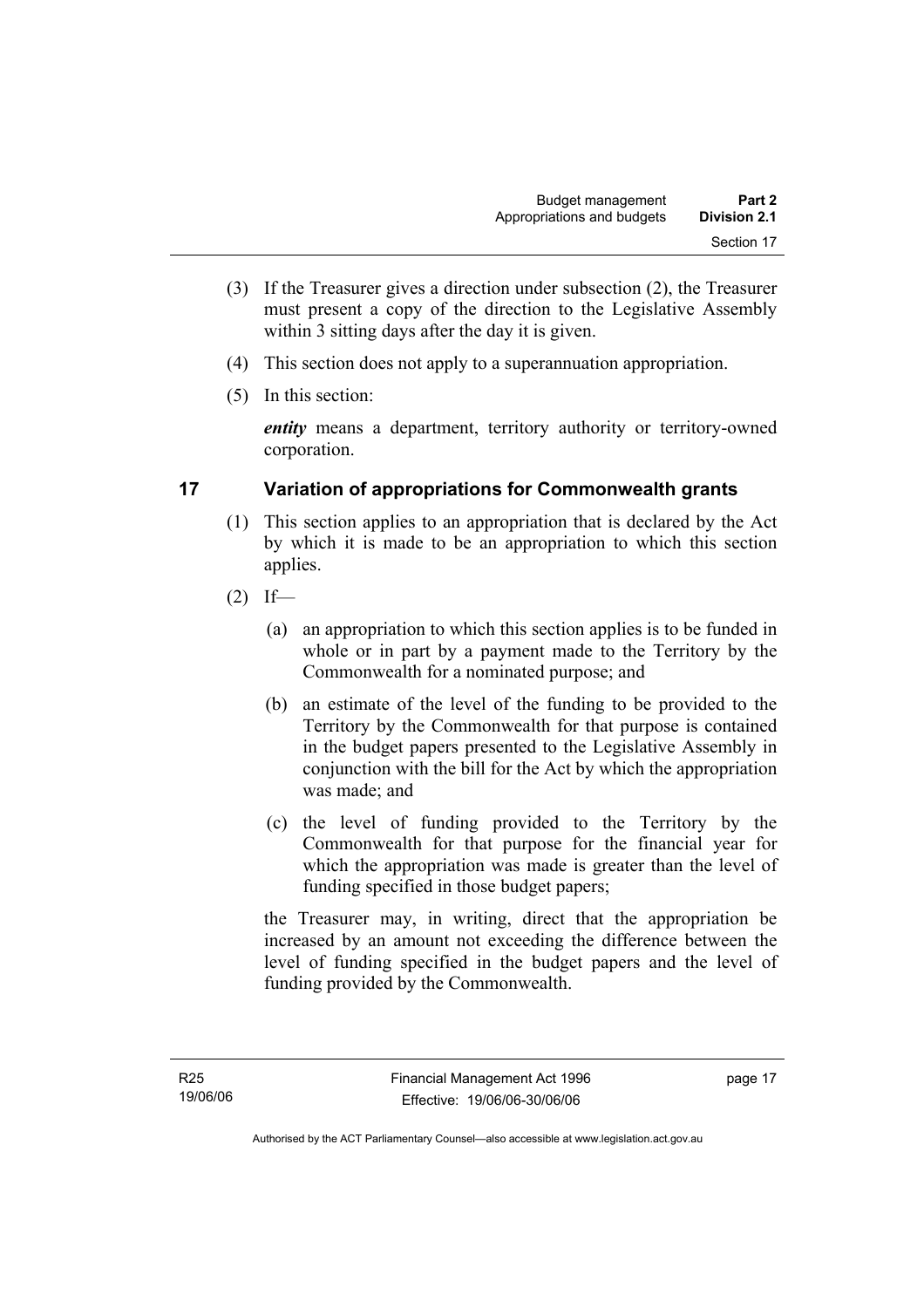| Part 2       | Budget management          |
|--------------|----------------------------|
| Division 2.1 | Appropriations and budgets |
| Section 17A  |                            |

 (3) If the Treasurer gives a direction under subsection (2), the Treasurer must present a copy of the direction to the Legislative Assembly within 3 sitting days after it is given.

#### **17A Variations of appropriations for certain payments to Commonwealth**

- (1) This section applies to an appropriation that is declared by the Act by which it is made to be an appropriation to which the section applies.
- $(2)$  If—
	- (a) an appropriation to which this section applies is made completely or partially for a payment required to be made to the Commonwealth for the provision of a service; and
	- (b) an estimate of the amount of the payment is contained in the budget papers presented to the Legislative Assembly in conjunction with the bill for the Act by which the appropriation is made; and
	- (c) the amount of the payment exceeds the amount of the estimate;

the Treasurer may, in writing, direct that the appropriation be increased by an amount not more than the difference between the amount of the estimate and the amount of the payment.

 (3) If the Treasurer gives a direction under subsection (2), the Treasurer must present a copy of the direction to the Legislative Assembly within 3 sitting days after it is given.

#### **18 Treasurer's advance**

- (1) This section applies to expenditure that is—
	- (a) in excess of the amount specifically appropriated for expenditure of that kind; or
	- (b) not provided for by an appropriation.

R25 19/06/06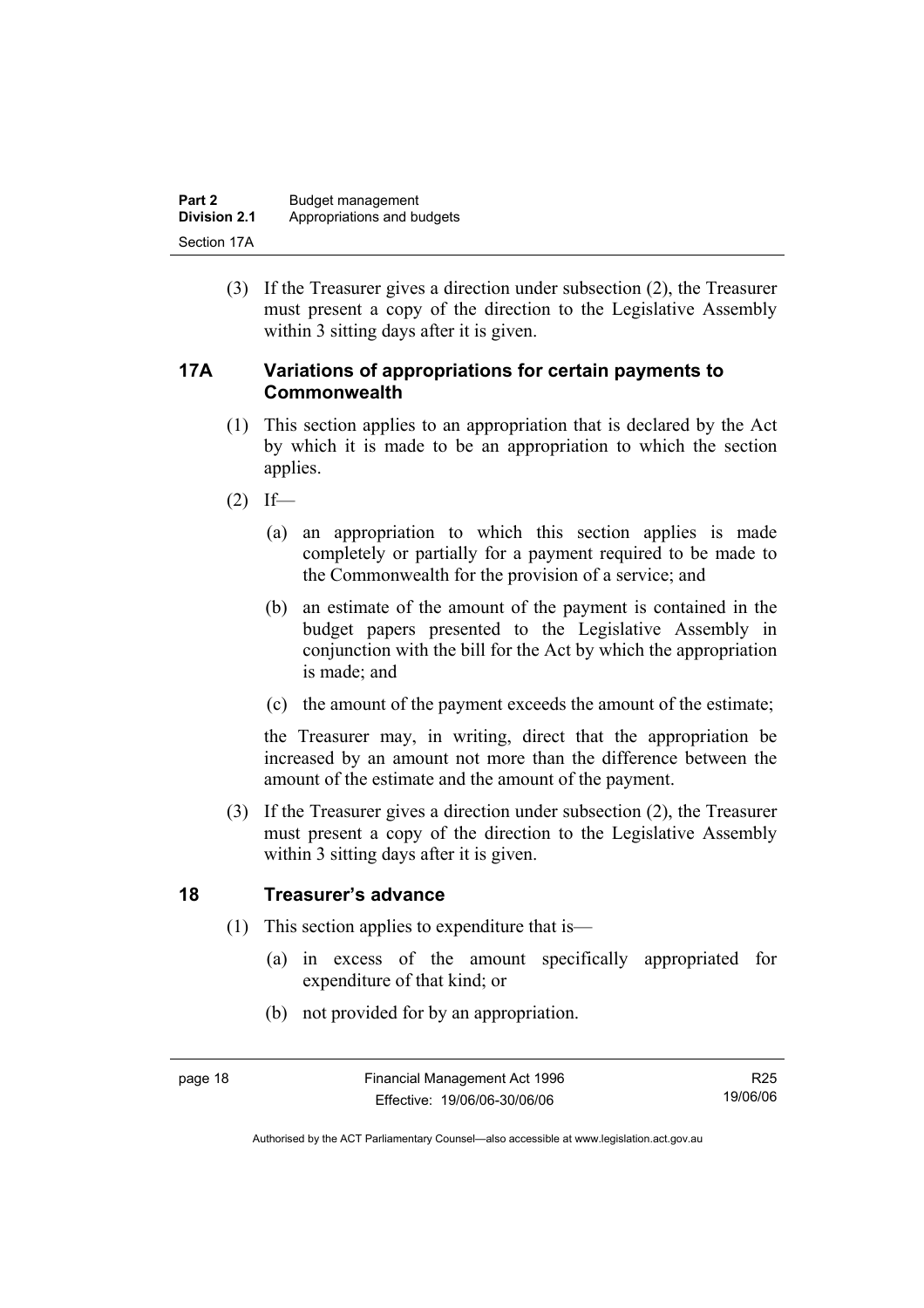- (2) The Treasurer may, in writing, authorise the appropriation if—
	- (a) the Treasurer is satisfied that—
		- (i) there is an urgent need for the expenditure; and
		- (ii) the expenditure is not provided for, or is insufficiently provided for, because of a prescribed circumstance; and
	- (b) the total expenditure authorised under this subsection in any financial year does not exceed the amount appropriated for that year for this section.
- (3) The amount appropriated for this section for a financial year must not exceed 1% of the total amount appropriated by all Appropriation Acts for that year.
- (4) The financial management guidelines may prescribe when there is an *urgent need for expenditure* for subsection (2) (a) (i).
- (5) In this section:

*expenditure* means—

- (a) a payment for, or entering into a contract to make a payment for, an output delivery, including a payment for goods, services or grants; or
- (b) a payment on behalf of the Territory, or entering into a contract to make a payment on behalf of the Territory, including a payment for goods, services or grants; or
- (c) a payment from, or entering into a contract to make a payment from, a capital injection.

*prescribed circumstance*—each of the following is a *prescribed circumstance* in relation to expenditure:

 (a) there was an erroneous omission or understatement in an appropriation;

page 19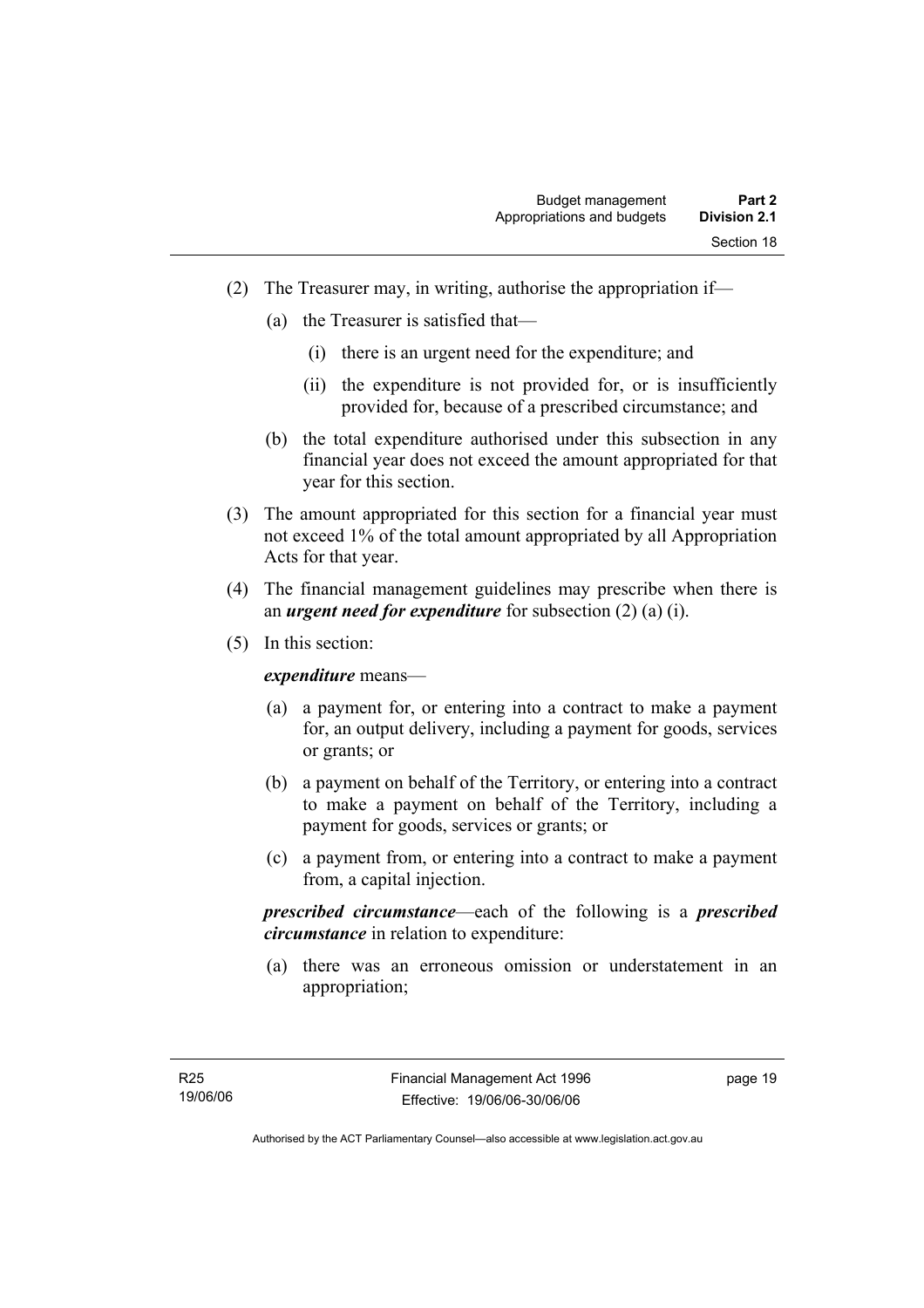| Part 2              | Budget management          |
|---------------------|----------------------------|
| <b>Division 2.1</b> | Appropriations and budgets |
| Section 18A         |                            |

 (b) the expenditure was unforeseen until after the last day when it was practicable to provide for it in the relevant Appropriation Bill before the bill was introduced into the Legislative Assembly.

*relevant Appropriation Bill*, for expenditure, means the 1st Appropriation Bill for the financial year when the expenditure is to happen.

#### **18A Assembly to be told about treasurer's advance**

- (1) This section applies if the Treasurer authorises expenditure under section 18 for a financial year.
- (2) Within 3 sitting days after the day when the authorisation is given, the Treasurer must present to the Legislative Assembly—
	- (a) a copy of the authorisation; and
	- (b) a statement of the reasons for giving it; and
	- (c) a summary of the total expenditure authorised under section 18 for the financial year to date.
- (3) Within 3 sitting days after the end of the financial year, the Treasurer must present to the Legislative Assembly a summary of the total expenditure authorised.

#### **19 Refunds of payments made without liability**

- (1) If a payment is made to the Territory in purported discharge of a liability that does not exist, the amount paid may be refunded to the person by whom the payment was made whether or not there is an appropriation available for that purpose.
- (2) If a payment made to the Territory to discharge a liability exceeds the amount of the liability, the amount by which the payment exceeds the liability may be refunded to the person by whom the payment was made whether or not there is an appropriation available for that purpose.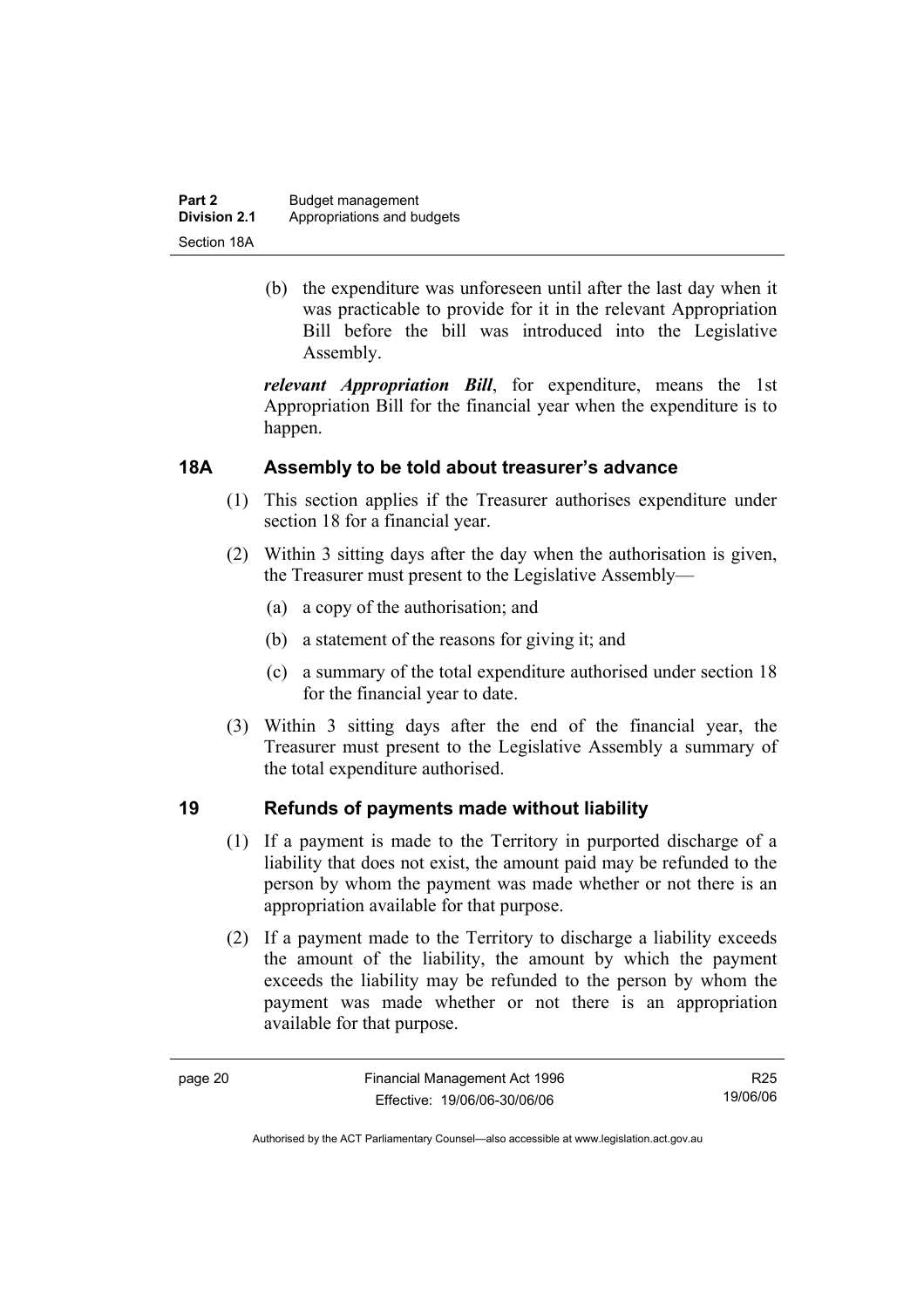- $(3)$  If—
	- (a) a person has paid an amount to the Territory for tax claimed by the Territory to be owing from the person; and
	- (b) a court or tribunal of competent jurisdiction subsequently finds that the person was not liable for that tax or was liable for an amount of tax less than the amount paid;

the amount paid, or the amount by which the payment exceeds the liability, may be refunded to the person who made the payment whether or not there is an appropriation available for that purpose.

#### **19A Payments for Territory GST liabilities**

Payments may be made to the Commonwealth for the GST liabilities of the Territory whether or not there is an appropriation for the purpose.

#### **19B Authorisation of expenditure of certain Commonwealth grants**

- (1) Despite section 6, if—
	- (a) funds have been provided to the Territory by the Commonwealth under an agreement that specifies how the funds may be applied; and
	- (b) no appropriation has been made in relation to the funds;

the Treasurer may, in writing, authorise the expenditure of the funds in accordance with the agreement.

 (2) If the Treasurer gives an authorisation under subsection (1), the Treasurer must present a copy of the authorisation to the Legislative Assembly within 3 sitting days after it is given.

#### **19C Amendment of capital injection conditions**

 (1) This section applies in relation to the conditions of a capital injection set out in a statement included in a proposed budget for a

| R25      | Financial Management Act 1996 | page 21 |
|----------|-------------------------------|---------|
| 19/06/06 | Effective: 19/06/06-30/06/06  |         |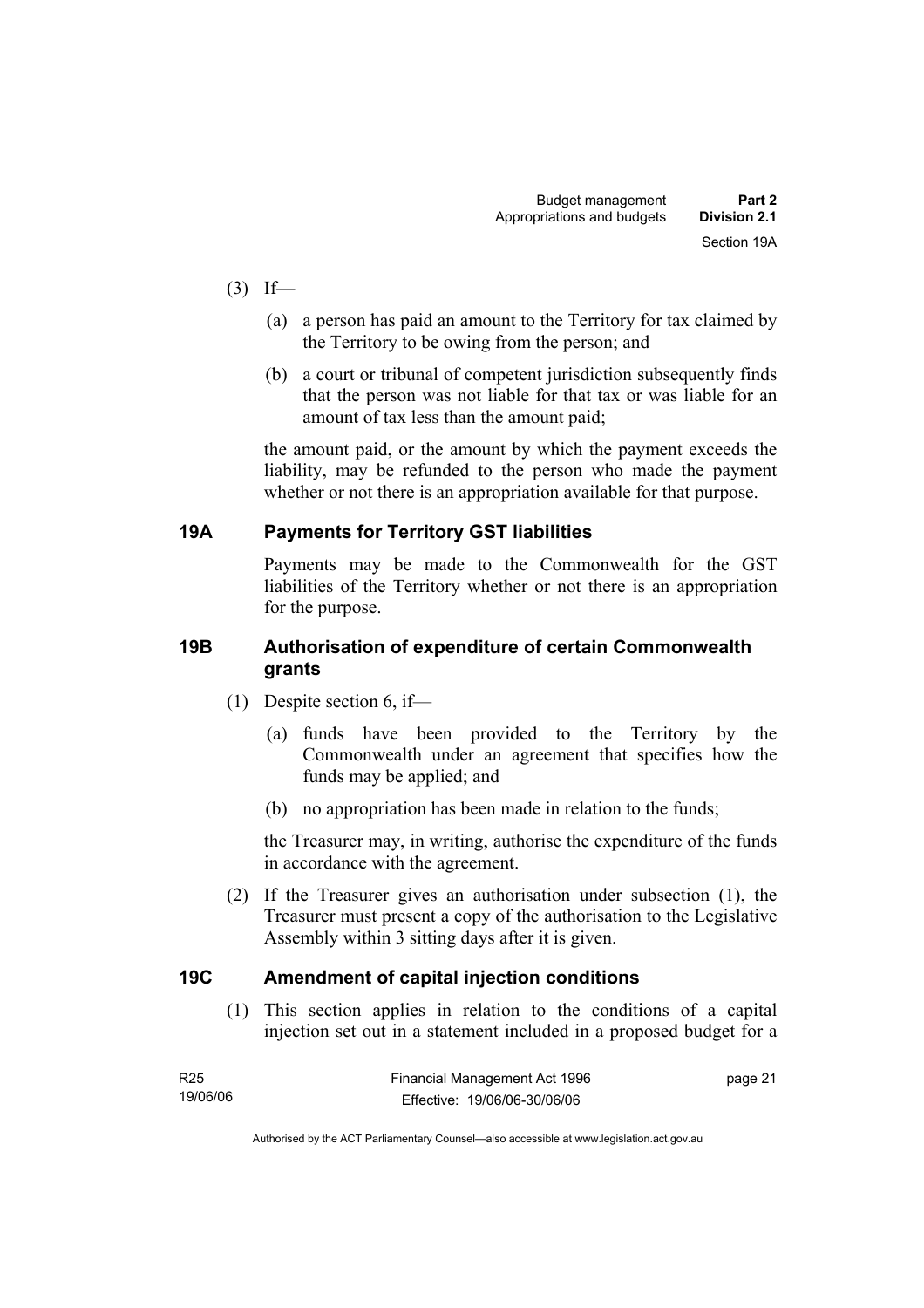department, a territory authority or a territory-owned corporation for a financial year under section  $12 (1) (c) (ii)$  or section  $12A(1)$  (c) (ii).

- (2) The Treasurer may, in writing, amend the conditions.
- (3) An amendment must state the Treasurer's reasons for the amendment.
- (4) An amendment is a notifiable instrument.

*Note* A notifiable instrument must be notified under the Legislation Act.

#### **19D Amendment of performance criteria**

- (1) This section applies in relation to the performance criteria set out in a statement included in a proposed budget for a department, a prescribed territory authority or a prescribed territory-owned corporation for a financial year under section 12 (1) (b) or section  $12A(1)(b)$ .
- (2) The responsible Minister for the department, territory authority or territory-owned corporation may, in writing, amend the performance criteria.
- (3) Without limiting subsection (2) the responsible Minister may amend the performance criteria if—
	- (a) the appropriations for the department, authority or corporation are varied under section 14 (Transfer of funds between appropriations) or section 17 (Variation of appropriations for Commonwealth grants); or
	- (b) a direction is given under section 15 (1) (Transfer of funds within appropriations) in relation to an appropriation made for the department, authority or corporation; or
	- (c) funds are transferred to or from the department, authority or corporation under section 16 (Transfer of functions after Appropriation Act passed); or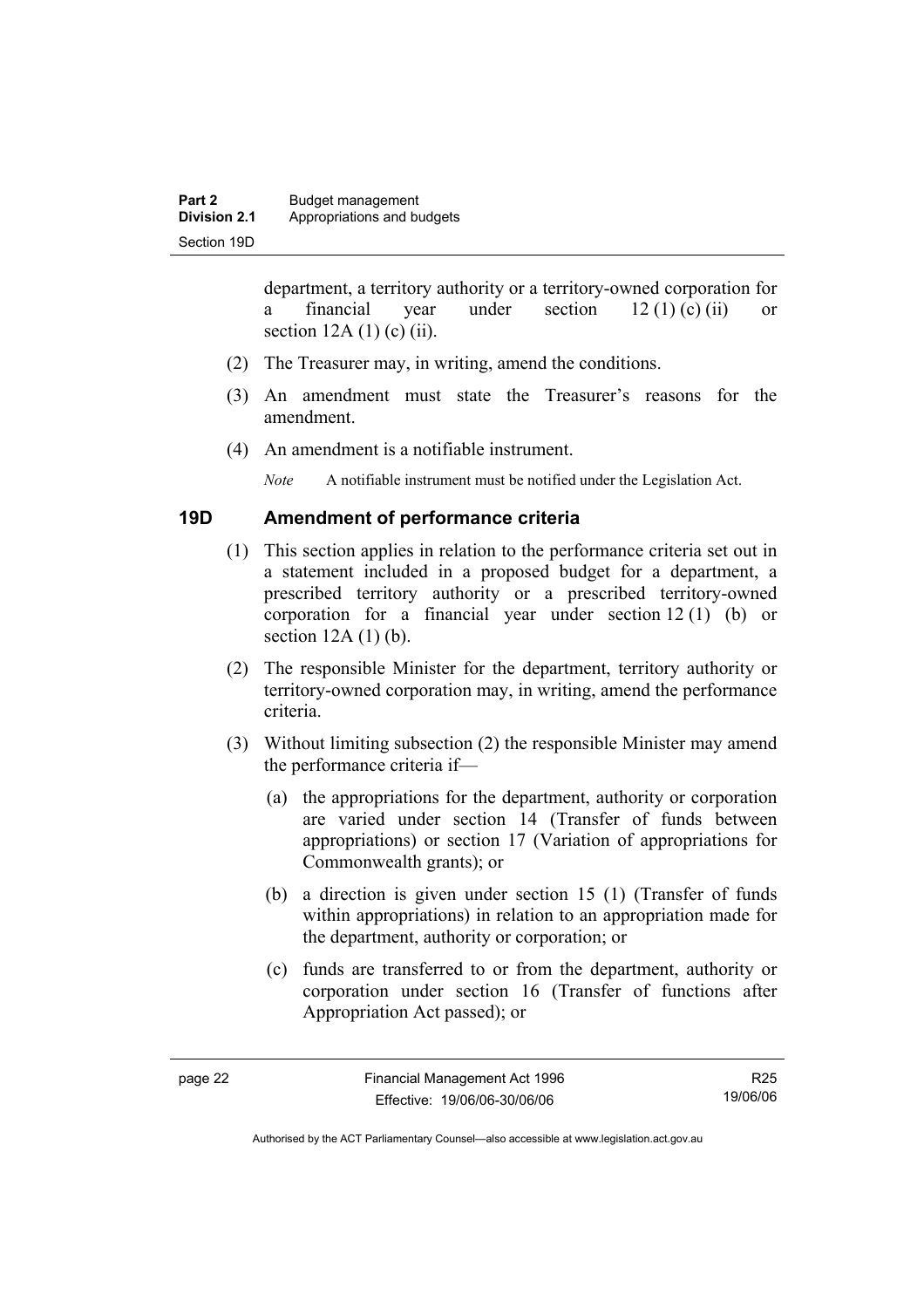- (d) funds are given to the department, authority or corporation under section 18 (Treasurer's advance); or
- (e) funds mentioned in section 19B (Authorisation of expenditure of certain Commonwealth grants) are given to the department, authority or corporation; or
- (f) changes happen in the priorities of the department, authority or corporation; or
- (g) the Minister is satisfied that other performance criteria should be adopted for the provision of outputs by the department, authority or corporation.
- (4) An amendment of the performance criteria must be made in a way that—
	- (a) for a department—the budget as amended will comply with section  $12(3)$ ; and
	- (b) for a territory authority or territory-owned corporation—the budget as amended will comply with section 12A (2).
- (5) An amendment of the performance criteria is a notifiable instrument.

*Note* A notifiable instrument must be notified under the Legislation Act.

(6) In this section:

*budget*, for the department, territory authority or territory-owned corporation, means the budget for the department, authority or corporation for the financial year presented to the Legislative Assembly under section 10 (b) or (c) (Budget papers) and, if the budget has been amended under this Act, the budget as amended.

*prescribed territory authority* means a territory authority prescribed for section  $12A(1)$  (b).

*prescribed territory-owned corporation* means a territory-owned corporation prescribed for section 12A (1) (b).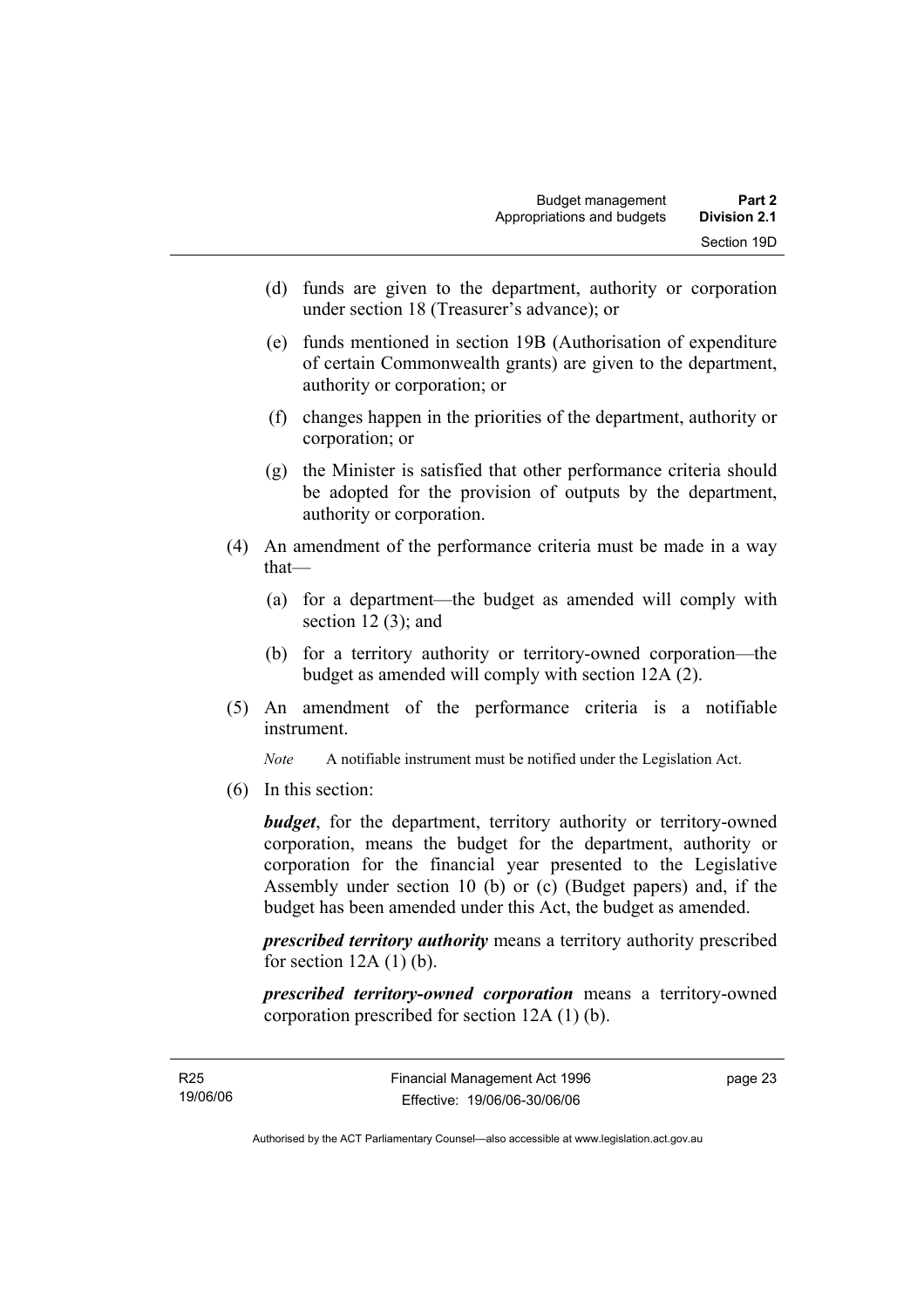#### **20 Budgets for Legislative Assembly secretariat**

Before the beginning of a financial year, the Speaker of the Legislative Assembly may—

- (a) after consultation with an appropriate committee of the Legislative Assembly, advise the Treasurer of the appropriations that the Speaker considers should be made for the Legislative Assembly secretariat for the financial year; and
- (b) provide the Treasurer with a draft budget for the Legislative Assembly secretariat for the financial year that contains the information mentioned in section 12 other than that mentioned in subsection (1) (b).

#### **Division 2.2 Budget reviews and pre-election updates**

#### **20A Budget review**

- (1) The Treasurer must prepare a budget review for each financial year.
- (2) The Treasurer must present the budget review for a financial year to the Legislative Assembly not later than 15 February in the financial year.
	- *Note* This is the same day as financial statements for the 2nd quarter of the financial year are required to be presented under s 26 (Periodic financial statements).
- (3) However, if a sitting day does not fall in that year on or before 15 February, the Treasurer must give copies of the budget review to each member of the Legislative Assembly on or before that day.

#### **20B Purpose and contents of budget review**

 (1) The purpose of the budget review for a financial year is to give updated information to allow the assessment of the government's financial performance against the financial policy objectives and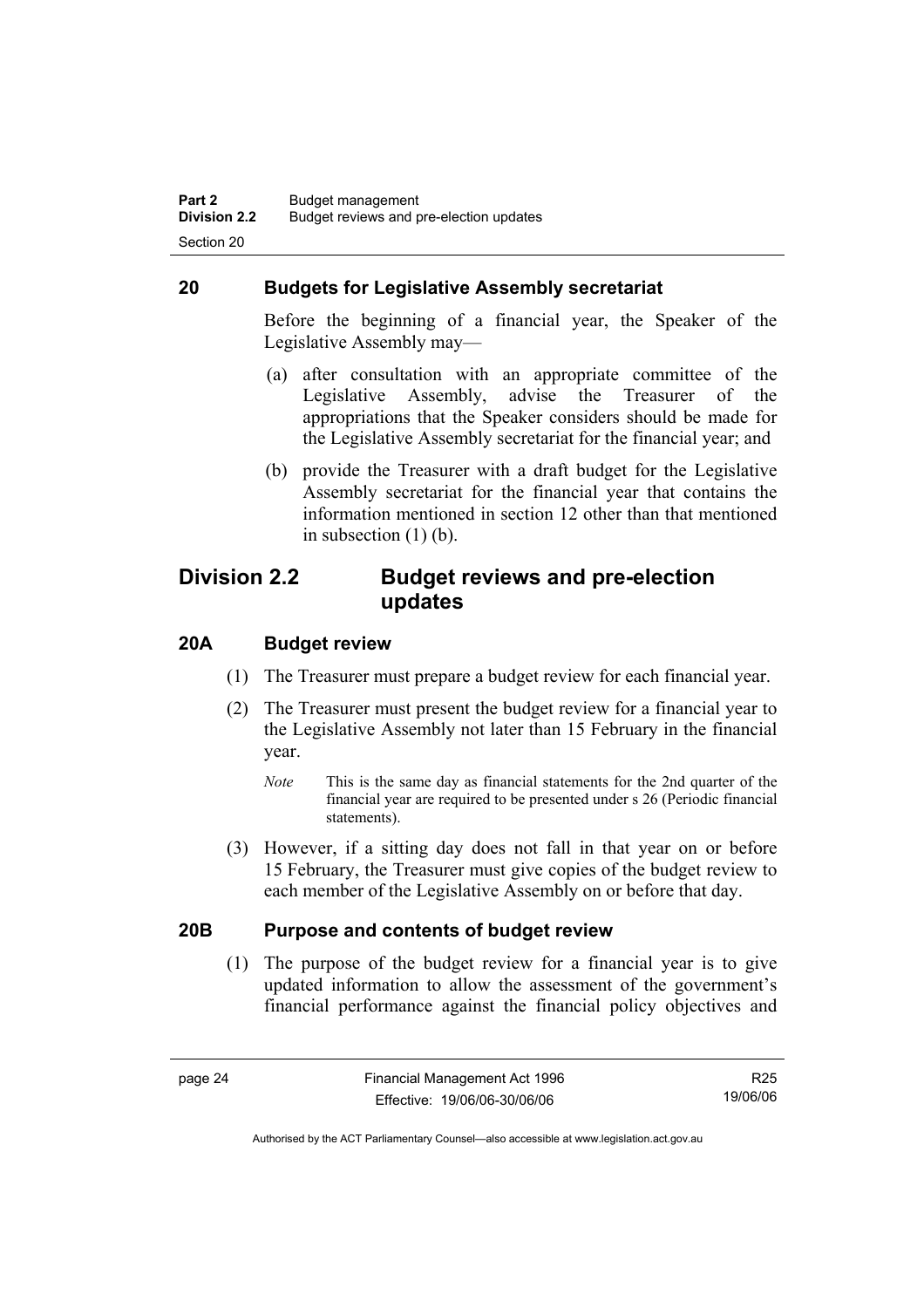strategies set out in the financial policy objectives and strategies statement for the Territory budget for the financial year.

- (2) The budget review for a financial year must be based on the financial policy objectives and strategies statement for the Territory budget for the financial year.
- (3) The budget review for a financial year must—
	- (a) include updated financial statements required under the financial management guidelines for the general government sector for the financial year; and
	- (b) include whole-of-year results for the previous financial year, the budget for the financial year, the estimated financial position of the Territory at the end of the financial year and updated budget estimates for each of the next 3 financial years; and
	- (c) include a review of the financial policy objectives and strategies statement included in the budget for the financial year that satisfies the requirements of section 11A (2) and (3); and
	- (d) state the date as at when the review was done.
- (4) However, if particular information required to be included in the budget review is unchanged from information set out in full in the budget for the Territory under section 11 (1) for the financial year, the review may instead summarise the information and state that it is unchanged from that set out in the budget.
- (5) For subsection (3):

*budget*, for a financial year, means the budget for the year presented to the Legislative Assembly under section 10 (a) (Budget papers) and, if that budget has been amended under this Act, the budget as amended.

page 25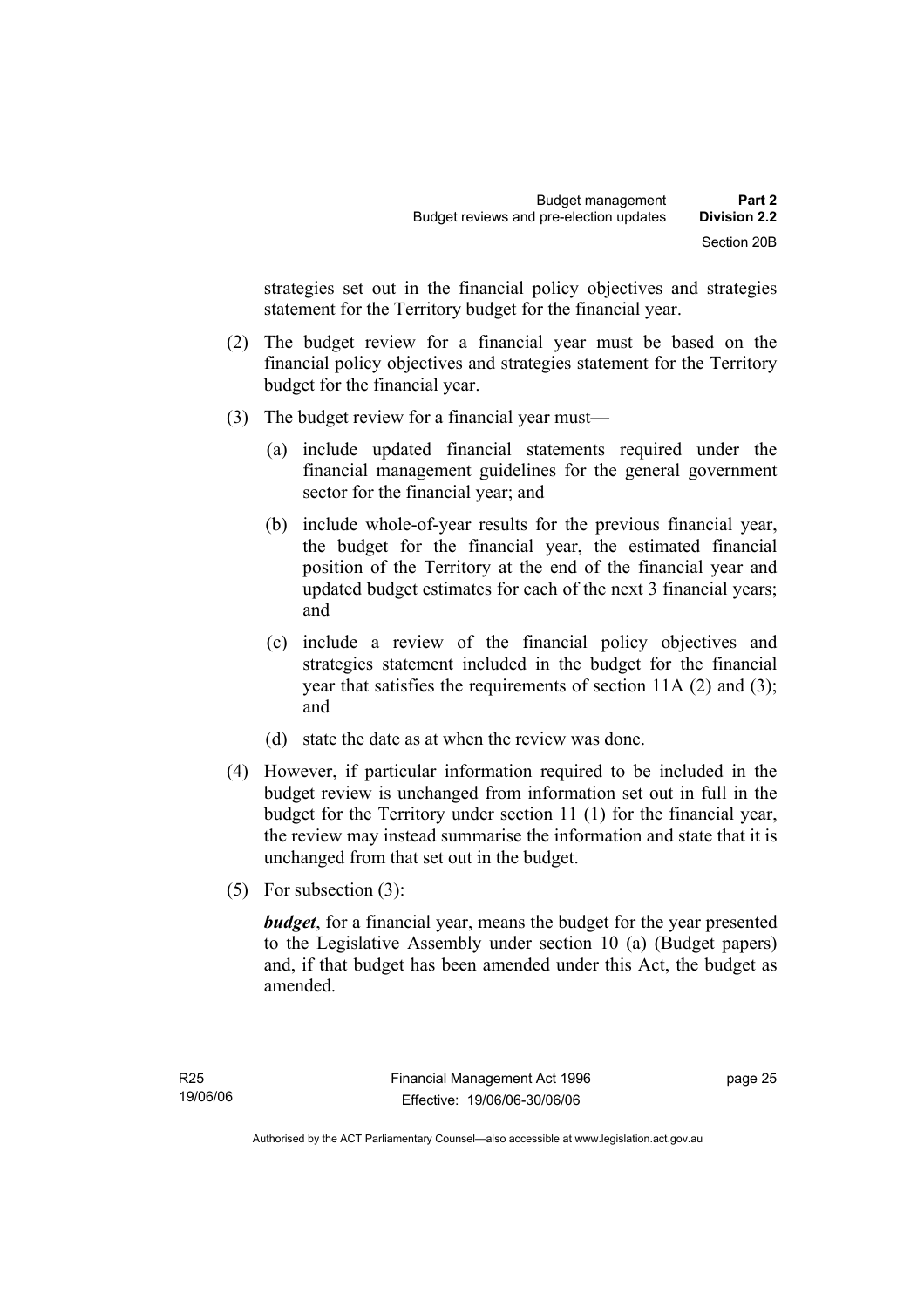#### **20C Pre-election budget update**

- (1) At least 30 days before the polling day for an ordinary election, the chief executive must prepare a pre-election budget update and give it to the parliamentary counsel for notification.
- (2) At least 20 days before the polling day for an election mentioned in the Self-Government Act, section 16 (Dissolution of Assembly by Governor-General) or section 48 (Resolution of no confidence in Chief Minister), the chief executive must prepare a pre-election budget update and give it to the parliamentary counsel for notification.
- (3) A pre-election budget update is a notifiable instrument.

*Note* A notifiable instrument must be notified under the Legislation Act.

(4) In this section:

*ordinary election*—see the *Electoral Act 1992*, dictionary.

*polling day*—see the *Electoral Act 1992*, dictionary.

#### **20D Purpose and contents of pre-election budget update**

- (1) The purpose of a pre-election budget update for an election is—
	- (a) to allow the assessment of the government's financial performance against the financial policy objectives and strategies set out in the latest financial policy objectives and strategies statement; and
	- (b) to give the electorate an accurate picture of the Territory's financial position before the election.
- (2) A pre-election budget update must be based on the latest financial policy objectives and strategies statement.
- (3) A pre-election budget update for an election must include—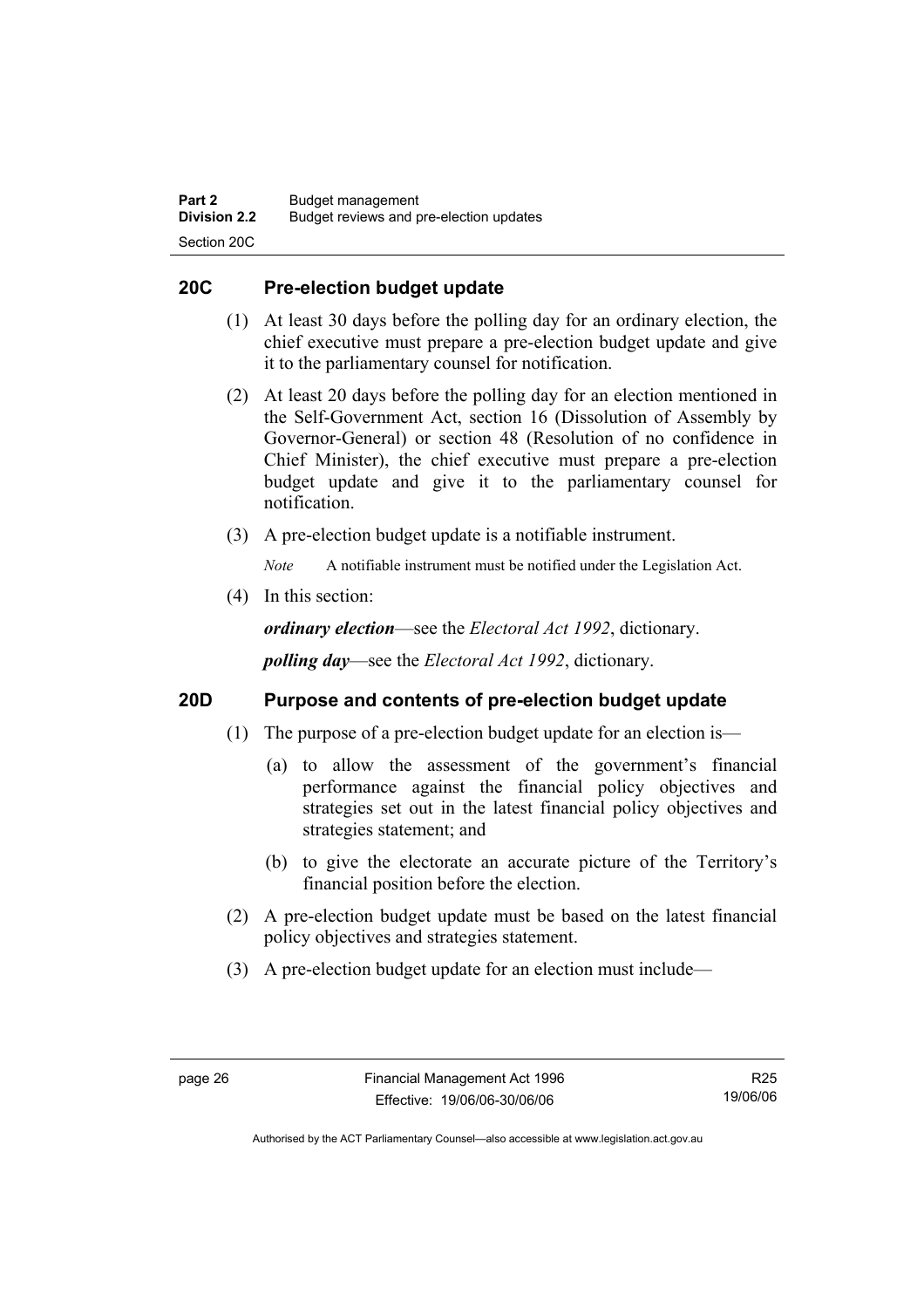- (a) updated financial statements required under the financial management guidelines for the financial year in which the election is to be held; and
- (b) updated budget estimates for the general government sector, the public trading enterprise sector and the Territory for that financial year and for each of the next 3 financial years; and
- (c) a statement of the economic or other assumptions used in preparing the updated financial statements and budget estimates; and
- (d) a statement about the sensitivity of the updated financial statements and budget estimates to changes in the economic or other assumptions; and
- (e) a statement of the risks, quantified if possible, that may affect the economic or other assumptions, including—
	- (i) contingent liabilities; and
	- (ii) publicly announced government commitments that are not yet included in the updated financial statements and budget estimates.
- (4) Information in the pre-election budget update must—
	- (a) take into account government decisions and other circumstances that may have material effect on the financial statements and budget estimates; and
	- (b) state the date as at when the updating was done.
- (5) However, if particular information required to be included in the pre-election budget update is unchanged from information set out in full in the latest financial statements, the budget estimates mentioned in section 11 (Territory budgets) or budget review, the pre-election budget update may instead summarise the information and state that it is unchanged from that set out in the financial statements, budget estimates or budget review.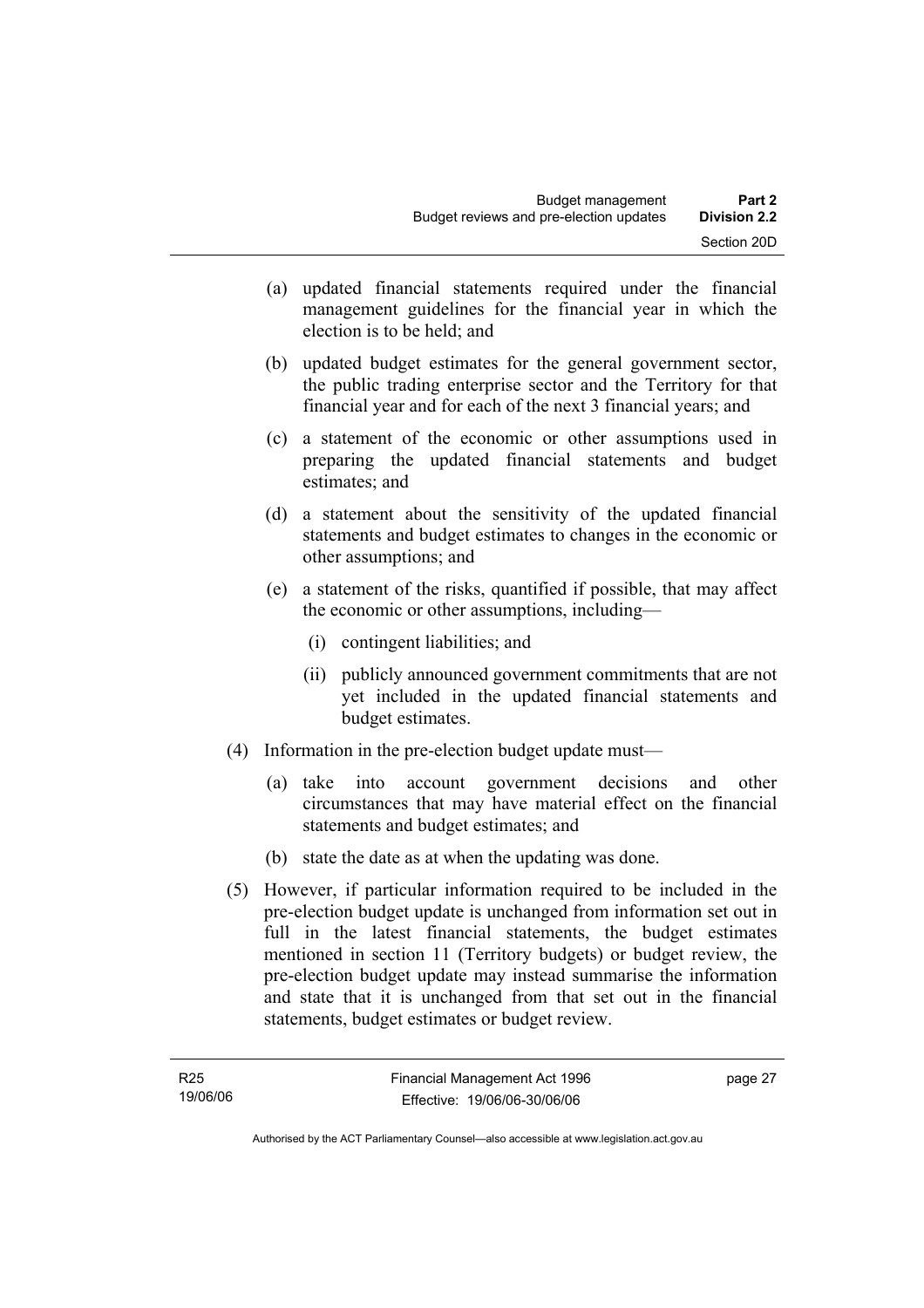# **Part 3 Financial reports**

# **Division 3.1 Financial reports of the Territory**

# **21 Meaning of** *the Territory* **in div 3.1**

In this division, a reference to *the Territory* includes a reference to all territory authorities and all territory-owned corporations.

# **22 Annual financial statements of the Territory**

- (1) The Treasurer must, as soon as practicable after the end of a financial year, prepare annual financial statements for the Territory for that year.
- (2) The statements must be prepared in accordance with generally accepted accounting principles and include—
	- (a) the financial statements required under the financial management guidelines; and
	- (b) a statement of the accounting policies adopted by the Territory; and
	- (c) the other statements that are necessary to fairly reflect the financial operations of the Territory during the year and its financial position at the end of the year.

# **23 Responsibility for annual financial statements**

- (1) Annual financial statements of the Territory must have endorsed on them, or attached to them, a statement of responsibility signed by—
	- (a) the Treasurer; and
	- (b) the chief executive of the administrative unit to which responsibility for the administration of this Act has been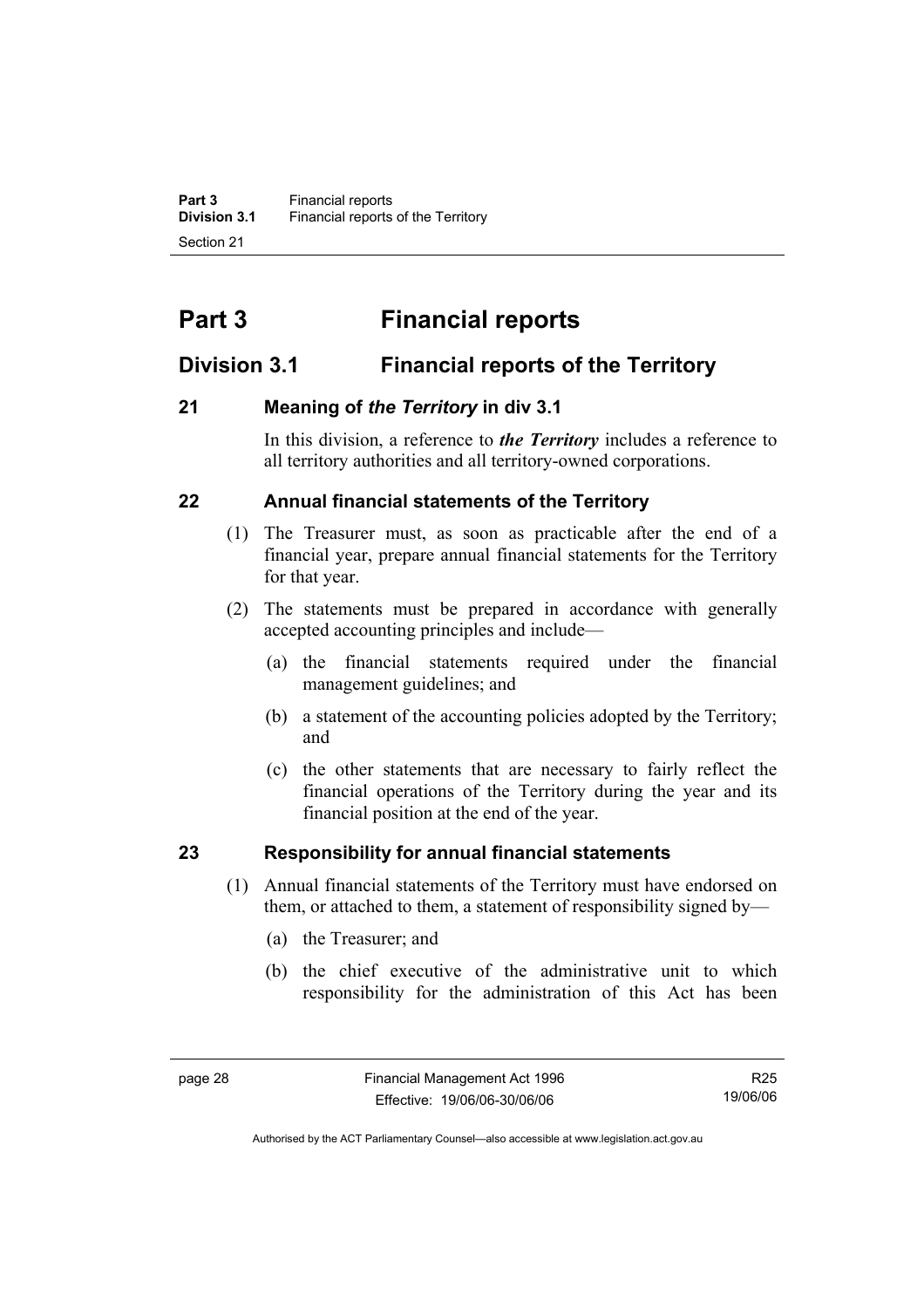allocated under the *Public Sector Management Act 1994*, section 14.

- (2) A statement of responsibility must comprise—
	- (a) a statement by the Treasurer that in his or her opinion the financial statements fairly reflect the financial operations of the Territory during the year to which they relate and the financial position of the Territory at the end of the year; and
	- (b) a statement by the chief executive that the financial statements have been prepared in accordance with generally accepted accounting principles.

# **24 Audit of annual financial statements**

- (1) The Treasurer must give the auditor-general the annual financial statements of the Territory for a financial year within 3 months after the end of the year.
- (2) The auditor-general must, within 30 days after the auditor-general receives the annual financial statements under subsection (1), give the Treasurer an audit opinion about the statements.
- (3) Despite subsections (1) and (2), if an ordinary election is to be held in the year after the end of the financial year—
	- (a) the Treasurer must give the auditor-general the annual financial statements of the Territory for the financial year in sufficient time for the auditor-general to give an audit opinion about the statements within 3 months after the end of the financial year; and
	- (b) the auditor-general must give an audit opinion to the Treasurer within 3 months after the end of the financial year.
- (4) In this section:

*ordinary election*—see the *Electoral Act 1992*, dictionary.

page 29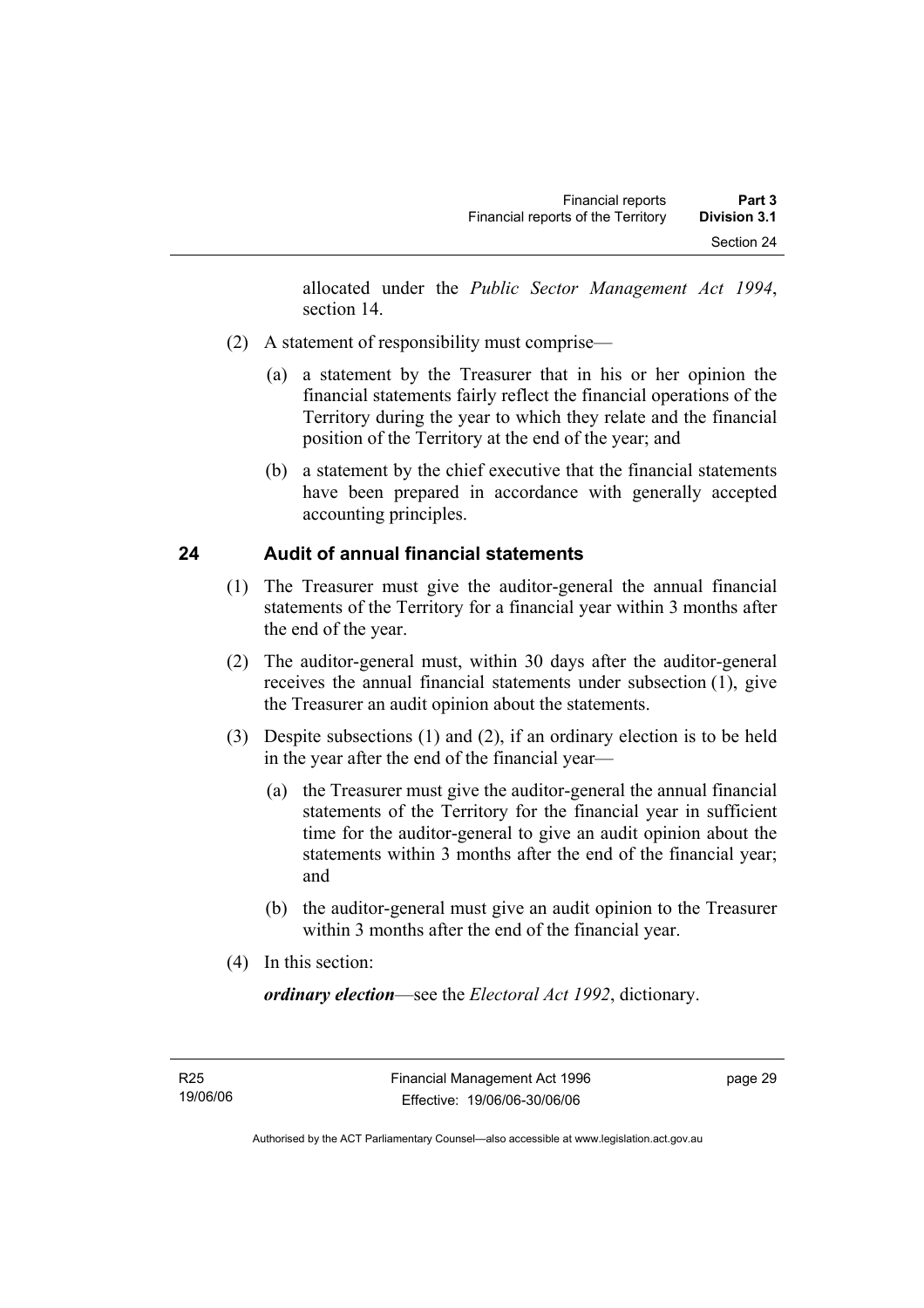## **25 Presentation of annual financial statements to Legislative Assembly**

- (1) If the Treasurer receives, under section 24 (2), an audit opinion about annual financial statements, the Treasurer must present to the Legislative Assembly, within 3 sitting days after receiving the opinion—
	- (a) a copy of the annual financial statements; and
	- (b) a copy of the audit opinion.
- (2) If the Treasurer receives, under section 24 (3) (b), an audit opinion about annual statements, the Treasurer must give to each member of the Legislative Assembly, within 7 days after receiving the opinion—
	- (a) a copy of the annual financial statements; and
	- (b) a copy of the audit opinion.

## **26 Periodic financial statements**

- (1) Within 45 days after the end of each quarter of a financial year, the Treasurer must prepare financial statements for—
	- (a) the quarter; and
	- (b) the period from the beginning of the financial year until the end of the quarter.
- (2) The statements must be prepared in accordance with the financial management guidelines.
- (3) The Treasurer must present copies of the statements prepared under subsection (1) to the Legislative Assembly on the first sitting day after they are prepared.
- (4) If the first sitting day mentioned in subsection (3) does not fall within 45 days after the end of the relevant quarter, the Treasurer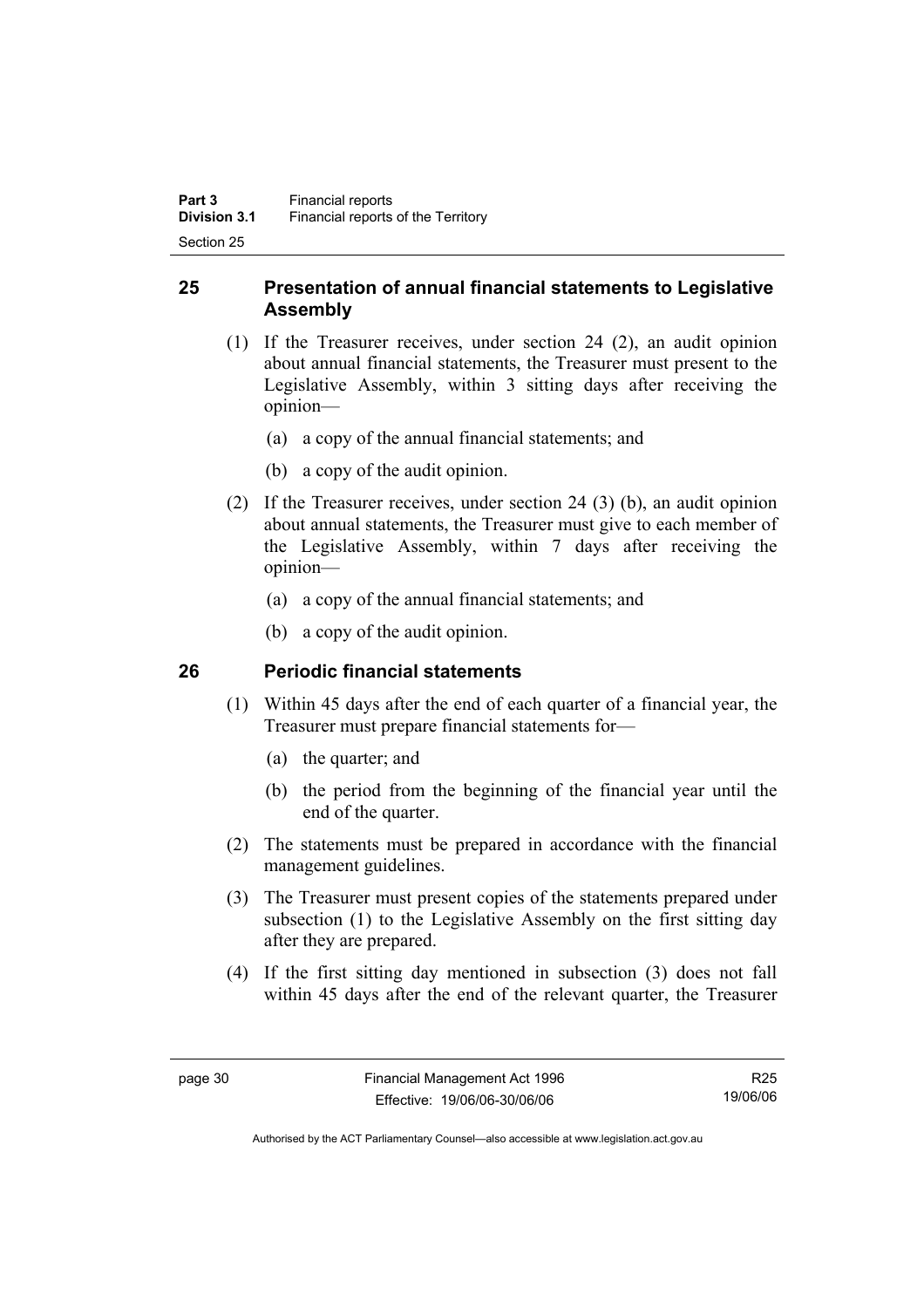must give copies of the statements prepared under subsection (1) to each member of the Legislative Assembly within the 45 days.

# **Division 3.2 Financial reports and performance statements of departments**

# **27 Annual financial statements of departments**

- (1) A department must, as soon as practicable after the end of each financial year, prepare annual financial statements relating to its operations during the year.
- (2) The annual financial statements of a department must be prepared in accordance with generally accepted accounting principles and in a form that facilitates a comparison between the financial operations of the department during the year and the estimates of those operations contained in the budget for the department for the financial year.
- (3) The annual financial statements must include—
	- (a) the financial statements required under the financial management guidelines; and
	- (b) if a change was made during the year to the conditions of a capital injection set out under section 12 (1) (c) (ii) (Departmental budgets) in a statement included in a proposed budget for the department for a financial year—a statement of the change and the reasons for it; and
	- (c) a statement of the accounting policies adopted by the department; and
	- (d) any other statements necessary to fairly reflect the financial operations of the department during the year and its financial position at the end of the year.
- (4) In this section: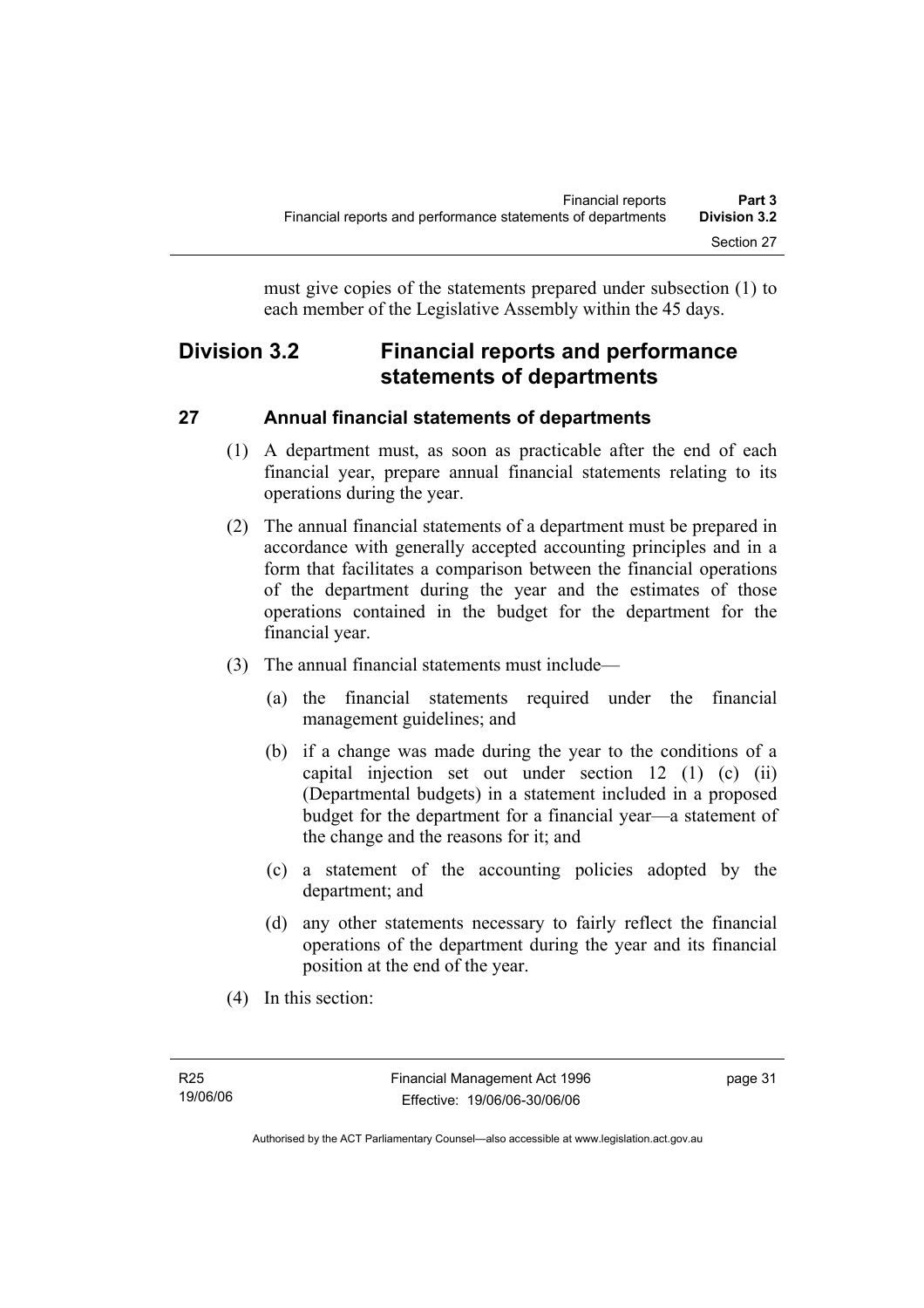*budget*, for a department for a financial year, means the budget for the department for the year presented to the Legislative Assembly under section 10 (b) (Budget papers).

## **28 Responsibility for annual financial statements of departments**

- (1) The annual financial statements of a department for a financial year must have endorsed on them, or attached to them, a statement of responsibility signed by the responsible chief executive.
- (2) The statement of responsibility must state that, in the responsible chief executive's opinion, the annual financial statements fairly reflect the financial operations of the department during the financial year and the financial position of the department at the end of the year.

# **29 Audit of financial statements of departments**

- (1) The responsible chief executive of a department must give the auditor-general the financial statements of the department for a financial year as soon as practicable after the statements are prepared.
- (2) The financial statements must have endorsed on them, or attached to them, the statement of responsibility made for them.
- (3) The auditor-general must give the responsible chief executive an audit opinion about the financial statements as soon as practicable after the auditor-general receives them.

## **30 Departmental annual financial statements to be included in annual reports etc**

A report prepared under the *Annual Reports (Government Agencies) Act 2004* for a department for a financial year must include, or have attached to it—

(a) the department's annual financial statements for the year; and

page 32 Financial Management Act 1996 Effective: 19/06/06-30/06/06 R25 19/06/06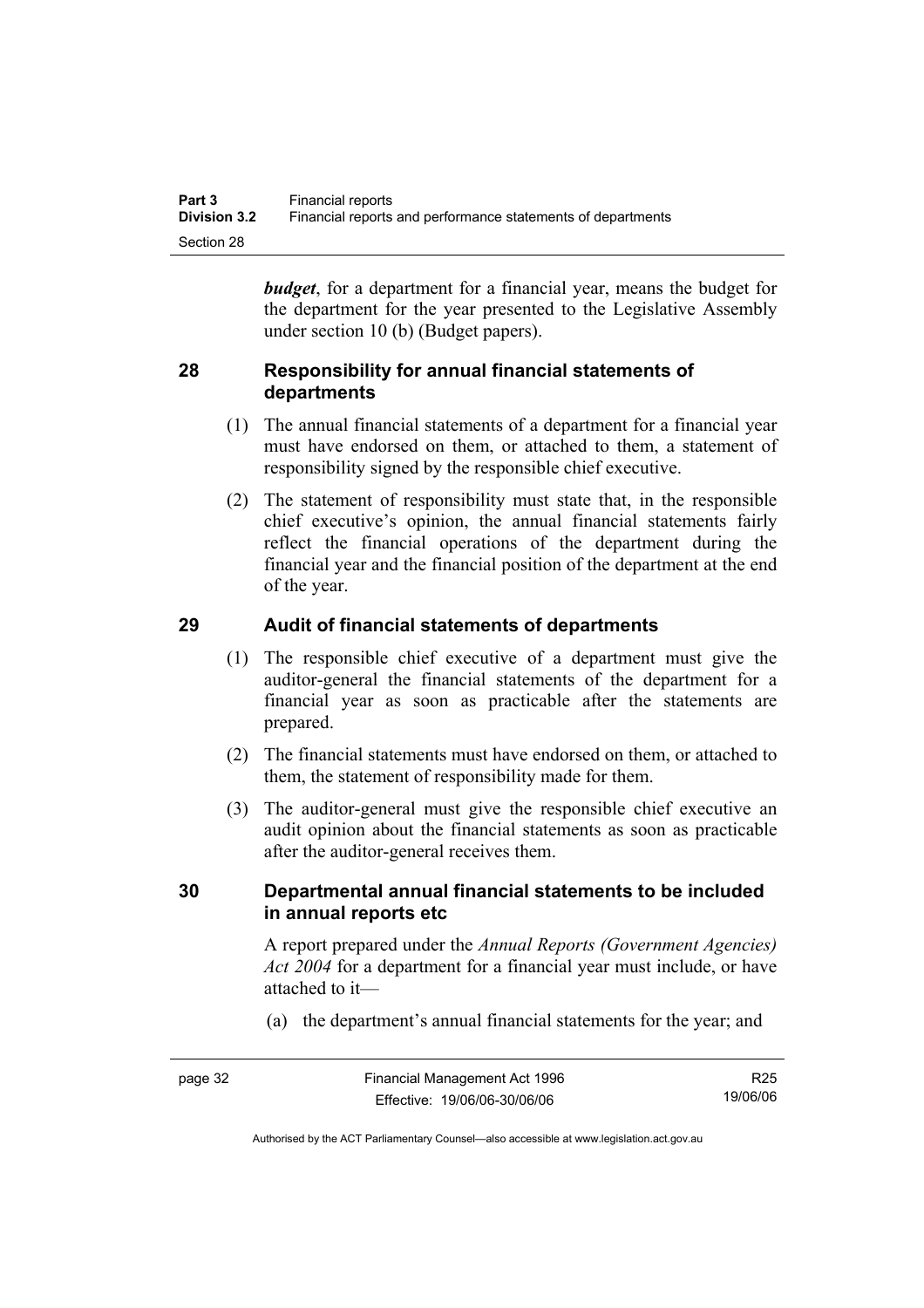(b) the audit opinion under section 29 (3) about the financial statements.

## **30A Statements of performance of departments**

- (1) As soon as practicable after the end of each financial year, each department must prepare a statement of the performance of the department in providing each class of outputs provided by it during the year.
- (2) The statement must—
	- (a) compare the performance of the department in providing each class of the outputs with the forecast of the performance in the department's budget for the year; and
	- (b) give particulars of the extent to which the performance criteria set out in the budget for the provision of the outputs were met.
- (3) In this section:

*budget*, for the department, means the budget for the department for the financial year presented to the Legislative Assembly under section 10 (b) (Budget papers) and, if that budget has been amended under this Act, the budget as amended.

# **30B Responsibility for departmental statements of performance**

- (1) A statement of performance of a department for a financial year must have endorsed on it, or attached to it, a statement of responsibility signed by the responsible chief executive.
- (2) The statement of responsibility must state that, in the responsible chief executive's opinion, the statement of performance fairly reflects the performance of the department in providing each class of outputs during the financial year.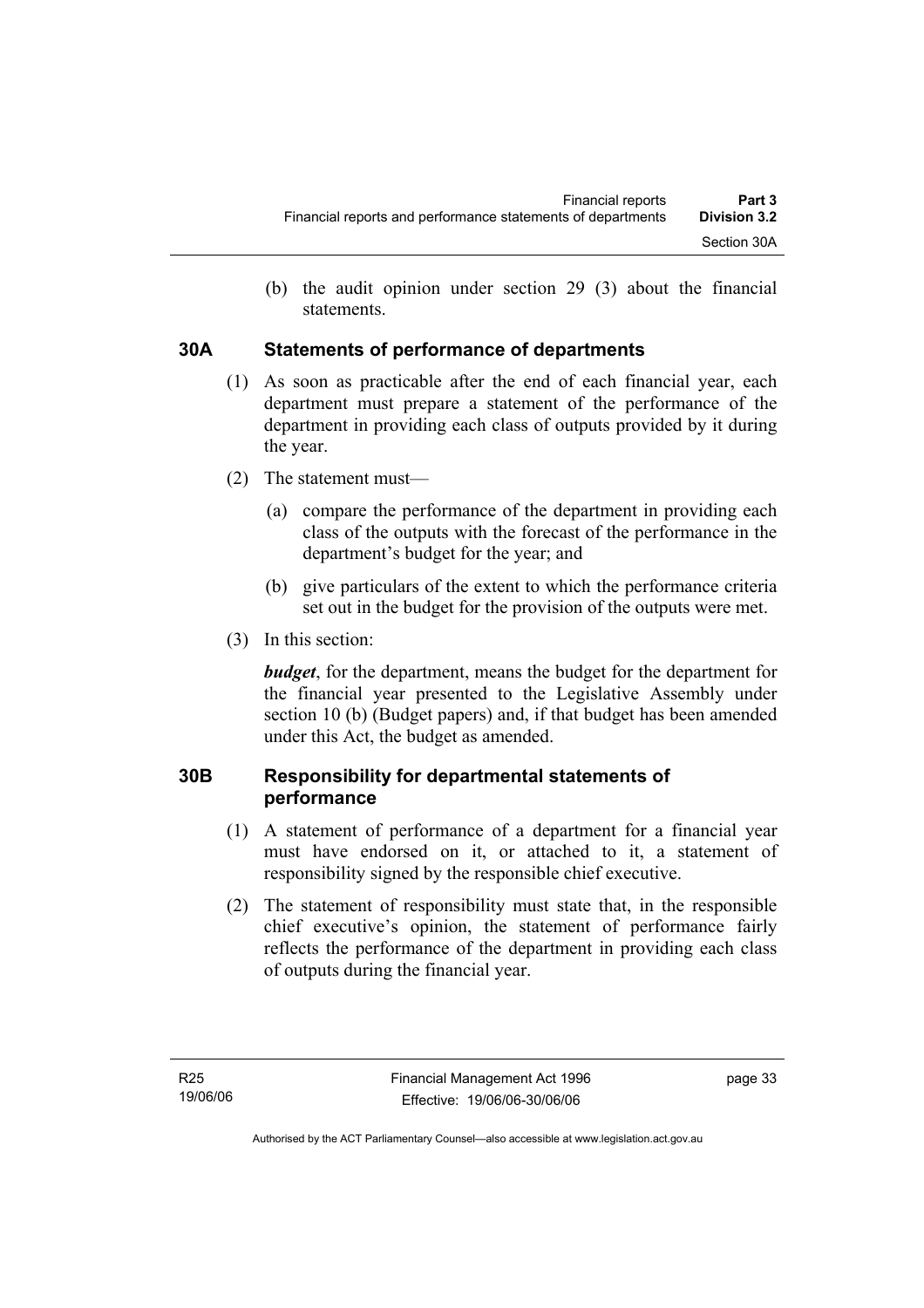#### **30C Scrutiny of departmental statements of performance**

- (1) The responsible chief executive of a department must give the auditor-general the department's statement of performance for a financial year as soon as practicable after the statement is prepared.
- (2) The statement of performance must have endorsed on it, or attached to it, the statement of responsibility made for it under section 30B.
- (3) The auditor-general must give the chief executive a report about the statement of performance as soon as practicable after the auditor-general receives it.
- (4) The report must be prepared in accordance with the financial management guidelines.

#### **30D Departmental statements of performance to be included in annual reports etc**

A report prepared under the *Annual Reports (Government Agencies) Act 2004* for a department for a financial year must include, or have attached to it—

- (a) the department's statement of performance for the year; and
- (b) the auditor-general's report under section 30C (3) about the statement of performance.

## **30E Half-yearly departmental performance reports**

- (1) Within 30 days after 31 December in each financial year, each Minister must prepare a half-yearly performance report for each department for which the Minister is responsible.
- (2) The report must include—
	- (a) a progress report on delivery of outputs; and
	- (b) an explanation of any significant variations from performance criteria.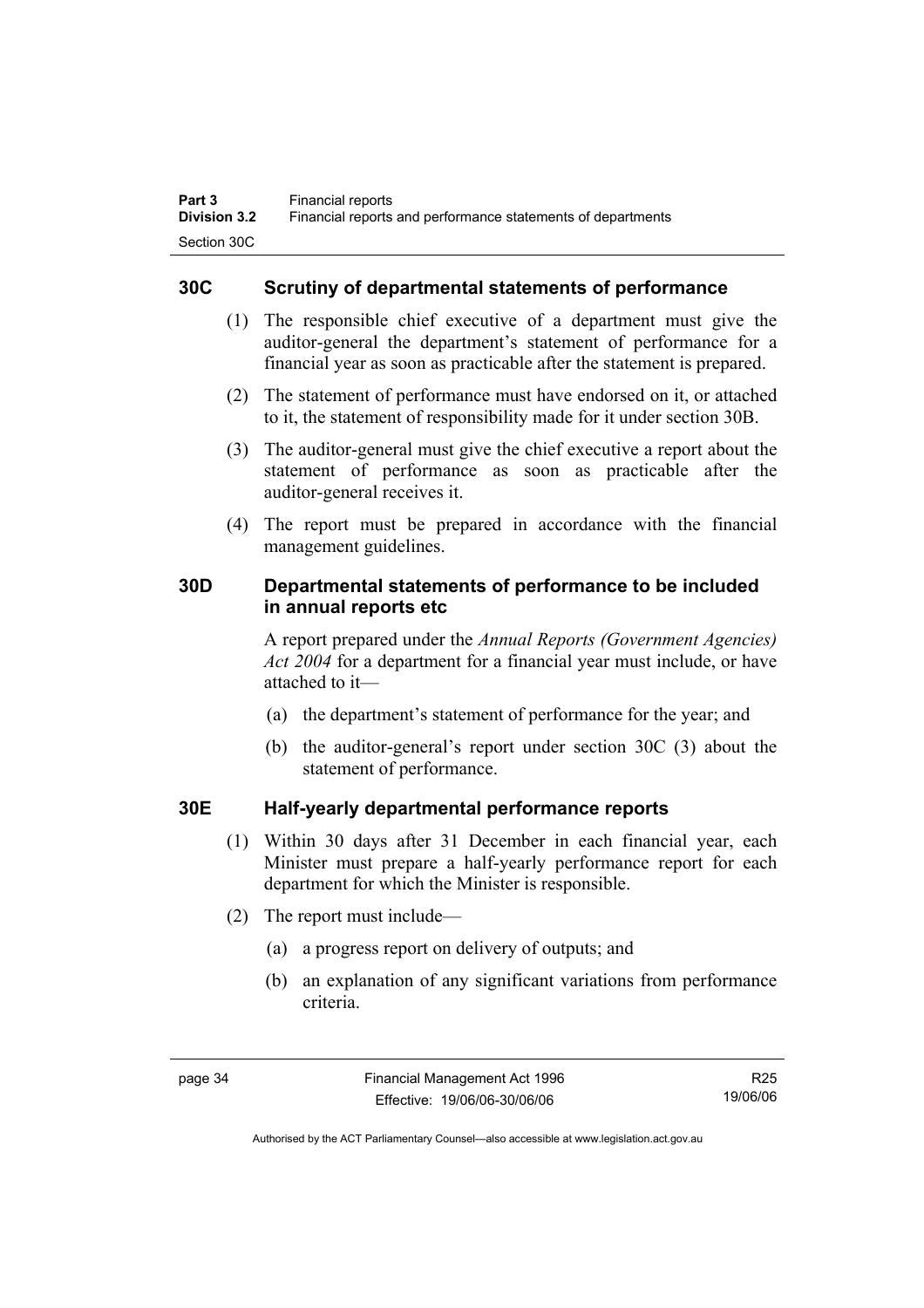- (3) The Minister must present the report to the Legislative Assembly on the first sitting day after the report is prepared.
- (4) If the report is not presented to the Legislative Assembly under subsection (3) within 30 days after 31 December, the Minister must make a copy of the report available to members of the Legislative Assembly within the 30 days.
- (5) This section does not apply to the Legislative Assembly secretariat.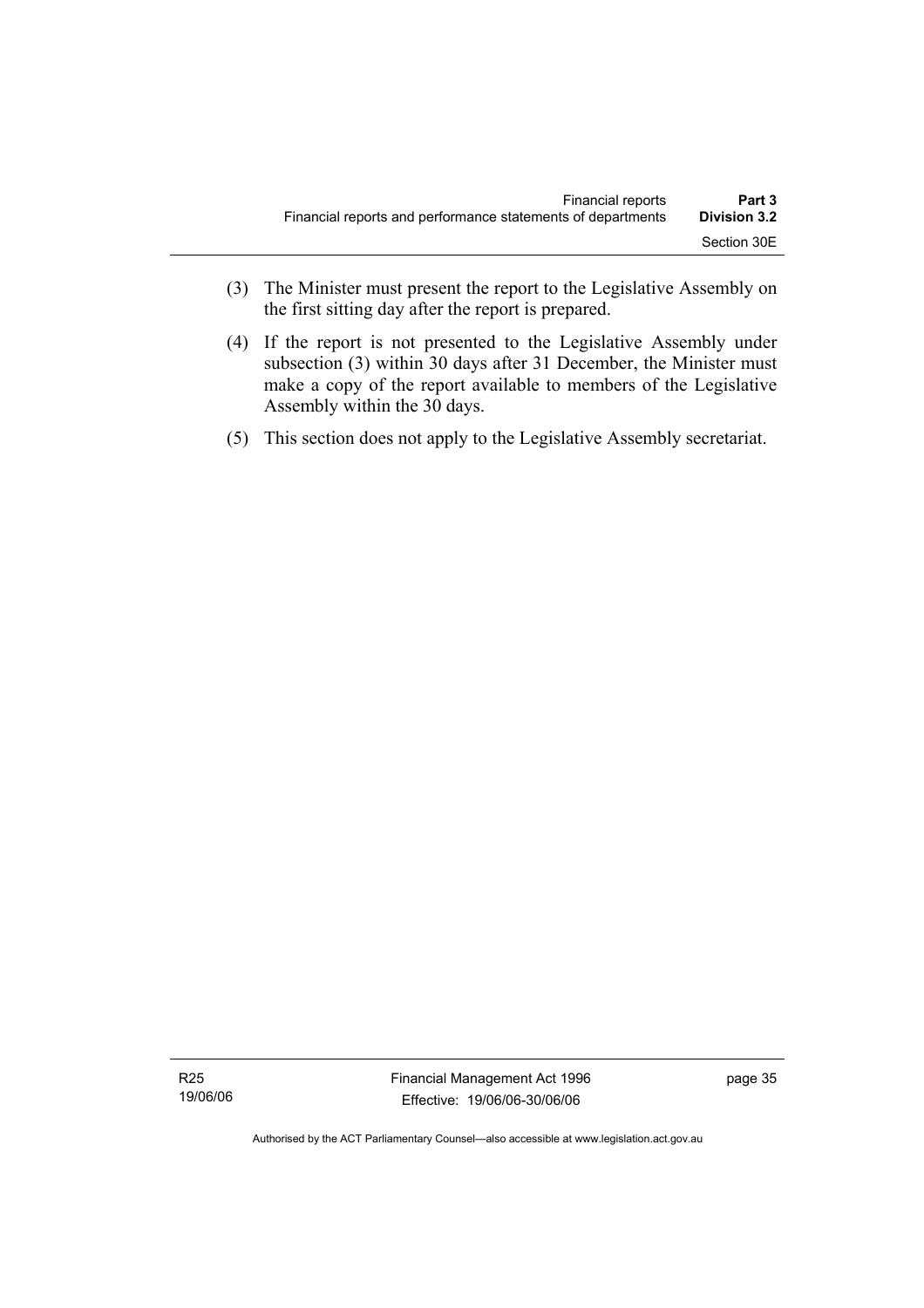# **Part 4 Financial management responsibilities of chief executives of departments**

#### **31 Responsibilities of chief executives of departments**

- (1) The responsible chief executive of a department is accountable to the responsible Minister of the department for the efficient and effective financial management of the department.
- (2) Without limiting subsection (1), the responsible chief executive of a department is responsible, under the responsible Minister, for ensuring—
	- (a) that money spent by the department is spent in accordance with appropriations made for the department (including appropriations available under section 34B); and
	- (b) that, as far as practicable, the operations of the department for a financial year are consistent with, and comparable to, the budget for the department for the year; and
	- (c) that the officers and employees of the department comply with this Act (including the financial management guidelines); and
		- *Note* A reference to an Act includes a reference to the statutory instruments made or in force under the Act, including any guideline (see Legislation Act, s 104).
	- (d) that proper accounts and records are kept of the transactions and affairs of the department in accordance with generally accepted accounting principles; and
	- (e) that adequate control is maintained over the assets of the department and assets in the control of the department; and
	- (f) that adequate control is maintained over the incurring of liabilities by the department.

| page 36 | Financial Management Act 1996 | R25      |
|---------|-------------------------------|----------|
|         | Effective: 19/06/06-30/06/06  | 19/06/06 |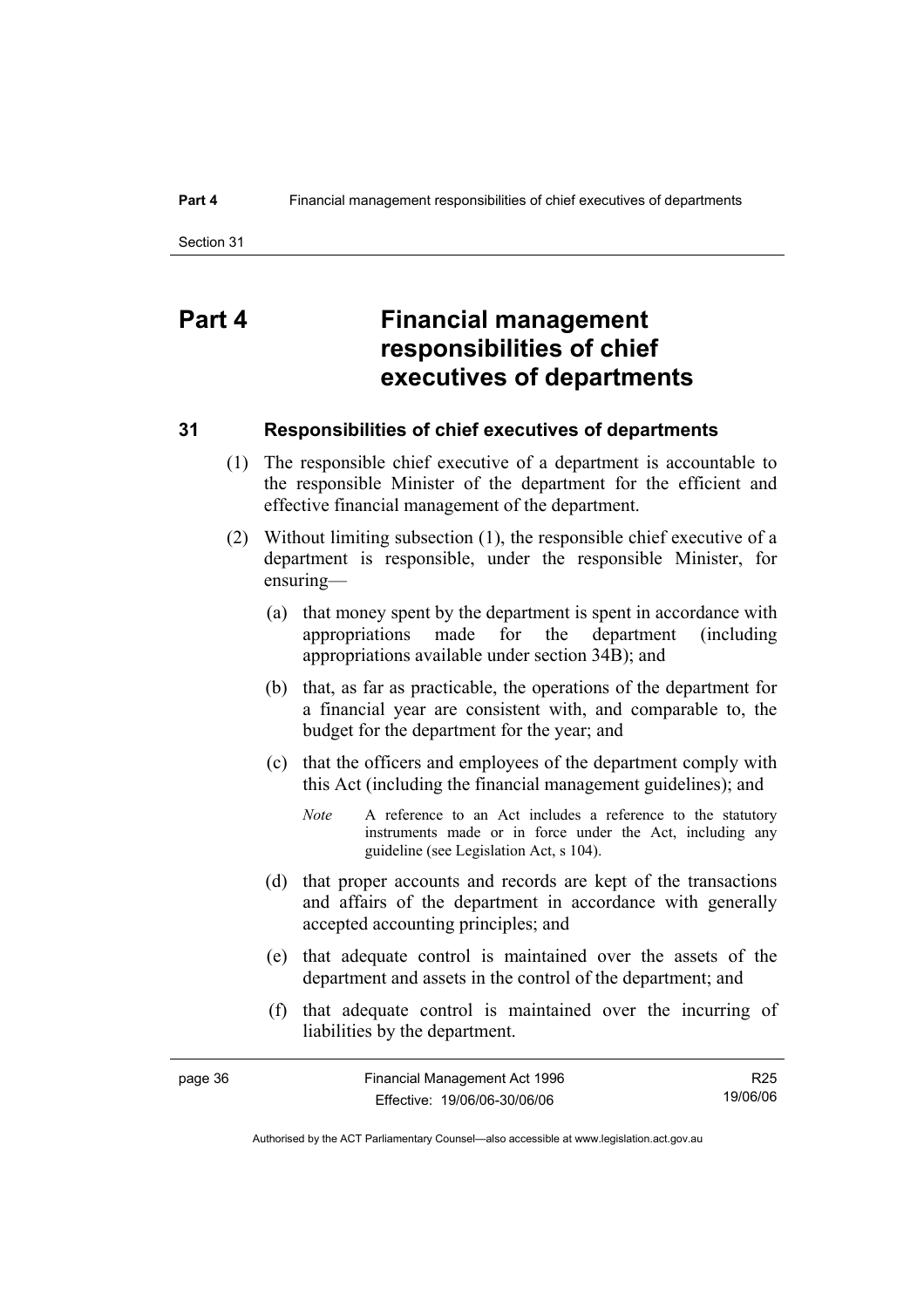- (3) A report prepared under the *Annual Reports (Government Agencies) Act 2004* for a financial year by the responsible chief executive of a department must include an explanation of material variations between the actual results of the department for the year and the budget for the department for the year.
- (4) In this section:

*budget*, for a department for a financial year, means the budget for the department for the year presented to the Legislative Assembly under section 10 (b) (Budget papers) and, if that budget has been amended under this Act, the budget as amended.

R25 19/06/06 Financial Management Act 1996 Effective: 19/06/06-30/06/06

page 37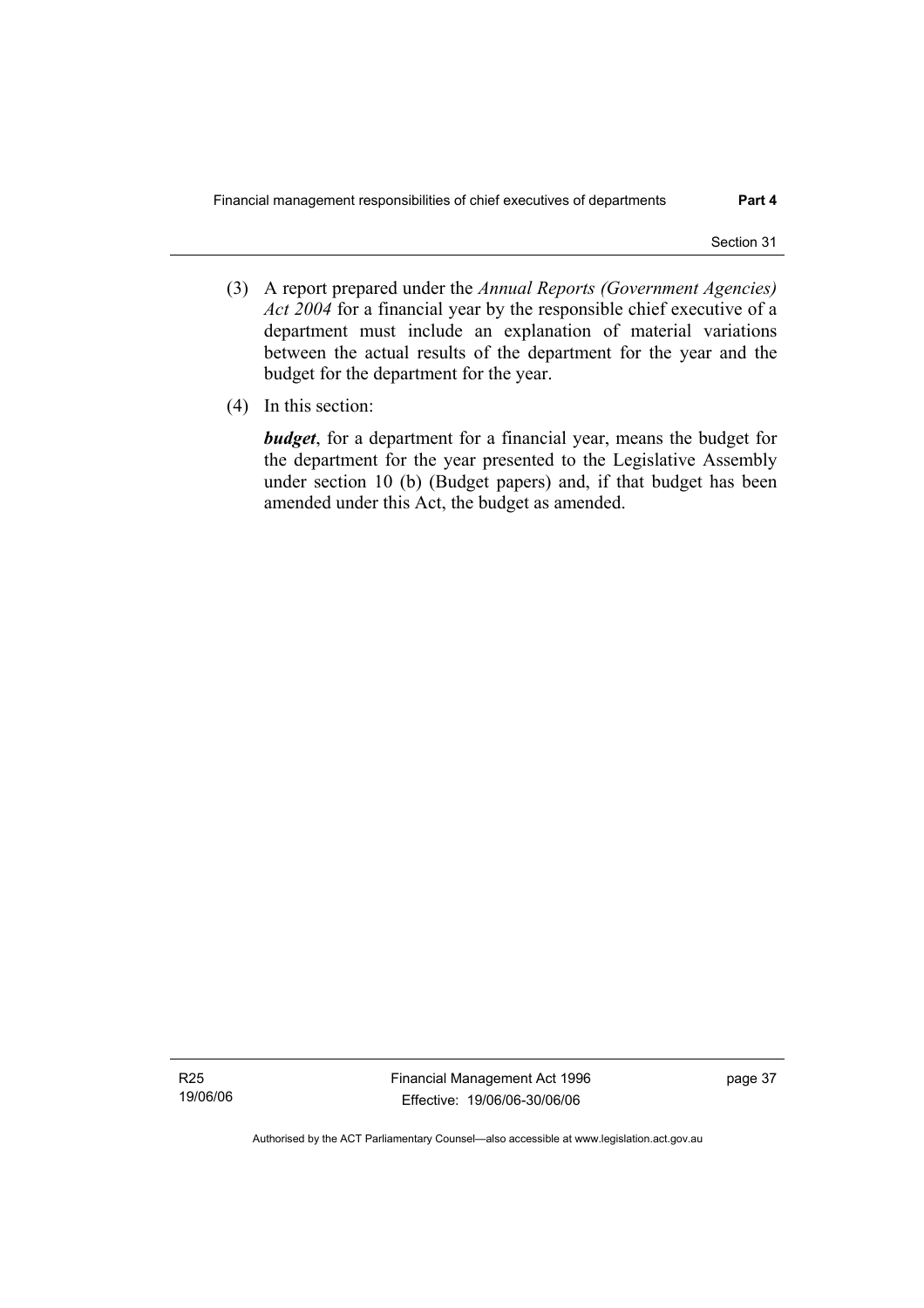#### **Part 5 Banking and investment**

Section 32

# **Part 5 Banking and investment**

#### **32 Agreement for the conduct of banking for Territory**

- (1) The Treasurer may enter into an agreement with an authorised deposit-taking institution relating to the conduct of banking for the Territory.
- (2) An agreement must not be entered into unless it contains a provision to the effect that it may be terminated by the Territory at any time subject to the giving of written notice that specifies the date the termination is to take effect.

#### **33 Territory banking account**

The Treasurer must open and maintain a banking account for the purposes of the Territory.

#### **34 Departmental banking accounts**

- (1) The responsible Minister or the responsible chief executive may open 1 or more banking accounts for the purposes of the relevant department.
- (2) A departmental banking account must be maintained by the chief executive.
- (3) A departmental banking account must not, without the Treasurer's written approval, be opened or maintained otherwise than with an authorised deposit-taking institution with which an agreement is in force under section 32.
- (4) The responsible Minister or the responsible chief executive of a department may close a departmental banking account of the department.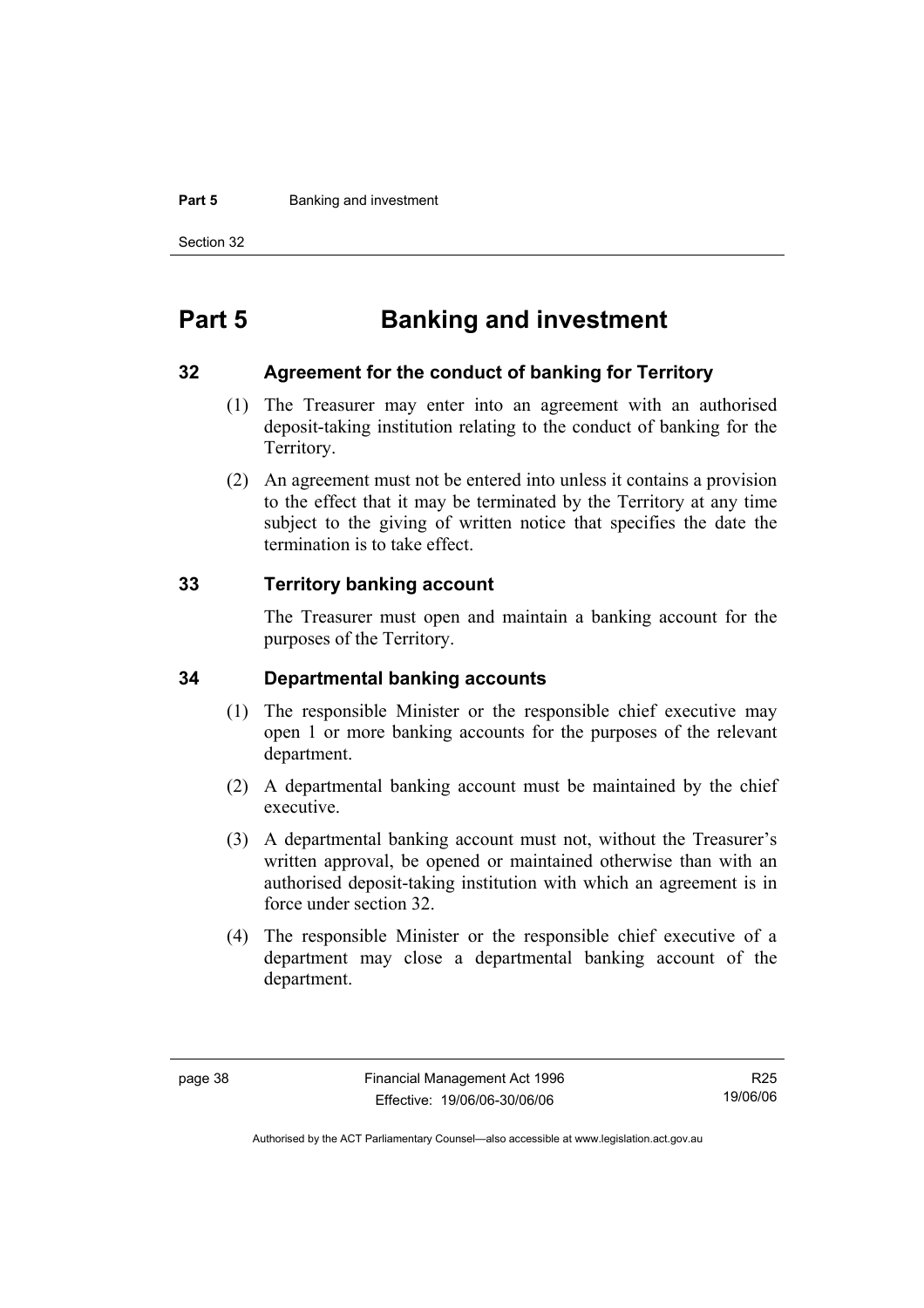- (5) If the responsible Minister or the responsible chief executive of a department closes a departmental banking account under subsection (4), he or she must transfer any money standing to the credit of the account to another departmental banking account of the department or to the territory banking account.
- (6) The Treasurer may, at any time, after consultation with the responsible Minister, close or suspend the operation of a departmental banking account.
- (7) A Minister or a chief executive must not open or operate a departmental banking account otherwise than in accordance with this Act.

## **34A Transfer of departmental banking account**

- (1) If, in the Treasurer's opinion, it is desirable, because of changes in departmental responsibilities, to transfer a departmental banking account from a department to another department, the Treasurer may, in writing, direct the responsible chief executive of the department that holds the account to arrange for it to be transferred to another department nominated in the direction.
- (2) A chief executive who receives a direction under subsection (1) must comply with the direction.
- (3) A departmental banking account transferred in accordance with a direction under subsection (1) becomes a departmental banking account of the department to which it is transferred.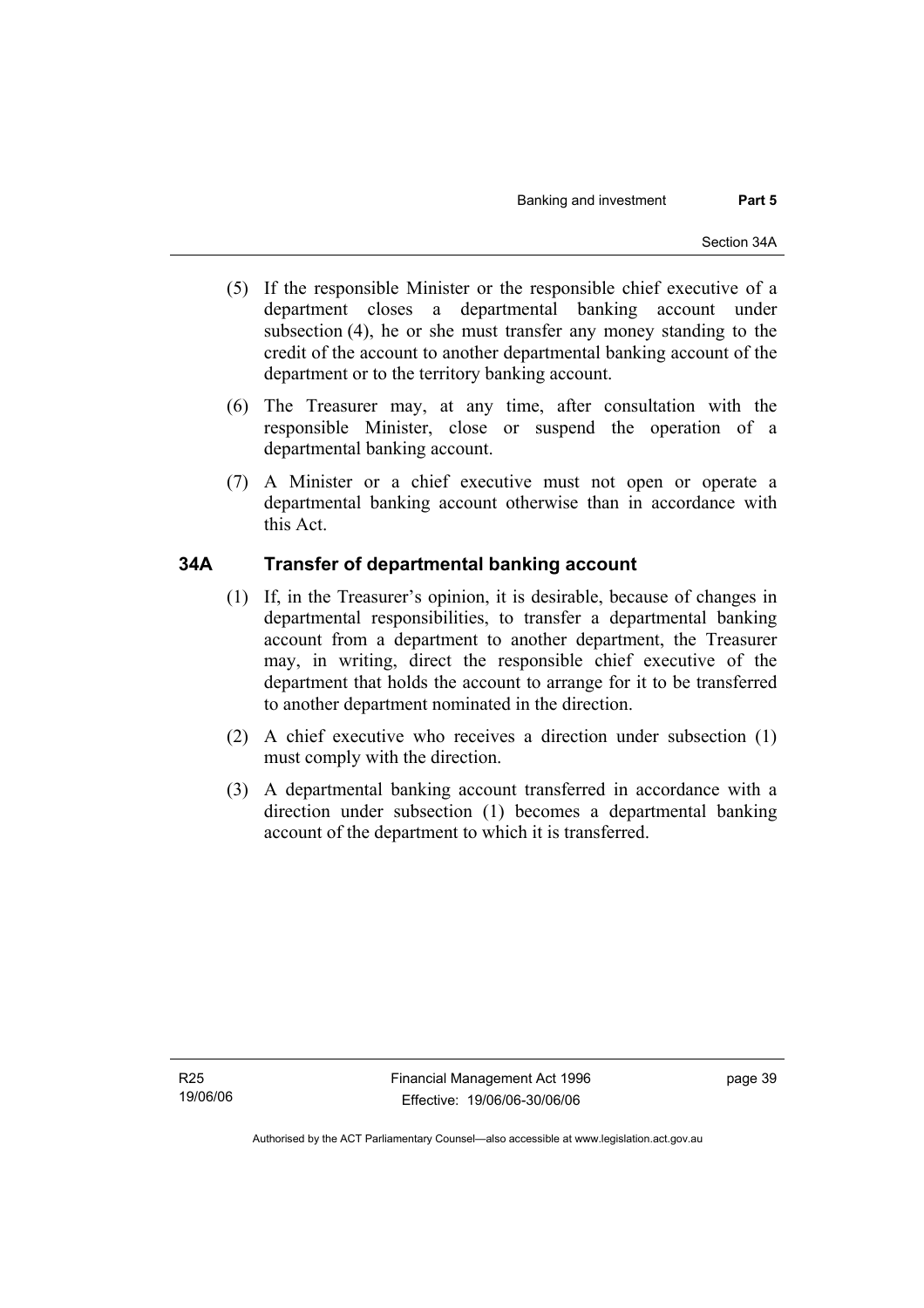#### **Part 5 Banking and investment**

Section 34B

#### **34B End of year balances of departmental banking accounts**

- (1) If at the end of a financial year amounts appropriated for a department for that financial year are held in a departmental banking account, the amounts may be applied after the end of that financial year for the purposes for which they were appropriated.
- (2) If at the end of a financial year a departmental banking account has a debit balance, the chief executive of the department must devise and implement a scheme to recoup the amount of the deficit.

#### **35 Payments into banking accounts**

- (1) All public money is the property of the Territory.
- (2) If public money is received by a person other than for the purpose of making a payment in the course of his or her duties, the person must take reasonable steps to safeguard the money until it is paid into a banking account in accordance with this section.
- (3) Money must be paid into a departmental banking account of a department if the money is—
	- (a) money that may be disbursed to the department as a consequence of an appropriation; or
	- (b) a receipt relating to the operations of the department; or
	- (c) a receipt relating to the sale or disposal of assets of the Territory held by the department.
- (4) All public money, except money payable into a departmental banking account, must be paid into the territory banking account.
- (5) The Treasurer may issue financial management guidelines regarding the banking of public money.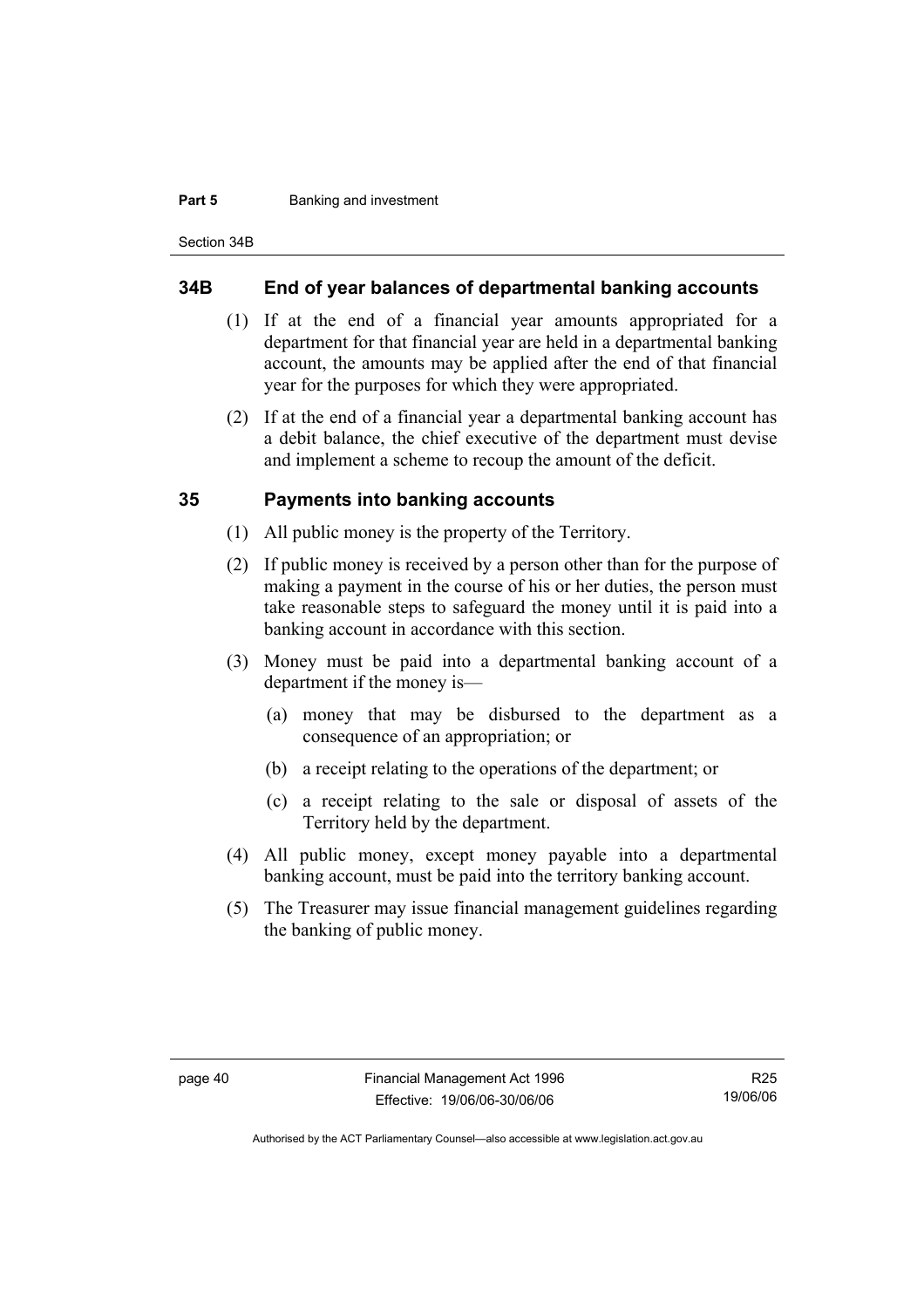## **36 Transfer following change in departmental responsibilities**

- (1) If, in the Treasurer's opinion, it is necessary as a consequence of changes in departmental responsibilities, to transfer to another account money held in the territory banking account or a departmental banking account, the Treasurer must decide the amount to be transferred and direct that the transfer be made.
- (2) The Treasurer must not exercise the powers under subsection (1) in relation to a departmental banking account except after consultation with the responsible Minister.

## **36A Transfers from departmental banking accounts to territory banking account**

If, in the Executive's opinion, it is desirable for the management of the public money of the Territory to transfer an amount held in a departmental banking account to the territory banking account, the Executive may direct that the transfer be made.

# **37 Payments from territory banking account**

- (1) An amount must not be paid out of the territory banking account except under an appropriation to a departmental banking account, a territory authority banking account or a territory-owned corporation banking account.
- (2) This section is subject to—
	- (a) the *Territory Superannuation Provision Protection Act 2000*, section 11 (2) (which is about transfers between the territory banking account and departmental banking accounts to facilitate investment of superannuation funds); and
	- (b) this Act, section 38 (3) (which is about transfers of public money to facilitate investment); and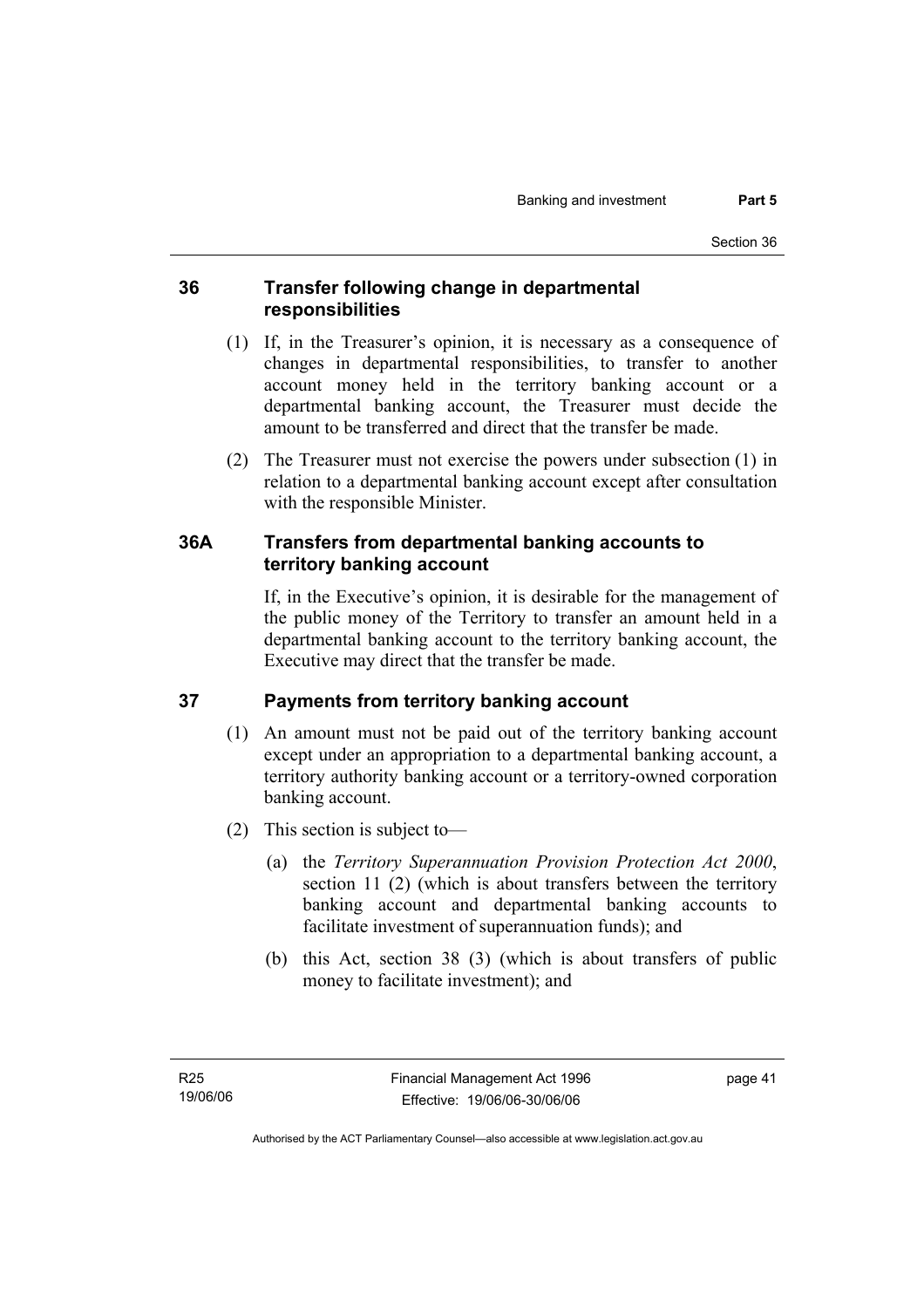#### **Part 5 Banking and investment**

Section 38

- (c) this Act, section 38 (7) (which is about the payment of interest on certain investments of public money); and
- (d) this Act, section 58 (7) (which is about transfers between the territory banking account and territory authorities of interest earned on certain investments for territory authorities).
- (3) This section does not apply to an overdraft or credit facility for a territory authority approved under section 59 (5).

#### **38 Investment of certain public money**

- (1) The Treasurer may invest any money held in the territory banking account or departmental banking accounts for the period and on the terms and conditions the Treasurer considers appropriate—
	- (a) on deposit with an authorised deposit-taking institution; or
	- (b) in the purchase of a bill of exchange that is drawn or accepted by an authorised deposit-taking institution; or
	- (c) in a loan to a person who is a dealer in the short-term money market; or
	- (d) in Territory, State or Commonwealth securities; or
	- (e) in any investment prescribed under the financial management guidelines for this paragraph.
- (2) However, an investment may be made under this section only to increase or protect the financial wealth of the Territory.
- (3) Transfers of money for investment, including transfers between the territory banking account and departmental banking accounts to facilitate investment, may be made without appropriation.
- (4) Interest received from the investment of public money under this section shall be paid to the territory banking account.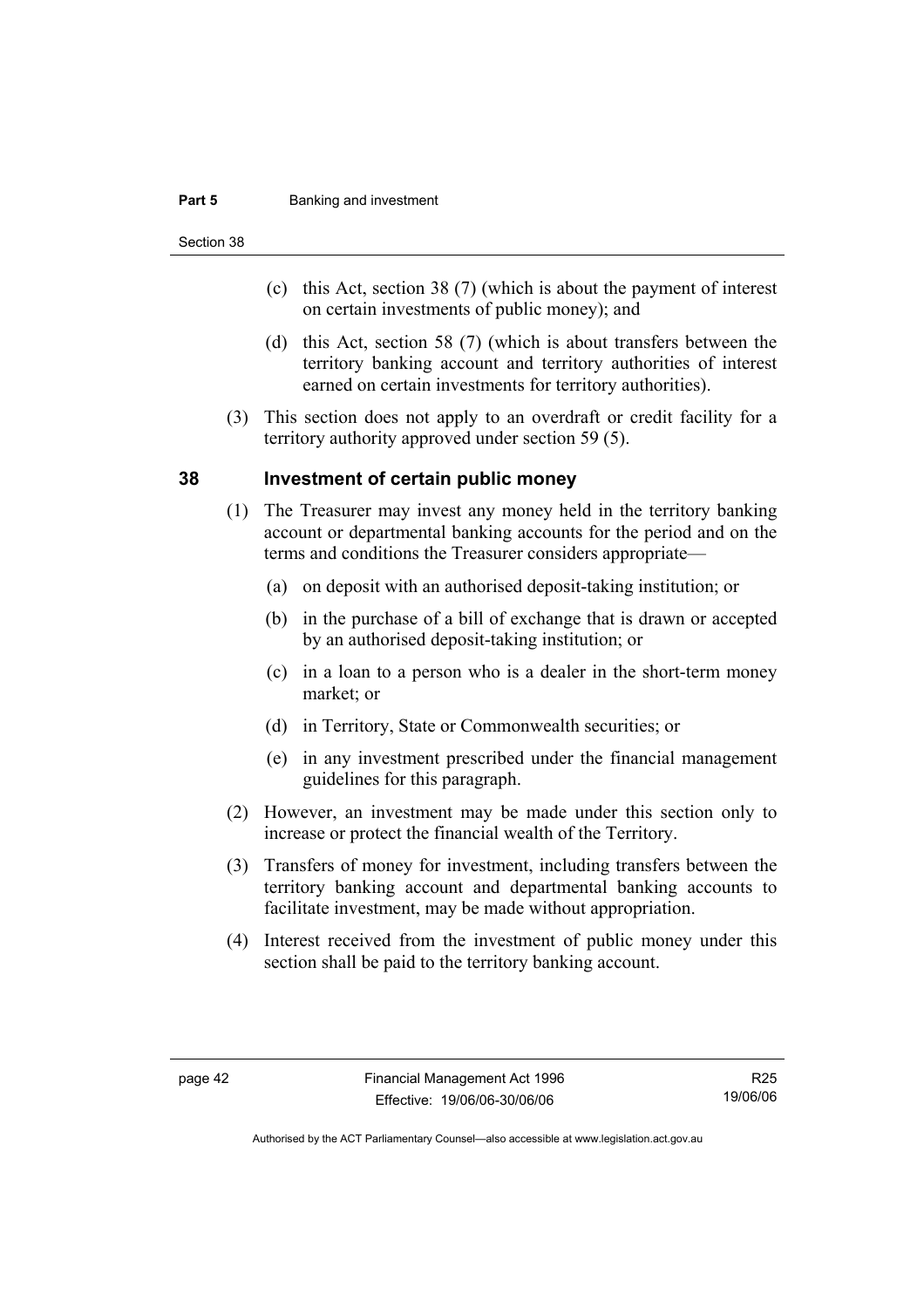- (5) However, if an investment of public money is made or managed for the Territory by an entity other than a department, the entity may deduct from the interest received by the entity for the investment—
	- (a) a fee charged by the entity for making or managing the investment; and
	- (b) expenses reasonably incurred by the entity in making or managing the investment.
- (6) The Treasurer may decide the amounts of interest from investments under this section that are to be credited to departmental banking accounts.
- (7) The amounts decided by the Treasurer may be paid from the territory banking account without further appropriation.
- (8) However, the total of the amounts paid under subsection (7) must not exceed the total of the interest received from investments under this section.
- (9) This section does not apply to money held in a superannuation banking account.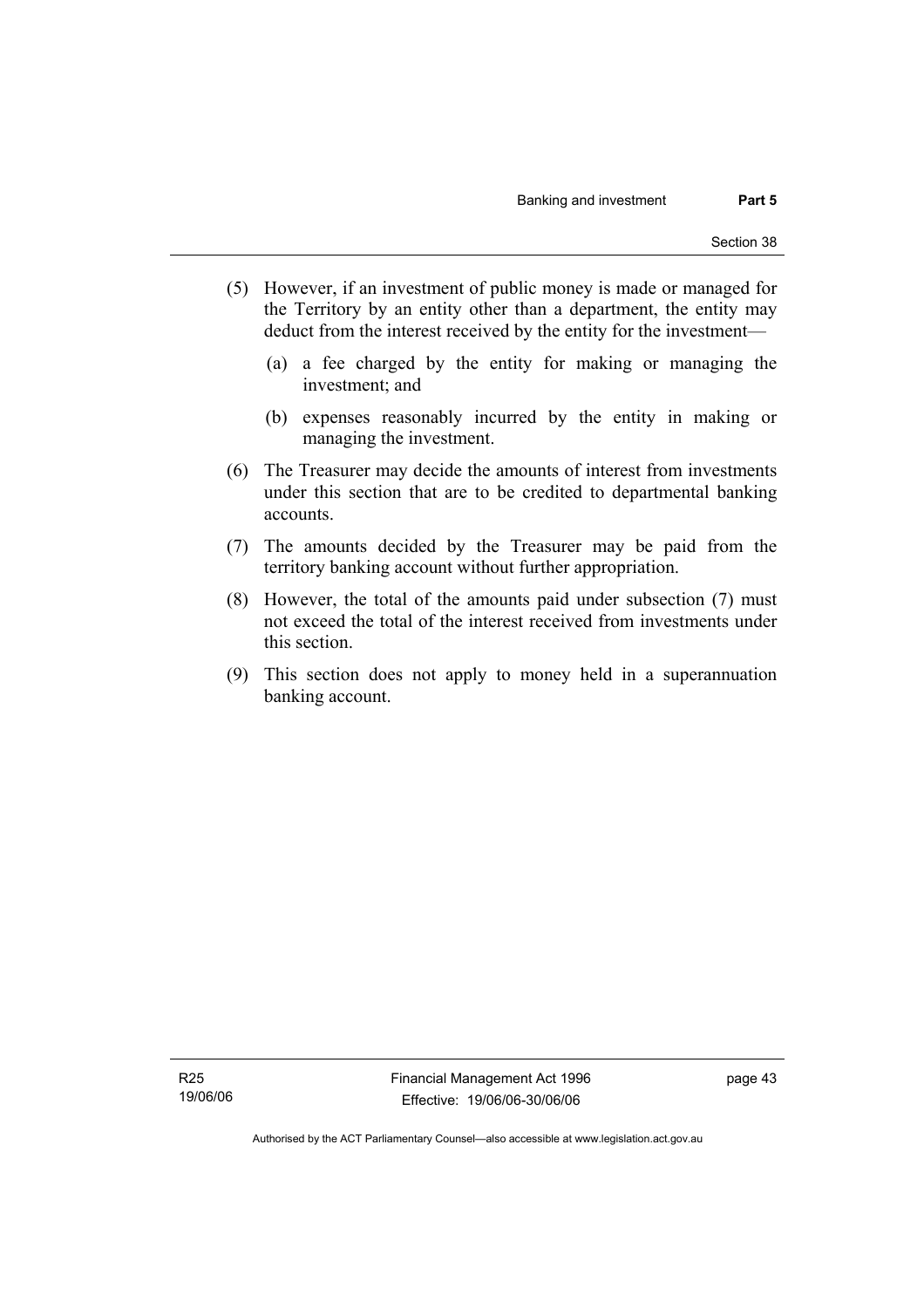#### **Part 6 Borrowing and guarantees**

Section 39

# **Part 6 Borrowing and guarantees**

#### **39 Power of Territory to borrow**

The Territory may only borrow in accordance with this Act or another law of the Territory.

#### **40 Treasurer may borrow on behalf of Territory**

The Treasurer may, on behalf of the Territory, if necessary or expedient in the public interest to do so—

- (a) borrow money; or
- (b) give security for the repayment of an amount borrowed or the payment of interest on an amount borrowed; or
- (c) enter into a financing lease.

#### **41 Power of territory authorities to borrow**

Despite any other Act, a territory authority may only borrow (other than from the Territory) in accordance with this Act.

#### **42 Borrowings by territory authorities to be approved**

- (1) A territory authority must not borrow unless—
	- (a) the borrowing is approved in writing by the Treasurer; and
	- (b) the terms and conditions of the borrowing include the terms and conditions (if any) specified in the approval and are otherwise consistent with the approval; and
	- (c) the borrowing is within the borrowing limits (if any) of the authority for the financial year in which the borrowing is entered into, that are approved in writing by the Treasurer.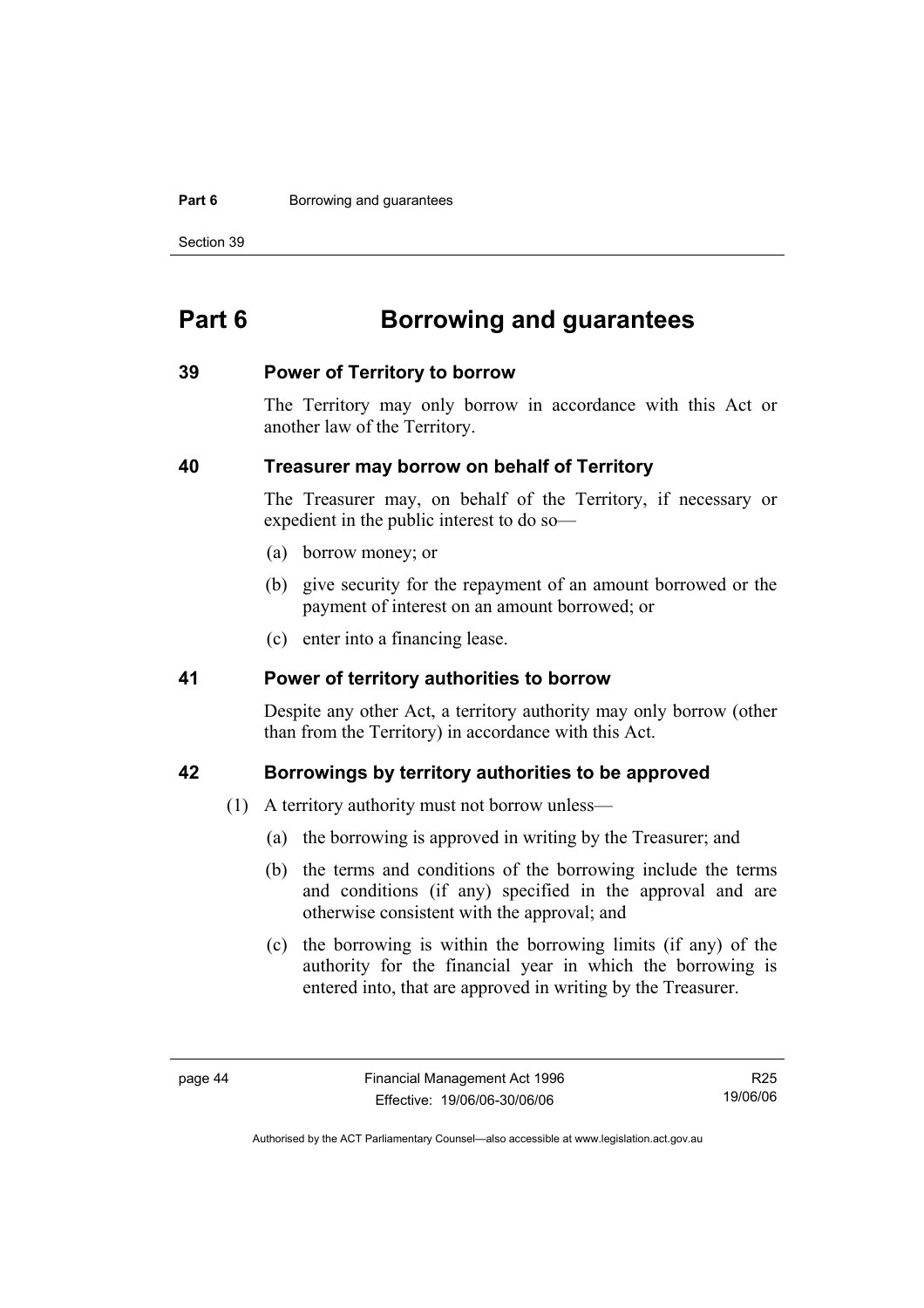(2) However, subsection (1) (a) and (b) does not apply to a loan made to a territory authority under section 57 (1) (b).

#### **43 Territory authorities may give security**

Subject to the Treasurer's approval of the borrowing under section 42 (a), a territory authority may give security for the repayment of an amount borrowed, or for the payment of interest on that amount, by issuing securities.

#### **44 Power to approve borrowings not delegable**

The Treasurer must not delegate to anyone the power under section 42 (a) to approve borrowings by territory authorities.

#### **45 Loans to be paid into territory banking account**

Subject to this Act and any other Act, the proceeds of a loan raised on behalf of the Territory must be paid into the territory banking account.

## **46 Payments by Treasurer**

The Treasurer may, without further appropriation, make payments needed for—

- (a) payment of interest on borrowings made for the Territory; or
- (b) repayment of borrowings made for the Territory; or
- (c) payment of the expenses of making or repaying borrowings for the Territory.

## **47 Guarantees by Territory**

- (1) The Territory may only give a guarantee for the payment of money or the performance of an obligation in accordance with this Act.
- (2) The Treasurer may approve in writing a guarantee by the Territory for the payment of money or the performance by any person of an

page 45

Authorised by the ACT Parliamentary Counsel—also accessible at www.legislation.act.gov.au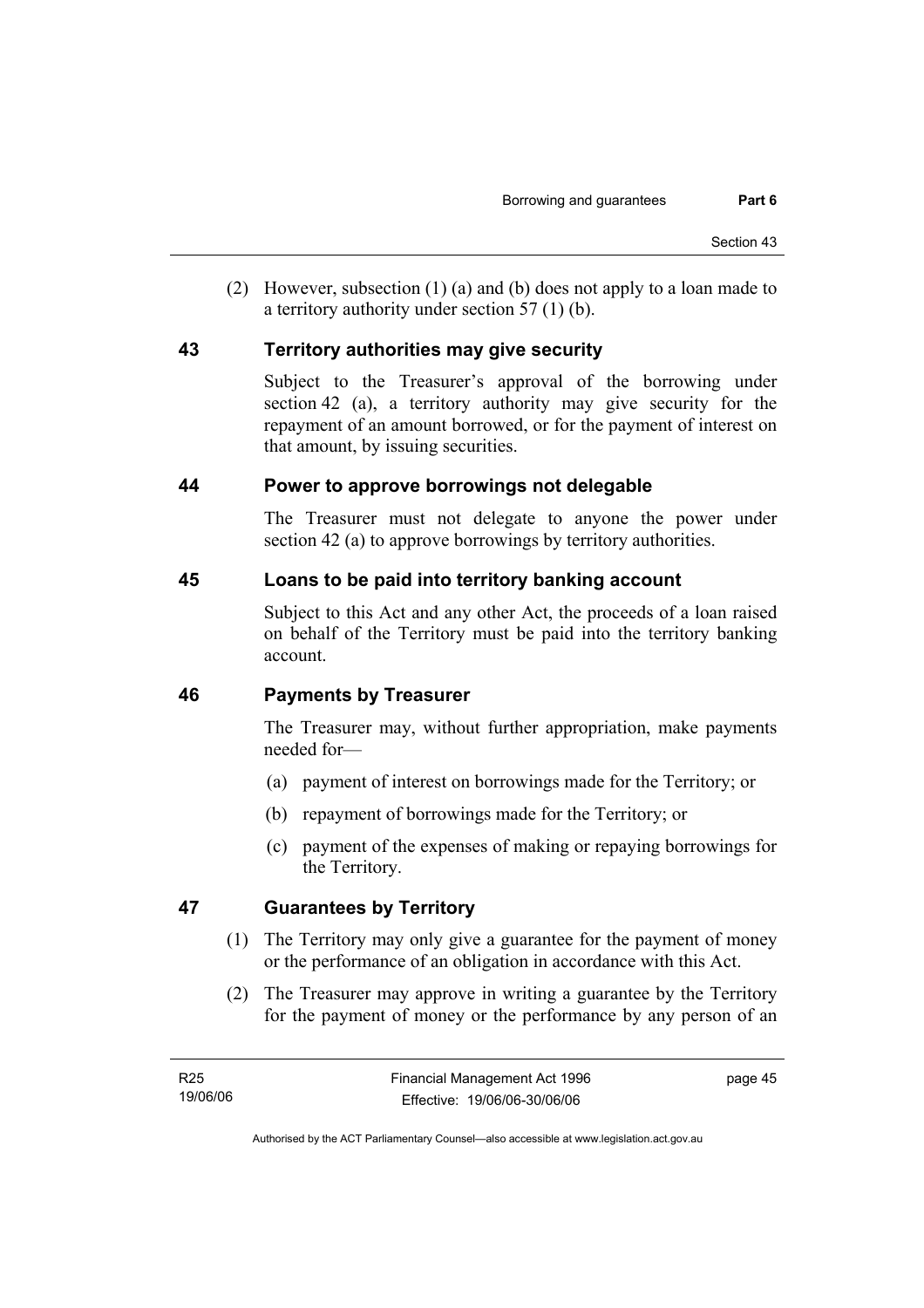#### **Part 6 Borrowing and guarantees**

Section 47

obligation under a contract, subject to any conditions the Treasurer may specify in the approval.

 (3) If the Treasurer approves a guarantee under subsection (2), the Treasurer must present a copy of the approval to the Legislative Assembly within 3 sitting days after the approval is given.

page 46 Financial Management Act 1996 Effective: 19/06/06-30/06/06

R25 19/06/06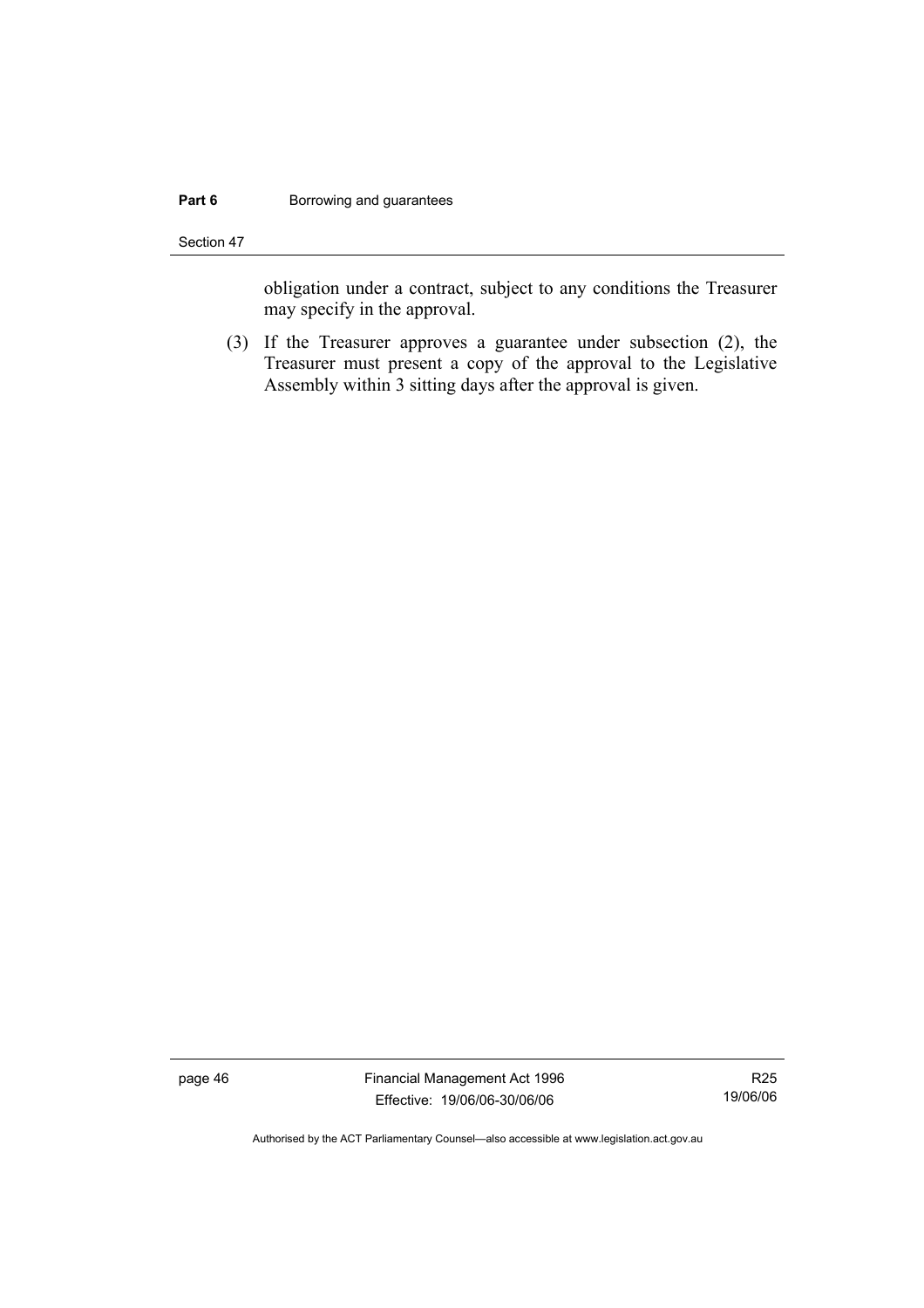# **Part 7 Trust money**

#### **49 Identity of trust money**

All trust money held by the Territory must be accounted for separately from public money.

#### **50 Administration of trust money**

- (1) Trust money must be administered by the appropriate department on behalf of the Territory.
- (2) The Treasurer may, in writing, specify a department as the appropriate department in relation to an amount of trust money.
- (3) In this section:

*appropriate department*, in relation to an amount of trust money, means—

- (a) except if paragraph (b) applies—the department responsible for matters or enactments that relate most closely to the purpose of the payment; or
- (b) the department specified under subsection (2).

# **51 Departmental trust banking accounts**

- (1) The responsible Minister or the responsible chief executive may open a trust banking account for the purposes of the relevant department.
- (2) A trust banking account must be maintained by the chief executive.
- (3) A trust banking account must not, without the Treasurer's written approval, be opened or maintained otherwise than with an authorised deposit-taking institution with which an agreement is in force under section 32 (Agreement for the conduct of banking for Territory).

| R25      | Financial Management Act 1996 | page 47 |
|----------|-------------------------------|---------|
| 19/06/06 | Effective: 19/06/06-30/06/06  |         |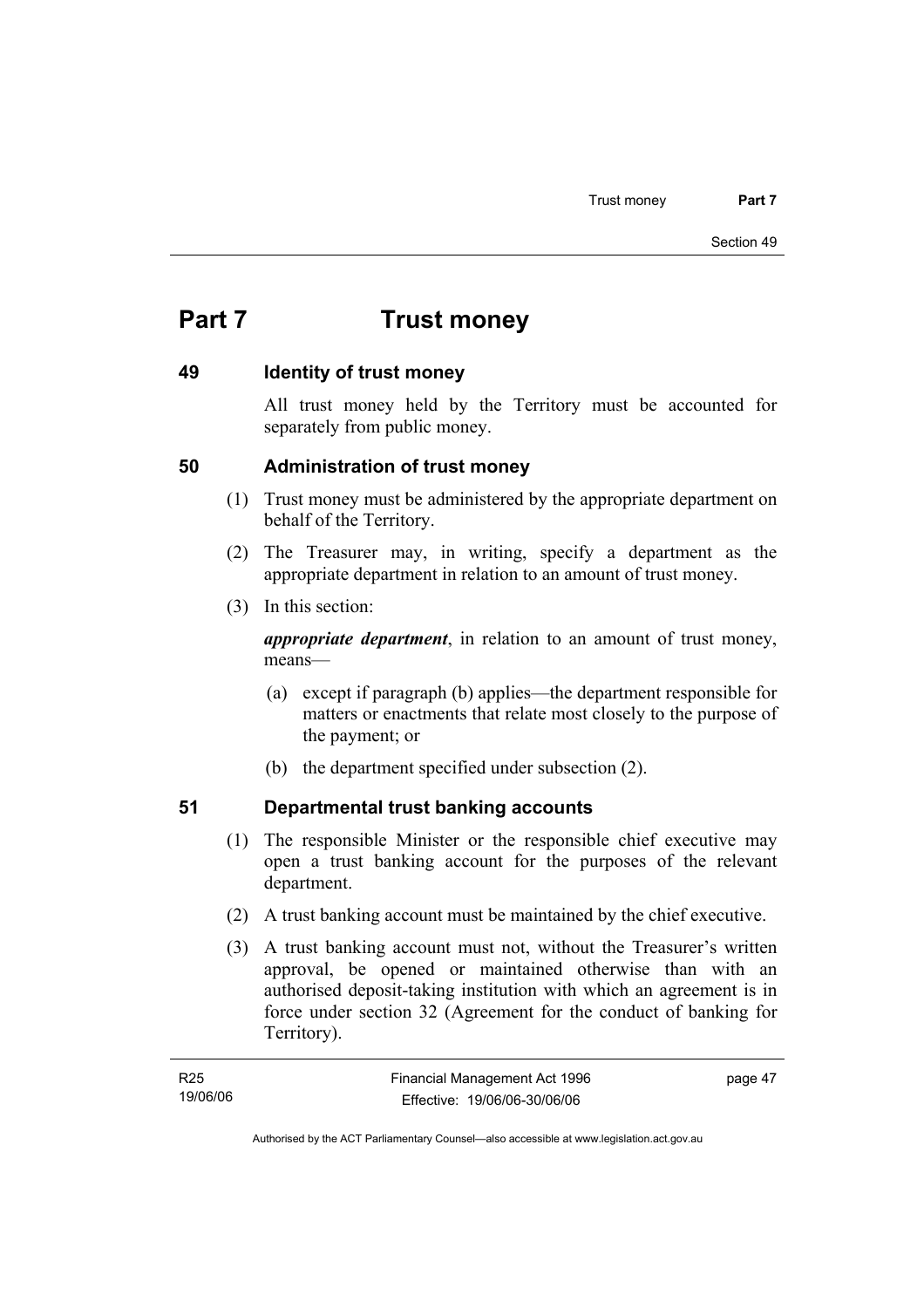#### **Part 7 Trust money**

Section 51A

- (4) No money may be held in a trust banking account other than trust money.
- (5) A Minister or a chief executive must not open or operate a trust banking account otherwise than in accordance with this Act.

#### **51A Transfer of departmental trust banking accounts**

- (1) This section applies if the Treasurer believes that it is desirable, because of changes in departmental responsibilities, to transfer a departmental trust banking account from a department to another department.
- (2) The Treasurer may, in writing, direct the responsible chief executive of the department that holds the account to arrange for it to be transferred to the other department.
- (3) If a chief executive receives a direction under subsection (2), the chief executive must comply with it.
- (4) An account transferred in accordance with the direction becomes a trust banking account of the department to which it is transferred.

#### **51B Transfers between trust banking accounts—changes in departmental responsibilities**

- (1) This section applies if the Treasurer believes that it is necessary, because of changes in departmental responsibilities, to transfer an amount held in a departmental trust banking account (the *first account*) to a trust banking account of another department.
- (2) The Treasurer may, in writing, direct the responsible chief executive of the department that holds the first account to transfer the amount.
- (3) If a chief executive receives a direction under subsection (2), the chief executive must comply with it.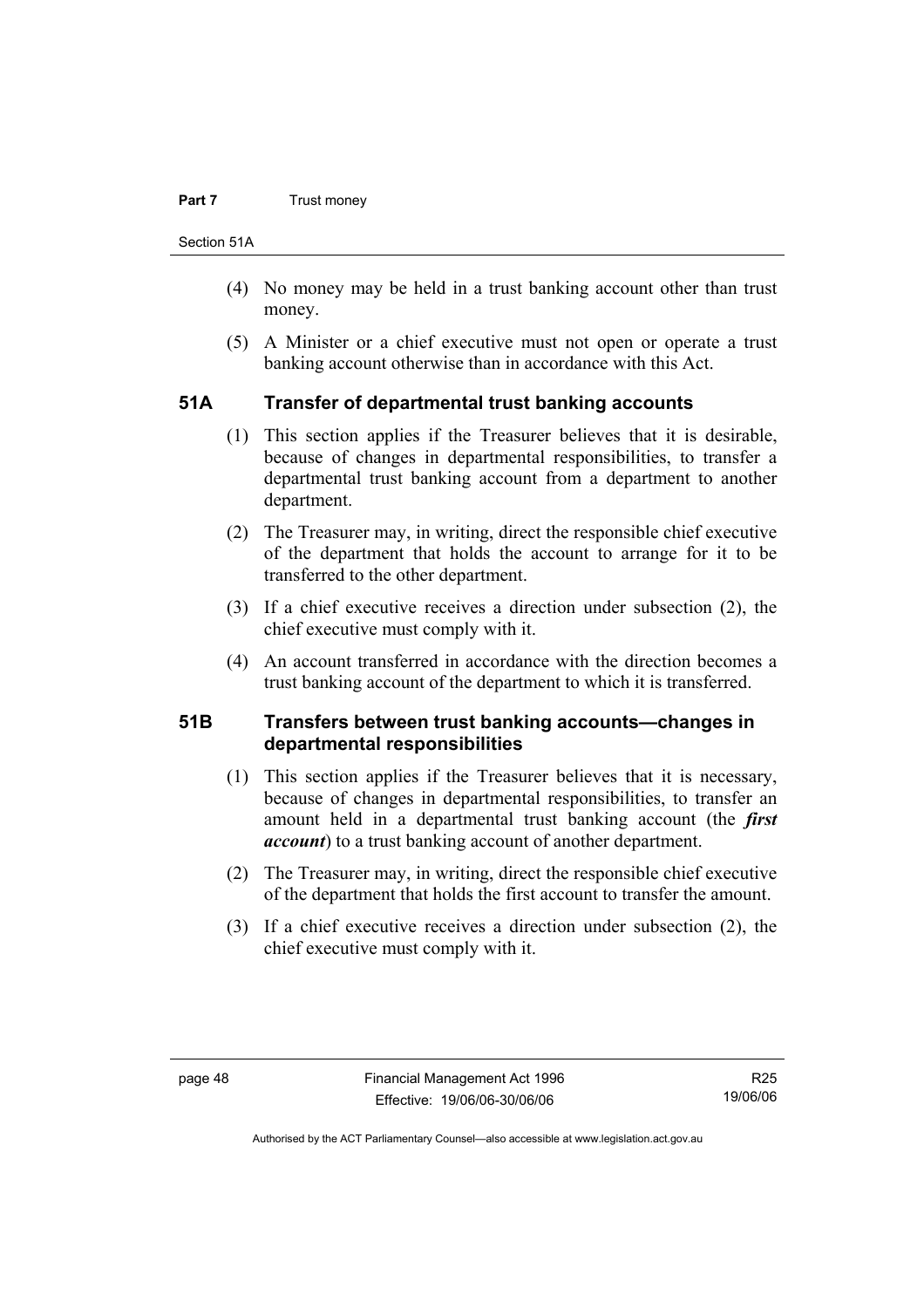#### **51C Transfers between trust banking accounts—investment**

Amounts may at any time be transferred between trust banking accounts to facilitate investment of trust money.

#### **52 Transfers between trust banking account and territory banking account**

Amounts may only be transferred between a trust banking account and the territory banking account—

- (a) to facilitate investment of the trust money; or
- (b) to make a payment required by section 53A (6) (Unclaimed trust money).

#### **53 Investment of trust money**

The Treasurer may invest trust money as if the Treasurer were a trustee under the *Trustee Act 1925.*

#### **53A Unclaimed trust money**

- (1) For this section, money held in a trust banking account is unclaimed trust money if—
	- (a) not less than 6 years has elapsed since the date the money became payable; and
	- (b) during that period, no-one entitled to the money has requested that the money be paid to him or her or according to his or her direction.
- (2) If on 1 January in any year a trust banking account contains unclaimed trust money, the chief executive responsible for maintaining the account must, on or before 31 January in the year, give to the Treasurer a statement of all unclaimed trust money held in the account.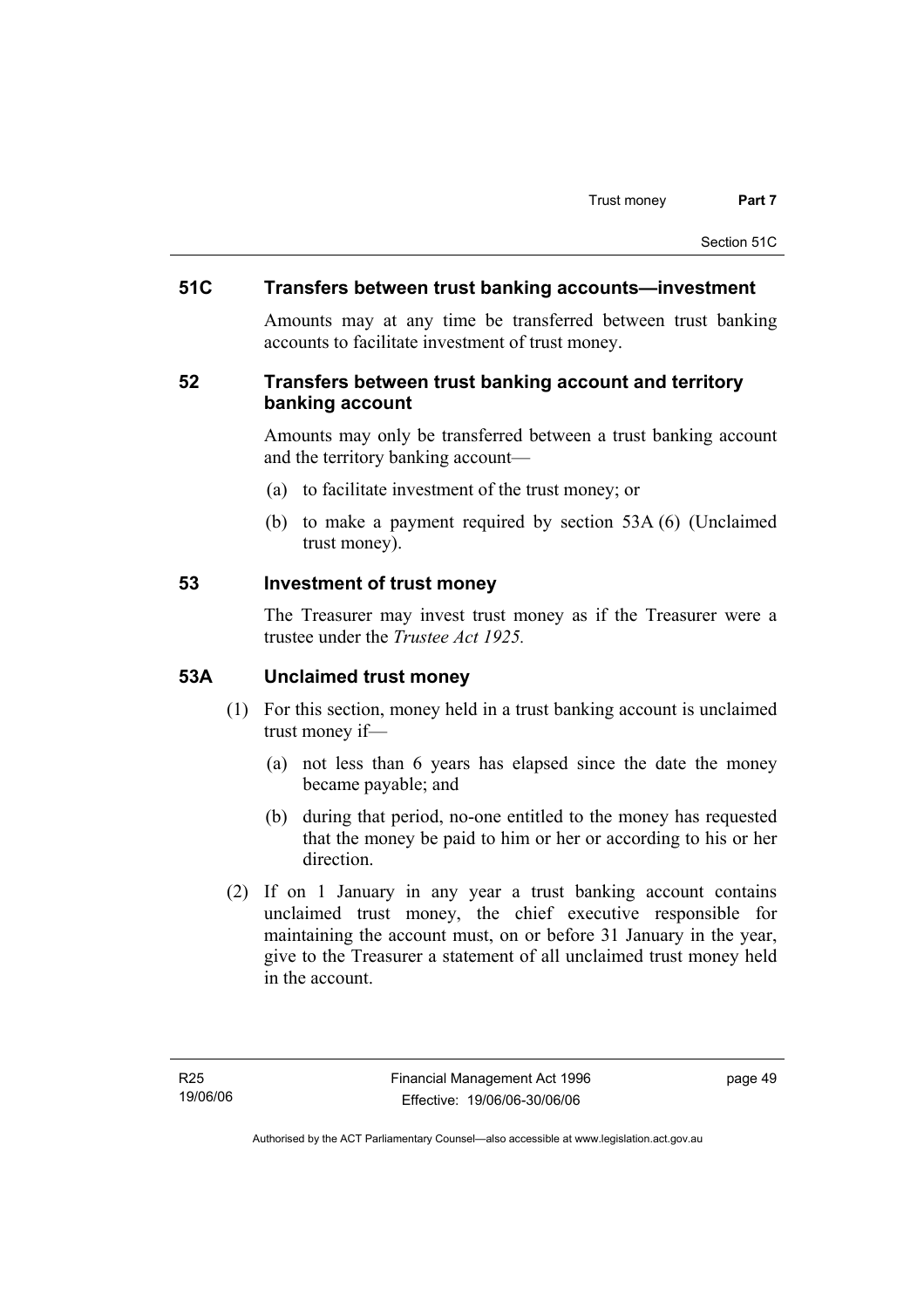#### **Part 7** Trust money

Section 53A

- (3) The statement must set out—
	- (a) the name, and last-known address, of each person entitled to unclaimed trust money held in the account; and
	- (b) the amount of the trust money to which each of those people is entitled; and
	- (c) the authorised deposit-taking institution, and the branch of the institution, with which the trust money is held.
- (4) The statement is a notifiable instrument.

*Note* A notifiable instrument must be notified under the Legislation Act.

- (5) The chief executive must also publish the statement in a newspaper published in the ACT.
- (6) The total amount shown in the statement must be paid into the territory banking account when the statement is given to the Treasurer and, on being paid into that account, becomes public money of the Territory.
- (7) A person who claims to be entitled to any money paid into the territory banking account in accordance with subsection (6) may apply to the Treasurer for a payment of an amount equal to the money to which the person is entitled.
- (8) The Treasurer must consider each application and either refuse it or approve it completely or partly.
- (9) The Treasurer must give the applicant written notice of his or her decision.
- (10) A payment approved by the Treasurer under subsection (8) may be made whether or not an appropriation is available for the purpose.

R25 19/06/06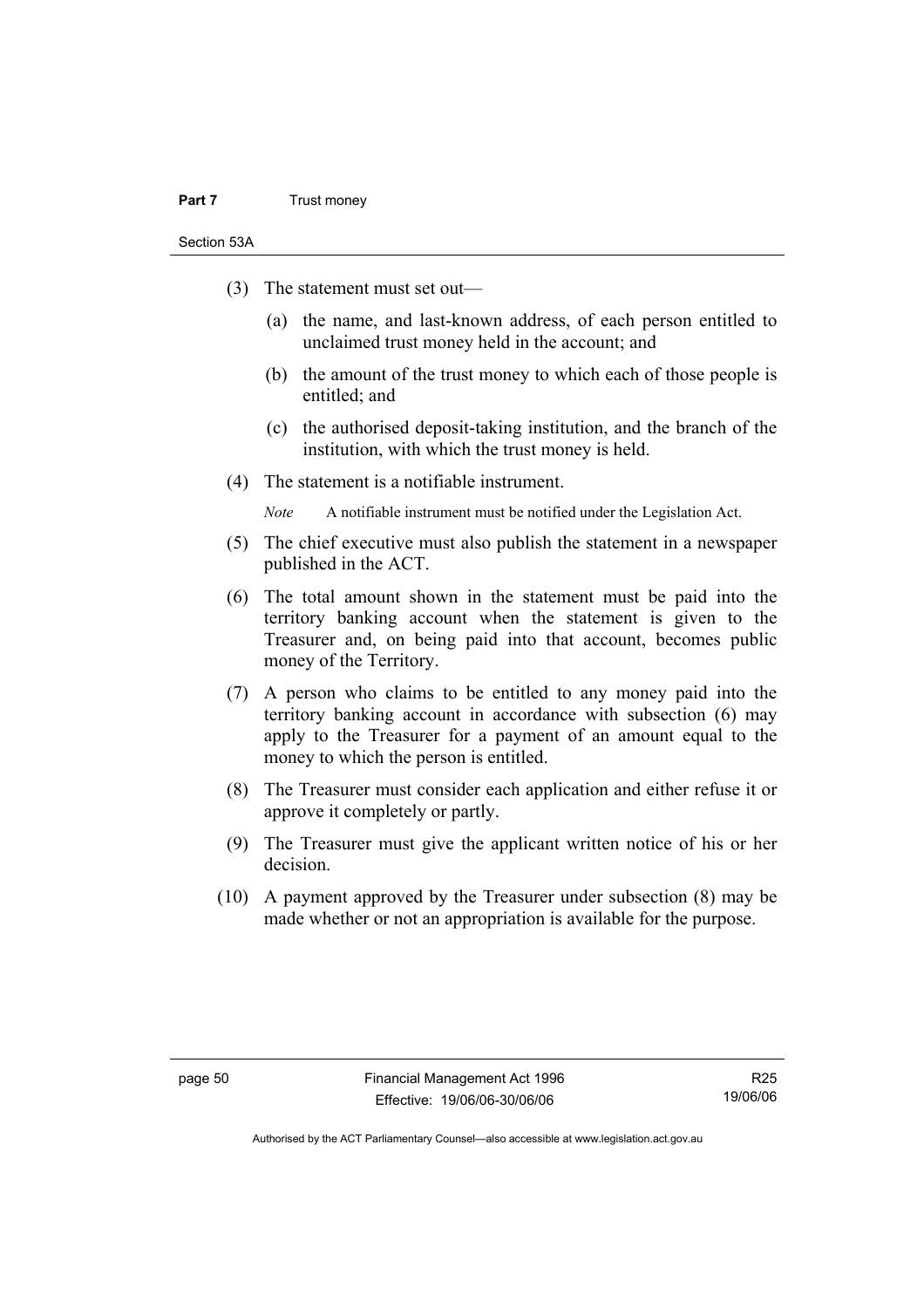#### **53B Review of decisions**

Application may be made to the administrative appeals tribunal for a review of a decision of the Treasurer under section 53A (8) refusing an application completely or partly.

#### **53C Notification of decisions**

A notice given under section 53A (9) must be in accordance with the requirements of the code of practice in force under the *Administrative Appeals Tribunal Act 1989*, section 25B (1).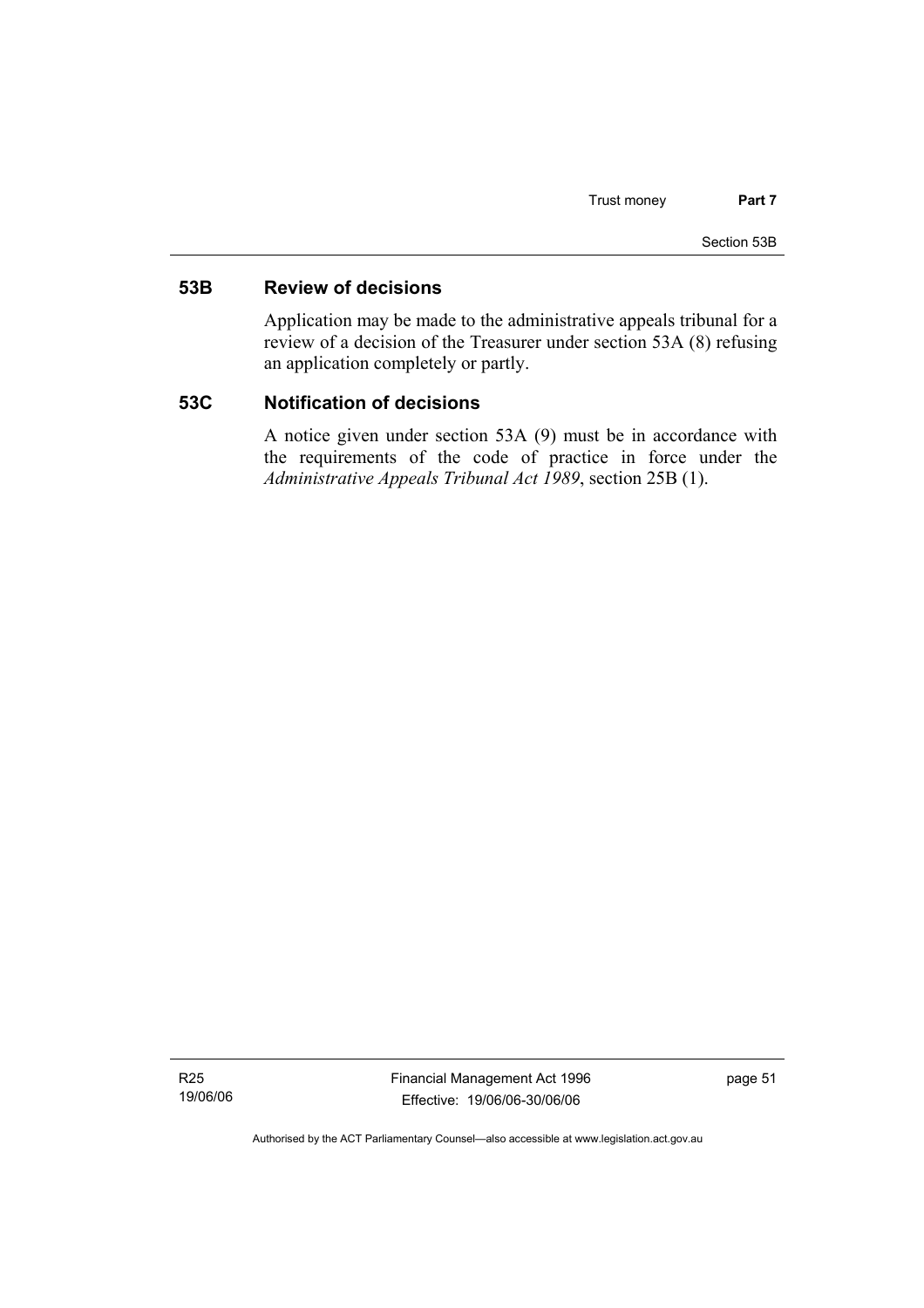#### **Part 8 Financial provisions for territory authorities**

Section 54

# **Part 8 Financial provisions for territory authorities**

#### **U 54 Application—pt 8**

- (1) This part applies to the following territory authorities:
	- ACT Gambling and Racing Commission
	- ACT Health Promotion Authority
	- ACT Insurance Authority
	- ACTION Authority
	- Australian Capital Territory Public Cemeteries Authority
	- Australian Capital Tourism Corporation
	- Building and Construction Industry Training Fund Authority
	- Canberra Institute of Technology
	- Cleaning Industry Long Service Leave Authority
	- Construction Industry Long Service Leave Authority
	- Cultural Facilities Corporation
	- Exhibition Park Corporation
	- Independent Competition and Regulatory Commission for the Australian Capital Territory
	- Land Development Agency
	- Legal Aid Commission (A.C.T.)
	- Public Trustee for the Australian Capital Territory
	- Stadiums Authority
	- University of Canberra.
- (2) This part also applies to a territory authority prescribed by the financial management guidelines.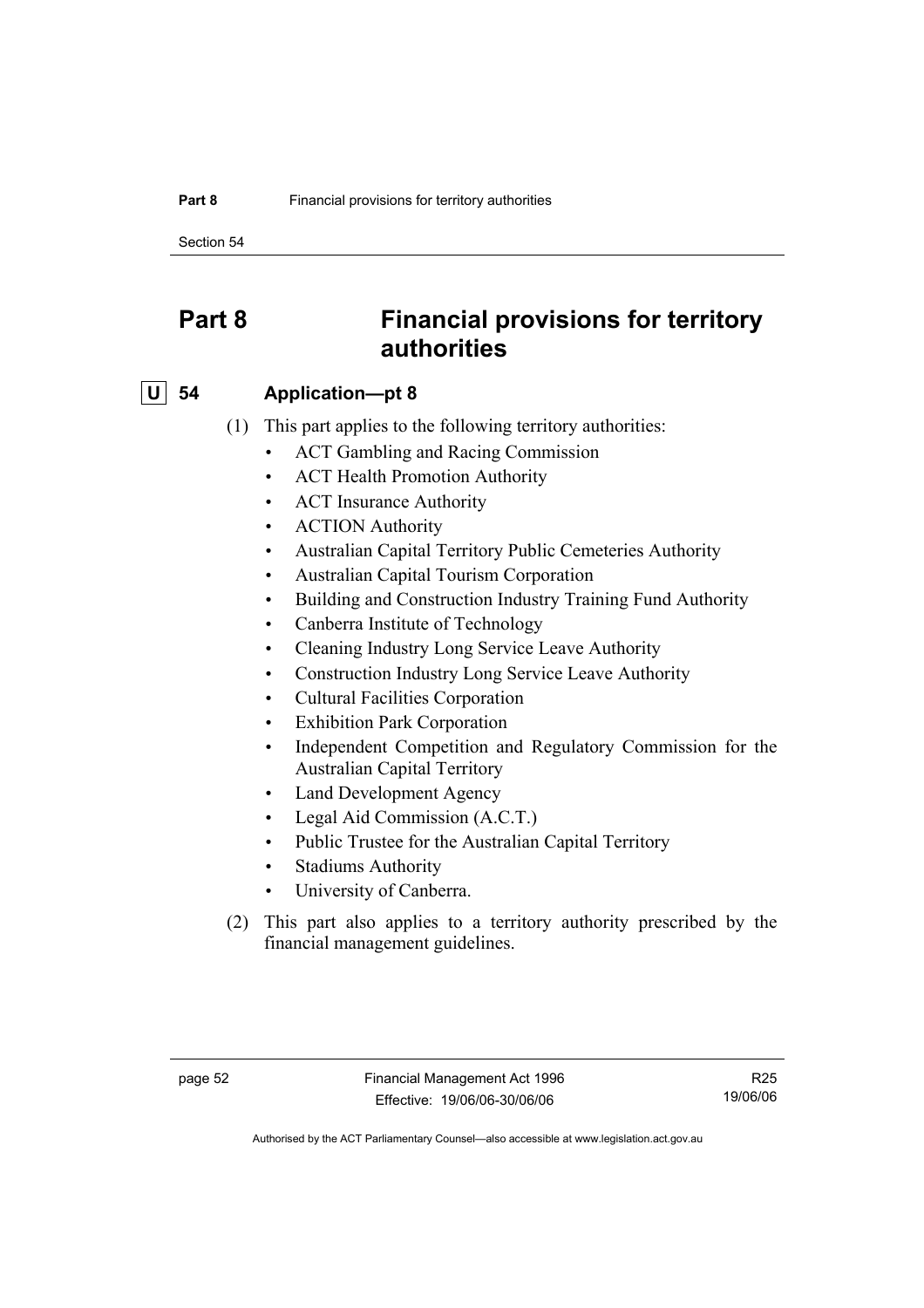#### **55 Responsibilities of chief executive officers of territory authorities**

- (1) This section applies to a territory authority if the authority does not have a governing board.
	- *Note* Section 76 (2) sets out the territory authorities that have governing boards.
- (2) The chief executive officer of the territory authority is responsible, under the responsible Minister, for the efficient and effective financial management of the authority.
- (3) Without limiting subsection (2), the chief executive officer of the territory authority is responsible, under the responsible Minister, for ensuring the following:
	- (a) that the expenses incurred by the authority are properly authorised;
	- (b) that, if an appropriation is made in relation to the authority, any amount of the appropriation spent by the authority is spent in accordance with the appropriation;
	- (c) that, as far as practicable, the operations of the authority during a financial year are consistent with, and comparable to, the estimates in the authority's statement of intent for the year.
	- (d) that payments made by the authority are properly authorised and correctly made;
	- (e) that the staff of the authority comply with the requirements of this Act;
		- *Note* A reference to an Act includes a reference to the statutory instruments made or in force under the Act, including in this case the financial management guidelines (see Legislation Act, s 104).
	- (f) that proper accounts and records are kept of the transactions and affairs of the authority in accordance with generally accepted accounting principles;

page 53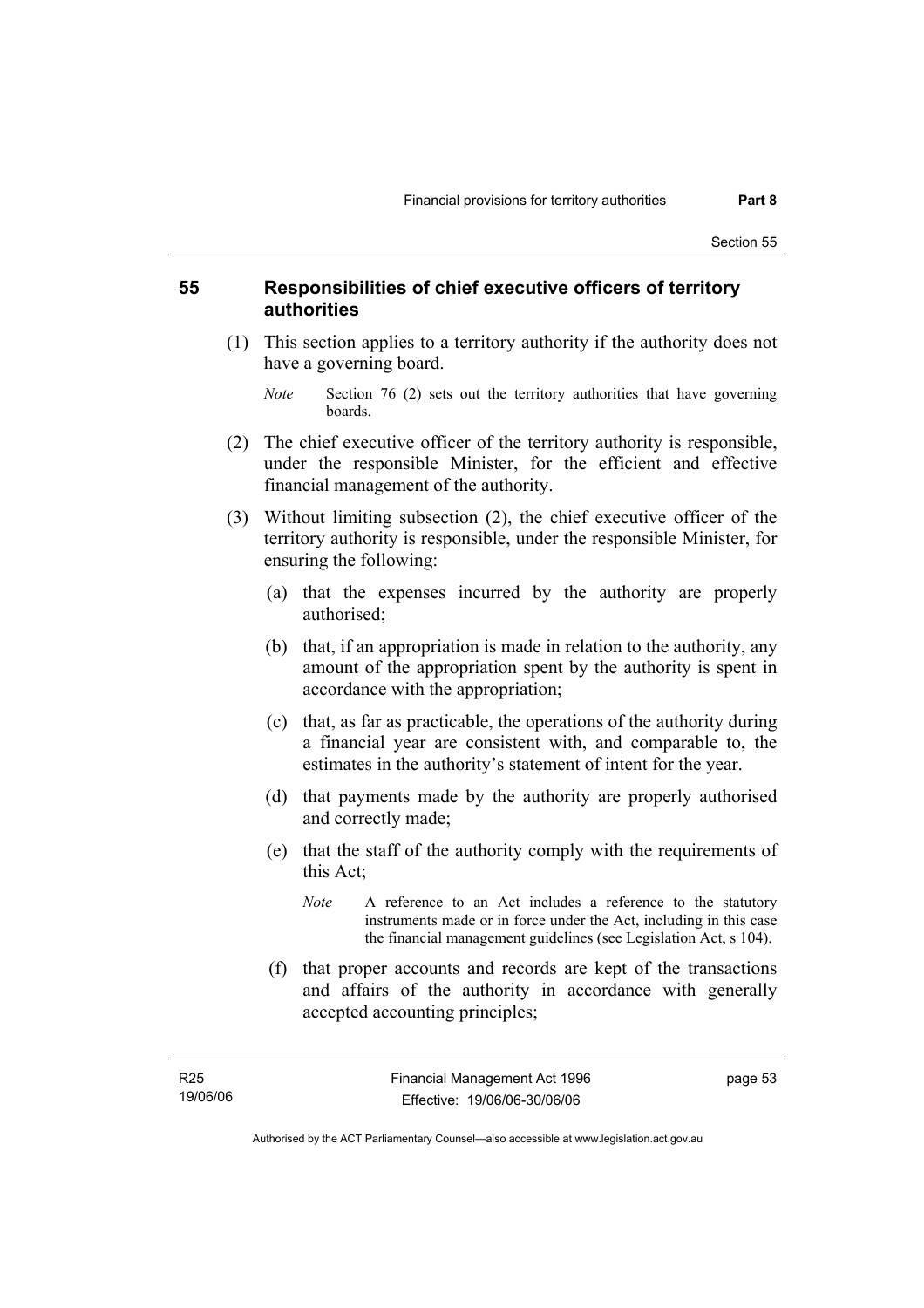- (g) that adequate control is maintained over the assets of the authority and assets under the authority's control;
- (h) that adequate control is maintained over the incurring of liabilities by the authority.
- (4) A report prepared by the territory authority under the *Annual Reports (Government Agencies) Act 2004* for a financial year must include an explanation of material variations between the actual results of the authority for the year and the estimates in the authority's statement of intent for the year.

#### **56 Responsibilities of governing boards of territory authorities**

 (1) This section applies to a territory authority if the authority has a governing board.

*Note* Section 76 (2) sets out the territory authorities that have governing boards.

- (2) The governing board of the territory authority is responsible, under the responsible Minister, for the efficient and effective financial management of the authority.
- (3) Without limiting subsection (2), the governing board of the territory authority is responsible, under the responsible Minister, for ensuring the following:
	- (a) that expenses incurred by the authority are properly authorised;
	- (b) that, if an appropriation is made in relation to the authority, any amount of the appropriation spent by the authority is spent in accordance with the appropriation;
	- (c) that, as far as practicable, the operations of the authority during a financial year are consistent with, and comparable to, the estimates in the authority's statement of intent for the year;
	- (d) that payments made by the authority are properly authorised and correctly made;

| page 54 | Financial Management Act 1996 | R25      |
|---------|-------------------------------|----------|
|         | Effective: 19/06/06-30/06/06  | 19/06/06 |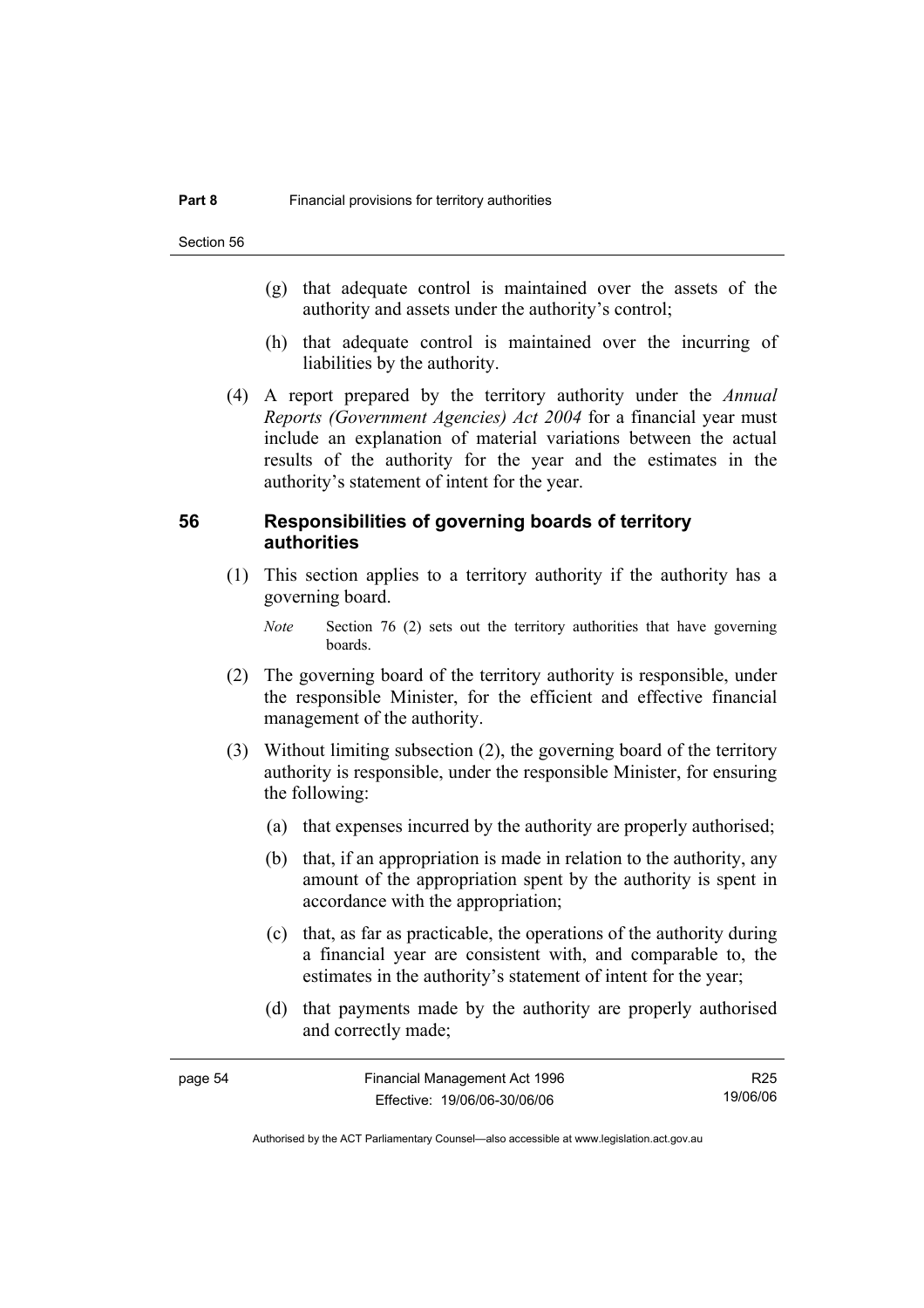- (e) that the staff of the authority comply with the requirements of this Act;
	- *Note* A reference to an Act includes a reference to the statutory instruments made or in force under the Act, including in this case the financial management guidelines (see Legislation Act, s 104).
- (f) that proper accounts and records are kept of the transactions and affairs of the authority in accordance with generally accepted accounting principles;
- (g) that adequate control is maintained over the assets of the authority and assets under the authority's control;
- (h) that adequate control is maintained over the incurring of liabilities by the authority.
- (4) A report prepared by the territory authority under the *Annual Reports (Government Agencies) Act 2004* for a financial year must include an explanation of material variations between the actual results of the authority for the year and the estimates in the authority's statement of intent for the year.

## **57 Banking accounts of territory authorities**

- (1) A territory authority may open 1 or more banking accounts for the purposes of the authority.
- (2) A territory authority must at all times keep at least 1 banking account.
- (3) A banking account of a territory authority must not, without the Treasurer's written approval, be opened or kept otherwise than with an authorised deposit-taking institution with which an agreement is in force under section 32 (Agreement for the conduct of banking for Territory).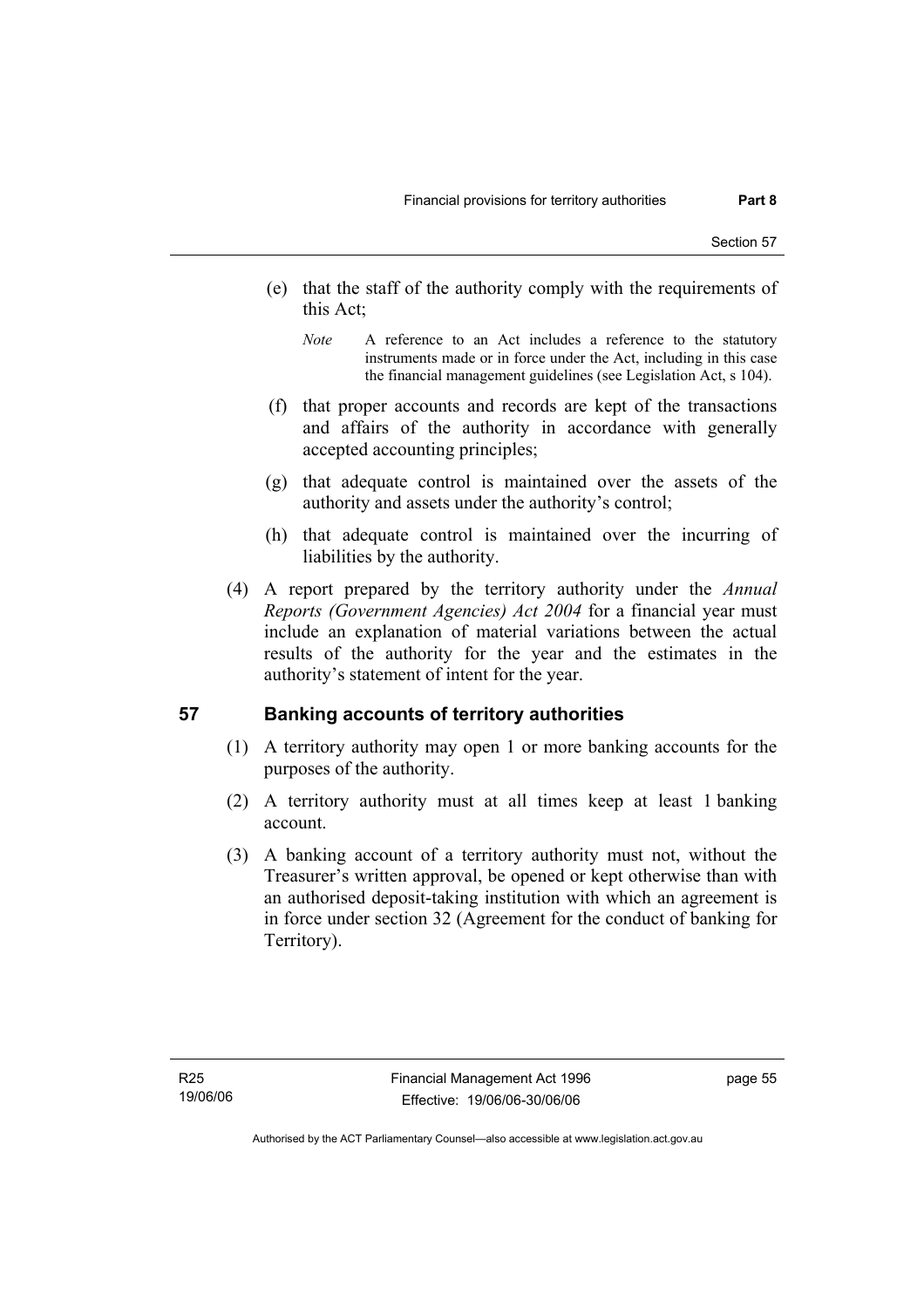Section 58

#### **58 Investment by territory authorities**

- (1) Funds not immediately required for the purposes of a territory authority may be invested—
	- (a) on deposit with an authorised deposit-taking institution; or
	- (b) in Territory, State or Commonwealth securities; or
	- (c) by the Treasurer, for the territory authority, in an investment mentioned in section 38 (1) (a) to (e); or
	- (d) in an investment prescribed for this paragraph.
- (2) However, the funds of the territory authority may only be invested under this section to increase or protect the financial wealth of the authority.
- (3) Transfers between the territory banking account and the banking account of a territory authority to facilitate investments may be made without appropriation.
- (4) Interest received by the Treasurer for the investment of funds of a territory authority must be paid to the territory authority.
- (5) However, if an investment of funds of a territory authority is made or managed by a department, the department may deduct from the interest received by the department for the investment—
	- (a) a fee charged by the department for making or managing the investment; and
	- (b) expenses reasonably incurred by the department in making or managing the investment.
- (6) Interest that is to be paid to a territory authority under subsection (4) may be paid direct to the territory authority or through the territory banking account.
- (7) If interest to be paid to a territory authority is paid into the territory banking account under subsection (6), the interest may be paid to the authority from that account without further appropriation.

R25 19/06/06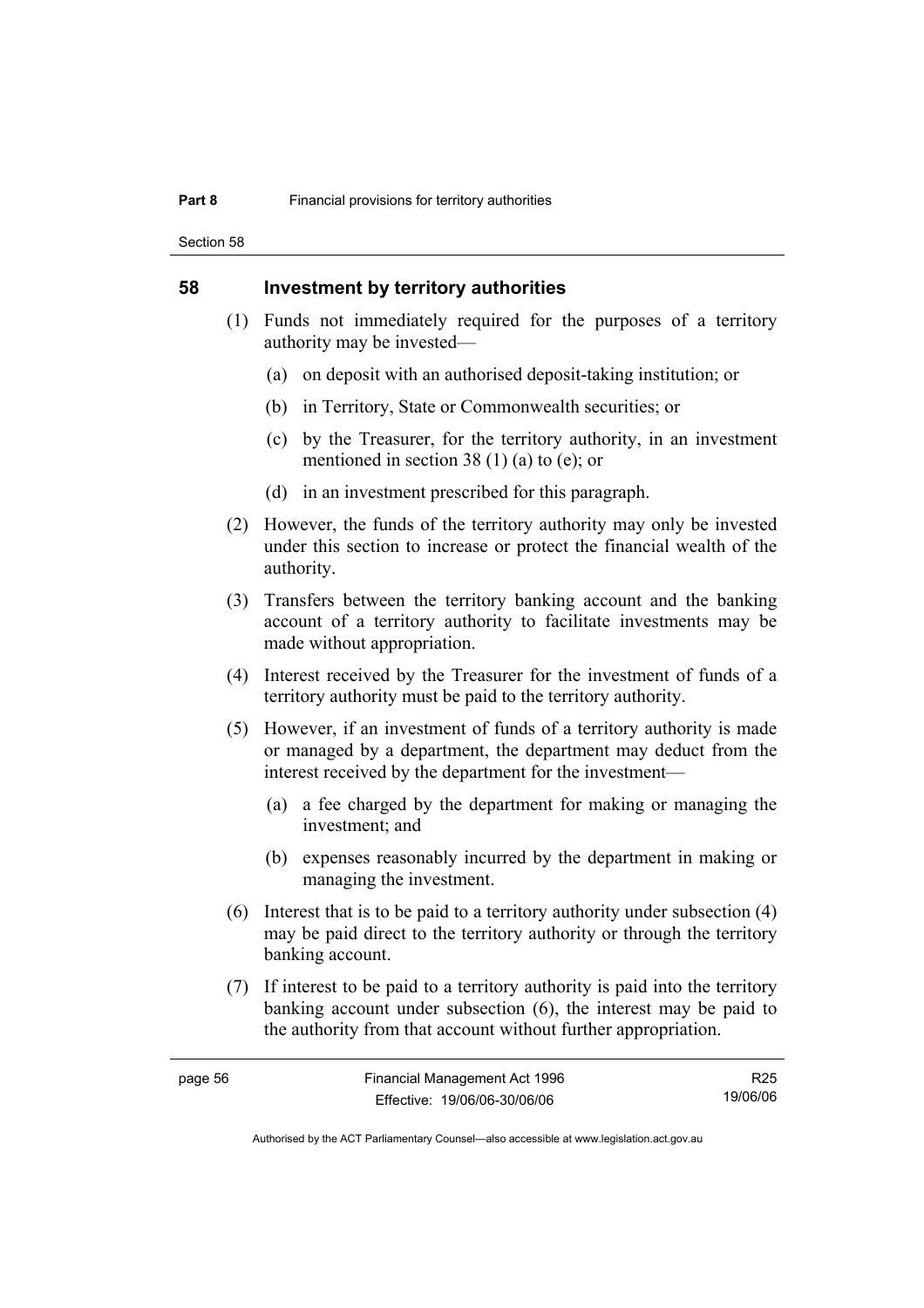(8) This section does not apply to money held on trust by a territory authority.

#### **59 Borrowing by territory authorities**

- (1) The Treasurer may, on the terms and conditions the Treasurer considers appropriate—
	- (a) borrow money for a territory authority; or
	- (b) lend public money to a territory authority.
- (2) A borrowing may be secured by the territory authority's assets approved by the Treasurer for this section.
- (3) A territory authority may arrange an overdraft or credit facility only with the written approval of the Treasurer.
- (4) A loan under subsection (1) (b) may be made only from—
	- (a) money appropriated for the purpose of making the loan; or
	- (b) money appropriated for purposes that include the purpose of making the loan.
- (5) However, subsection (4) does not apply to an overdraft or credit facility for a territory authority from the territory banking account that is approved, in writing, by the Treasurer for the authority.
- (6) The Treasurer may approve an overdraft or credit facility for a territory authority under subsection (5) only if satisfied that it is for a purpose consistent with a function of the authority.
- (7) An approval under subsection (5) must state, for the overdraft or credit facility—
	- (a) each purpose for which it may be used; and
	- (b) the maximum amount that may be outstanding at any time; and
	- (c) conditions about—
		- (i) the repayment of principal; and

| R25      | Financial Management Act 1996 | page 57 |
|----------|-------------------------------|---------|
| 19/06/06 | Effective: 19/06/06-30/06/06  |         |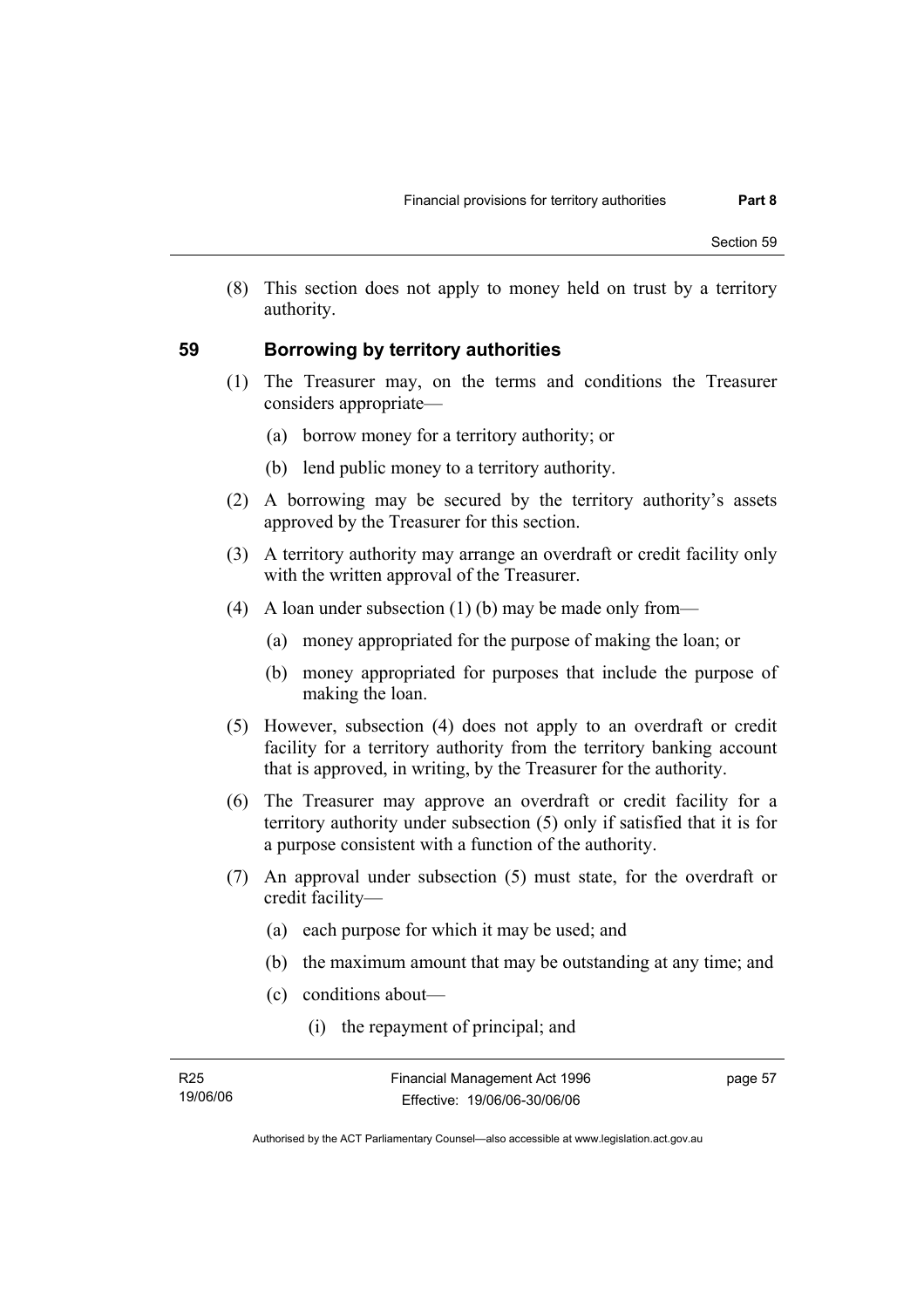- (ii) the interest rate; and
- (iii) the repayment of interest.
- (8) An approval under subsection (5) may also state any other condition that the Treasurer requires.
- (9) An approval under subsection (5) is a disallowable instrument.
	- *Note* A disallowable instrument must be notified, and presented to the Legislative Assembly, under the Legislation Act.
- (10) An overdraft or credit facility approved under subsection (5) must be reviewed annually by the Treasurer.

#### **60 Guarantees by territory authorities**

A territory authority may only give a guarantee with the written approval of the Treasurer.

#### **61 Territory authority statements of intent**

- (1) A territory authority must give the Treasurer a statement (a *statement of intent*) for each financial year.
- (2) A territory authority must consult the responsible Minister in preparing a statement of intent.
- (3) A territory authority must show the responsible Minister a copy of the proposed statement of intent, and take into consideration any comment by the Minister, before giving it to the Treasurer.
- (4) A statement of intent must be—
	- (a) in the form the Treasurer requires; and
	- (b) as agreed between the relevant person for the authority and the Treasurer; and
	- (c) provided to the Treasurer within the period the Treasurer requires.
- (5) A statement of intent for a financial year must include the following:

| page 58 | Financial Management Act 1996 | R25      |
|---------|-------------------------------|----------|
|         | Effective: 19/06/06-30/06/06  | 19/06/06 |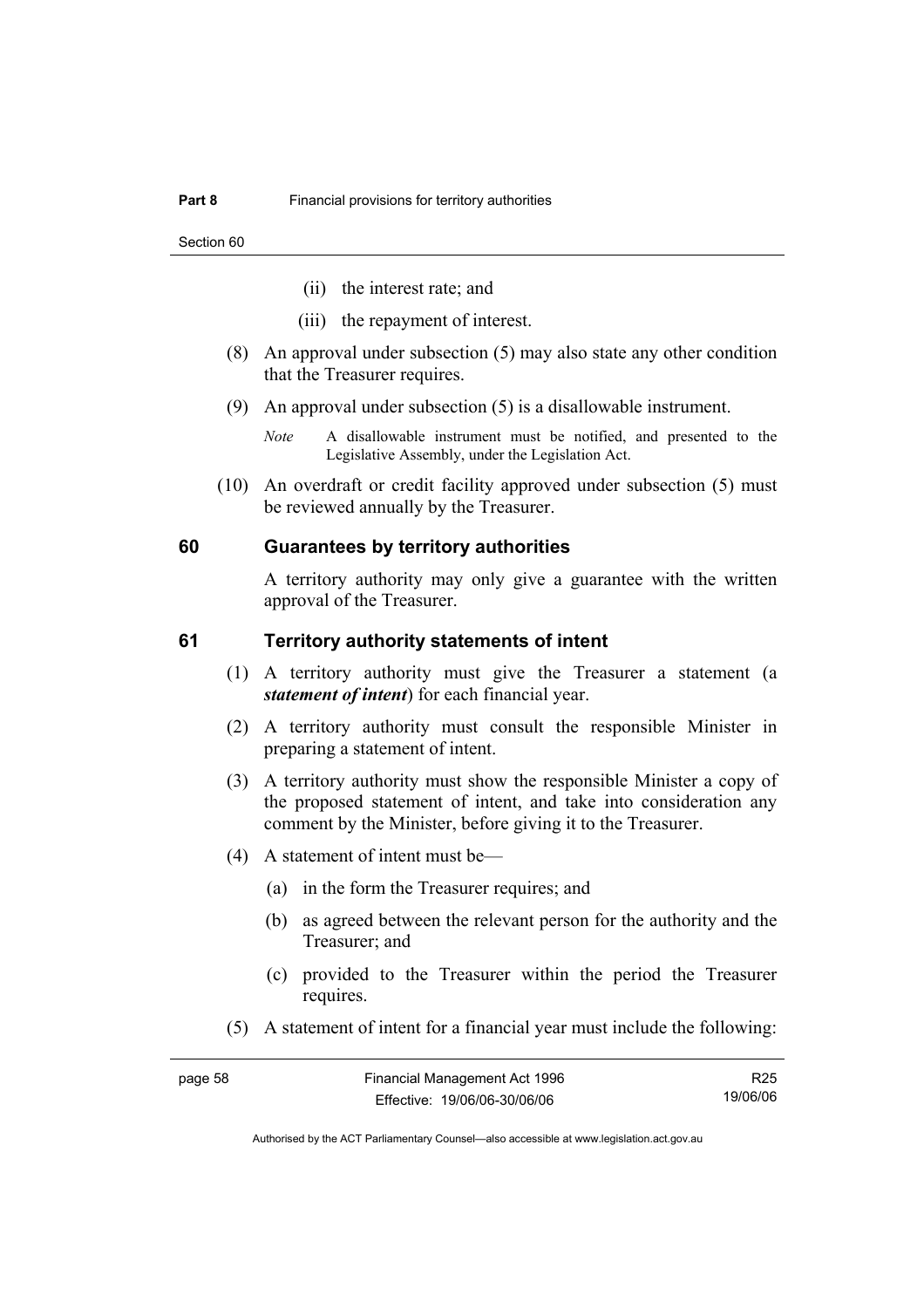- (a) the financial statements required under the financial management guidelines;
- (b) a statement of the objectives of the authority for the year, and each of the next 3 financial years;
- (c) a statement of the nature and scope of the activities to be carried out by the authority during the year, and each of the next 3 financial years;
- (d) the performance criteria and other measures by which the performance of the authority may be assessed against its objectives for the year, and each of the next 3 financial years;
- (e) an assessment of the performance (or estimated performance) of the authority in the previous financial year against its objectives for that year;
- (f) the results of any review under section 59 (10) in the previous financial year of an overdraft or credit facility approved for the authority;
- (g) any other information the Treasurer directs.
- (6) In this section:

*relevant person*, for a territory authority, means—

- (a) if the authority has a governing board—the chair of the governing board; or
- (b) if the authority does not have a governing board—the chief executive officer.

#### **62 Presentation of statements of intent of territory authorities**

 (1) The Treasurer must present to the Legislative Assembly, with the budget papers for a financial year, a statement of intent for each territory authority for the year.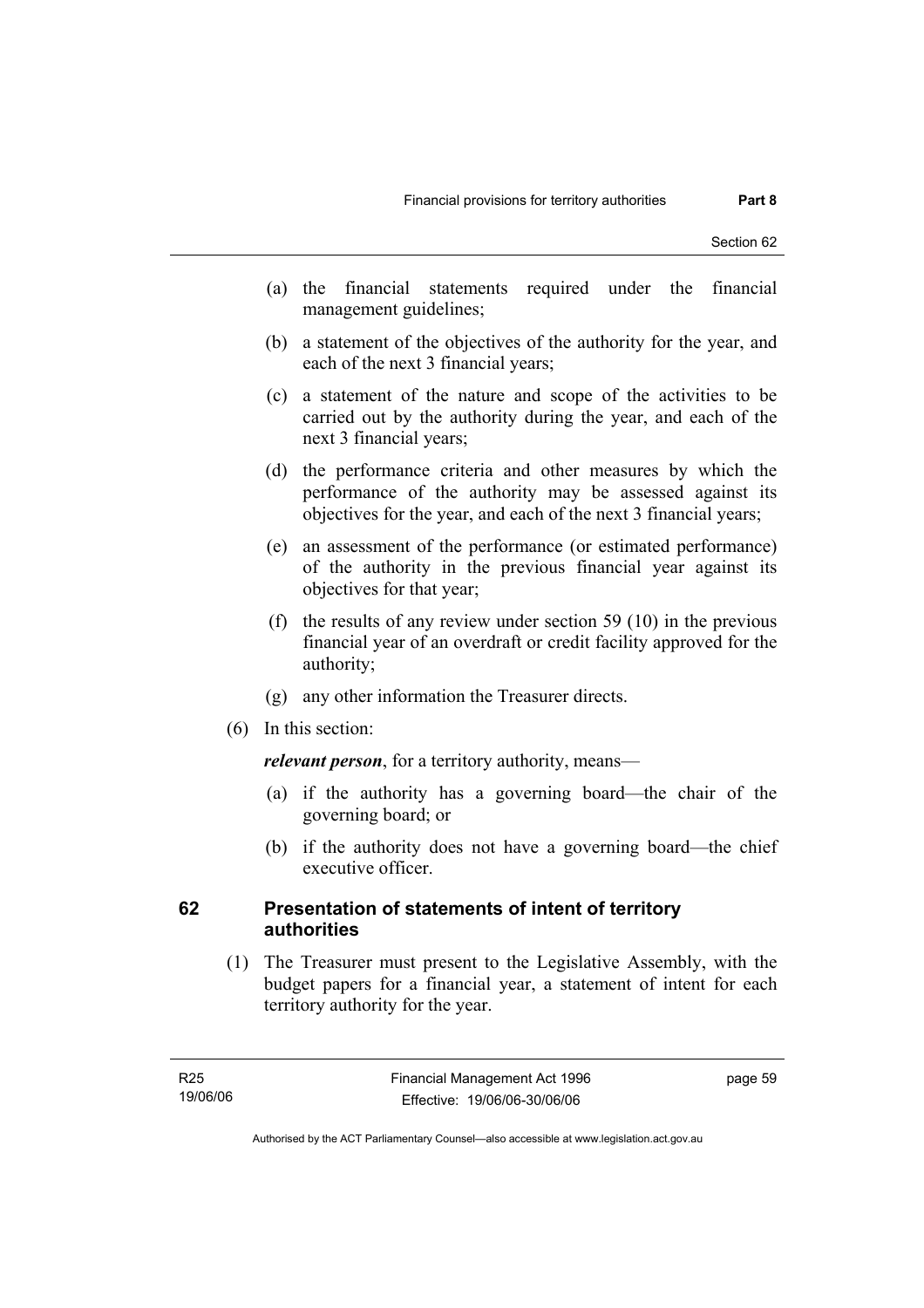- (2) If the Treasurer does not present to the Legislative Assembly, with the budget papers for a financial year, a statement of intent for a territory authority, the Treasurer must—
	- (a) as soon as practicable after the budget papers are presented, explain to the Legislative Assembly why the statement of intent was not presented; and
	- (b) present the statement of intent to the Legislative Assembly as soon as practicable after presenting the budget papers.

#### **63 Annual financial statements of territory authorities**

- (1) As soon as practicable after the end of each financial year, each territory authority must prepare annual financial statements for its operations during the year.
- (2) The annual financial statements must be prepared in accordance with generally accepted accounting principles and in a form that facilitates a comparison between the financial operations of the territory authority during the financial year and the estimates of the operations in the authority's statement of intent for the year.
- (3) The annual financial statements must include—
	- (a) the financial statements required under the financial management guidelines; and
	- (b) if a change was made during the year to the conditions of a capital injection set out under section 12A (1) (c) (ii) (Territory authority and territory-owned corporation budgets) in a statement included in a proposed budget for the authority for a financial year—a statement of the change and the reasons for it; and
	- (c) any other statement necessary to fairly reflect the financial operations of the authority during the year and its financial position at the end of the year.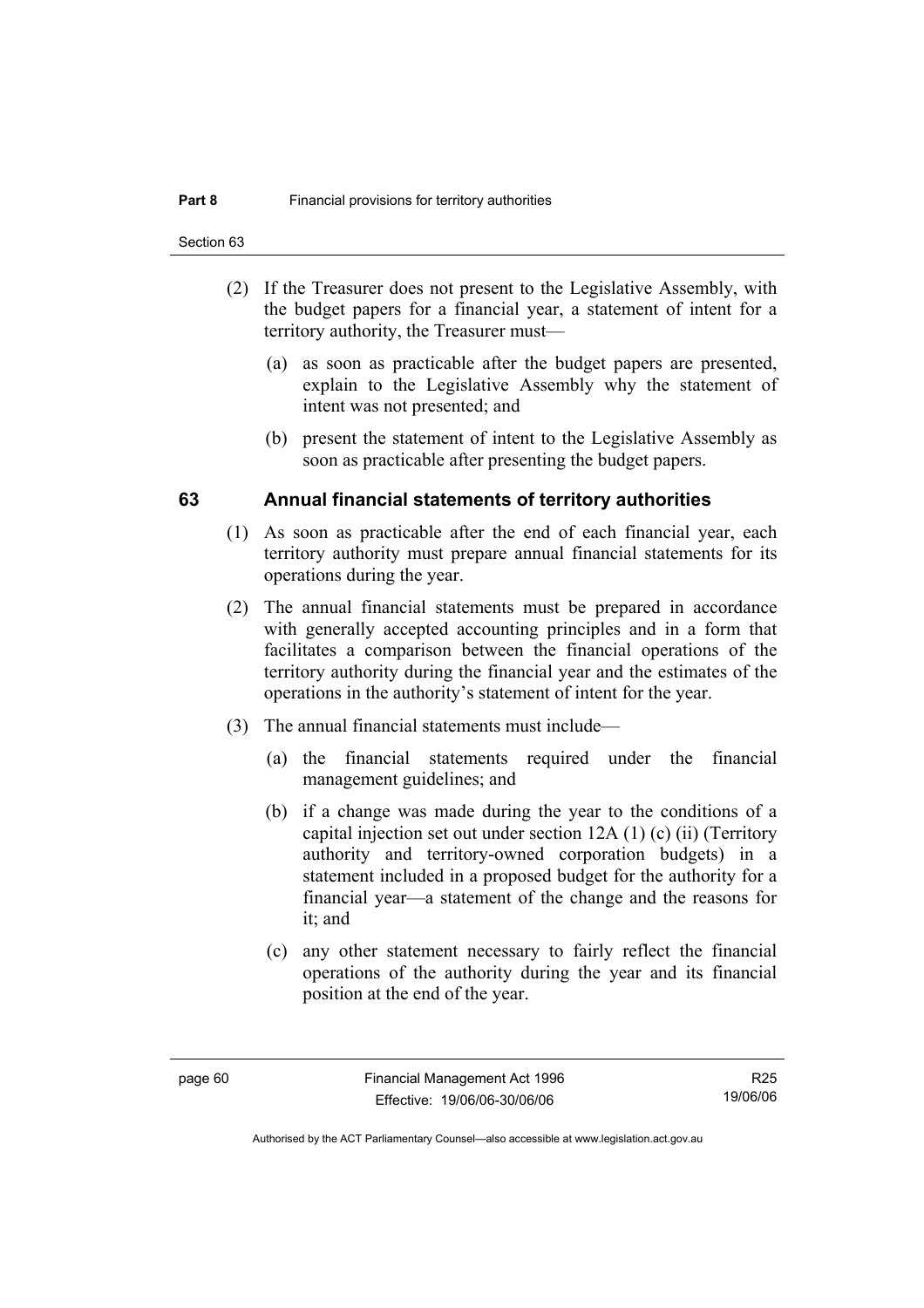#### **64 Responsibility for annual financial statements of territory authorities**

- (1) The annual financial statements of a territory authority for a financial year must have endorsed on them, or attached to them, a statement of responsibility signed by the relevant person for the authority.
- (2) The statement of responsibility must—
	- (a) include a statement of the relevant person's responsibility for the preparation of the annual financial statements and the judgments exercised in preparing them; and
	- (b) state that, in the relevant person's opinion, the financial statements fairly reflect the financial operations of the authority during the financial year and the financial position of the authority at the end of the year.
- (3) In this section:

*relevant person*, for the territory authority, means—

- (a) if the authority has a governing board—the chair of the governing board; or
- (b) if the authority does not have a governing board—the chief executive officer.

## **65 Audit of annual financial statements of territory authorities**

- (1) The chief executive officer of a territory authority must give the auditor-general the annual financial statements of the authority for a financial year within the prescribed period after the end of the year.
- (2) The financial statements given to the auditor-general must have endorsed on them, or attached to them, the statement of responsibility made for them under section 64.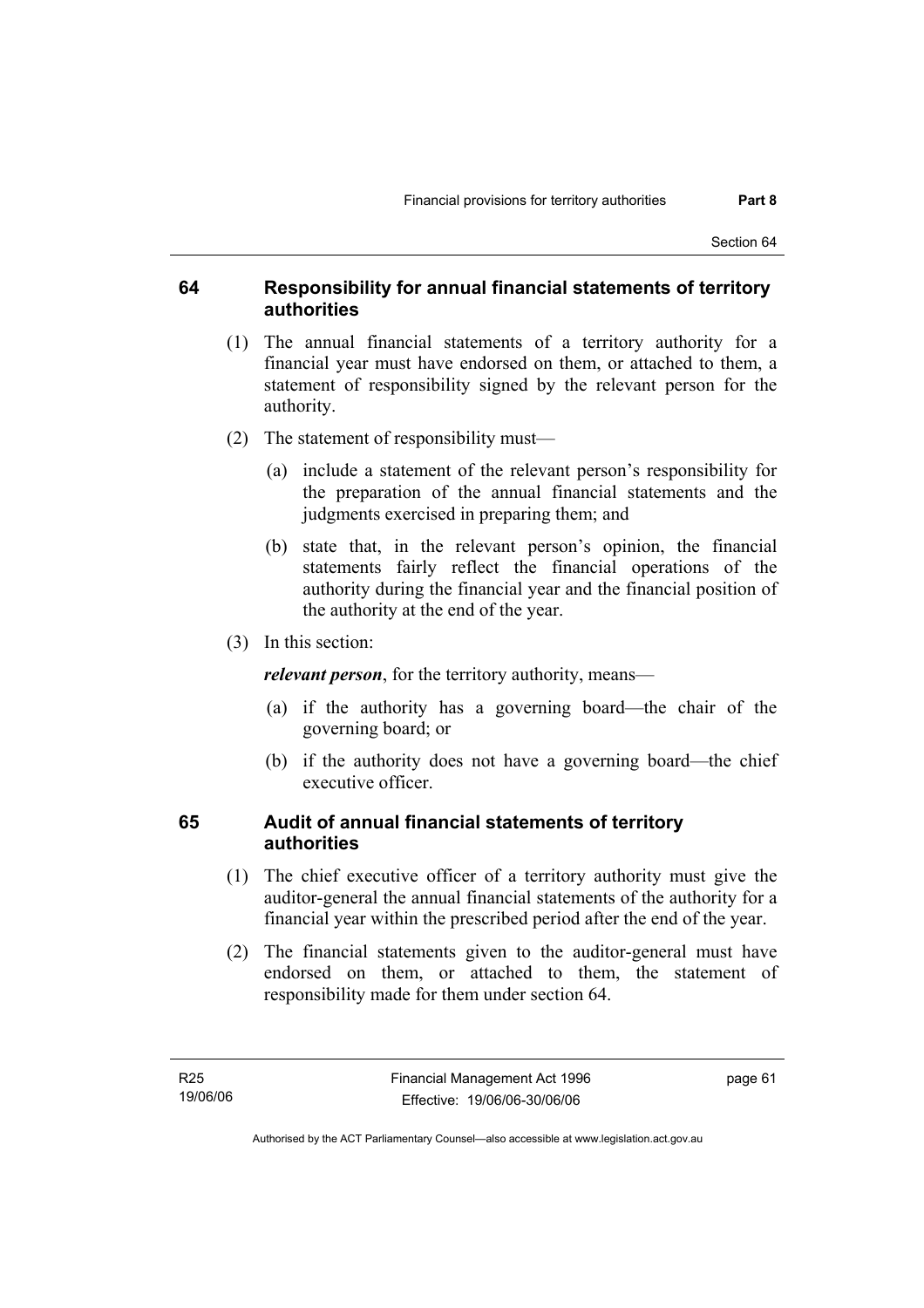Section 66

 (3) The auditor-general must give the chief executive officer an audit opinion about the financial statements as soon as practicable after the auditor-general receives them.

#### **66 Annual financial statements of territory authorities to be included in annual reports etc**

A report prepared under the *Annual Reports (Government Agencies) Act 2004* for a territory authority for a financial year must include, or have attached to it—

- (a) the authority's annual financial statements for the year; and
- (b) the audit opinion under section 65 (3) about the financial statements.

#### **67 Treasurer may require interim financial statements etc for territory authorities**

- (1) The Treasurer may, in writing, direct the relevant person for a territory authority to give the responsible Minister of the authority and the Treasurer financial or other statements relating to the authority for each month, quarter or other stated period of the year.
- (2) The relevant person must prepare the statements required by the direction and give them to the responsible Minister and Treasurer within 1 month after the day the person receives the direction or, if a longer period for compliance is stated in the direction, within the longer period.
- (3) In this section:

*relevant person*, for a territory authority, means—

- (a) if the authority has a governing board—the chair of the governing board; or
- (b) if the authority does not have a governing board—the chief executive officer.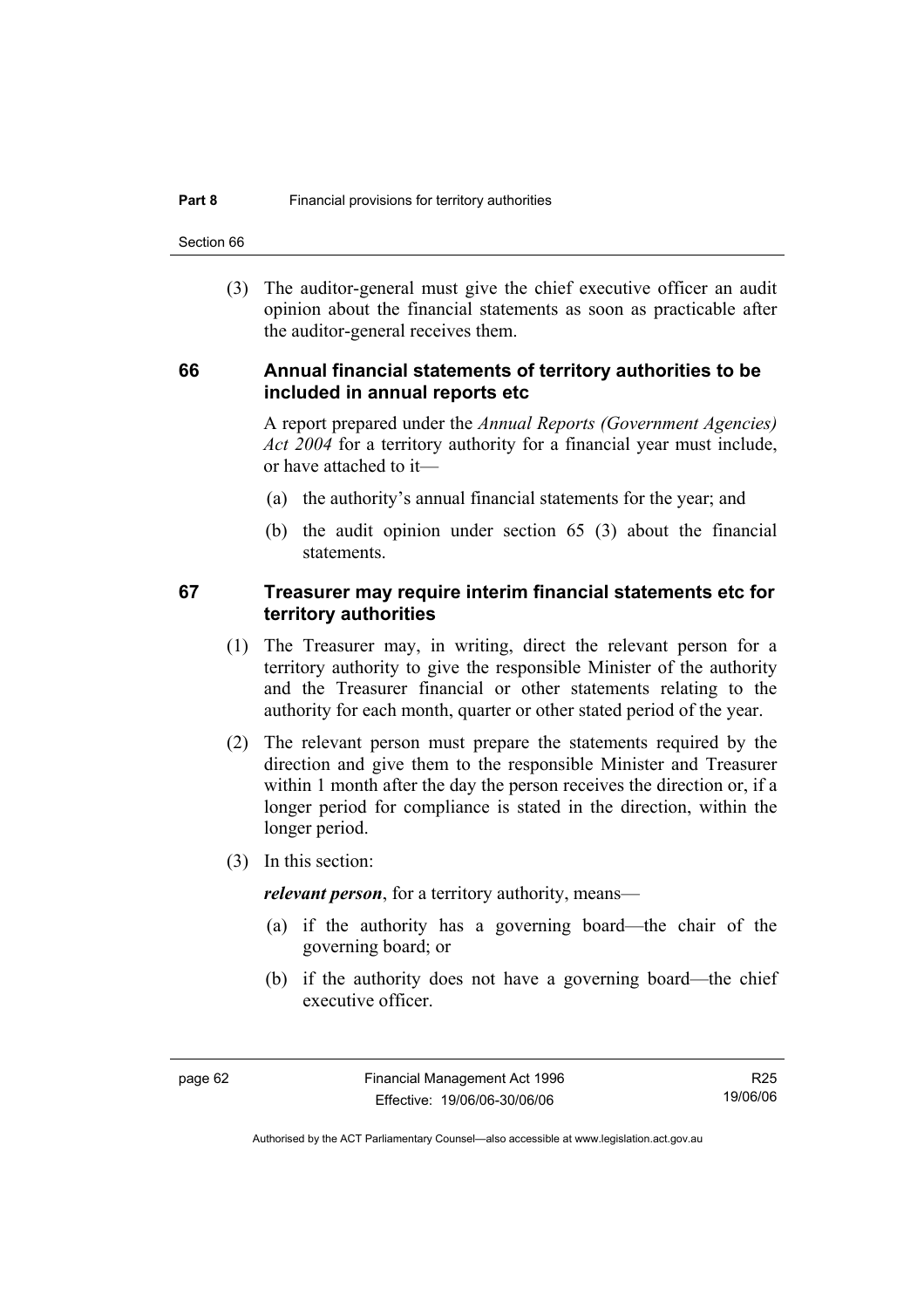### **68 Statements of performance of territory authorities**

- (1) As soon as practicable after the end of each financial year, each territory authority must prepare a statement of the performance of the authority in meeting the objectives in the authority's statement of intent for the year.
- (2) The statement must assess the performance by reference to the performance criteria and other measures included in the statement of intent in accordance with section 61 (5) (d).
- (3) For a prescribed territory authority, the statement must also include a statement of the performance of the authority in providing each class of outputs provided by it during the year and, in particular—
	- (a) compare the performance of the territory authority in providing each class of the outputs with the forecast of the performance in the authority's budget for the year; and
	- (b) give particulars of the extent to which the performance criteria set out in the budget for the provision of the outputs were met.
- (4) In this section:

*budget*, for the territory authority, means the budget for the authority for the financial year presented to the Legislative Assembly under section 10 (c) (Budget papers) and, if that budget has been amended under this Act, the budget as amended.

*prescribed territory authority* means a territory authority prescribed for section 12A (1) (b) (Territory authority and territory-owned corporation budgets).

## **69 Responsibility for territory authority statements of performance**

 (1) A statement of performance of a territory authority for a financial year must have endorsed on it, or attached to it, a statement of responsibility signed by the relevant person for the authority.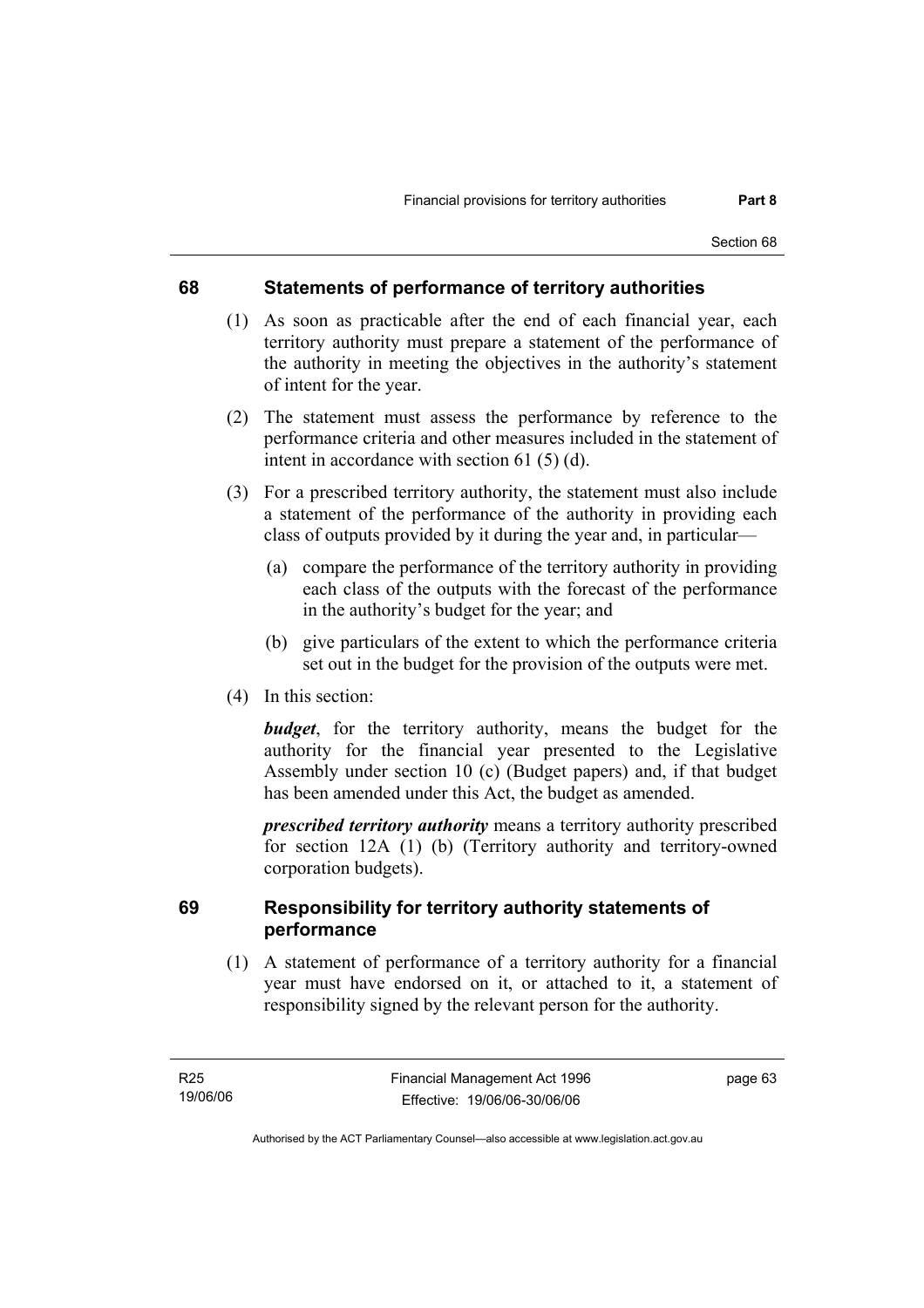- (2) The statement of responsibility must—
	- (a) include a statement of the relevant person's responsibility for the preparation of the statement of performance and the judgments exercised in preparing them; and
	- (b) state that, in the relevant person's opinion, the statement of performance fairly reflects the performance of the authority during the financial year.
- (3) In this section:

*relevant person*, for the territory authority, means—

- (a) if the authority has a governing board—the chair of the governing board; or
- (b) if the authority does not have a governing board—the chief executive officer.

### **70 Scrutiny of territory authority statements of performance**

- (1) The chief executive officer of a territory authority must give the auditor-general the authority's statement of performance for a financial year within the prescribed period after the end of the year.
- (2) The statement of performance given to the auditor-general must have endorsed on it, or attached to it, the statement of responsibility made for it under section 69.
- (3) The auditor-general must give the chief executive officer a report about the statement of performance as soon as practicable after the auditor-general receives it.
- (4) The report must be prepared in accordance with the financial management guidelines.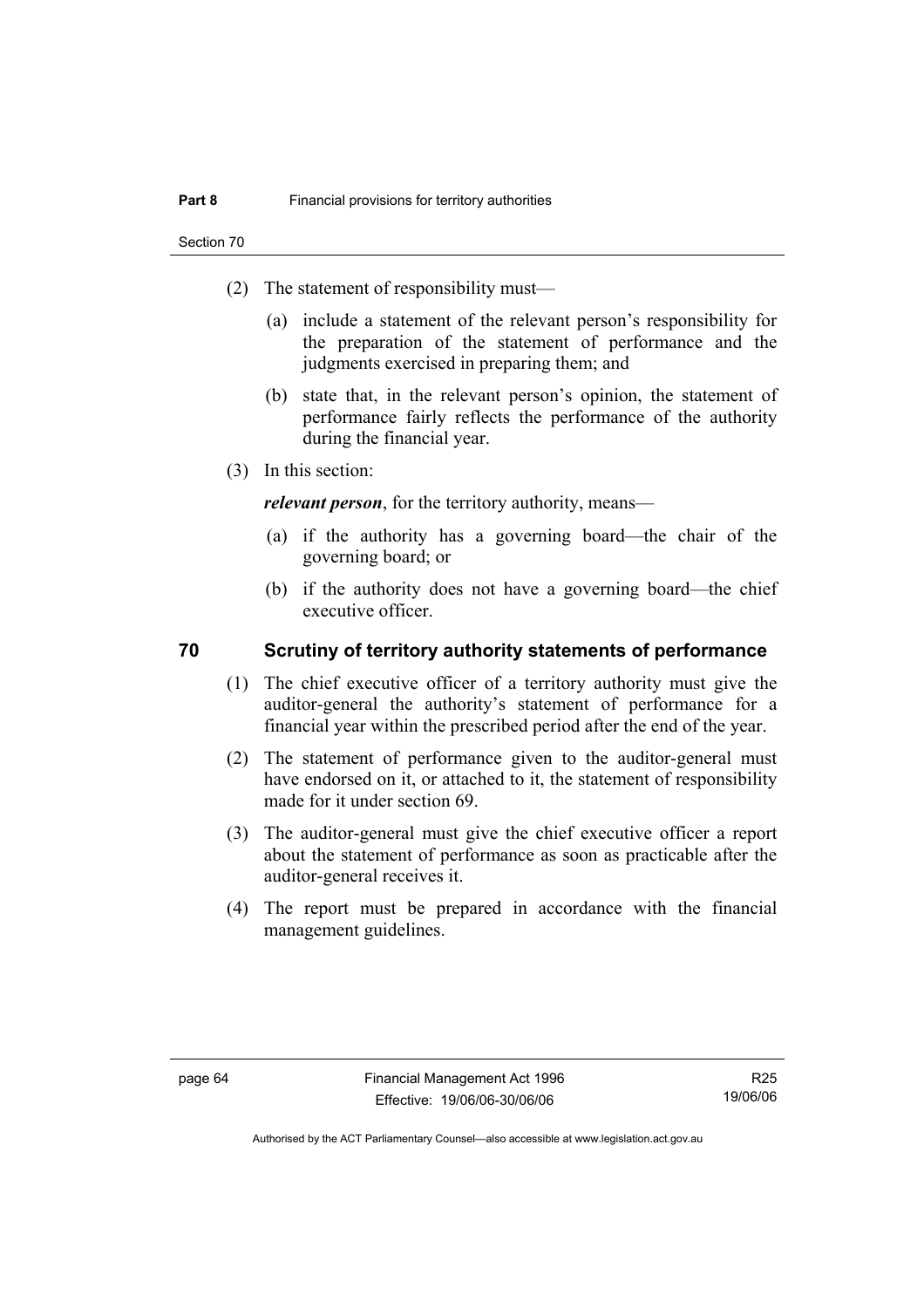## **71 Territory authority statements of performance to be included in annual reports etc**

A report prepared under the *Annual Reports (Government Agencies) Act 2004* for a territory authority for a financial year must include, or have attached to it—

- (a) the authority's statement of performance for the year; and
- (b) the auditor-general's report under section 70 (3) about the statement of performance.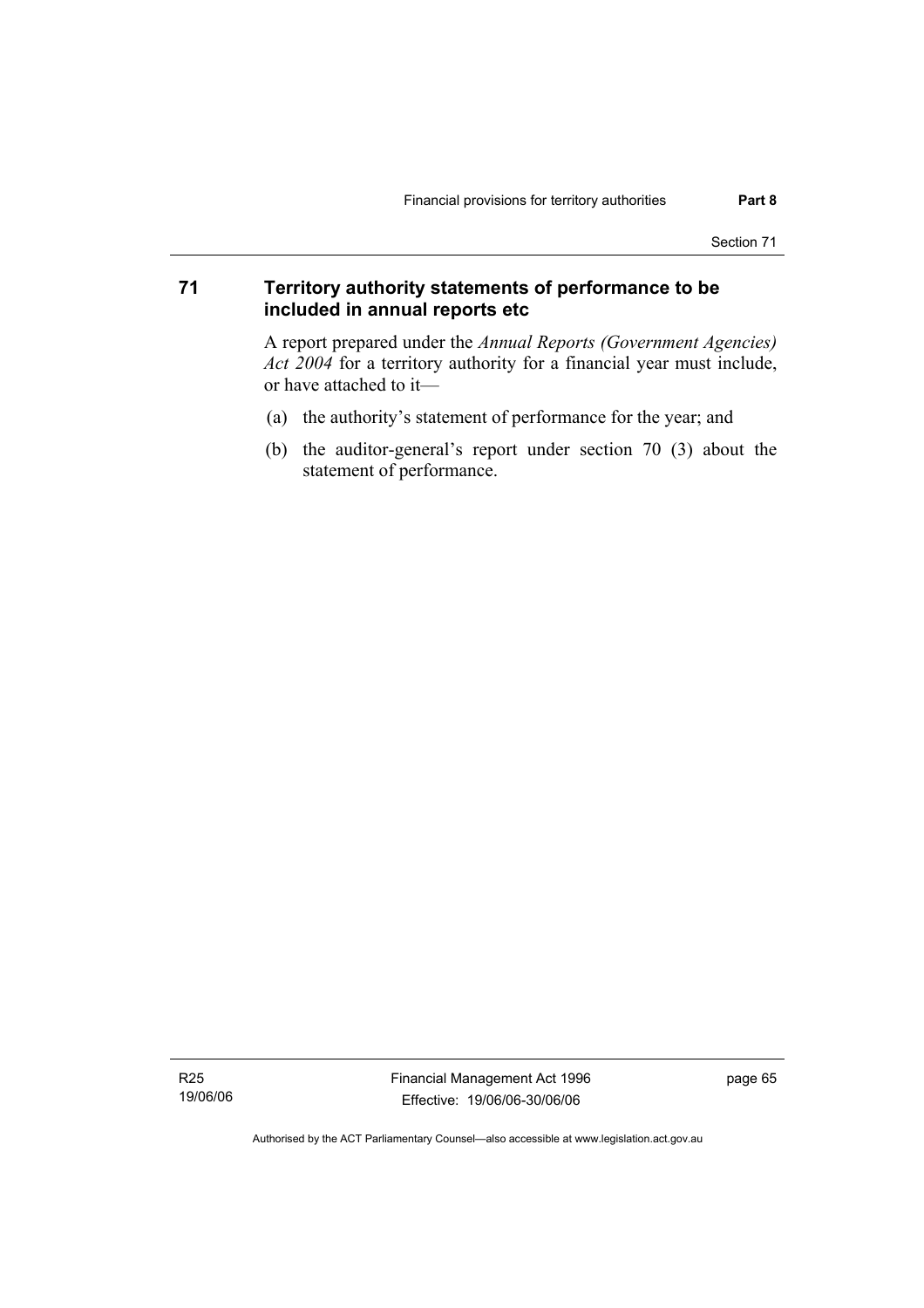# **Part 9 Governance of territory authorities**

#### *Notes for pt 9*

- *Note 1* Div 9.1 and div 9.5 apply to a territory authority, whether or not it has a governing board, unless the establishing Act otherwise provides (see eg the *Legal Aid Act 1977*, s 94A).
- *Note 2* The Legislation Act contains provisions relevant to territory authorities, including the following:
	- making appointments (s 206, s 207)
	- consultation with a committee of the Legislative Assembly (div 19.3.3)
	- eligibility for reappointment (s 208 and dict, pt 1, def *appoint*)
	- acting appointments (s 209)
	- resignations (s 210)
	- effect of appointment irregularity or defect (s 212).
- *Note 3* The *Remuneration Tribunal Act 1995* allows terms and conditions for people appointed to be set by determination under that Act.

# **Division 9.1 Definitions and important concepts**

### **72 Definitions—pt 9**

In this part:

*applicable governmental policies*, for a territory authority—see section 103.

*establishing Act*, for a territory authority, governing board or governing board member, means the Act that establishes the authority or governing board.

*financial year*, for a territory authority, means—

(a) a period of 12 months beginning on 1 July; or

R25 19/06/06

Authorised by the ACT Parliamentary Counsel—also accessible at www.legislation.act.gov.au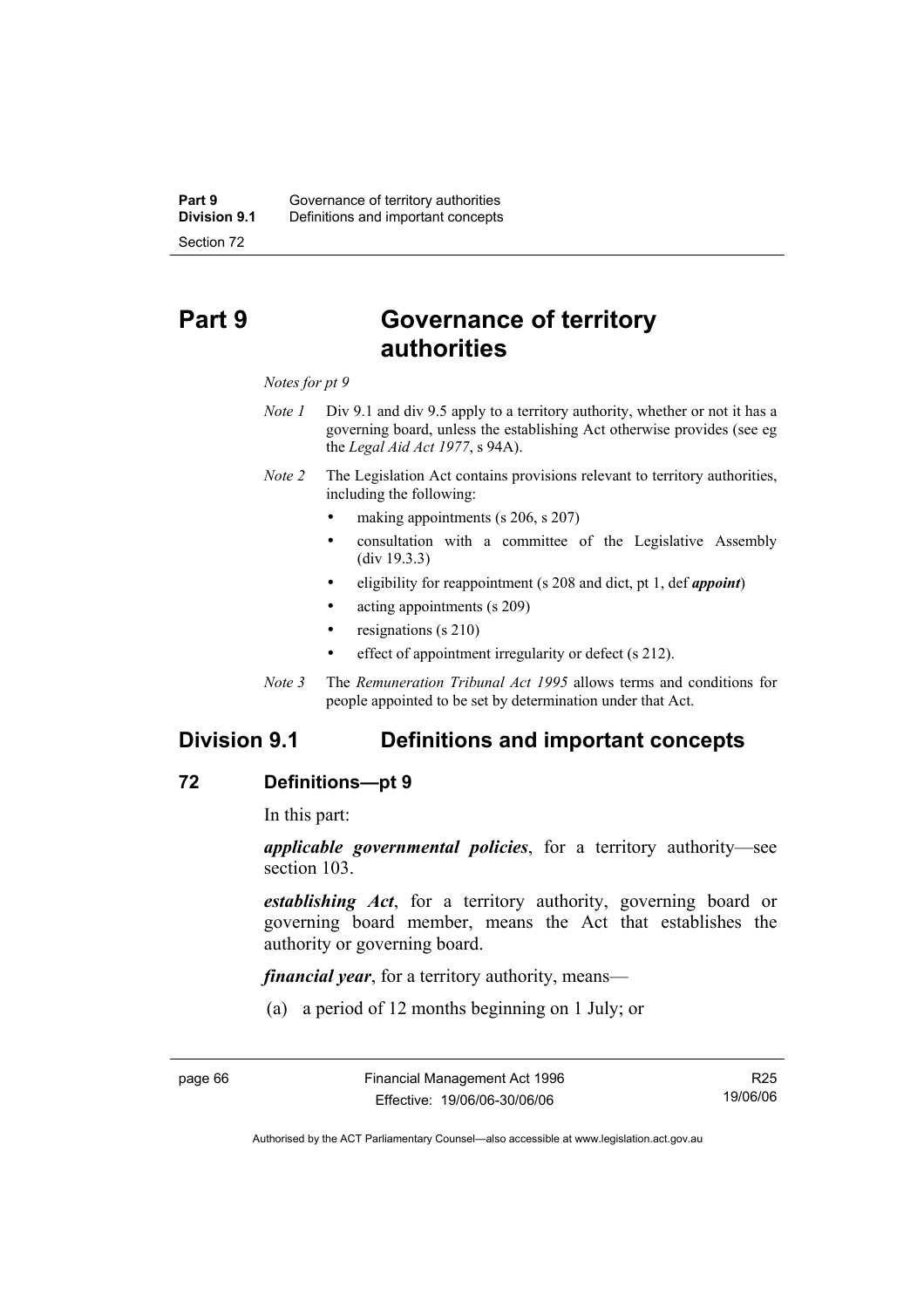(b) if the territory authority has, in writing, fixed another 12-month period as its financial year—the period fixed.

*governing board member*, for a territory authority with a governing board, includes the CEO.

*material interest*—see section 88 (4).

*relevant territory authority*—a territory authority to which part 8 applies is a *relevant territory authority*, unless the establishing Act for the authority provides otherwise.

### **73 Nature of relevant territory authorities**

- (1) A relevant territory authority—
	- (a) is a corporation; and
	- (b) may sue and be sued in its corporate name; and
	- (c) may have a seal.
- (2) A relevant territory authority represents the Territory when exercising its functions, unless the establishing Act for the authority or another territory law otherwise provides.
- (3) A relevant territory authority has the same status, privileges and immunities as the Territory so far as it represents the Territory.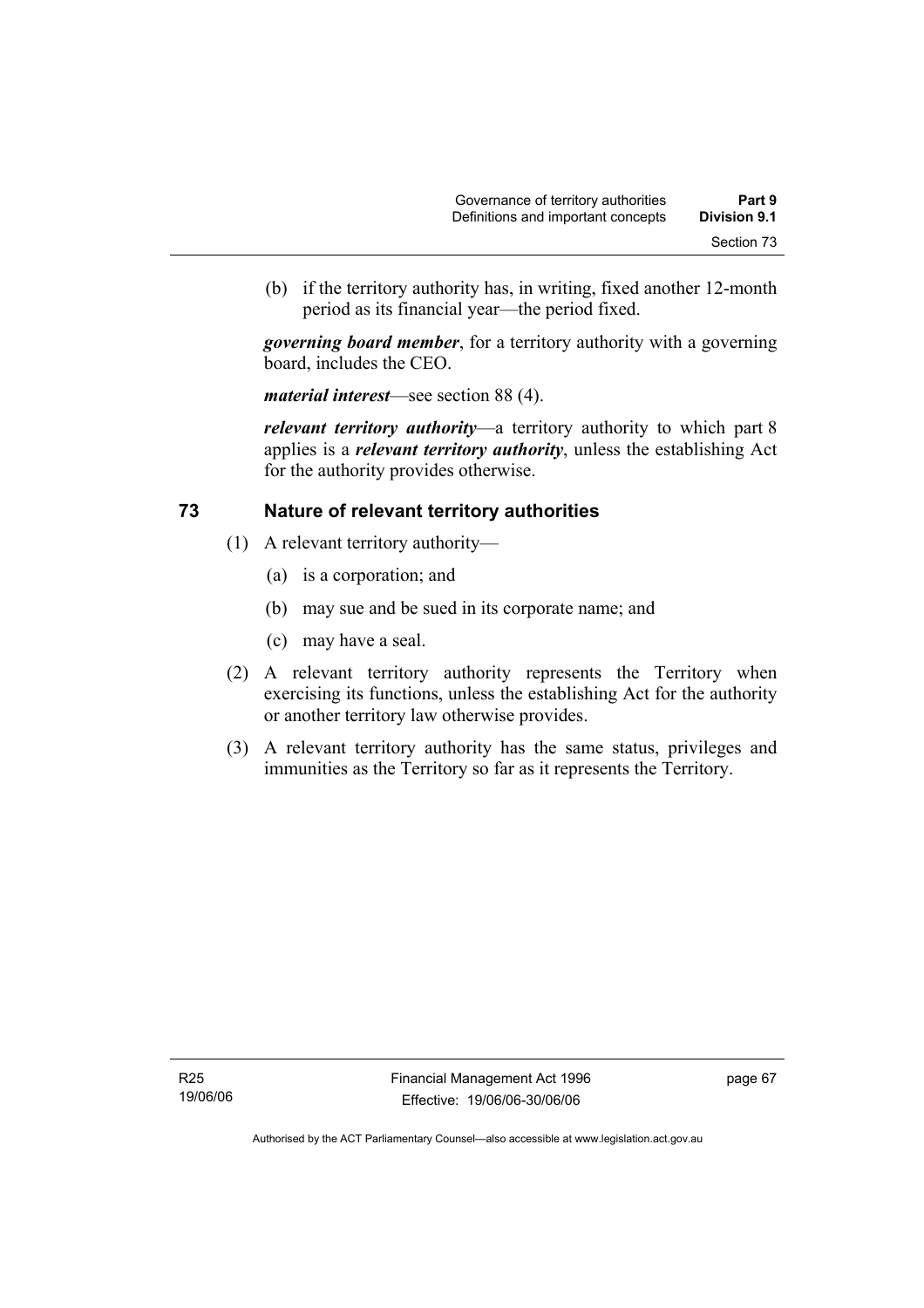### **74 Powers of territory authorities generally**

 (1) A relevant territory authority has the legal capacity and powers of an individual both in and outside the ACT (including outside Australia).

#### **Examples**

- 1 to enter into a contract
- 2 to own, deal with and dispose of property
- 3 to act as trustee
- *Note* An example is part of the Act, is not exhaustive and may extend, but does not limit, the meaning of the provision in which it appears (see Legislation Act, s 126 and s 132).
- (2) Without limiting subsection (1), a relevant territory authority—
	- (a) has the powers given to it under this Act or another territory law; and
	- (b) may do anything that it is authorised to do by a territory law or a law of another jurisdiction; and
	- (c) may exercise its powers in and outside the ACT (including outside Australia).

#### **Example for par (b)**

A territory authority may arrange for the authority to be registered or recognised under a law of another jurisdiction.

- (3) A relevant territory authority's legal capacity to do something is not affected by the fact that the authority's interests are not, or would not be, served by doing it.
- (4) To remove any doubt, this section does not—
	- (a) authorise a relevant territory authority to do anything that is prohibited by a territory law or a law of another jurisdiction; and

R25 19/06/06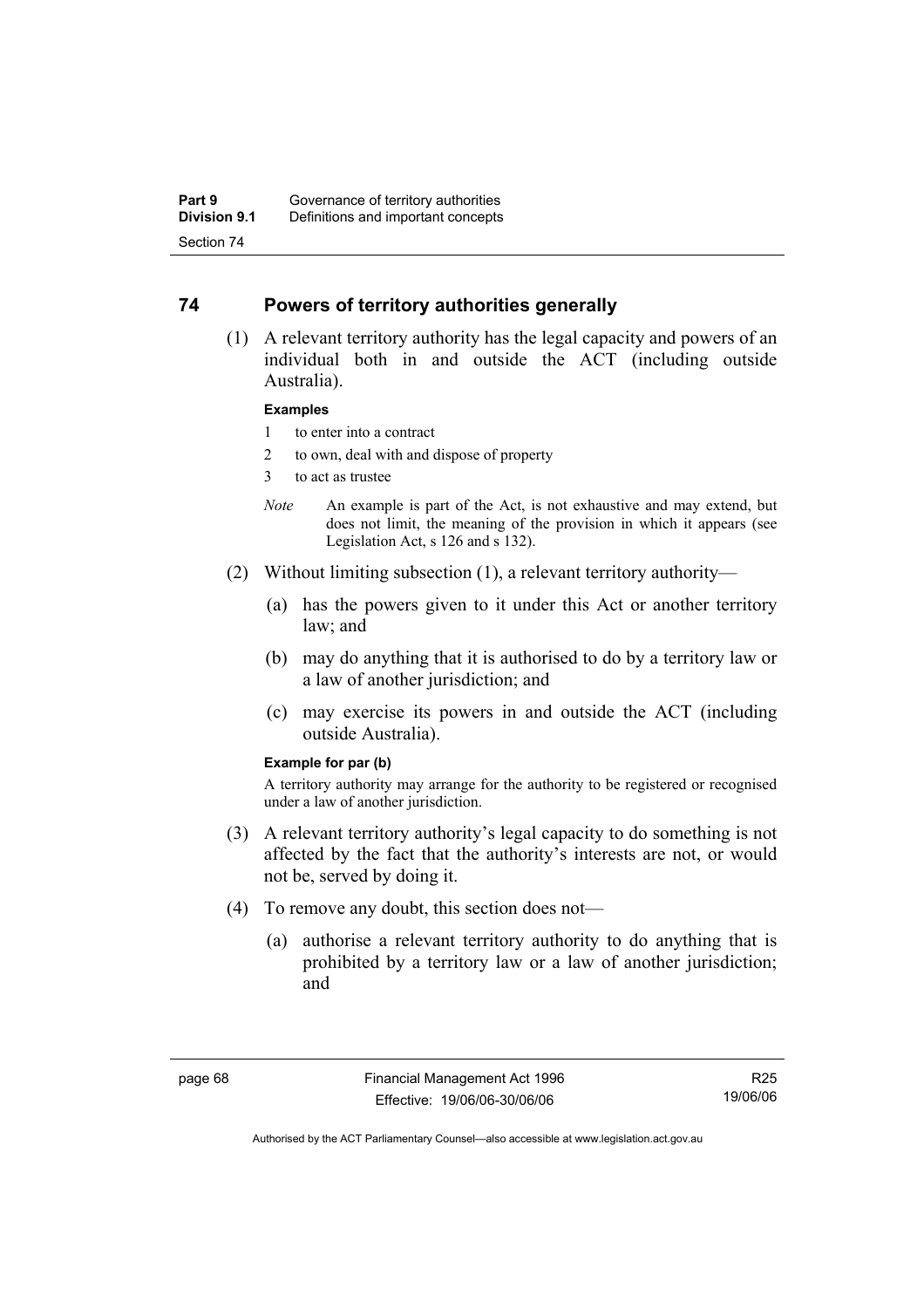- (b) give a relevant territory authority a right that a territory law or a law of another jurisdiction denies to the authority.
- (5) In this section:

*another jurisdiction* means the Commonwealth, a State, another Territory or a foreign country.

## **75 Execution of documents and assumptions people dealing with relevant territory authority may make**

(1) In this section:

*applied Corporations Act provisions* means the following provisions of the Corporations Act:

- (a) section 127 (which is about the execution of documents by a company);
- (b) section 128 (which is about a person's entitlement to make certain assumptions in dealing with a company);
- (c) section 129 (which is about the assumptions that may be made).
- (2) The applied Corporations Act provisions apply to a relevant territory authority as if—
	- (a) a reference to a *company* were a reference to the authority; and
	- (b) a reference to a *common seal* were a reference to any seal of the authority; and
	- (c) a reference to a *director* were a reference to a board member; and
	- (d) a reference to a company's *constitution* were a reference to this Act and the establishing Act; and
	- (e) a reference to an *officer* of a company were a reference to the chief executive officer and any member of staff of the authority; and

| R25      | Financial Management Act 1996 | page 69 |
|----------|-------------------------------|---------|
| 19/06/06 | Effective: 19/06/06-30/06/06  |         |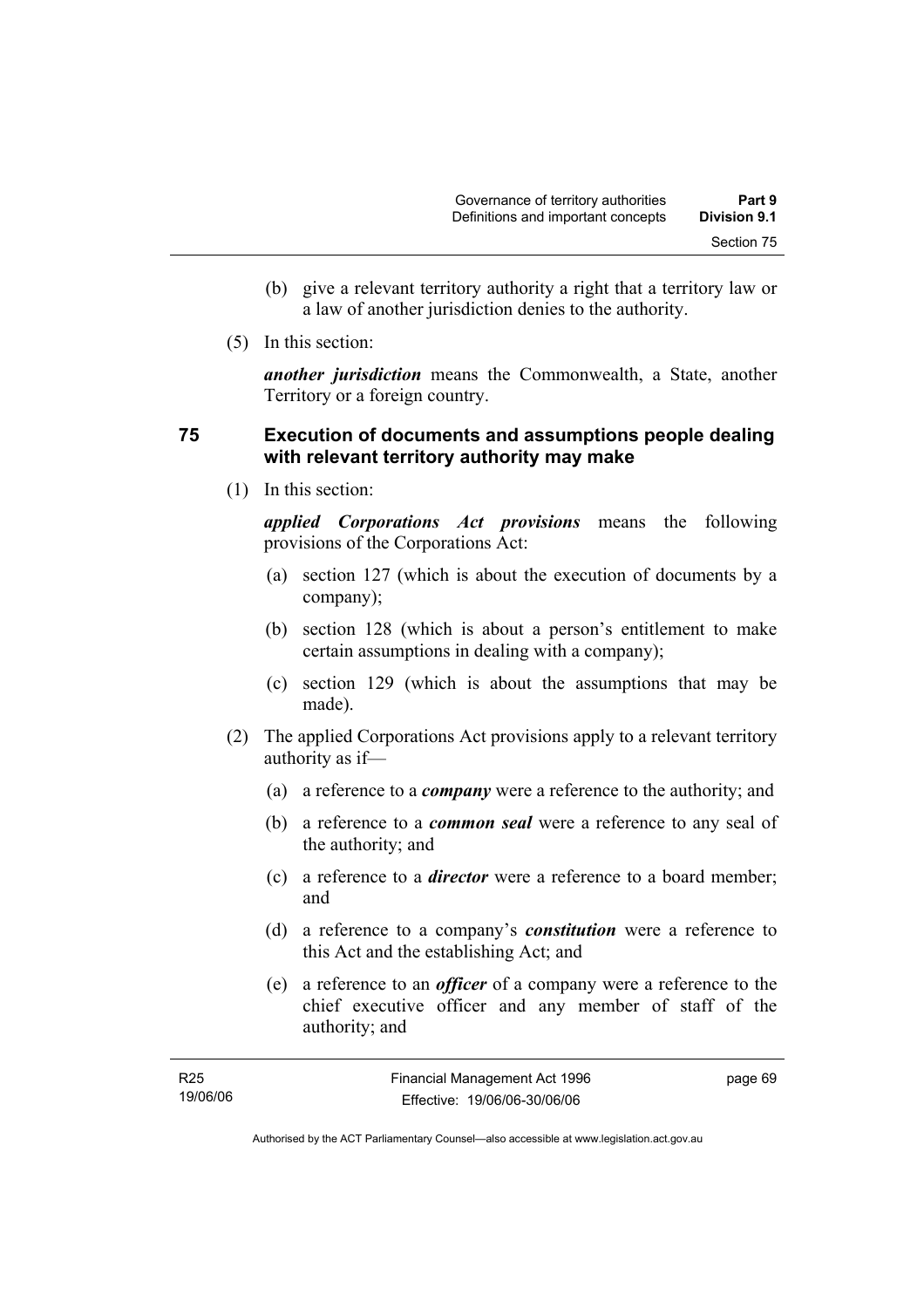- (f) a reference to *information available to the public from ASIC*  were a reference to information available to the public from the Territory; and
- (g) any other necessary changes, and any change prescribed by regulation, were made.

# **U 76 Governing board of territory authority**

- (1) A territory authority has a governing board if the establishing Act for the authority establishes a governing board for the authority.
- (2) To remove any doubt, only the following territory authorities have governing boards:
	- ACT Gambling and Racing Commission
	- ACT Health Promotion Authority
	- ACTION Authority
	- Australian Capital Territory Public Cemeteries Authority
	- Australian Capital Tourism Corporation
	- Building and Construction Industry Training Fund Authority
	- Cleaning Industry Long Service Leave Authority
	- Construction Industry Long Service Leave Authority
	- Cultural Facilities Corporation
	- Exhibition Park Corporation
	- Land Development Agency
	- Stadiums Authority
	- a territory authority prescribed by the financial management guidelines.

# **77 Role of governing board**

- (1) If a territory authority has a governing board, the governing board has the following functions:
	- (a) setting the authority's policies and strategies;

R25 19/06/06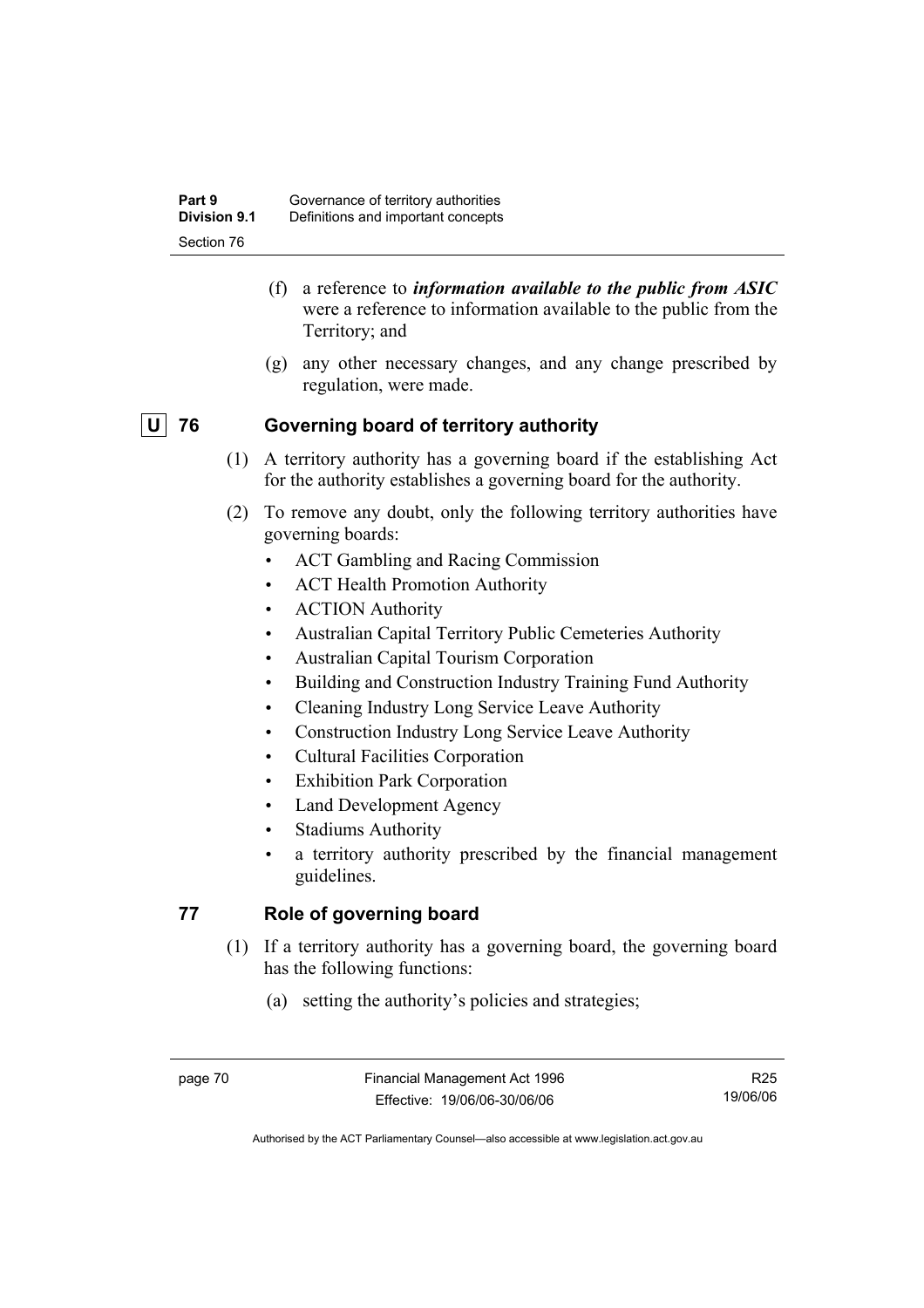- (b) governing the authority consistently with the authority's establishing Act and other relevant legislation;
- (c) ensuring, as far as practicable, that the authority operates in a proper, effective and efficient way;
- (d) ensuring, as far as practicable, that the authority complies with applicable governmental policies (if any).

### **Examples of policies for par (a)**

- 1 risk management
- 2 communication with government
- 3 corporate planning
- *Note* An example is part of the Act, is not exhaustive and may extend, but does not limit, the meaning of the provision in which it appears (see Legislation Act, s 126 and s 132).
- (2) This section does not limit the functions of a governing board.

# **Division 9.2 Governing board member appointments**

### **78 Appointment of governing board members generally**

- (1) This section applies to the appointment of the members of the governing board of a territory authority, other than the CEO.
- (2) The responsible Minister for the territory authority may appoint the members.
	- *Note 1* For the making of appointments (including acting appointments), see the Legislation Act, pt 19.3.
	- *Note 2* In particular, an appointment may be made by naming a person or nominating the occupant of a position (see s 207).
	- *Note 3* Certain Ministerial appointments require consultation with an Assembly committee and are disallowable (see Legislation Act, div 19.3.3).
- (3) The only criteria for deciding whether to appoint a person as a member are—

| R25      |  |
|----------|--|
| 19/06/06 |  |

page 71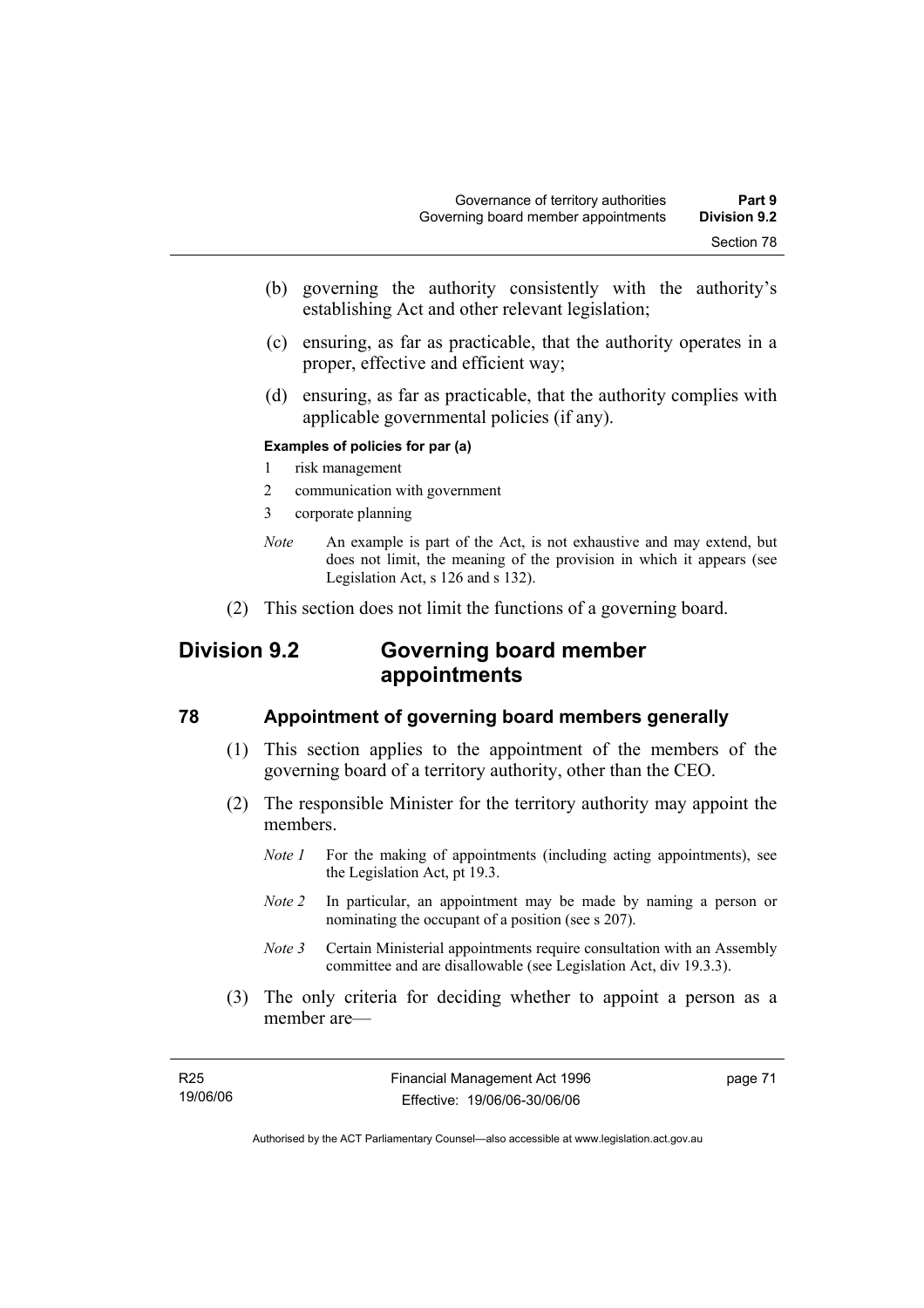- (a) the contribution the person can make to the goals and objectives of the governing board; and
- (b) the criteria stated in applicable governmental policies (if any) relating to appointments.
- (4) However, the establishing Act may prescribe other criteria for deciding whether to appoint a person as a member.
- (5) An appointment of a member—
	- (a) must not be for longer than 3 years, unless the establishing Act allows a longer period; and
	- (b) is an appointment under the provision of the establishing Act that establishes the governing board.
- (6) The conditions of appointment of a member (other than a member required under the establishing Act to be a public servant or statutory office holder) are the conditions agreed between the Minister and the member, subject to any determination under the *Remuneration Tribunal Act 1995*.

### **79 Appointment of chair and deputy chair**

- (1) The responsible Minister for a territory authority with a governing board may appoint a chair for the board and, unless the establishing Act otherwise provides, a deputy chair for the board.
	- *Note 1* For the making of appointments (including acting appointments), see the Legislation Act, pt 19.3.
	- *Note 2* In particular, an appointment may be made by naming a person or nominating the occupant of a position (see s 207).
	- *Note 3* Certain Ministerial appointments require consultation with an Assembly committee and are disallowable (see Legislation Act, div 19.3.3).
- (2) However, the responsible Minister must not appoint the CEO of the territory authority as chair or deputy chair.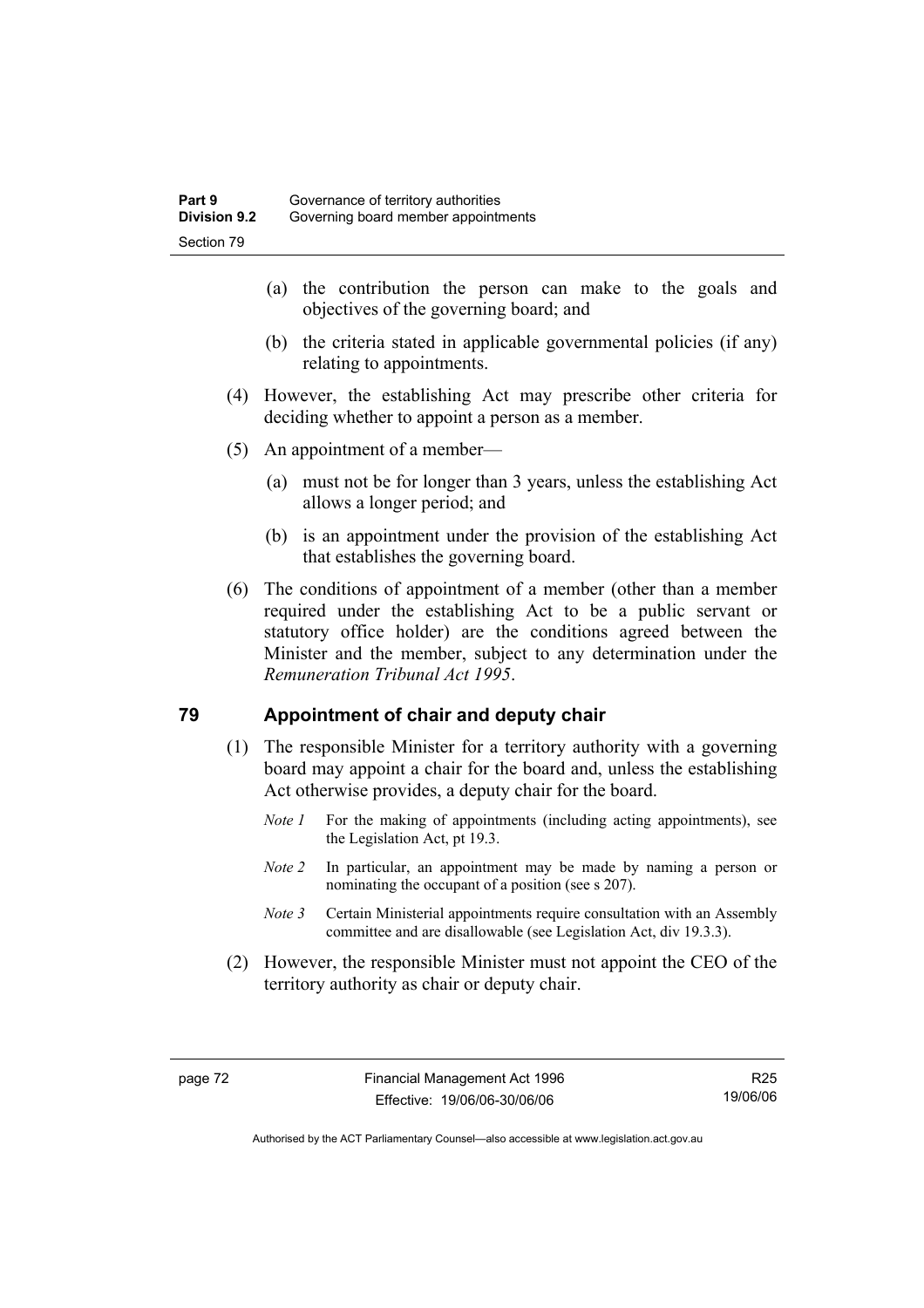- (3) The responsible Minister must try to ensure that the governing board of a territory authority always has a chair and, unless the establishing Act otherwise provides, deputy chair.
- 

## **80 Appointment of CEO of authority with governing board**

- (1) This section applies to a territory authority with a governing board.
- (2) The governing board of the territory authority must, after consulting the responsible Minister, appoint a CEO for the authority.
	- *Note 1* For the making of appointments (including acting appointments), see the Legislation Act, pt 19.3.
	- *Note 2* In particular, an appointment may be made by naming a person or nominating the occupant of a position (see s 207).
- (3) However, if the CEO is required under the establishing Act to be a public servant, the chief executive of the administrative unit responsible for the establishing Act must, after consulting the governing board and the responsible Minister, appoint a CEO for the authority.
- (4) The CEO is a member of the governing board.
- (5) However, the CEO is not a member of the governing board if it is considering or deciding—
	- (a) the appointment, or the ending of the appointment, of the CEO; or
	- (b) the CEO's conditions of appointment.
- (6) The conditions of appointment of a CEO (other than a CEO required under the establishing Act to be a public servant) are the conditions agreed between the governing board and the CEO, subject to any determination under the *Remuneration Tribunal Act 1995*.

## **81 Ending board member appointments**

 (1) This section applies to a governing board member other than the CEO.

| R25      | Financial Management Act 1996 | page 73 |
|----------|-------------------------------|---------|
| 19/06/06 | Effective: 19/06/06-30/06/06  |         |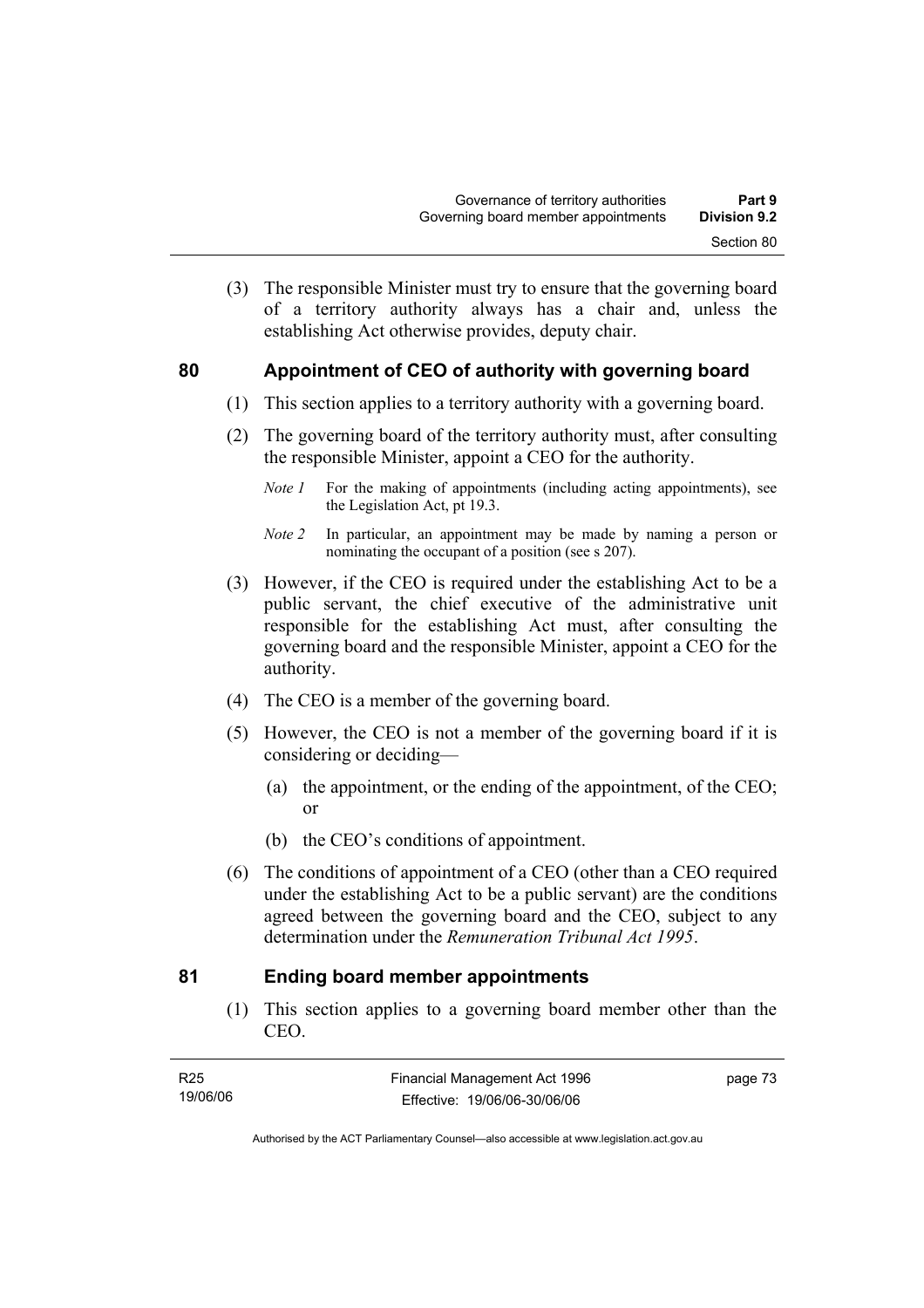- (2) The responsible Minister may end the member's appointment—
	- (a) if the member contravenes a territory law; or
	- (b) for misbehaviour; or
	- (c) if the member becomes bankrupt or executes a personal insolvency agreement; or
	- (d) if the member is convicted, or found guilty, in Australia of an offence punishable by imprisonment for at least 1 year; or
	- (e) if the member is convicted, or found guilty, outside Australia of an offence that, if it had been committed in the ACT, would be punishable by imprisonment for at least 1 year; or
	- (f) if the member exercises the member's functions other than in accordance with section 85 (Honesty, care and diligence of governing board members); or
	- (g) if the member fails to take all reasonable steps to avoid being placed in a position where a conflict of interest arises during the exercise of the member's functions; or
	- (h) if the member contravenes section 88 (Disclosure of interests by governing board members); or
	- (i) if the member is absent from 3 consecutive meetings of the board, otherwise than on approved leave; or
	- (j) for physical or mental incapacity, if the incapacity substantially affects the exercise of the member's functions.
	- *Note* A person's appointment also ends if the person resigns (see Legislation Act, s 210).
- (3) The Minister may also end the appointment of the member (the *member concerned*) if the board tells the Minister in writing that it has resolved, by a majority of at least  $\frac{2}{3}$  of the members, to recommend to the Minister that the member's appointment be ended.

R25 19/06/06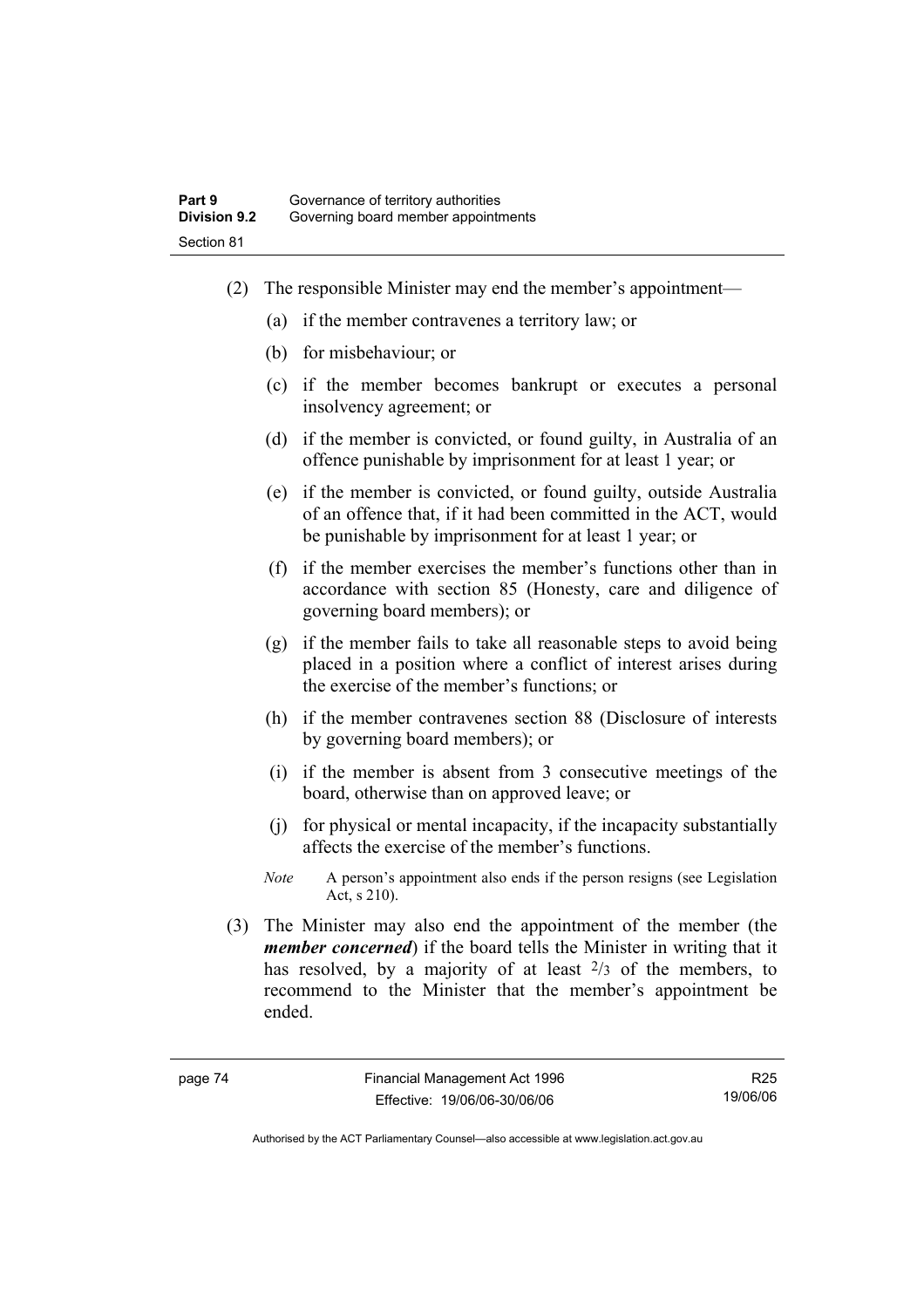- (4) The governing board may pass a resolution mentioned in subsection (3) only if—
	- (a) at least 3 weeks written notice of the intention to consider the proposed resolution has been given to the member concerned; and
	- (b) the member concerned has been given an opportunity to make submissions and present documents to a meeting of the board; and
	- (c) if the member concerned has used the opportunity mentioned in paragraph (b)—a summary of the member's submissions is recorded in the minutes of the board and a copy of any documents presented is included in the minutes.

# **Division 9.3 Functions of governing board members**

# **82 Chair's functions**

The chair of the governing board of a territory authority has the following functions:

- (a) managing the affairs of the governing board;
- (b) ensuring, as far as practicable, that there is a good working relationship between the governing board and management of the authority;
- (c) ensuring the responsible Minister is kept informed about the operations of the authority.

# **83 Deputy chair's functions**

 (1) If the chair of the governing board of a territory authority is absent or cannot for any reason exercise the functions of the chair, the deputy chair of the governing board must exercise the functions of the chair.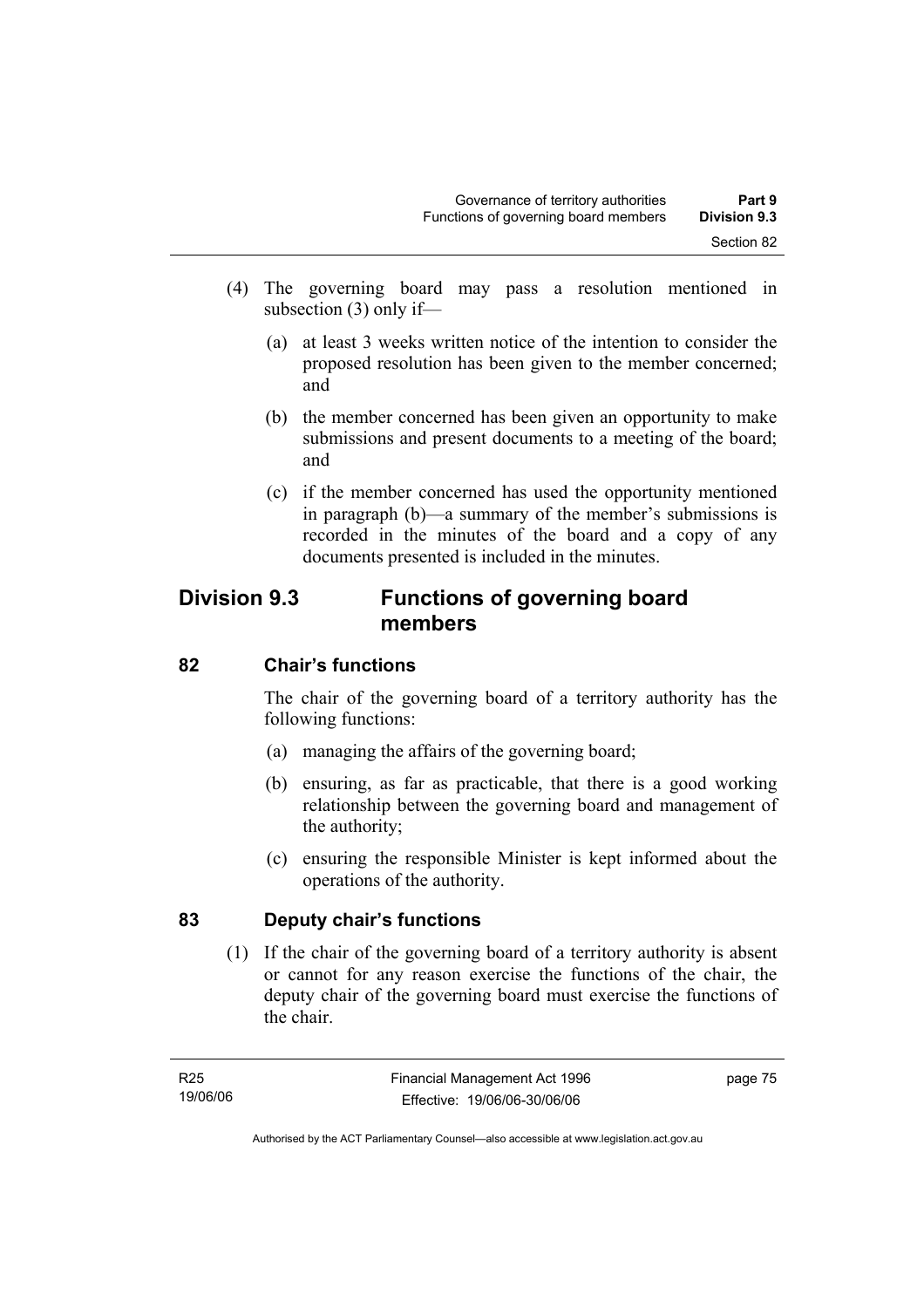| Part 9              | Governance of territory authorities  |
|---------------------|--------------------------------------|
| <b>Division 9.3</b> | Functions of governing board members |
| Section 84          |                                      |

- (2) However, this section does not apply to a territory authority if the establishing Act for the authority provides that it need not have a deputy chair.
	- *Note* The Legislation Act, s 209 deals with acting appointments.

### **84 CEO's functions**

- (1) The CEO of a territory authority with a governing board has the following functions:
	- (a) ensuring, as far as practicable, that the authority's statement of intent is implemented effectively and efficiently;

**Example of implementation of statement of intent** 

achieving objectives in statement of intent

- (b) managing the day-to-day operations of the authority in accordance with—
	- (i) applicable governmental policies (if any); and
	- (ii) the policies of the authority set by the board; and
	- (iii) each legal requirement that applies to the authority;

#### **Example for par (iii)**

a direction by the independent competition and regulatory commission that relates to the authority

- (c) regularly advising the board about the operation and financial performance of the authority;
- (d) immediately advising the board about significant events.
	- *Note* An example is part of the Act, is not exhaustive and may extend, but does not limit, the meaning of the provision in which it appears (see Legislation Act, s 126 and s 132).
- (2) In this section:

*significant event*, for a territory authority, means an event that the authority is required to tell the responsible Minister about under section 101.

| page 76 | Financial Management Act 1996 | R25      |
|---------|-------------------------------|----------|
|         | Effective: 19/06/06-30/06/06  | 19/06/06 |

Authorised by the ACT Parliamentary Counsel—also accessible at www.legislation.act.gov.au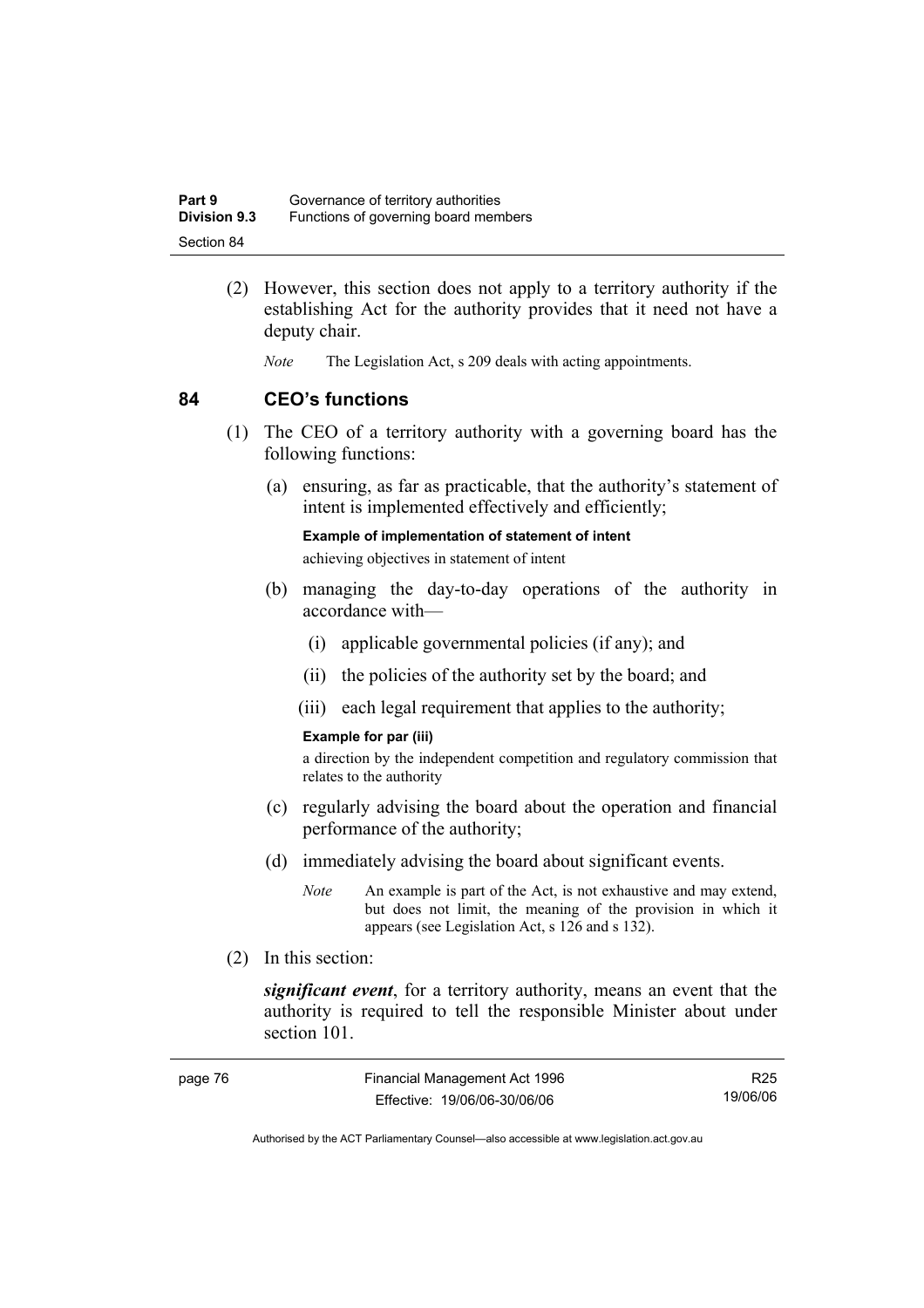## **85 Honesty, care and diligence of governing board members**

In exercising the functions of a governing board member, a member must exercise the degree of honesty, care and diligence required to be exercised by a director of a corporation in relation to the affairs of the corporation.

### **86 Conflicts of interest by governing board members**

A governing board member must take all reasonable steps to avoid being placed in a position where a conflict of interest arises during the exercise of the member's functions.

### **87 Agenda to require disclosure of interest item**

The agenda for each meeting of a territory authority governing board must include an item requiring any material interest in an issue to be considered at the meeting to be disclosed to the meeting.

### **88 Disclosure of interests by governing board members**

- (1) If a governing board member has a material interest in an issue being considered, or about to be considered, by the governing board, the member must disclose the nature of the interest at a board meeting as soon as practicable after the relevant facts come to the member's knowledge.
	- *Note Material interest* is defined in s (4). The definition of *indirect interest* in s (4) applies to the definition of *material interest*.
- (2) The disclosure must be recorded in the governing board's minutes and, unless the board otherwise decides, the member must not—
	- (a) be present when the board considers the issue; or
	- (b) take part in a decision of the board on the issue.

### **Example**

Albert, Boris and Chloe are members of a governing board. They have an interest in an issue being considered at a governing board meeting and they disclose the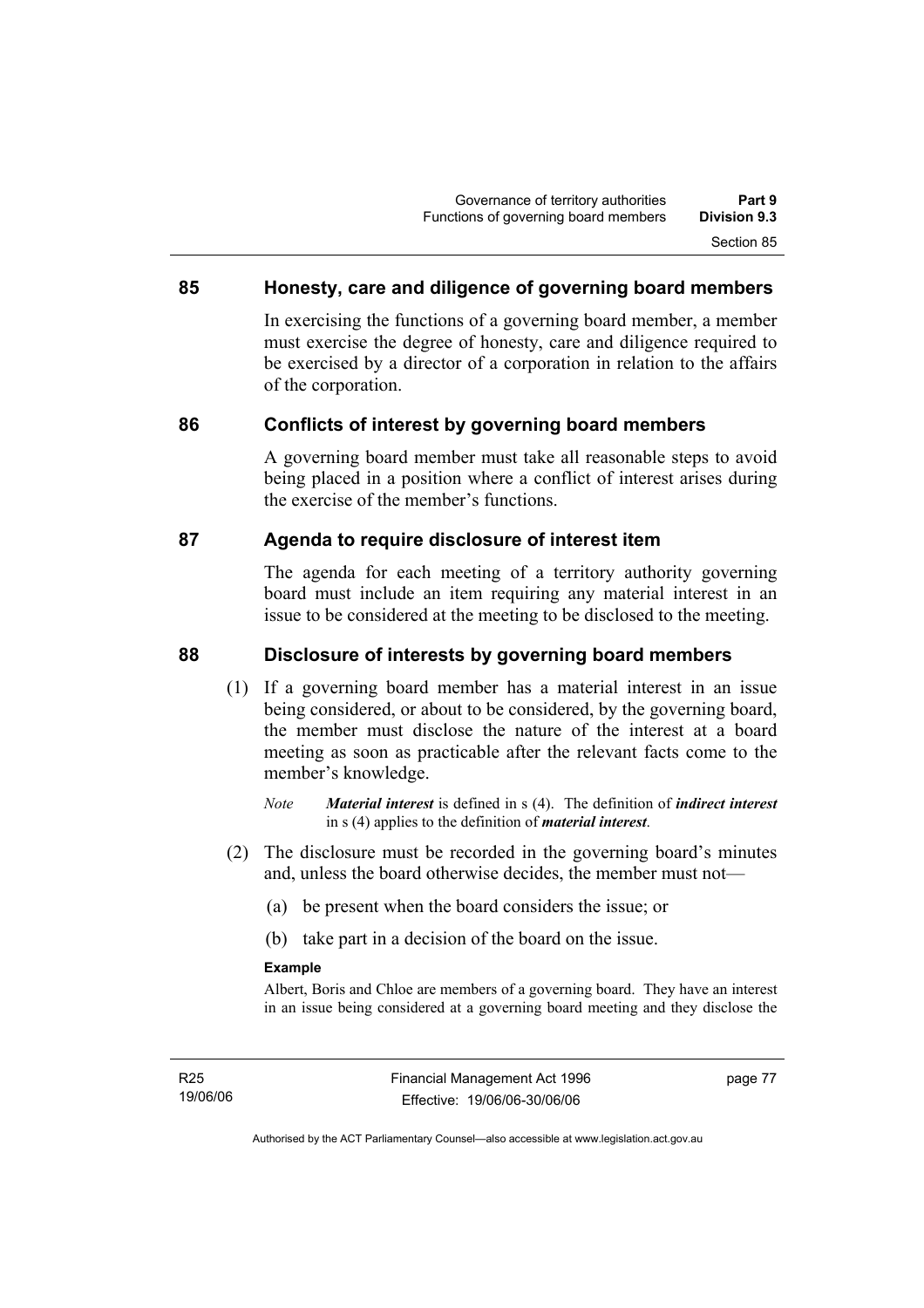### **Part 9 Governance of territory authorities Division 9.3** Functions of governing board members Section 88

interest as soon as they become aware of it. Albert's and Boris's interests are minor but Chloe has a direct financial interest in the issue.

The governing board considers the disclosures and decides that because of the nature of the interests:

- Albert may be present when the board considers the issue but not take part in the decision
- Boris may be present for the consideration and take part in the decision.

The board does not make a decision allowing Chloe to be present or take part in the board's decision. Accordingly, since Chloe has a material interest she cannot be present for the consideration of the issue or take part in the decision.

- *Note* An example is part of the Act, is not exhaustive and may extend, but does not limit, the meaning of the provision in which it appears (see Legislation Act, s 126 and s 132).
- (3) Any other governing board member who also has a material interest in the issue must not be present when the board is considering its decision under subsection (2).
- (4) In this section:

*associate*, of a person, means—

- (a) the person's business partner; or
- (b) a close friend of the person; or
- (c) a family member of the person.

*executive officer*, of a corporation, means a person (however described) who is concerned with, or takes part in, the corporation's management, whether or not the person is a director of the corporation.

*indirect interest*—without limiting the kinds of indirect interests a person may have, a person has an *indirect interest* in an issue if any of the following has an interest in the issue:

(a) an associate of the person;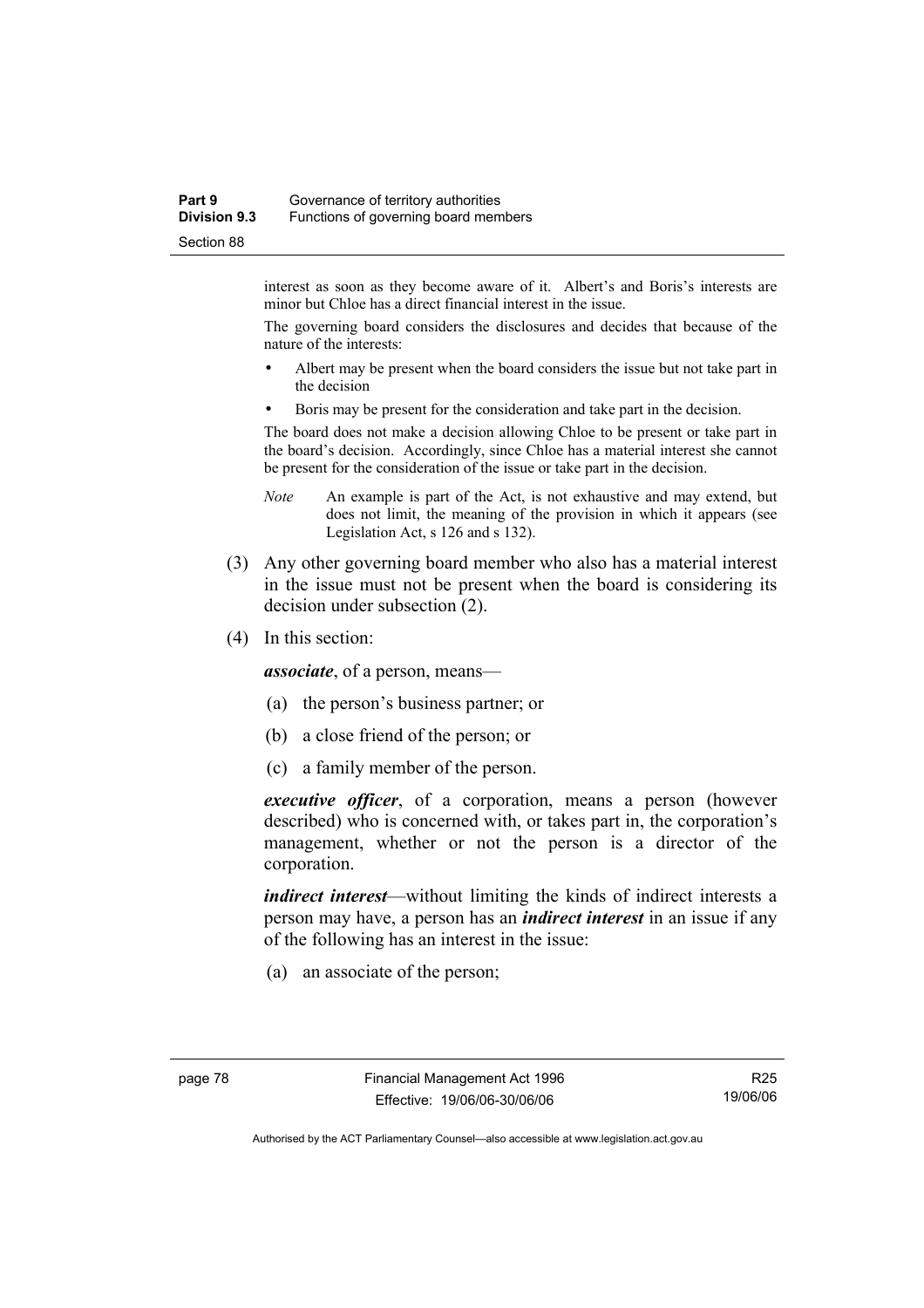- (b) a corporation if the corporation has not more than 100 members and the person, or an associate of the person, is a member of the corporation;
- (c) a subsidiary of a corporation mentioned in paragraph (b);
- (d) a corporation if the person, or an associate of the person, is an executive officer of the corporation;
- (e) the trustee of a trust if the person, or an associate of the person, is a beneficiary of the trust;
- (f) a member of a firm or partnership if the person, or an associate of the person, is a member of the firm or partnership;
- (g) someone else carrying on a business if the person, or an associate of the person, has a direct or indirect right to participate in the profits of the business.

*material interest*—a governing board member has a *material interest* in an issue if the member has—

- (a) a direct or indirect financial interest in the issue; or
- (b) a direct or indirect interest of any other kind if the interest could conflict with the proper exercise of the member's functions in relation to the board's consideration of the issue.

## **89 Reporting of disclosed governing board interests to Minister**

- (1) Within 3 months after the day a material interest is disclosed under section 88 (1), the chair of the governing board must report to the responsible Minister in writing about—
	- (a) the disclosure; and
	- (b) the nature of the interest disclosed; and
	- (c) any decision by the board under section 88 (2).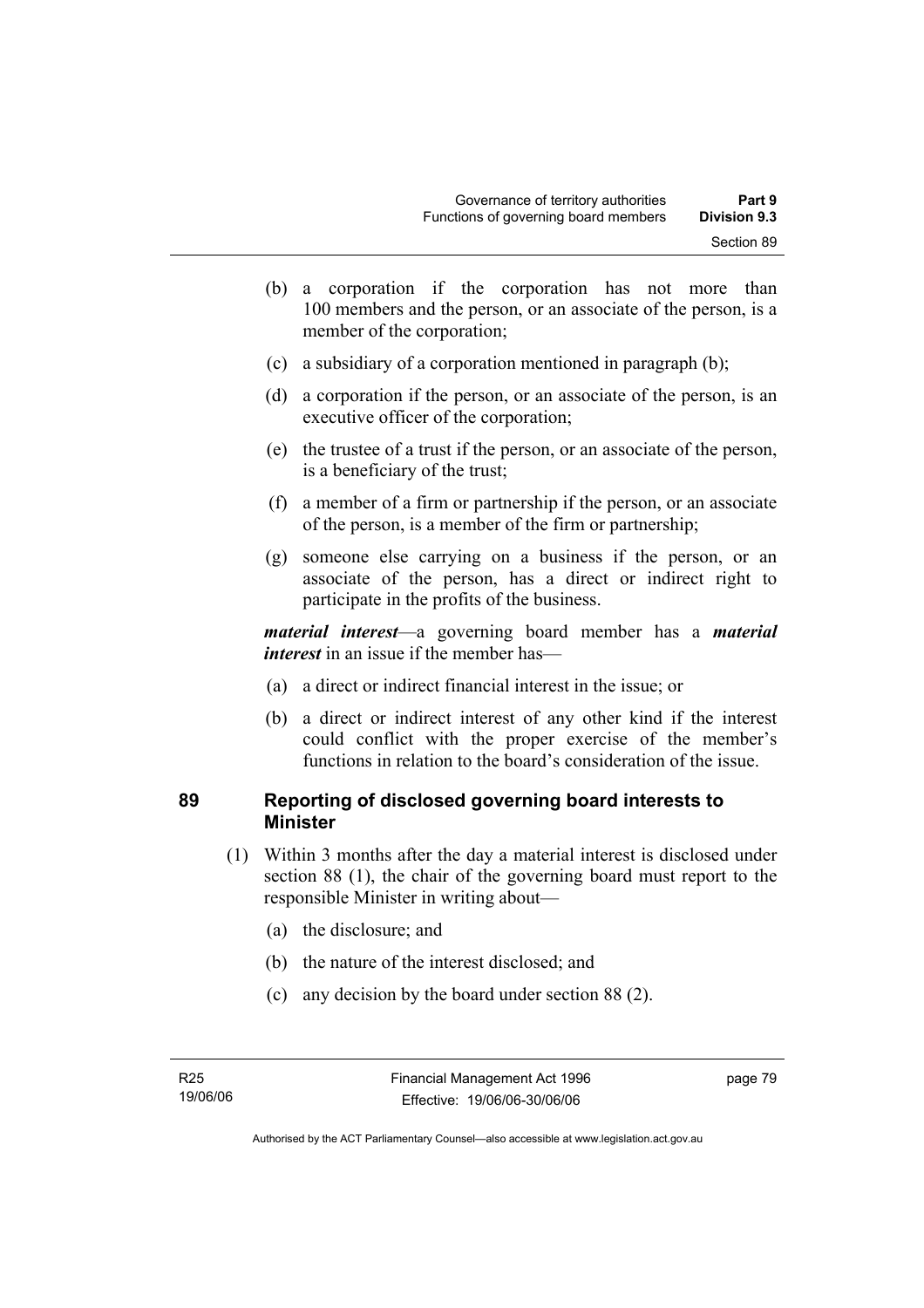| Part 9              | Governance of territory authorities  |
|---------------------|--------------------------------------|
| <b>Division 9.3</b> | Functions of governing board members |
| Section 90          |                                      |

- (2) The chair must also give the responsible Minister, not later than 31 days after the end of each financial year, a statement that sets out the information given to the Minister in reports under subsection (1) that relate to disclosures made during the previous financial year.
- (3) The responsible Minister must give a copy of the statement to the relevant committee of the Legislative Assembly within 31 days after the day the Minister receives the statement.
- (4) In this section:

### *relevant committee* means—

- (a) a standing committee of the Legislative Assembly nominated by the Speaker for subsection (3); or
- (b) if no nomination under paragraph (a) is in effect—the standing committee of the Legislative Assembly responsible for public accounts.

## **90 Protection of governing board members from liability**

- (1) A governing board member is not civilly liable for anything done or omitted to be done honestly and without recklessness—
	- (a) in the exercise of a function under a territory law; or
	- (b) in the reasonable belief that the act or omission was in the exercise of a function under a territory law.
- (2) Any liability that would, apart from this section, attach to a governing board member of a territory authority attaches instead to the authority.

## **91 Indemnification and exemption of governing board members**

 (1) A territory authority must not exempt a governing board member (whether directly or through another entity) from liability to the authority.

R25 19/06/06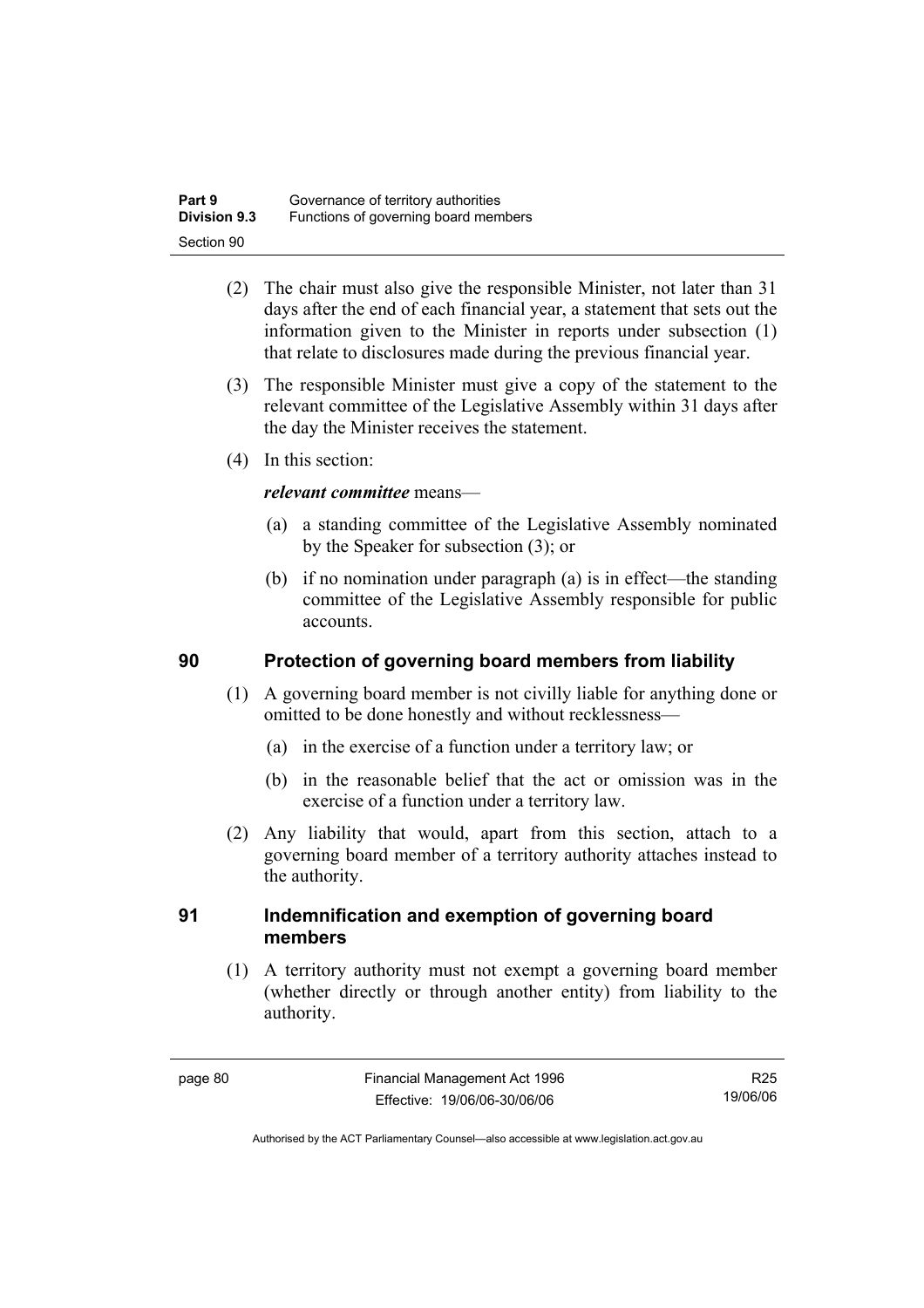- (2) A territory authority must not indemnify a governing board member (whether directly or through another entity and whether by agreement or by making a payment) against any of the following liabilities incurred as a board member:
	- (a) a liability owed to the authority;
	- (b) a liability owed to someone other than the authority that did not arise from honest conduct.
- (3) A territory authority must not indemnify a governing board member (whether directly or through another entity and whether by agreement or by making a payment) against legal costs incurred as a member if the costs are incurred—
	- (a) in defending or resisting a proceeding if the person is found to have a liability for which the person could not be indemnified under subsection (2); or
		- *Note* A governing board member is not personally liable for certain acts done or omissions made honestly and without recklessness (see s 90).
	- (b) in defending or resisting a criminal proceeding in which the person is found guilty.
- (4) In this section:

*authority* includes a subsidiary (if any) of the authority.

## **92 Compensation for exercise of functions etc**

- (1) A person may claim compensation from the Territory if the person suffers loss because of the exercise, or purported exercise, of a function under this part or the establishing Act.
- (2) Compensation may be claimed and ordered in a proceeding for compensation brought in a court of competent jurisdiction.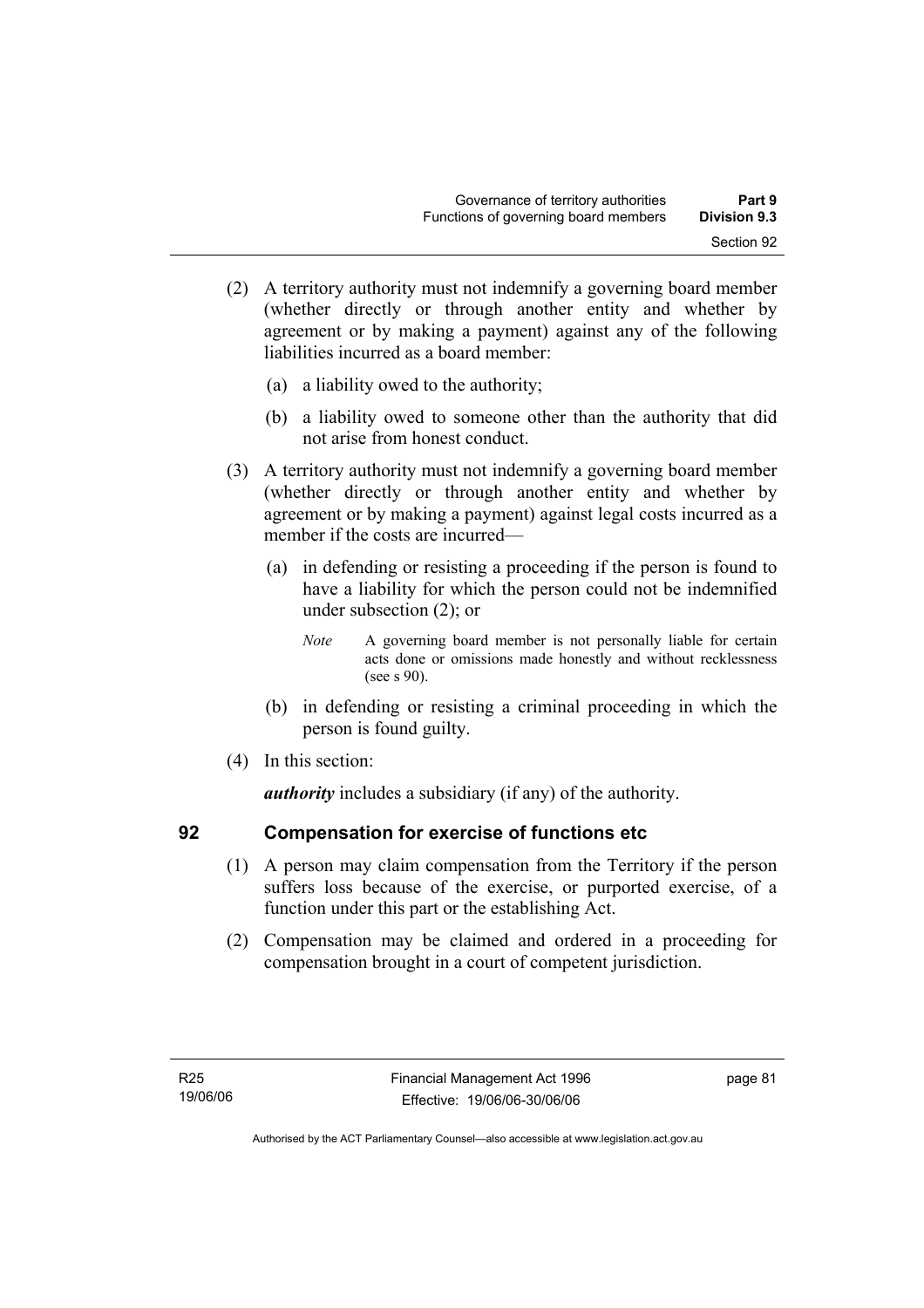| Part 9              | Governance of territory authorities |
|---------------------|-------------------------------------|
| <b>Division 9.4</b> | Governing board meetings            |
| Section 93          |                                     |

- (3) A court may order the payment of reasonable compensation for the loss or expense only if it is satisfied it is just to make the order in the circumstances of the particular case.
- (4) A regulation may prescribe matters that may, must or must not be taken into account by the court in considering whether it is just to make the order.

# **Division 9.4 Governing board meetings**

## **93 Time and place of governing board meetings**

- (1) Meetings of the governing board of a territory authority are to be held when and where it decides.
- (2) However, the governing board must meet—
	- (a) at least once every 3 months; or
	- (b) if the establishing Act requires the governing board to meet more frequently—at the times required under the establishing Act.
- (3) The chair—
	- (a) may at any time call a meeting of the governing board; and
	- (b) must call a meeting if asked by the Minister or at least 2 members.
- (4) The chair must give the other members reasonable notice of the time and place of a meeting called by the chair.

# **94 Presiding member at governing board meetings**

- (1) The chair presides at all meetings at which the chair is present.
- (2) If the chair is absent and the governing board has a deputy chair, the deputy chair presides.

R25 19/06/06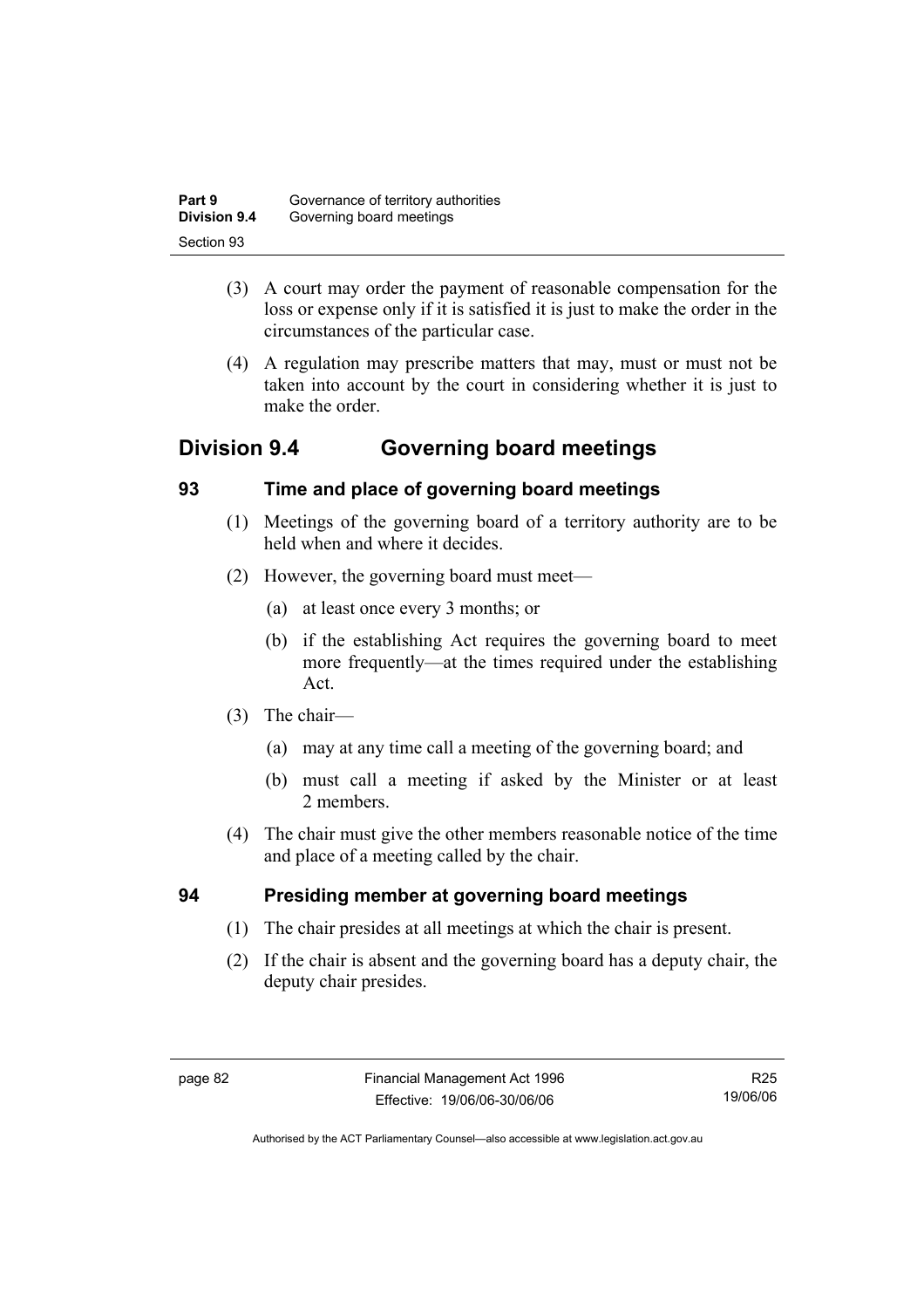- (3) If the chair and the deputy chair are absent or the chair is absent and there is no deputy chair, the member chosen by the members present presides.
- (4) However, the members must not choose the CEO to preside.

## **95 Quorum at governing board meetings**

- (1) Business may be carried on at a meeting of the governing board only if at least 1/2 the number of members appointed are present.
- (2) However, if the establishing Act for the governing board provides that a board member is a non-voting member, that board member is not counted as a member appointed or present for subsection (1).

## **96 Voting at governing board meetings**

- (1) At a meeting of the governing board each member has a vote on each question to be decided, unless the establishing Act for the board otherwise provides.
- (2) A question is decided by a majority of the votes of the members present and voting but, if the votes are equal, the member presiding has a deciding vote.

# **97 Conduct of governing board meetings etc**

- (1) The governing board may conduct its proceedings (including its meetings) as it considers appropriate.
- (2) A meeting may be held using a method of communication, or a combination of methods of communication, that allows a board member taking part to hear what each other member taking part says without the members being in each other's presence.

### **Examples**

a phone link, a satellite link

*Note* An example is part of the Act, is not exhaustive and may extend, but does not limit, the meaning of the provision in which it appears (see Legislation Act, s 126 and s 132).

| R <sub>25</sub> | Financial Management Act 1996 | page 83 |
|-----------------|-------------------------------|---------|
| 19/06/06        | Effective: 19/06/06-30/06/06  |         |

Authorised by the ACT Parliamentary Counsel—also accessible at www.legislation.act.gov.au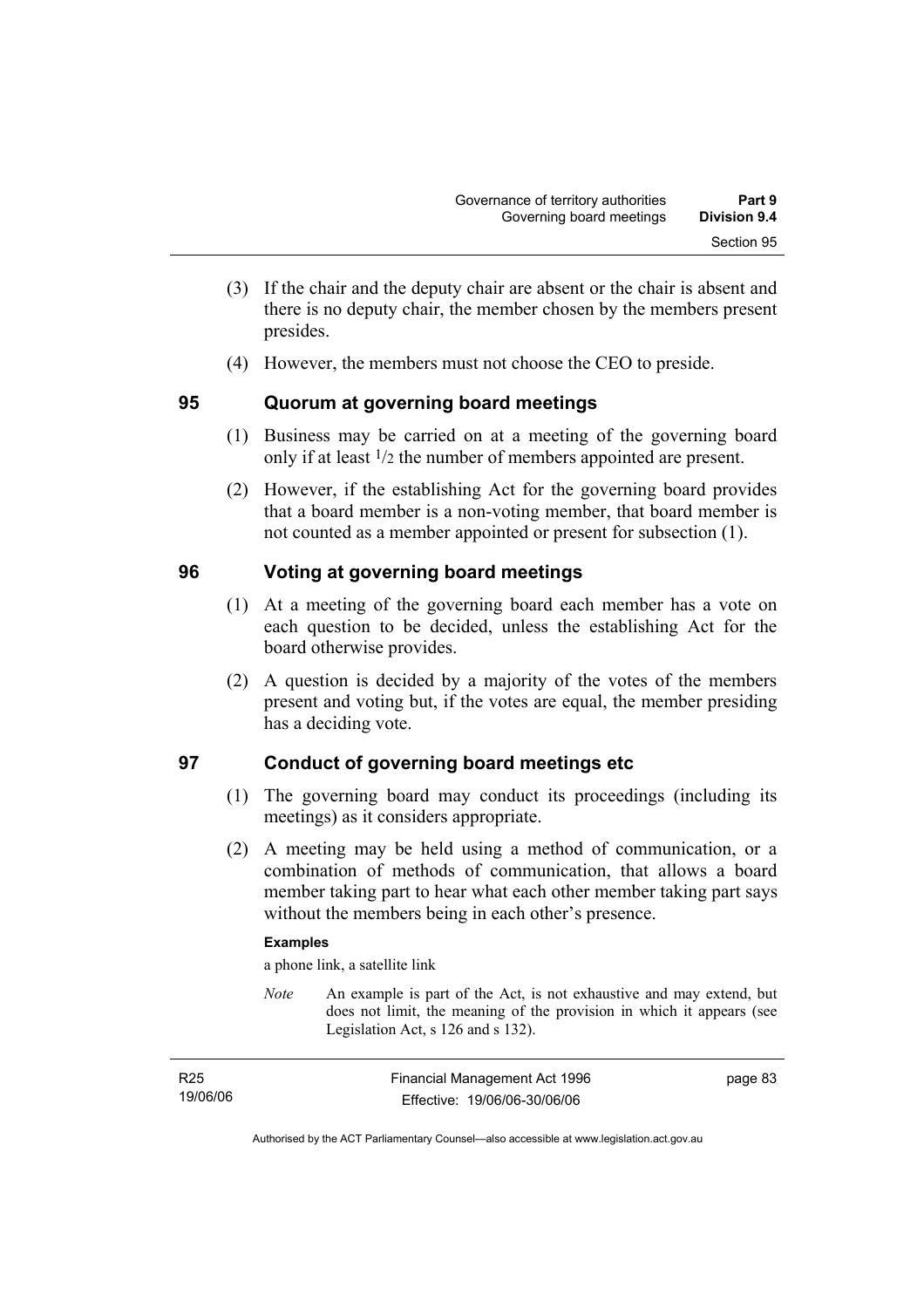| Part 9              | Governance of territory authorities                    |
|---------------------|--------------------------------------------------------|
| <b>Division 9.5</b> | Requirements and obligations for territory authorities |
| Section 98          |                                                        |

- (3) A governing board member who takes part in a meeting conducted under subsection (2) is taken, for all purposes, to be present at the meeting.
- (4) A resolution is a valid resolution of the governing board, even if it is not passed at a meeting of the board, if all members agree to the proposed resolution in writing or by electronic communication.

**Example of electronic communication**  email

(5) The board must keep minutes of its meetings.

# **Division 9.5 Requirements and obligations for territory authorities**

### **98 Limitations on authorities forming corporations etc**

- (1) A relevant territory authority must not do any of the following without the Treasurer's prior written approval:
	- (a) subscribe for, or purchase, shares in or debentures or other securities of, a corporation;
	- (b) form, or take part in the formation of, a corporation.
- (2) An approval under subsection (1)—
	- (a) must relate only to a particular corporation or proposed corporation; and
	- (b) may be given subject to the conditions or restrictions stated in the approval.
- (3) If a relevant territory authority does something mentioned in subsection (1), the authority must tell the responsible Minister within 2 weeks after the day the authority does the thing.
- (4) The responsible Minister must—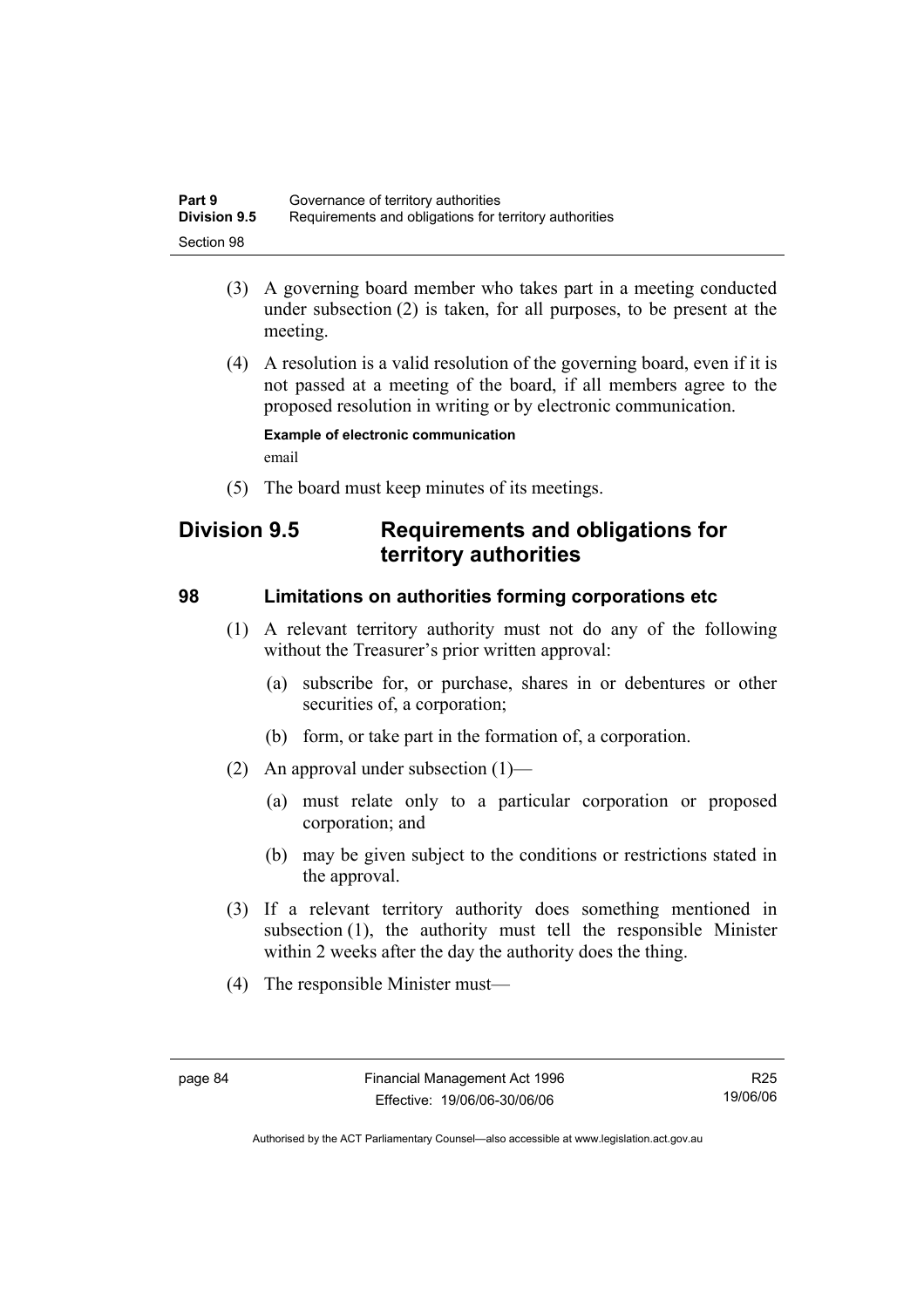- (a) prepare a written statement setting out details of, and reasons for, the relevant territory authority's action; and
- (b) present the statement to the Legislative Assembly within 6 sitting days after the day the Minister is told about the action.
- (5) A statement need not include any material that is commercially sensitive.
- (6) However, if commercially sensitive information is not included in the statement, the responsible Minister must, when presenting the statement to the Legislative Assembly, also present a further statement setting out the general nature of the information and the reason for its non-inclusion in the statement.

### **99 Limitations on authorities taking part in joint ventures and trusts**

- (1) A relevant territory authority must not take part in a joint venture or trust without the Treasurer's prior written approval.
- (2) An approval under subsection (1)—
	- (a) may apply generally or may relate to a particular proposed joint venture or trust; and
	- (b) may be given subject to the conditions or restrictions stated in the approval.
- (3) If a relevant territory authority enters into an agreement for a joint venture or trust, the authority must tell the responsible Minister within 2 weeks after the day the authority enters into the agreement.
- (4) The responsible Minister must—
	- (a) prepare a written statement setting out details of, and reasons for, the agreement; and
	- (b) present the statement to the Legislative Assembly within 6 sitting days after the day the Minister is told about the agreement.

| R25      | Financial Management Act 1996 | page 85 |
|----------|-------------------------------|---------|
| 19/06/06 | Effective: 19/06/06-30/06/06  |         |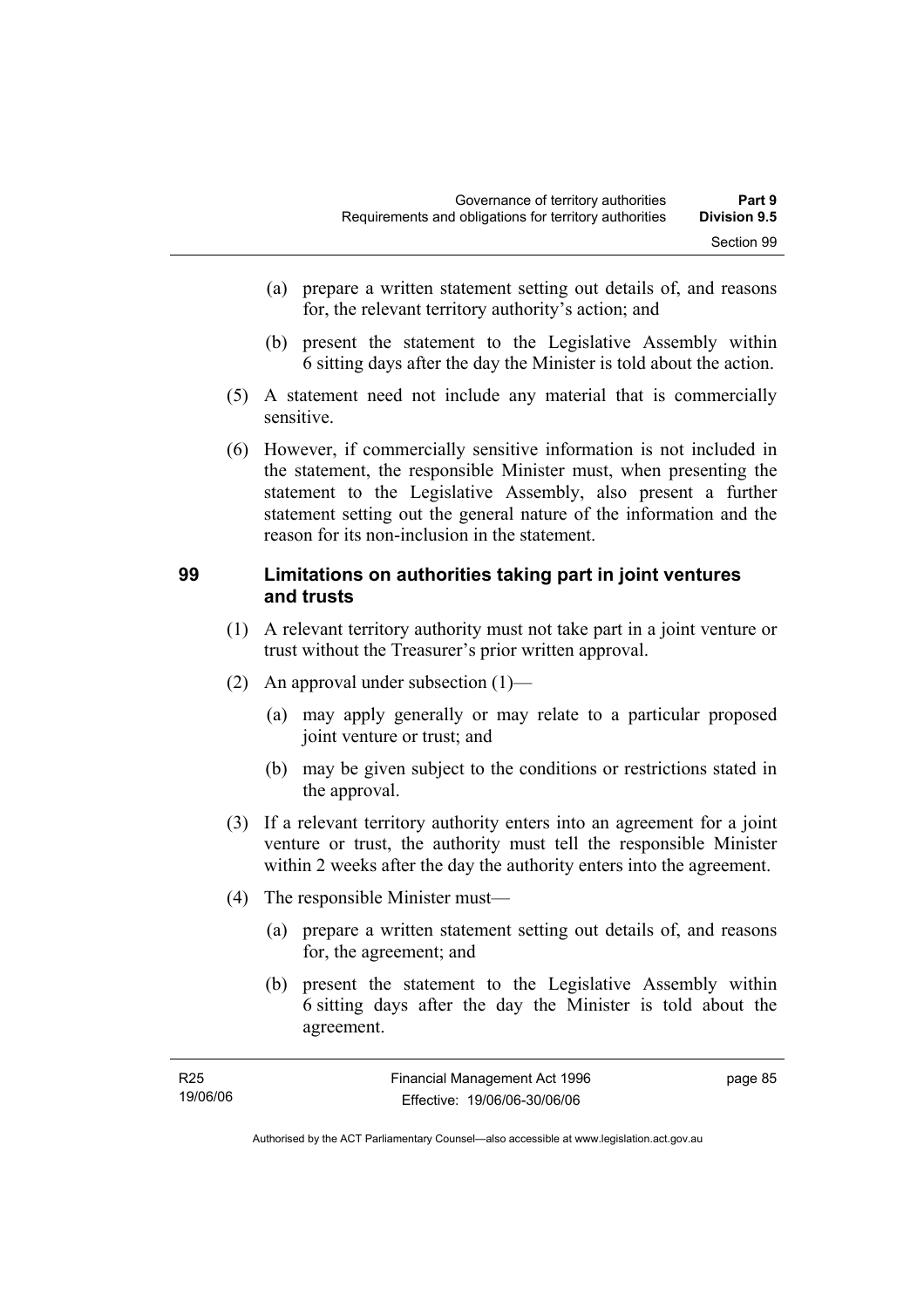| Part 9              | Governance of territory authorities                    |
|---------------------|--------------------------------------------------------|
| <b>Division 9.5</b> | Requirements and obligations for territory authorities |
| Section 100         |                                                        |

- (5) A statement need not include any material that is commercially sensitive.
- (6) However, if commercially sensitive information is not included in the statement, the responsible Minister must, when presenting the statement to the Legislative Assembly, also present a further statement setting out the general nature of the information and the reason for its non-inclusion in the statement.

### **100 Corporations, joint ventures and trusts in which authority has interest**

- (1) If a relevant territory authority has a controlling interest in a corporation, joint venture or trust, the authority must ensure that—
	- (a) the auditor-general is appointed auditor for the corporation, joint venture or trust; and
	- (b) the corporation or joint venture, or a trustee for the trust, does not do anything that the authority itself could not do.
- (2) If a relevant territory authority has an interest, other than a controlling interest, in a corporation, joint venture or trust, the authority must try to ensure that the auditor-general is appointed auditor for the corporation, joint venture or trust.
	- *Note* The *Auditor-General Act 1996*, s 14 allows the auditor-general to require a person to give to the auditor-general information and documents.
- (3) In this section—

*controlling interest*—see the *Auditor-General Act 1996*, section 5.

### **101 Obligation of authorities to tell Minister about significant events**

 (1) A relevant territory authority must, as soon as practicable, tell the responsible Minister of any significant event that affects, or seems likely to affect—

R25 19/06/06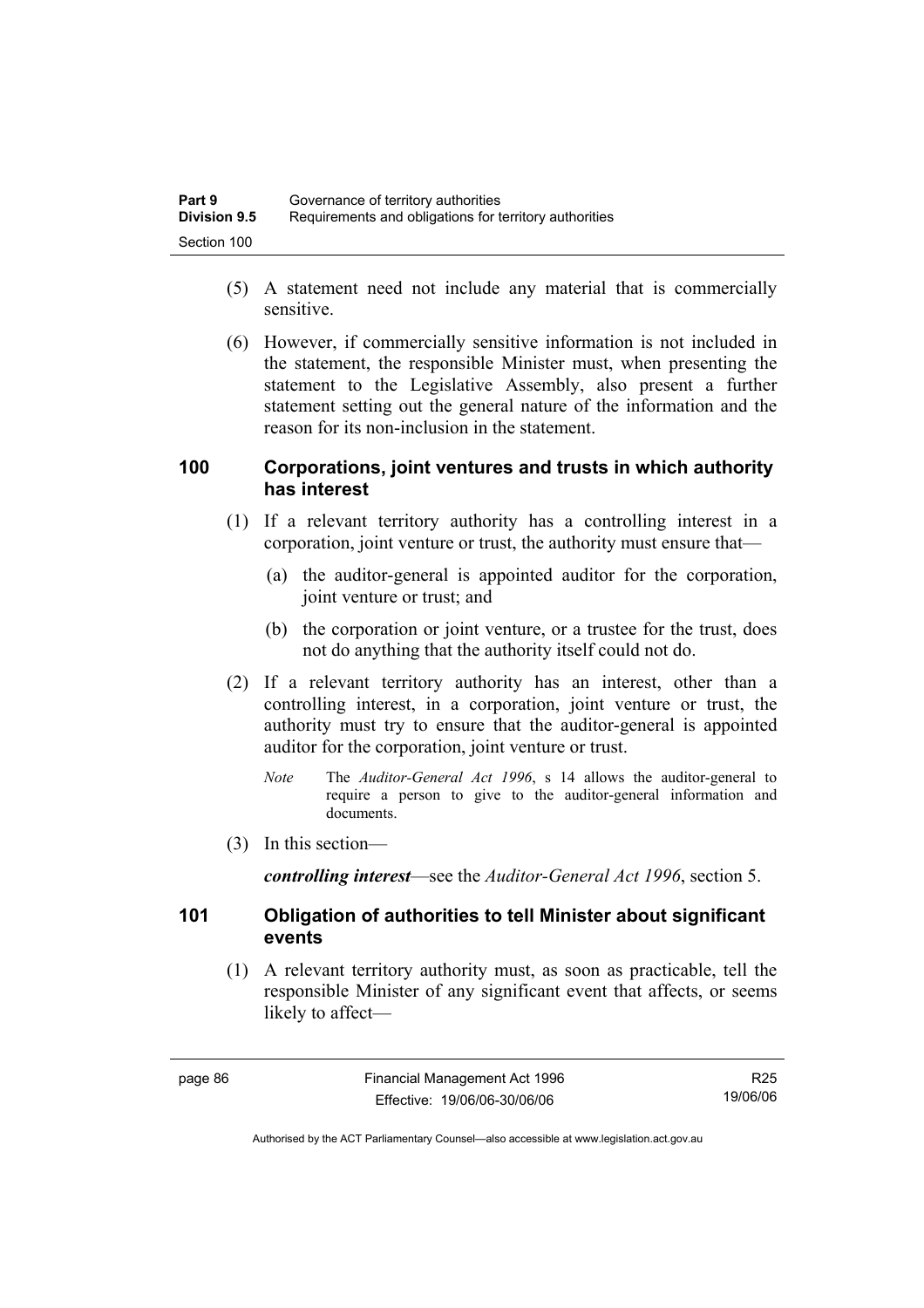- (a) the value of the authority; or
- (b) a significant part of the authority's assets; or
- (c) the performance of the authority as a whole; or
- (d) the carrying out of a significant activity of the authority.
- (2) For this section, an event, part of assets or activity is *significant* for a relevant territory authority if—
	- (a) it is significant when interpreted in accordance with accounting standards relating to materiality ordinarily used in Australia when the decision about whether it is significant is made; or
	- (b) a document published by the authority identifies it as significant (however described); or
	- (c) a memorandum of understanding or other agreement between the responsible Minister or Treasurer and the authority identifies it as significant (however described); or
	- (d) it is prescribed under the financial management guidelines.

### **102 Ministerial directions to authorities about financial etc statements**

- (1) The responsible Minister for a relevant territory authority may, in writing, direct the relevant person for the authority to give the Minister financial or other statements relating to the authority.
- (2) Without limiting subsection (1), the direction may state the form in which the statements are to be given and the period to which they must relate.
- (3) A relevant person for a relevant territory authority who receives a direction under subsection (1) must prepare the statements required by the direction and give them to the responsible Minister within 1 month after the day the person receives the direction or, if a longer period is allowed by the Minister, within the longer period.

page 87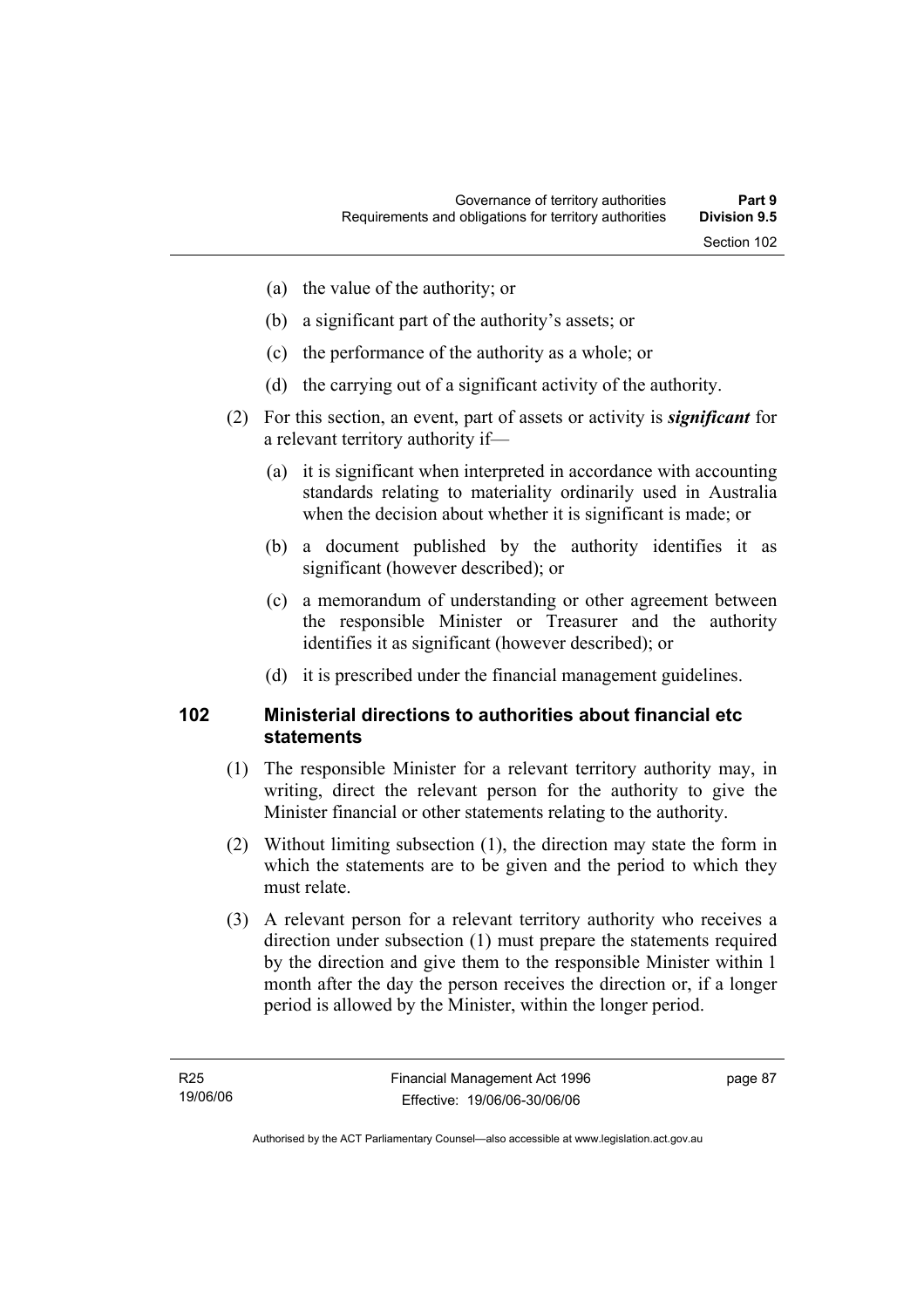| Part 9              | Governance of territory authorities                    |
|---------------------|--------------------------------------------------------|
| <b>Division 9.5</b> | Requirements and obligations for territory authorities |
| Section 103         |                                                        |

- (4) The responsible Minister must not allow a longer period under subsection (3) for complying with a direction unless satisfied that there are special circumstances that justify the longer period.
- (5) In this section:

*relevant person*, for a relevant territory authority, means—

- (a) if the authority has a governing board—the chair of the governing board; or
- (b) if the authority does not have a governing board—the chief executive officer.

### **103 Application of government policies to authorities**

- (1) The responsible Minister for a relevant territory authority may, after consulting the authority, tell the authority, in writing, the general government policies (*applicable governmental policies*) that are to apply to the authority.
- (2) A relevant territory authority must ensure that the authority complies, as far as practicable, with the applicable governmental policies.
- (3) For the *Trade Practices Act 1974* (Cwlth), this Act authorises—
	- (a) the decision to apply applicable governmental policies to an authority; and
	- (b) the doing of, or the failure to do, anything by or in relation to the authority to comply with applicable governmental policies.
- (4) A notice under subsection (1) is a notifiable instrument.
	- *Note* A notifiable instrument must be notified under the Legislation Act.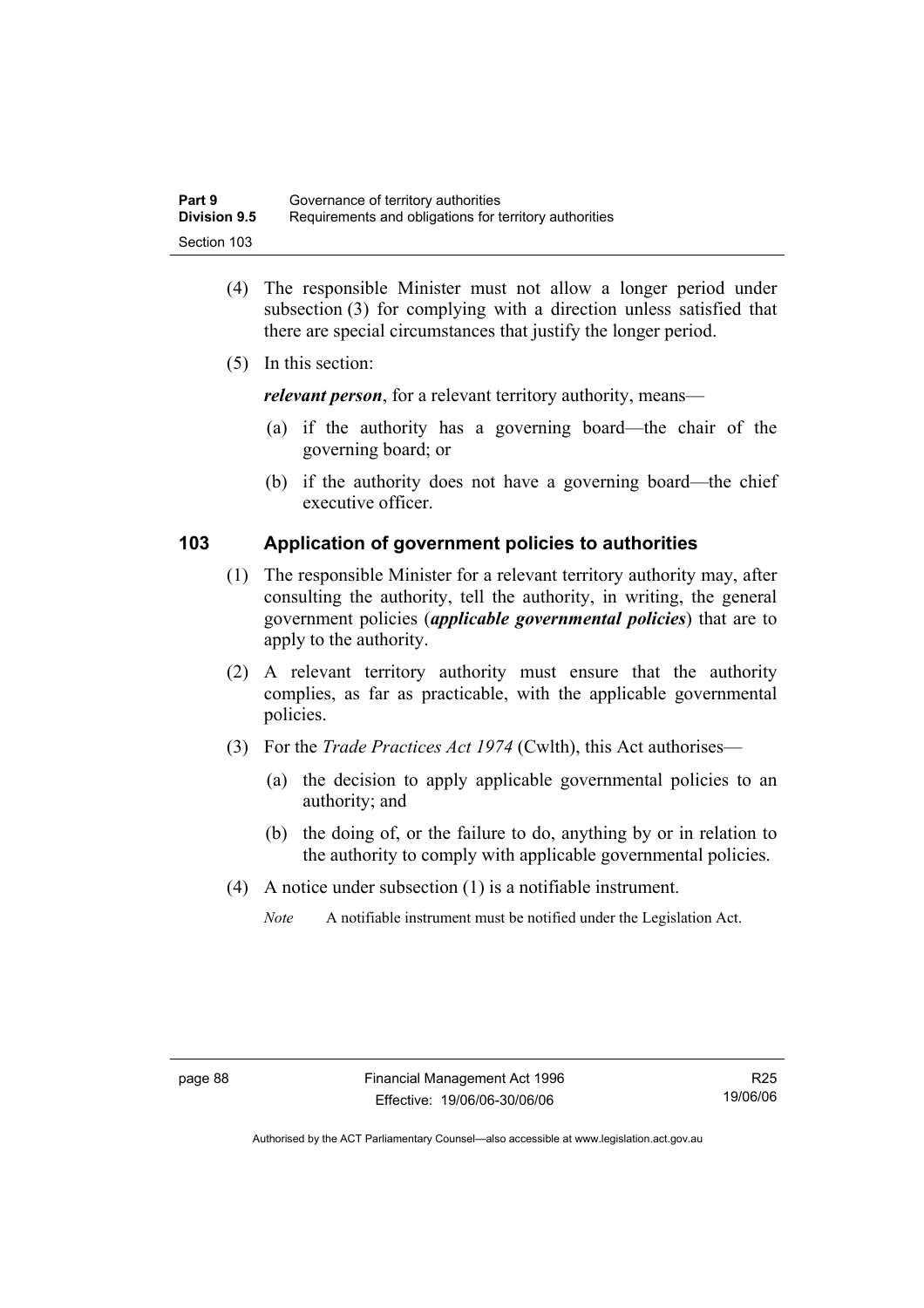# **Division 9.6 Restructuring of territory authorities**

## **104 Purpose of div 9.6**

The purpose of this division is to facilitate the transfer of assets, rights and liabilities of, or held by, territory authorities to which this division applies.

*Note 1* A *liability* includes an obligation (see Legislation Act, dict, pt 1).

*Note 2* See also the Legislation Act, dict, def *asset*.

## **105 What territory authorities does div 9.6 apply to?**

- (1) This division applies to a territory authority if the authority is prescribed by regulation for this division.
- (2) A reference in this division to a *division 9.6 authority* is a reference to a territory authority to which this division applies.
- (3) To remove any doubt—
	- (a) nothing in this Act prevents a division 9.6 authority also being a division 9.7 authority; and
	- (b) a regulation may prescribe a territory authority for this division whether or not this part would otherwise apply to the authority.

## **106 Responsible Minister may direct div 9.6 authority to sell or transfer assets**

 (1) The responsible Minister for a division 9.6 authority may direct the authority to sell or transfer a stated asset of, or held by, the authority.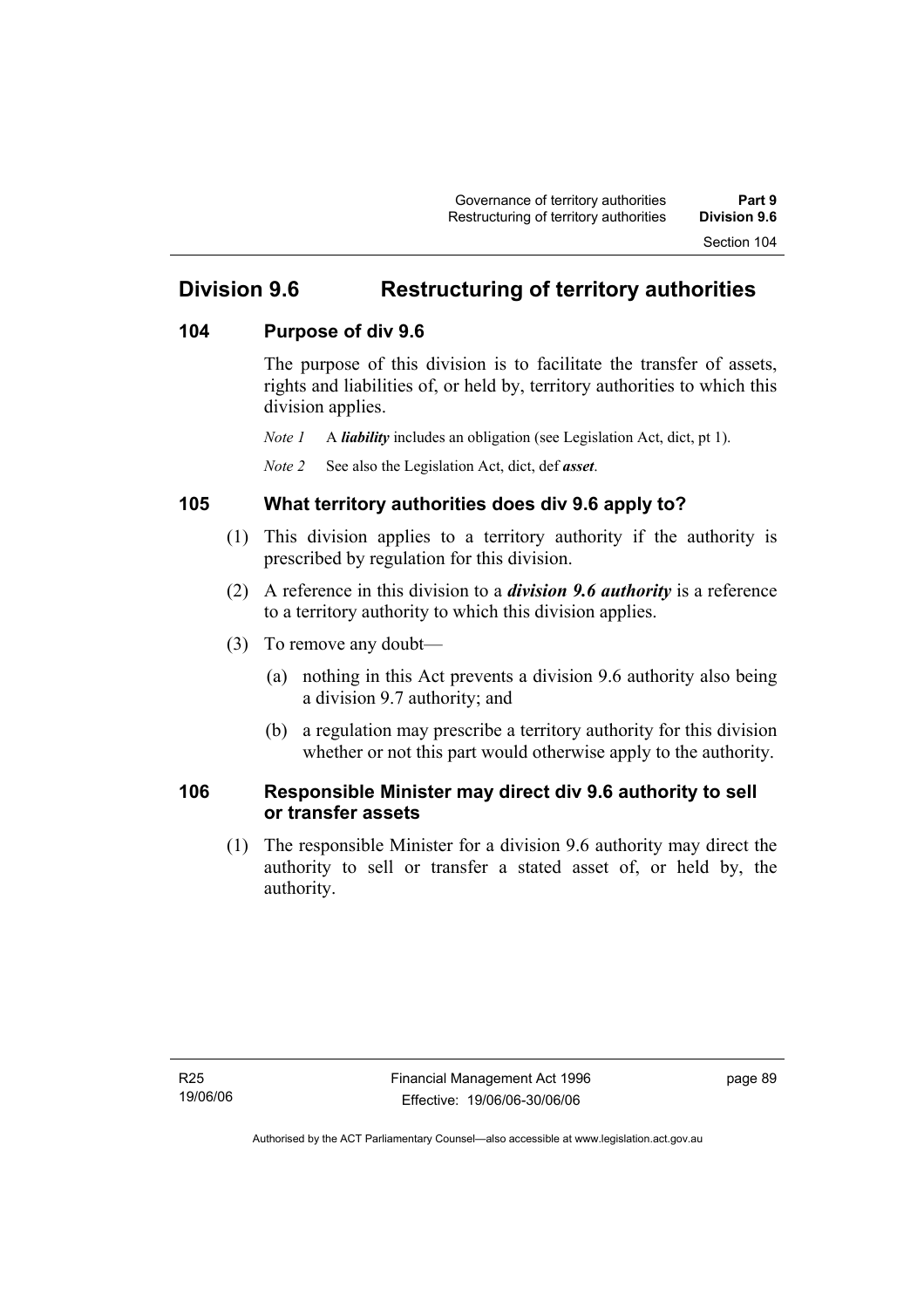| Part 9              | Governance of territory authorities    |
|---------------------|----------------------------------------|
| <b>Division 9.6</b> | Restructuring of territory authorities |
| Section 107         |                                        |

 (2) The direction may also impose on the division 9.6 authority requirements to assist or regulate, or otherwise in relation to, the sale or transfer.

#### **Examples of other requirements**

- 1 that a sale or transfer must be to a stated entity
- 2 that a sale or transfer must be finished before a stated time
- 3 that a sale or transfer must be undertaken in a stated way
- 4 that an asset must be sold for a price within a stated price-range
- 5 that an asset must be marketed, and the sale undertaken, through a stated agent
- *Note* An example is part of the Act, is not exhaustive and may extend, but does not limit, the meaning of the provision in which it appears (see Legislation Act, s 126 and s 132).
- (3) The division 9.6 authority must comply with the direction.
- (4) A direction under subsection (1) is a notifiable instrument.

*Note* A notifiable instrument must be notified under the Legislation Act.

 (5) To remove any doubt, this section is additional to, and does not limit, any other provision of this division.

### **107 Transfer of assets by declaration—div 9.6 authorities**

- (1) The responsible Minister for a division 9.6 authority may make 1 or more of the following declarations (a *transfer declaration*) in relation to an asset of, or held by, the authority:
	- (a) a declaration that the stated asset vests in a stated entity at a stated time without a conveyance, transfer or assignment;
	- (b) a declaration that a stated instrument relating to the asset continues to have effect after the asset vests in a stated entity as if a reference in the instrument to the authority were a reference to the entity;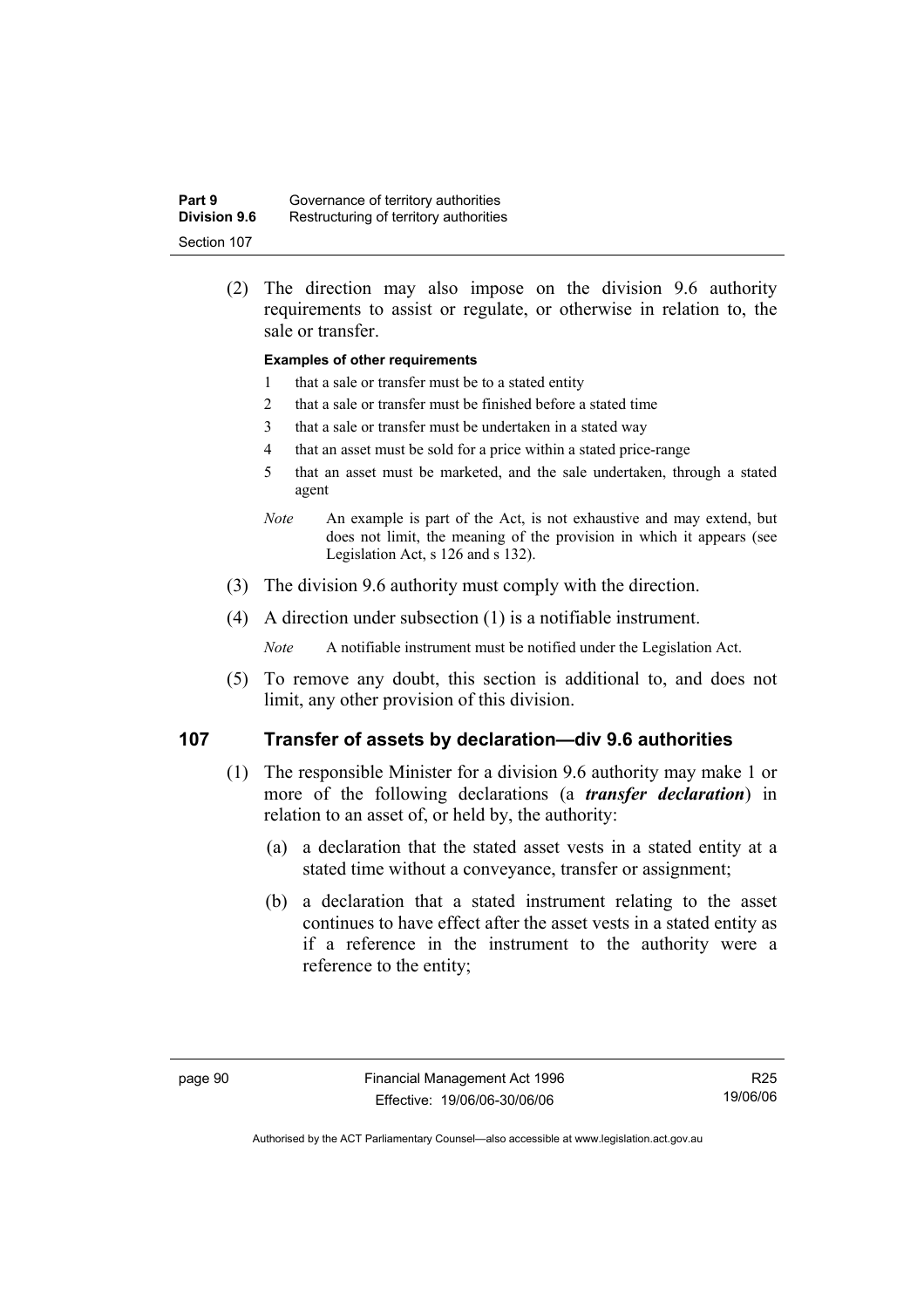- (c) a declaration that a stated entity becomes the authority's successor in law in relation to the asset after the asset vests in the entity.
- (2) A transfer declaration has effect in accordance with its terms.
- (3) A transfer declaration is a notifiable instrument.

*Note* A notifiable instrument must be notified under the Legislation Act.

- (4) To remove any doubt, the making of a transfer declaration in relation to an asset of, or held by, a division 9.6 authority does not prevent the authority from transferring assets not dealt with in the declaration otherwise than in accordance with the declaration.
- (5) To remove any doubt, this section is additional to, and does not limit, any other provision of this division.

## **108 Transfer of contractual rights and liabilities by declaration—div 9.6 authorities**

- (1) The responsible Minister for a division 9.6 authority may declare that the authority's rights and liabilities under a stated contract to which the authority is party—
	- (a) stop being the rights and liabilities of the authority at a stated time; and
	- (b) become rights and liabilities of a stated entity at that time.
- (2) The responsible Minister for a division 9.6 authority may declare that a stated contract continues to have effect after a stated time as if a reference in the contract were a reference to a stated entity.
- (3) The responsible Minister for a division 9.6 authority may declare that a stated instrument relating to a stated contract continues to have effect after the authority's rights and liabilities under the contract become rights and liabilities of a stated entity as if a reference in the instrument to the authority were a reference to the entity.

page 91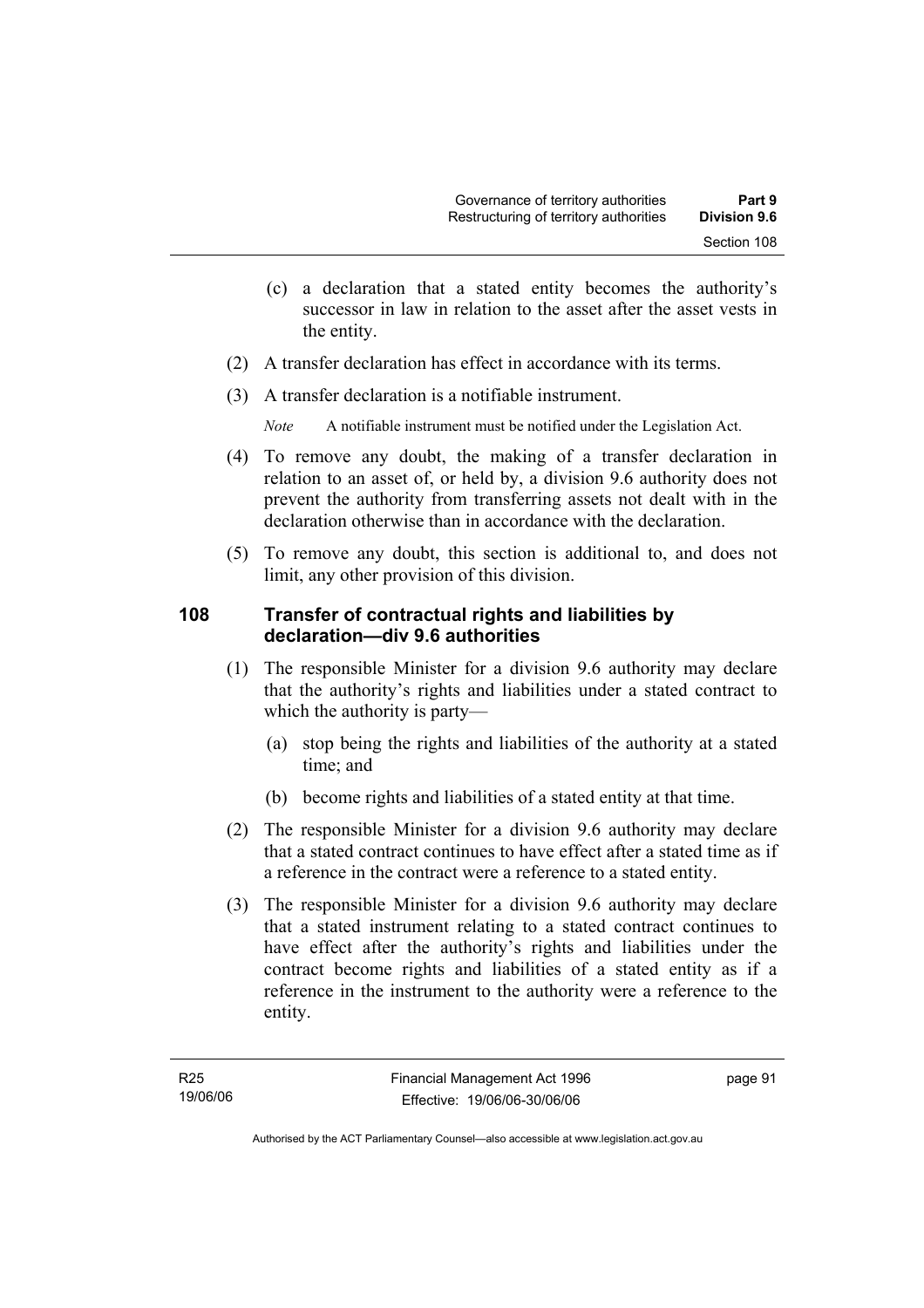| Part 9              | Governance of territory authorities    |
|---------------------|----------------------------------------|
| <b>Division 9.6</b> | Restructuring of territory authorities |
| Section 109         |                                        |

- (4) The responsible Minister for a division 9.6 authority may declare that a stated person becomes the authority's successor in law, in relation to the authority's rights and liabilities under a stated contract, immediately after the authority's rights and liabilities under the contract become rights and liabilities of the entity.
- (5) A declaration under this section has effect according to its terms.
- (6) A declaration under this section is a notifiable instrument.

*Note* A notifiable instrument must be notified under the Legislation Act.

 (7) To remove any doubt, this section is additional to, and does not limit, any other provision of this division.

### **109 Transfer of liabilities by declaration—div 9.6 authorities**

- (1) The responsible Minister for a division 9.6 authority may make 1 or more of the following declarations in relation to a liability of the authority:
	- (a) a declaration that a stated liability stops being a liability of the authority and becomes a liability of a stated entity at a stated time;
	- (b) a declaration that a stated instrument relating to a stated liability continues to have effect after the liability becomes a liability of a stated entity as if a reference in the instrument to the authority were a reference to the entity;
	- (c) a declaration that a stated entity becomes the authority's successor in law in relation to a stated liability immediately after the liability becomes a liability of the entity.
- (2) A declaration under subsection (1) has effect in accordance with its terms.
- (3) A declaration under subsection (1) is a notifiable instrument.

*Note* A notifiable instrument must be notified under the Legislation Act.

R25 19/06/06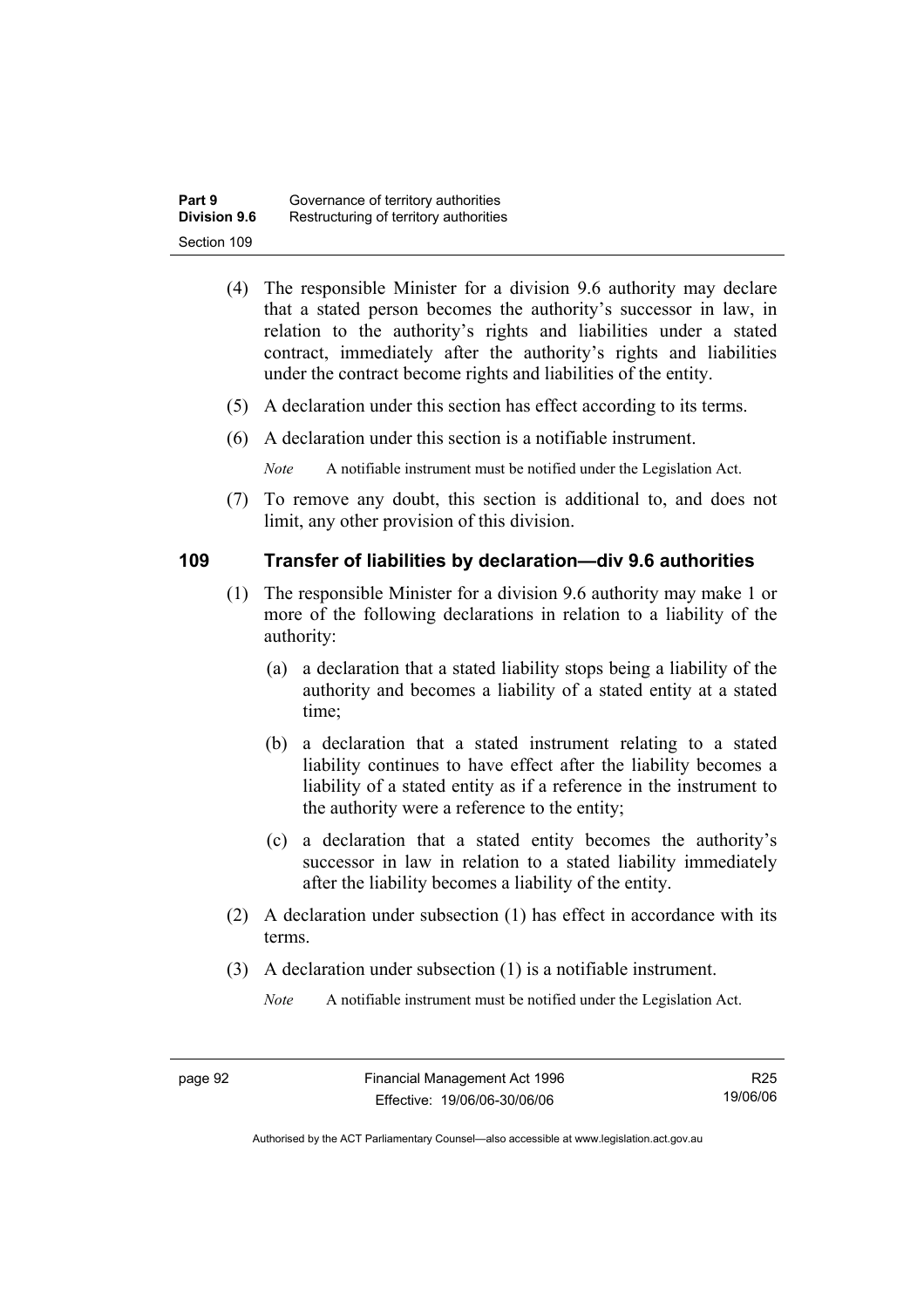(4) To remove any doubt, this section is additional to, and does not limit any other provision of this division.

## **110 Assistance given by authorities for div 9.6**

 (1) A division 9.6 authority may, on the authority's own initiative, give the Territory assistance in relation to the transfer of the authority's assets.

### **Examples of forms of assistance**

- 1 giving information
- 2 giving financial assistance
- 3 giving a financial benefit to an entity
- 4 giving facilities, information and other assistance in relation to the conduct of a due diligence procedure or market briefing
- 5 entering into an agreement with the Territory
- *Note* An example is part of the Act, is not exhaustive and may extend, but does not limit, the meaning of the provision in which it appears (see Legislation Act, s 126 and s 132).
- (2) A division 9.6 authority must, if asked in writing by the responsible Minister for the authority, assist the Territory in relation to the transfer of the authority's assets.
- (3) If a division 9.6 authority must give assistance under subsection (2), the assistance must be given within the period, and in the way, stated in the request.
- (4) To remove any doubt, a division 9.6 authority that gives assistance under this section does not incur civil liability only because of the giving of assistance.
- (5) Any liability that would, apart from this section, attach to the division 9.6 authority attaches instead to the Territory.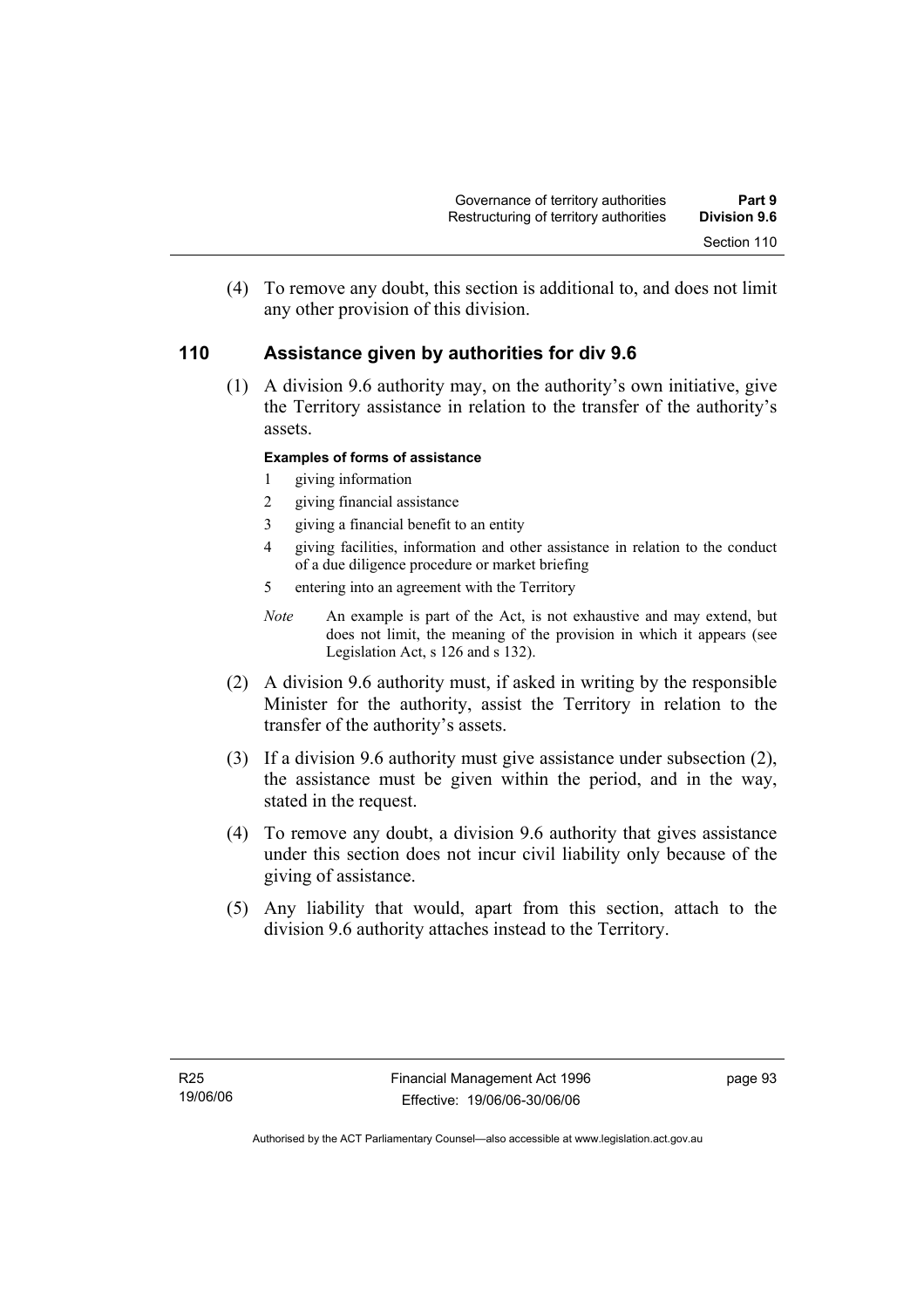### **111 Assistance given by governing board members for div 9.6**

 (1) The governing board, or a member of the governing board, of a division 9.6 authority may, on the board's or member's own initiative, give the Territory assistance in relation to the transfer of the authority's assets.

### **Examples of forms of assistance**

- 1 giving information
- 2 giving financial assistance
- 3 giving a financial benefit to an entity
- 4 giving facilities, information and other assistance in relation to the conduct of a due diligence procedure or market briefing
- 5 entering into an agreement with the Territory
- *Note* An example is part of the Act, is not exhaustive and may extend, but does not limit, the meaning of the provision in which it appears (see Legislation Act, s 126 and s 132).
- (2) The governing board, or a member of the governing board, of a division 9.6 authority must, if asked in writing by the responsible Minister for the authority, assist the Territory in relation to the transfer of the authority's assets.
- (3) If the governing board, or a member of the governing board, of a division 9.6 authority must give assistance under subsection (2), the assistance must be given within the period, and in the way, stated in the request.
- (4) To remove any doubt, a governing board or a member of a governing board who gives assistance under this section does not incur civil liability only because of the giving of assistance.
- (5) Any liability that would, apart from this section, attach to the members or member of the governing board attaches instead to the Territory.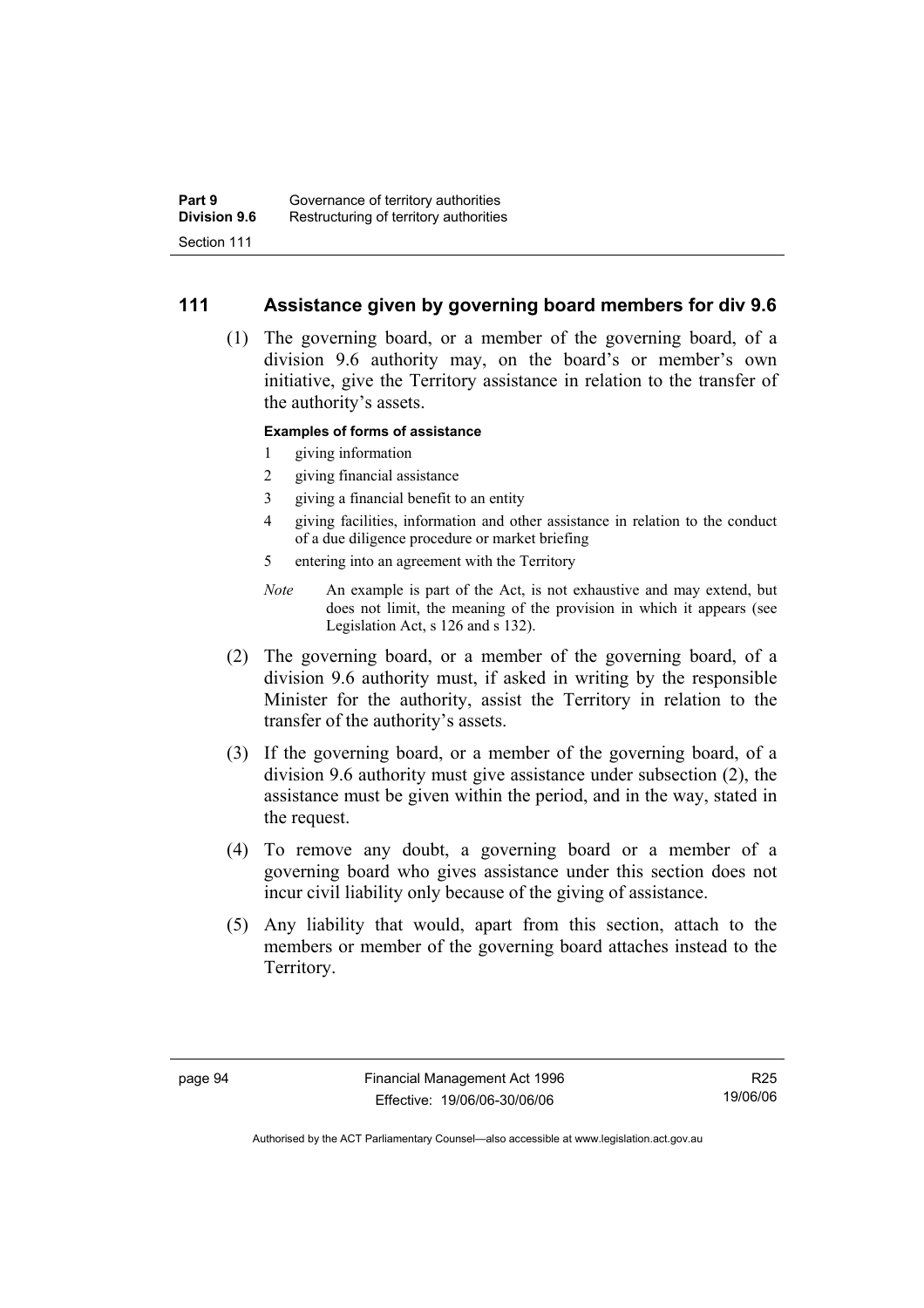## **112 Use of information by Territory and div 9.6 authorities**

- (1) This section applies to information provided under section 110 (Assistance given by authorities for div 9.6) or section 111 (Assistance given by governing board members for div 9.6) in relation to a division 9.6 authority.
- (2) The Territory, the division 9.6 authority or an associated person may use the information for a purpose related to, or consequent on, the transfer of the authority's assets.
- (3) The Territory, the territory authority or an associated person may give the information to someone else for a purpose related to, or consequent on, the transfer of the authority's assets.
- (4) If a person gives information or uses information under this section—
	- (a) the giving of the information is not—
		- (i) a breach of confidence; or
		- (ii) a breach of professional etiquette or ethics; or
		- (iii) a breach of a rule of professional conduct; and
	- (b) the person does not incur civil liability only because of the giving or using of the information.
- (5) In this section:

*associated person*—each of the following is an *associated person* in relation to a division 9.6 authority:

- (a) the responsible Minister for the authority;
- (b) a public employee;
- (c) a person who exercises a function for the Territory in relation to the transfer of the authority's assets;
- (d) a member of the governing board of the territory authority;

page 95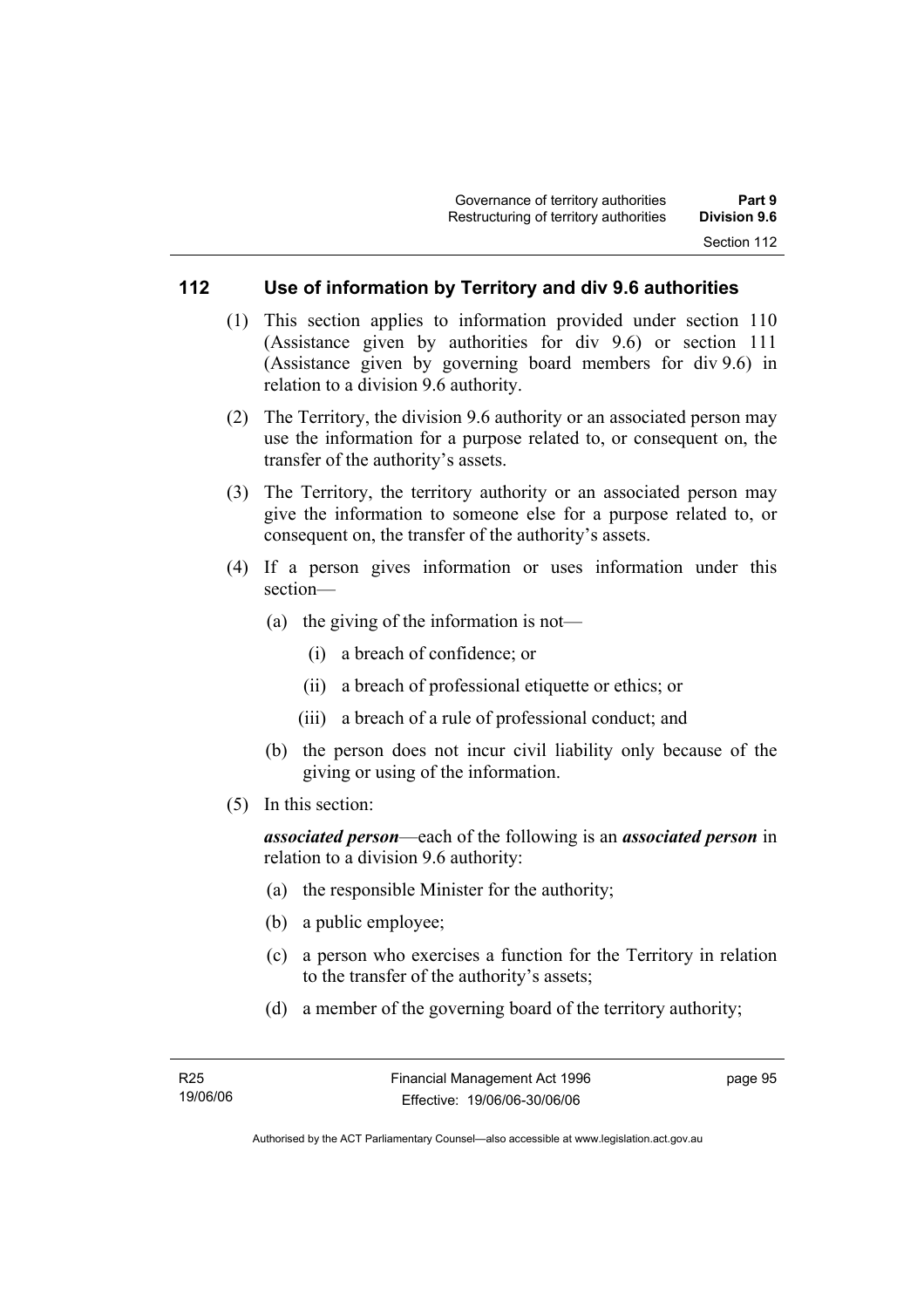- (e) an officer or employee of the authority;
- (f) a person who exercises a function for the authority in relation to the authority's assets.

### **113 Contracts relating to the protection of information responsible Minister for div 9.6 authority**

- (1) The responsible Minister for a division 9.6 authority may, on behalf of the Territory, enter into a contract with an entity relating to the protection of information if—
	- (a) the information is provided under section 110 (Assistance given by authorities for div 9.6) or section 111 (Assistance given by governing board members for div 9.6); and
	- (b) publication of the information might be expected to substantially prejudice the entity's commercial interests.
- (2) To remove any doubt, subsection (1) does not limit the power of the Territory to enter into contracts.

### **114 Contracts relating to the protection of information div 9.6 authority**

- (1) A division 9.6 authority may enter into a contract with an entity relating to the protection of information if—
	- (a) the information is provided under section 110 (Assistance given by authorities for div 9.6) or section 111 (Assistance given by governing board members for div 9.6); and
	- (b) publication of the information might be expected to substantially prejudice the entity's commercial interests.
- (2) To remove any doubt, subsection (1) does not limit the power of the division 9.6 authority to enter into contracts.

### **115 Transfer of pending proceedings—div 9.6 authorities**

(1) This section applies if—

| page 96 | Financial Management Act 1996 | R <sub>25</sub> |
|---------|-------------------------------|-----------------|
|         | Effective: 19/06/06-30/06/06  | 19/06/06        |

Authorised by the ACT Parliamentary Counsel—also accessible at www.legislation.act.gov.au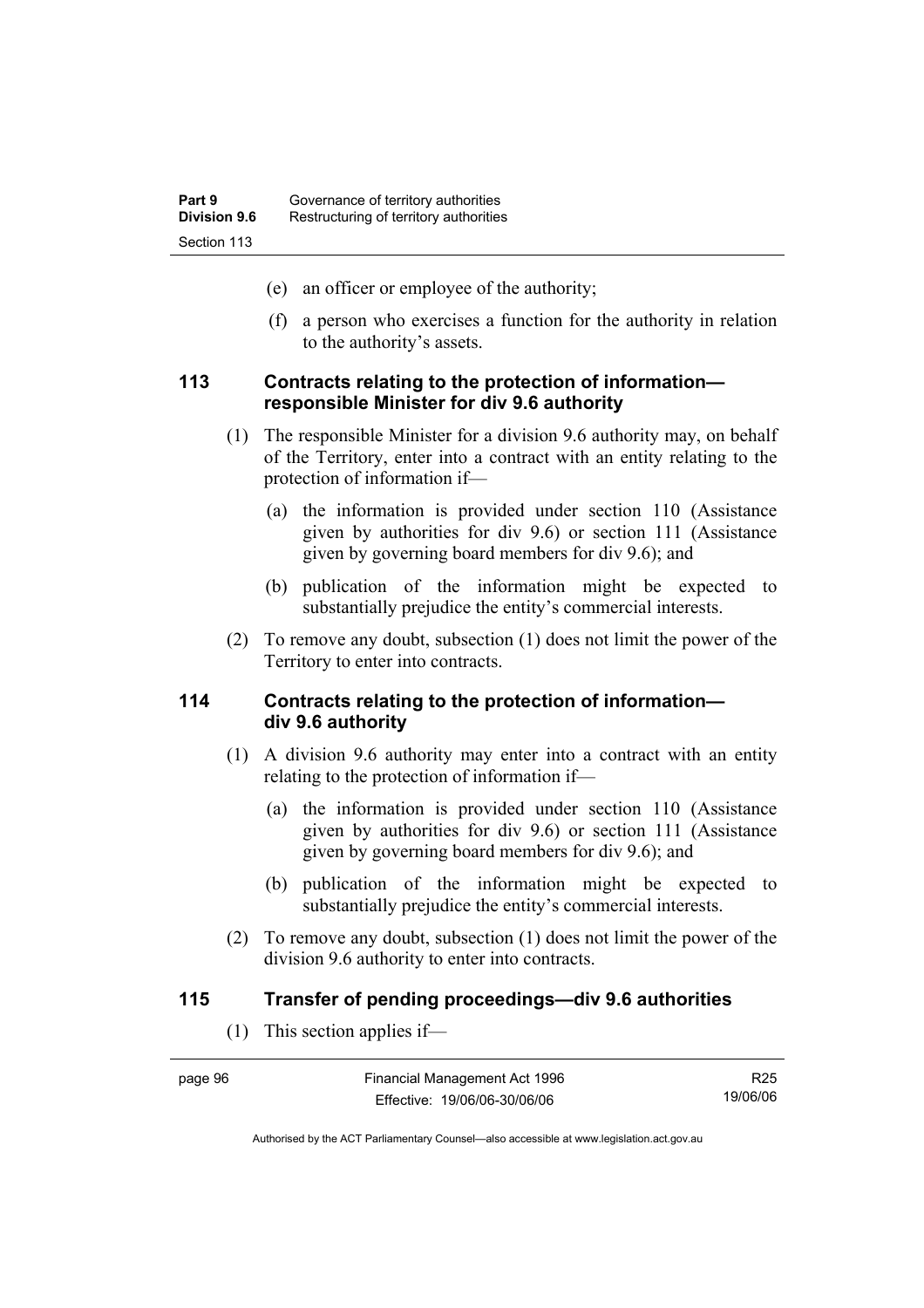- (a) an entity (the *successor*) becomes the successor in law of someone else (the *original entity*) at a particular time (the *handover time*) in relation to a particular asset, right or liability because of a declaration made by a Minister under this division; and
- (b) a proceeding to which the original entity was a party was pending in a court or other entity immediately before the handover time; and
- (c) the proceeding related, completely or partly, to the asset, right or liability.
- (2) The successor is, by force of this subsection, substituted for the original entity as a party to the proceeding to the extent to which the proceeding relates to the asset, right or liability.
- (3) The court or other entity in which, or before which, a proceeding has been continued under this section may give directions about the proceeding.
- (4) However, subsection (2) does not apply if the responsible Minister for the original entity determines otherwise.
- (5) A determination under subsection (3) is a notifiable instrument.

*Note* A notifiable instrument must be notified under the Legislation Act.

# **116 Proceedings and evidence—div 9.6 authorities**

- (1) This section applies if an entity (the *successor*) becomes the successor in law of someone else (the *original entity*) at a particular time (the *handover time*) in relation to a particular asset, right or liability because of a declaration made by a Minister under this division.
- (2) A proceeding for a cause of action may be brought against the successor in relation to the asset, right or liability if, before handover time—

page 97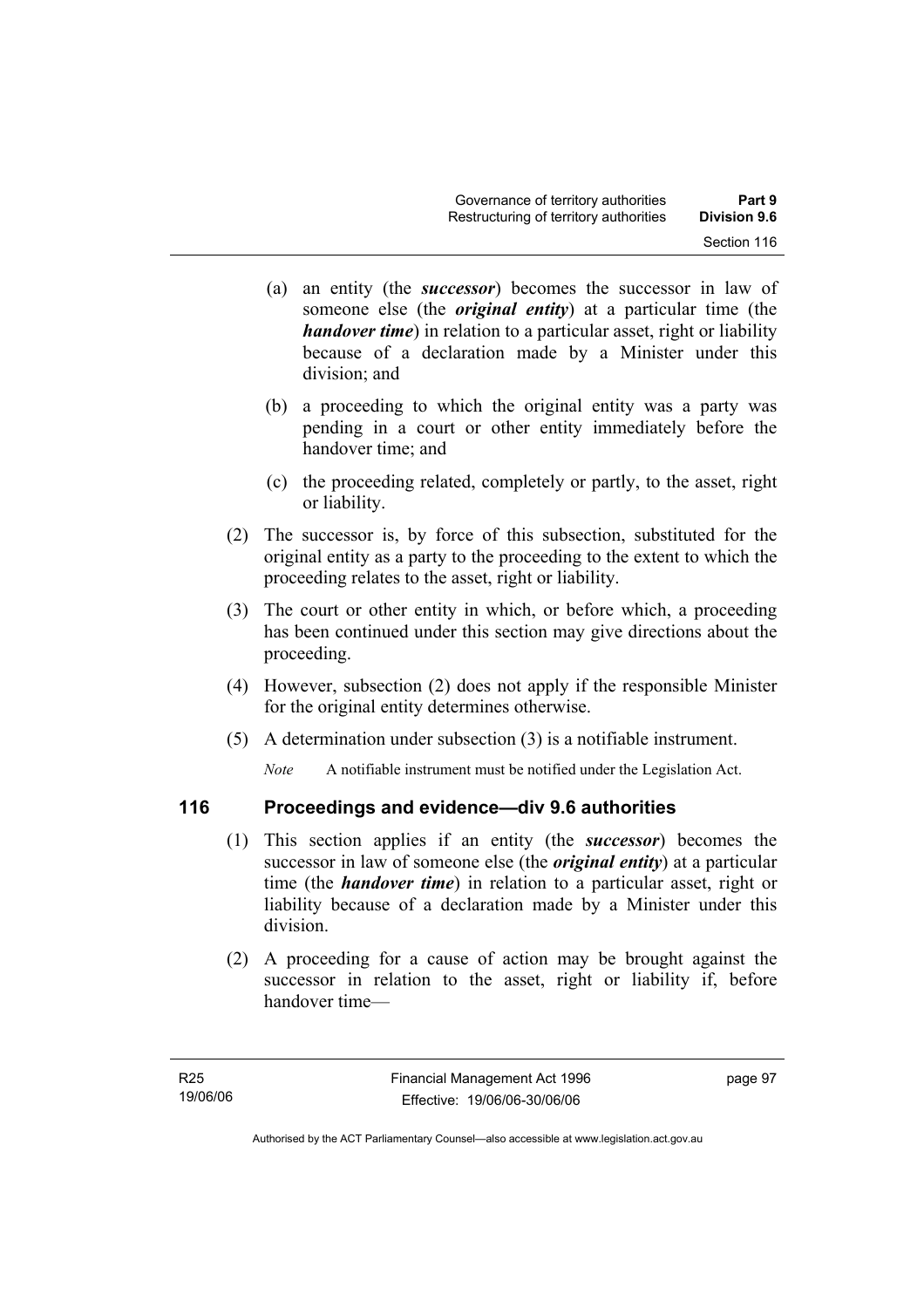- (a) the cause of action had accrued against the original entity in relation to the asset, right or liability; and
- (b) a proceeding had not started in relation to the cause of action; and
- (c) the limitation period for the cause of action had not ended.
- (3) The *Limitation Act 1985,* part 3 (Postponement of bar) applies to the starting of a proceeding that may be brought by or against the successor under this section as if the cause of action had been accrued by, or had accrued against, the successor.
- (4) The court or other entity in which, or before which, a proceeding has been or may be started under this section may give directions about the proceeding.
- (5) Any evidence that, before handover time, would have been admissible for or against the original entity in relation to the asset, right or liability is admissible for or against the successor.
- (6) An order made in a proceeding by or against the original entity in relation to the asset, right or liability before handover time may be enforced by or against the successor.
- (7) In this section:

*proceeding* includes a proceeding by way of appeal or review (including review under the *Ombudsman Act 1989*).

### **117 Operation of div 9.6 not breach of contract etc**

To remove any doubt, the operation of this division must not be taken to—

- (a) place a person in breach of contract or confidence; or
- (b) otherwise make a person guilty of a civil wrong; or
- (c) place a person in breach of, or create a default under, any territory law or provision in an agreement, arrangement or

R25 19/06/06

Authorised by the ACT Parliamentary Counsel—also accessible at www.legislation.act.gov.au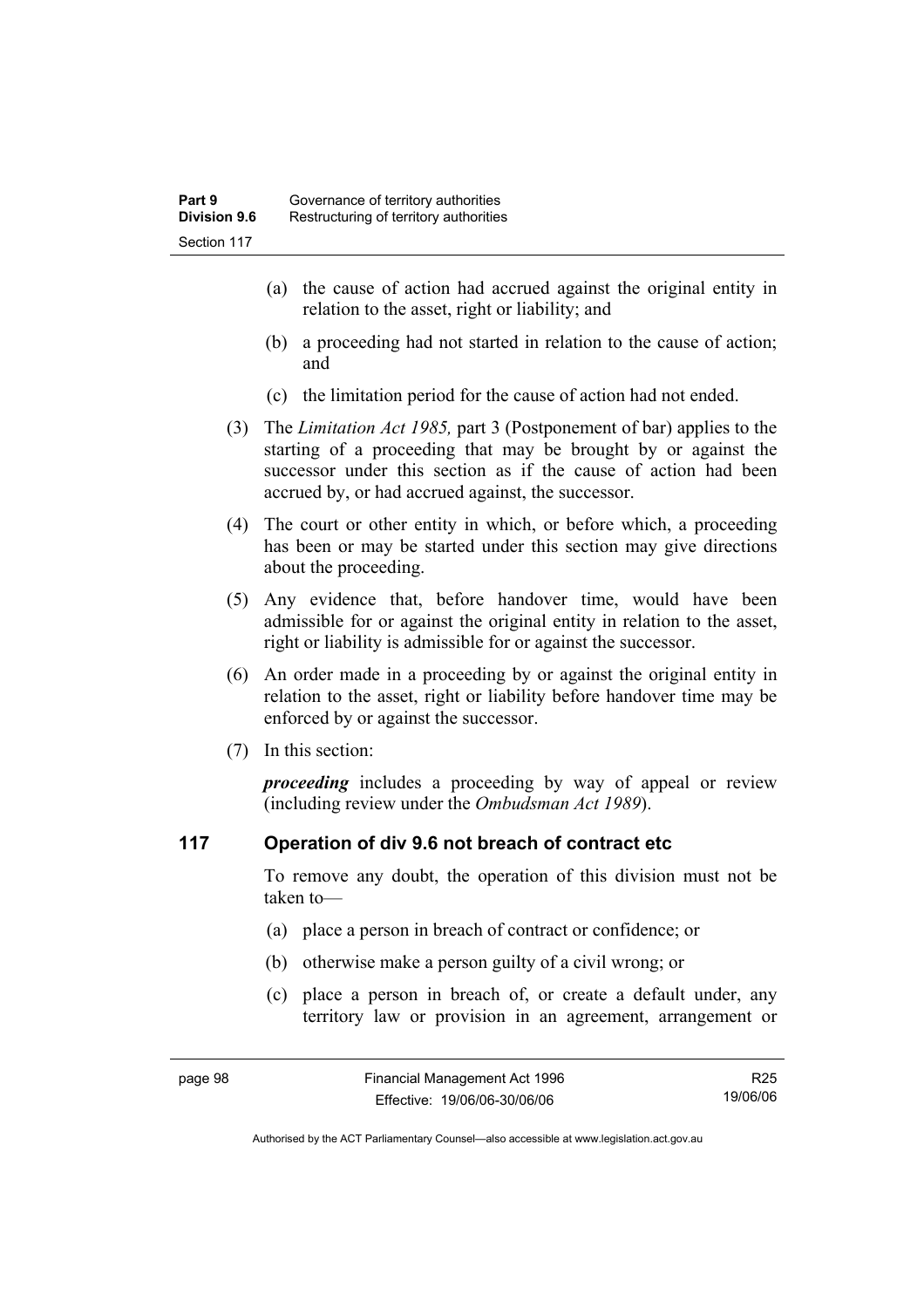understanding, including, for example, a contractual provision prohibiting, restricting or regulating the following:

- (i) the assignment or transfer of an asset, right or liability;
- (ii) the disclosure of information; or
- (d) release a surety from any of surety's liabilities in relation to a liability that is transferred under a declaration made by a Minister under this division; or
- (e) fulfil a condition that—
	- (i) allows an entity to terminate an agreement or liability; or
	- (ii) alters the operation or effect of an agreement; or
	- (iii) requires an amount to be paid before its stated maturity.
- *Note* An example is part of the Act, is not exhaustive and may extend, but does not limit, the meaning of the provision in which it appears (see Legislation Act, s 126 and s 132).

# **118 Transfer of assets etc not otherwise disposed of—div 9.6 authorities**

- (1) This section applies in relation to an asset, right or liability of a division 9.6 authority if—
	- (a) the authority ceases to exist; and
	- (b) apart from this section, division 9.7 would not apply in relation to the authority; and
	- (c) the asset, right or liability has not been disposed of after the authority ceases to exist.
- (2) Division 9.7 applies in relation to the division 9.6 authority as if it were a division 9.7 authority, but only in relation to the asset, right or liability that has not been disposed of.

page 99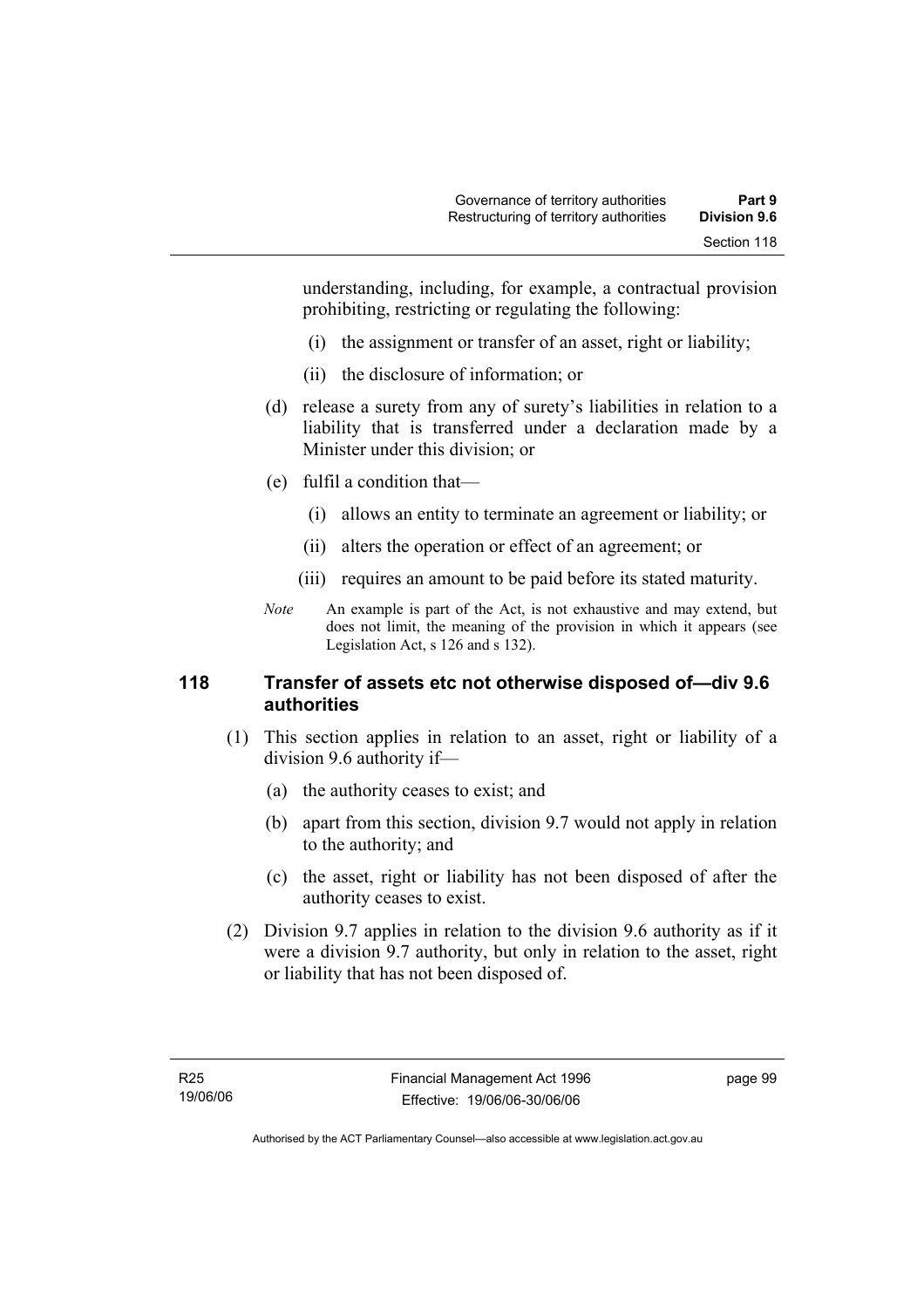# **119 Annual reports etc for div 9.6 authorities**

(1) In this section:

*division 9.6 authority* means a division 9.6 authority that has ceased to exist and is not also a division 9.7 authority.

*financial year*––see the *Annual Reports (Government Agencies) Act 2004*, section 6 (3).

*handover day*, in relation to a division 9.6 authority, means the day the authority ceases to exist.

*relevant financial year*, for a division 9.6 authority, means a financial year—

- (a) beginning before the handover day for the authority; and
- (b) for which a report had not been presented by the authority under the *Annual Reports (Government Agencies) Act 2004*, section 6 (Annual report of public authority) before the handover day.

*responsible Minister*, for a division 9.6 authority, means the Minister who was the responsible Minister for the authority immediately before it ceased to exist.

- (2) The responsible Minister for a division 9.6 authority must present an annual report for the authority for each relevant financial year.
- (3) An annual report under subsection (2) must include anything that the annual report would have been required to include before handover day for the division 9.6 authority.
- (4) The applied provisions of part 8 (Financial provisions for territory authorities) apply in relation to a division 9.6 authority in relation to any period before the handover day as if—
	- (a) the authority had not ceased to exist; and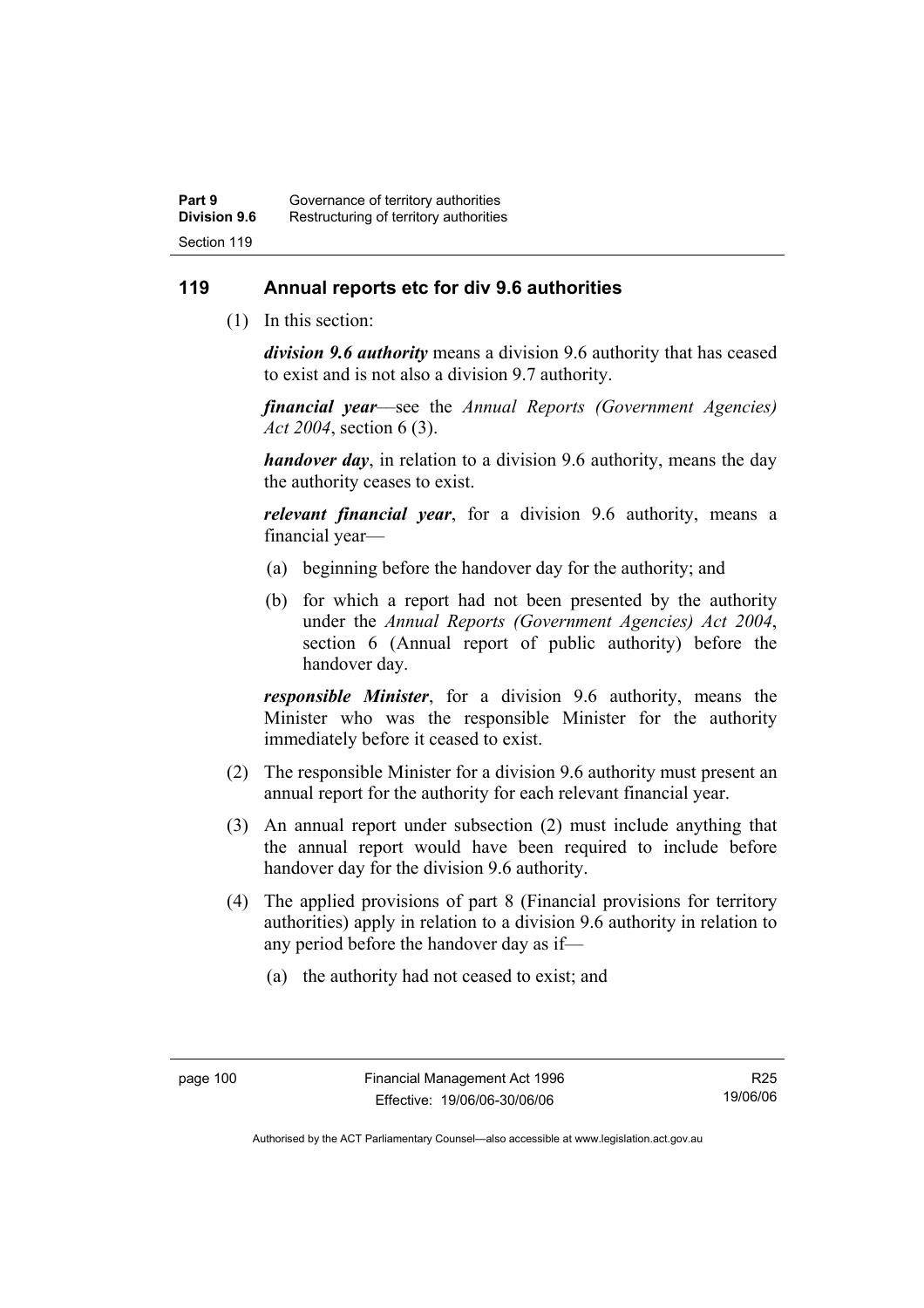- (b) a reference in section 63 and section 68 to the authority included a reference to the responsible Minister for the authority; and
- (c) a reference in section 64 and section 69 to the relevant person for the authority included a reference to the responsible Minister for the authority; and
- (d) a reference in section 65 and section 70 to the chief executive officer of the authority included a reference to the responsible Minister for the authority; and
- (e) all other necessary changes were made; and
- (f) any changes prescribed by regulation were made.
- (5) For subsection (4), the *applied provisions of part 8* are the following:
	- section 63 (Annual financial statements of territory authorities)
	- section 64 (Responsibility for annual financial statements of territory authorities)
	- section 65 (Audit of annual financial statements of territory authorities)
	- section 66 (Annual financial statements of territory authorities to be included in annual reports etc)
	- section 68 (Statements of performance of territory authorities)
	- section 69 (Responsibility for territory authority statements of performance)
	- section 70 (Scrutiny of territory authority statements of performance)
	- section 71 (Territory authority statements of performance to be included in annual reports).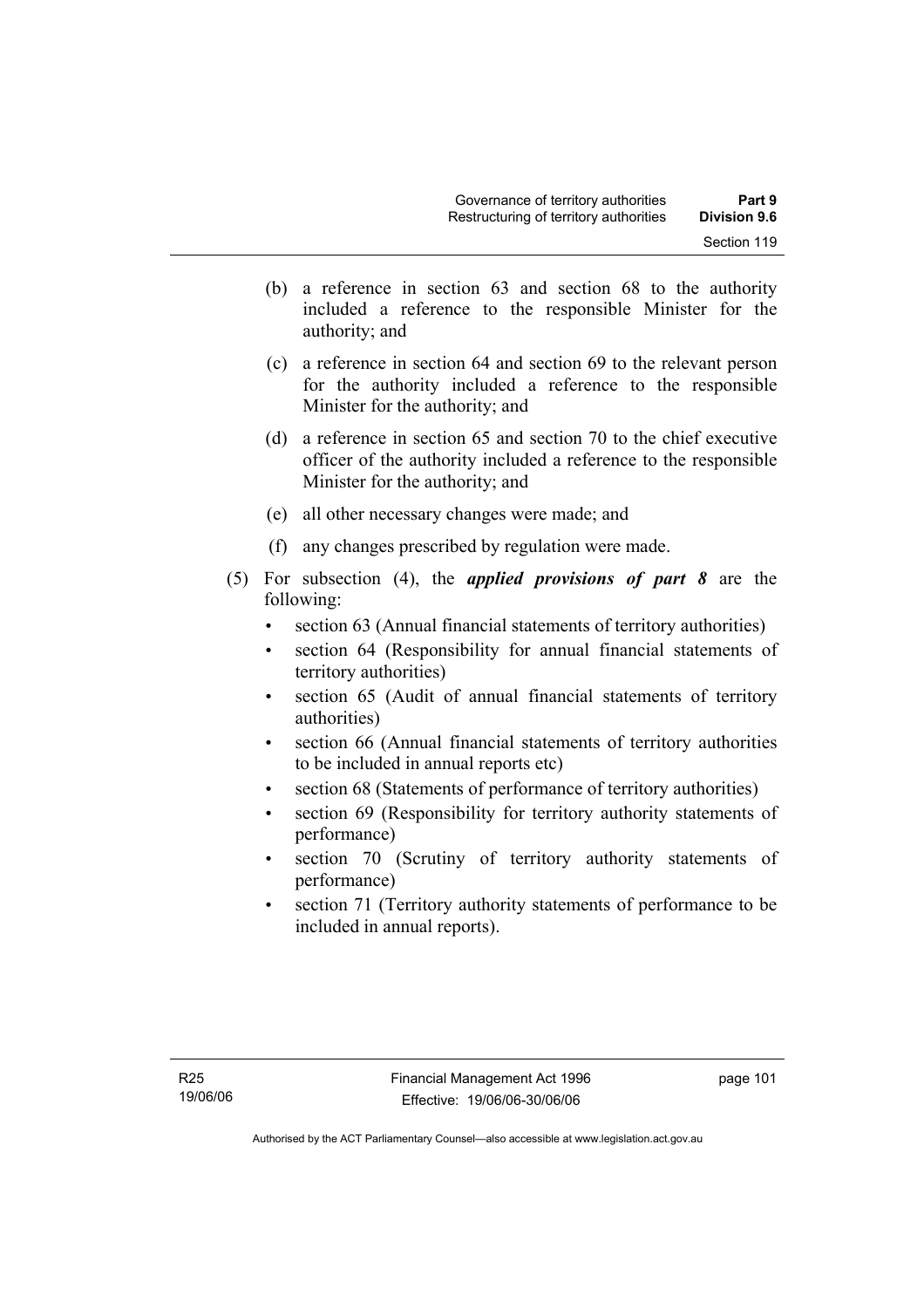# **Division 9.7 Additional provisions for restructuring of certain territory authorities**

# **120 What territory authorities does div 9.7 apply to?**

- (1) This division applies to a territory authority if the authority is prescribed by regulation for this division.
	- *Note* This division also applies in relation to territory authorities in relation to certain assets, rights and liabilities (see s 118).
- (2) A reference in this division to a *division 9.7 authority* is a reference to a territory authority to which this division applies.
- (3) To remove any doubt, a regulation may prescribe a territory authority for this division whether or not this part would otherwise apply to the authority.

# **121 Definitions—div 9.7**

In this division:

*handover day*, in relation to a division 9.7 authority, means the day the authority ceases to exist.

*territory authority* includes a territory authority that has ceased to exist.

# **122 Vesting of assets, rights and liabilities—div 9.7 authorities**

- (1) All assets, rights and liabilities of a division 9.7 authority immediately before handover day vest in the Territory on handover day.
- (2) To remove any doubt, all records of the territory authority, including applications made to the authority, become the records of the Territory on handover day.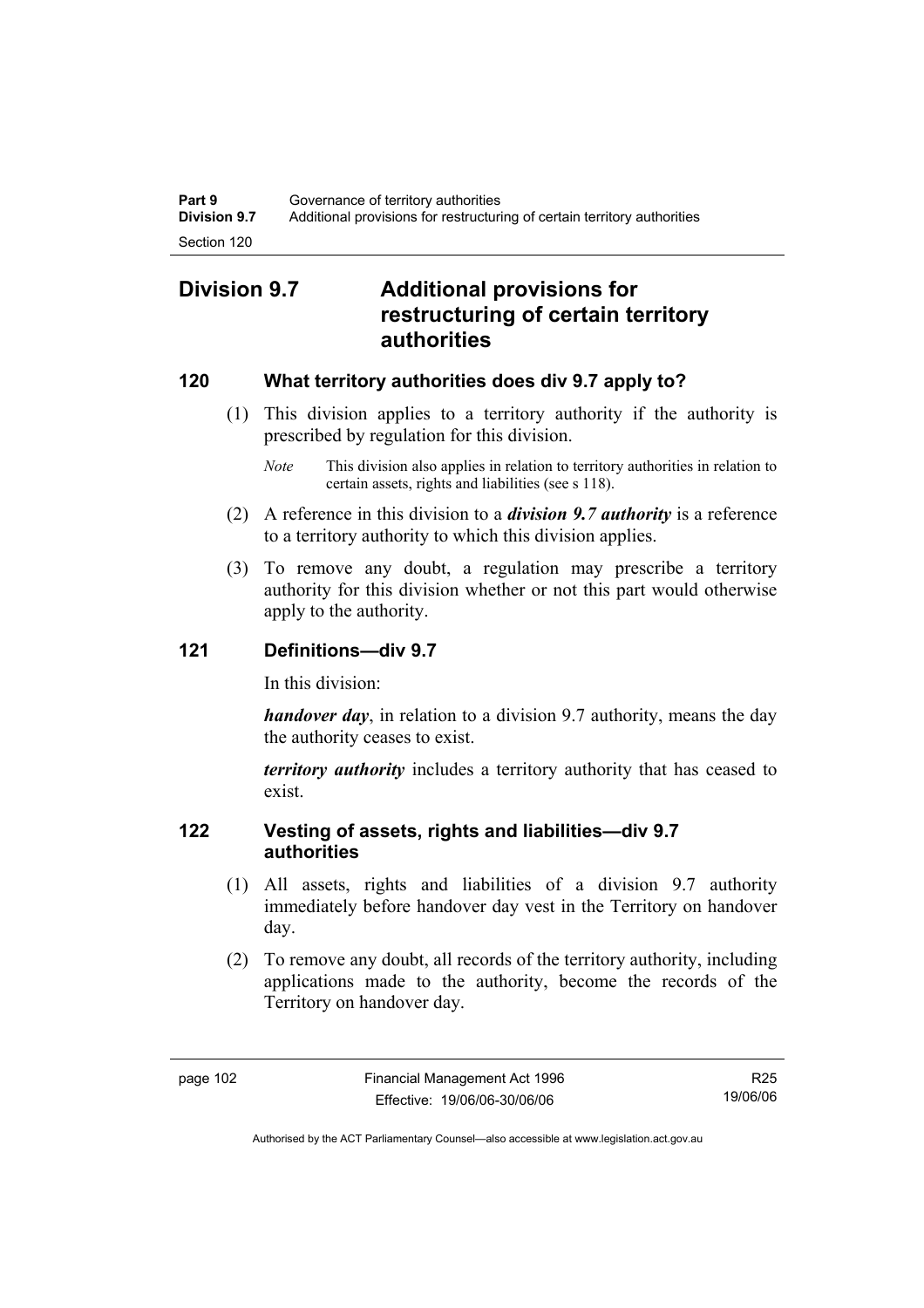# **123 Proceedings and evidence—div 9.7 authorities**

- (1) For a proceeding started before handover day and to which a division 9.7 authority is a party, the Territory is substituted as a party on the handover day.
- (2) A proceeding for a cause of action in relation to a division 9.7 authority may be brought against the Territory if, before handover day—
	- (a) the cause of action had accrued against the authority; and
	- (b) a proceeding had not started in relation to the cause of action; and
	- (c) the limitation period for the cause of action had not ended.
- (3) The *Limitation Act 1985,* part 3 (Postponement of bar) applies to the starting of a proceeding that may be brought by or against the Territory under this section as if the cause of action had been accrued by, or had accrued against, the Territory.
- (4) The court or other entity in which, or before which, a proceeding may be or has been started or continued under this section may give directions about the proceeding.
- (5) Any evidence that would, before a division 9.7 authority ceased to exist, have been admissible for or against the authority is admissible for or against the Territory.
- (6) An order made in a proceeding by or against a division 9.7 authority before the handover day may, after the handover day, be enforced by or against the Territory.
- (7) In this section:

*proceeding* includes a proceeding by way of appeal or review (including review under the *Ombudsman Act 1989*).

page 103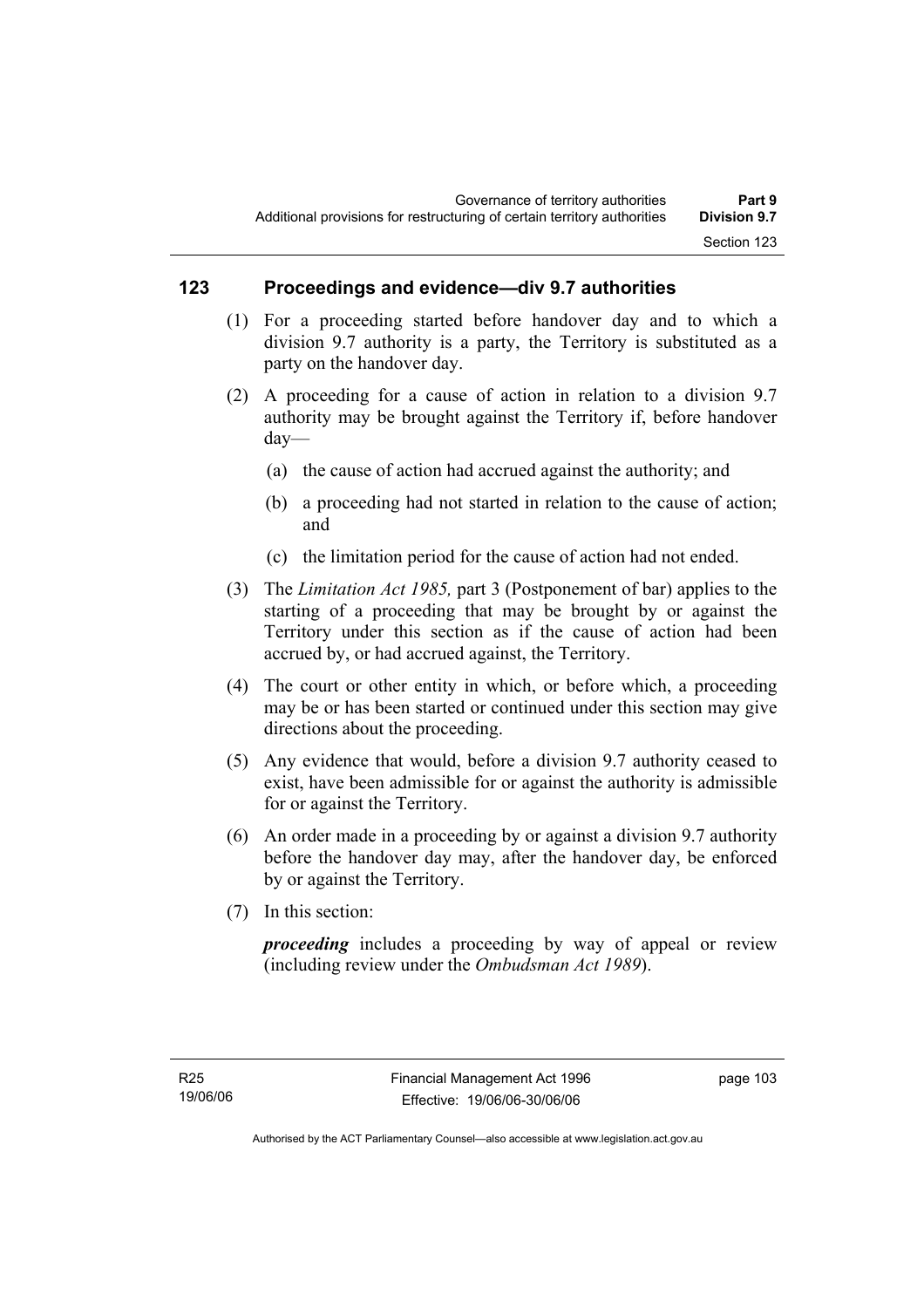# **124 Annual reports and financial statements for div 9.7 authorities**

(1) In this section:

*division 9.7 authority* means a division 9.7 authority that has ceased to exist.

*financial year*––see the *Annual Reports (Government Agencies) Act 2004*, section 6 (3).

*relevant financial year*, for a division 9.7 authority, means a financial year—

- (a) beginning before the handover day for the authority; and
- (b) for which a report had not been presented by the authority under the *Annual Reports (Government Agencies) Act 2004*, section 6 (Annual report of public authority) before the handover day.

*responsible Minister*, for a division 9.7 authority, means the Minister who was the responsible Minister for the authority immediately before it ceased to exist.

- (2) The responsible Minister for a division 9.7 authority must present an annual report for the authority for each relevant financial year.
- (3) An annual report under subsection (2) must include anything that the annual report would have been required to include before handover day for the division 9.7 authority.
- (4) The applied provisions of part 8 (Financial provisions for territory authorities) apply in relation to a division 9.7 authority in relation to any period before the handover day as if—
	- (a) the authority had not ceased to exist; and
	- (b) a reference in section 63 and section 68 to the authority included a reference to the responsible Minister for the authority; and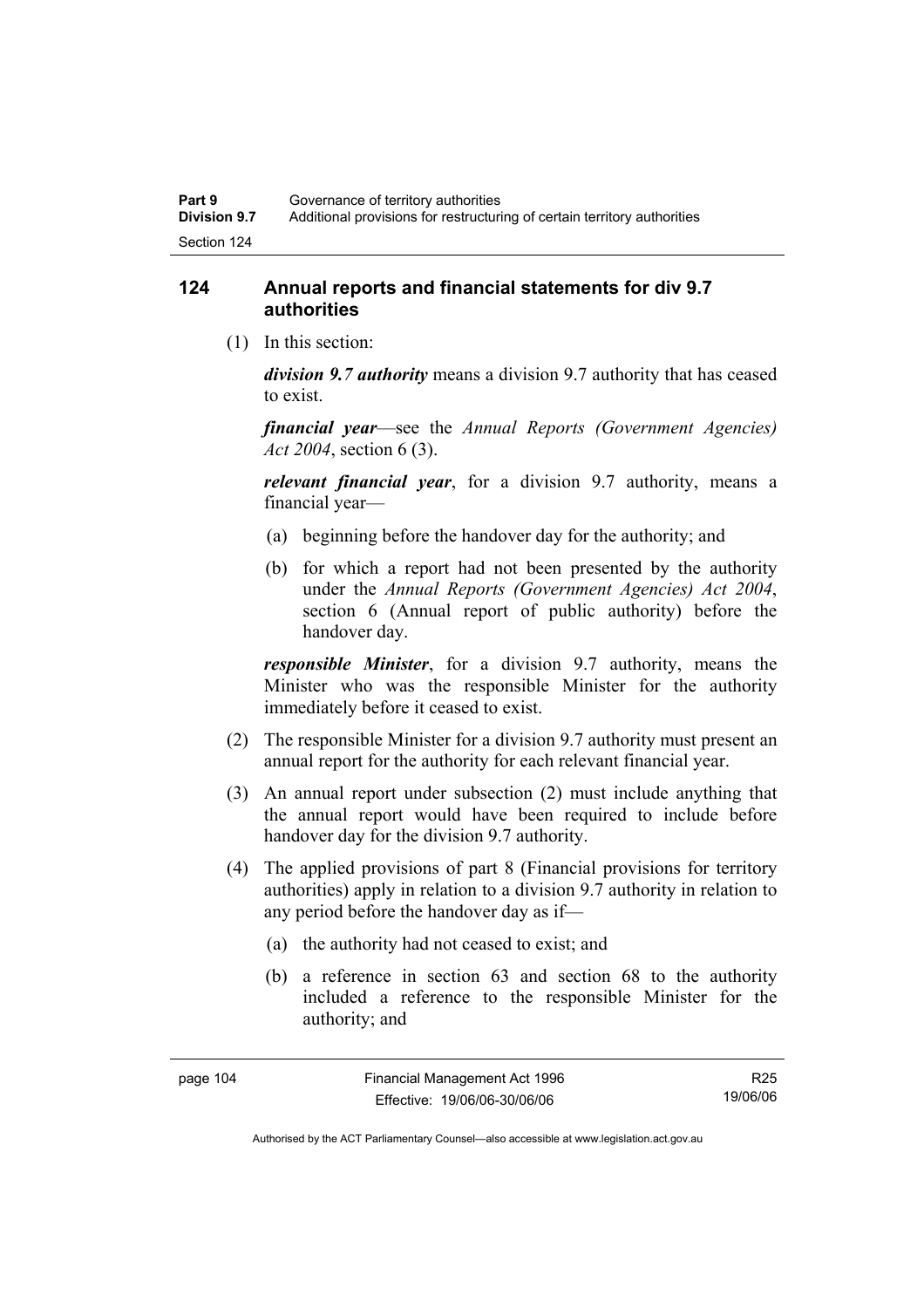- (c) a reference in section 64 and section 69 to the relevant person for the authority included a reference to the responsible Minister for the authority; and
- (d) a reference in section 65 and section 70 to the chief executive officer of the authority included a reference to the responsible Minister for the authority; and
- (e) all other necessary changes were made; and
- (f) any changes prescribed by regulation were made.
- (5) For subsection (4), the *applied provisions of part 8* are the following:
	- section 63 (Annual financial statements of territory authorities)
	- section 64 (Responsibility for annual financial statements of territory authorities)
	- section 65 (Audit of annual financial statements of territory authorities)
	- section 66 (Annual financial statements of territory authorities to be included in annual reports etc)
	- section 68 (Statements of performance of territory authorities)
	- section 69 (Responsibility for territory authority statements of performance)
	- section 70 (Scrutiny of territory authority statements of performance)
	- section 71 (Territory authority statements of performance to be included in annual reports).

# **125 References to div 9.7 authority**

In any contract, agreement or arrangement, a reference to a division 9.7 authority is, for the application of the contract, agreement or arrangement on or after the handover day, a reference to the Territory.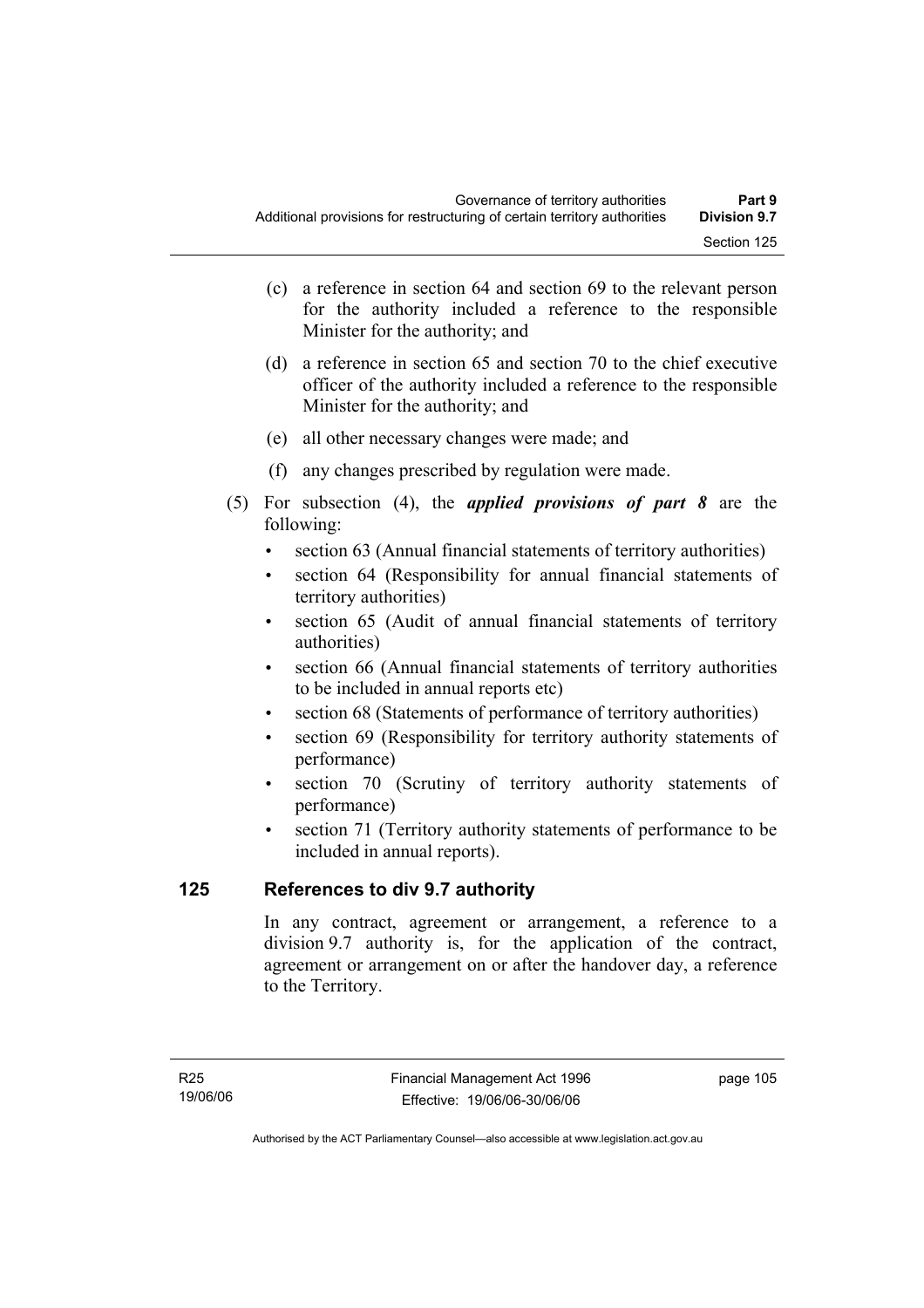#### **Part 10** Miscellaneous

Section 104

# **Part 10 Miscellaneous**

# **U 104 Act of grace payments**

- (1) If the Treasurer considers it appropriate to do so because of special circumstances, the Treasurer may authorise the payment by a department of an amount to a person (the *payee*) although the payment of that amount (the *relevant amount*) would not otherwise be authorised by law or required to meet a legal liability.
- (2) The authorisation may provide for the relevant amount to be paid  $by-$ 
	- (a) more than 1 instalment and on the dates specified in the authorisation; or
	- (b) periodical payments of an amount, and for the period, specified in the authorisation.
- (3) An authorisation may be expressed to be subject to conditions to be complied with by the payee.
- (4) If a condition is contravened, the Treasurer may by written notice addressed to the last-known address of the payee require the payee, within 30 days of receipt of the notice, to pay an amount equal to all or part of the relevant amount.
- (5) If the payee does not pay the amount specified in the notice under subsection (4), the amount may be recovered by the Territory as a debt.
- (6) If the payment of an amount by a department is authorised under this section, the Treasurer must —
	- (a) direct that the amount be paid from an appropriate appropriation for the department specified by the Treasurer; or
	- (b) authorise payment of the amount under section 18; or

R25 19/06/06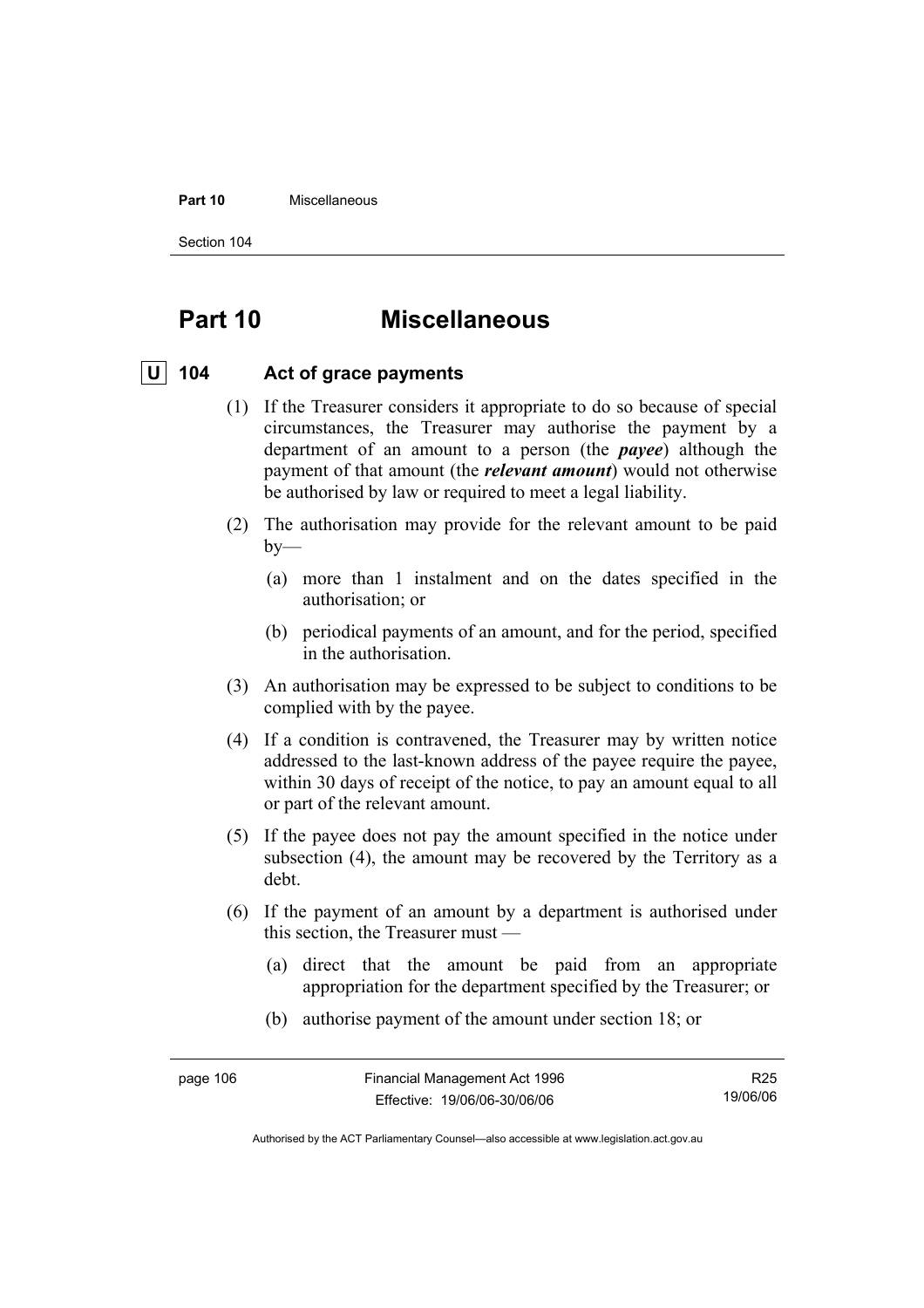- (c) authorise payment of the amount out of the public money of the Territory.
- (7) The public money of the Territory is appropriated for subsection  $(6)$   $(c)$ .
- (8) A payment made by a department under this section must be reported in notes to the financial statements of the department that relate to the financial year when the payment was made.
- (9) The notes must indicate in relation to each payment under this section the amount and grounds for the payment.
- (10) The notes relating to a payment under this section must not disclose the identity of the payee unless disclosure was agreed to by the payee as a condition of authorising the payment.

# **U 105 Waiver of debts etc**

- (1) The Treasurer may, in writing, on behalf of the Territory—
	- (a) waive the Territory's right to payment of an amount payable to the Territory; or
	- (b) postpone any right of the Territory to be paid a debt in priority to another debt; or
	- (c) allow the payment by instalments of an amount payable to the Territory; or
	- (d) defer the time for payment of an amount payable to the Territory.
- (2) A waiver relating to an amount payable to the Territory by a person may be expressed to be subject to a condition that the person agrees to pay an amount to the Territory in circumstances specified in the waiver.

page 107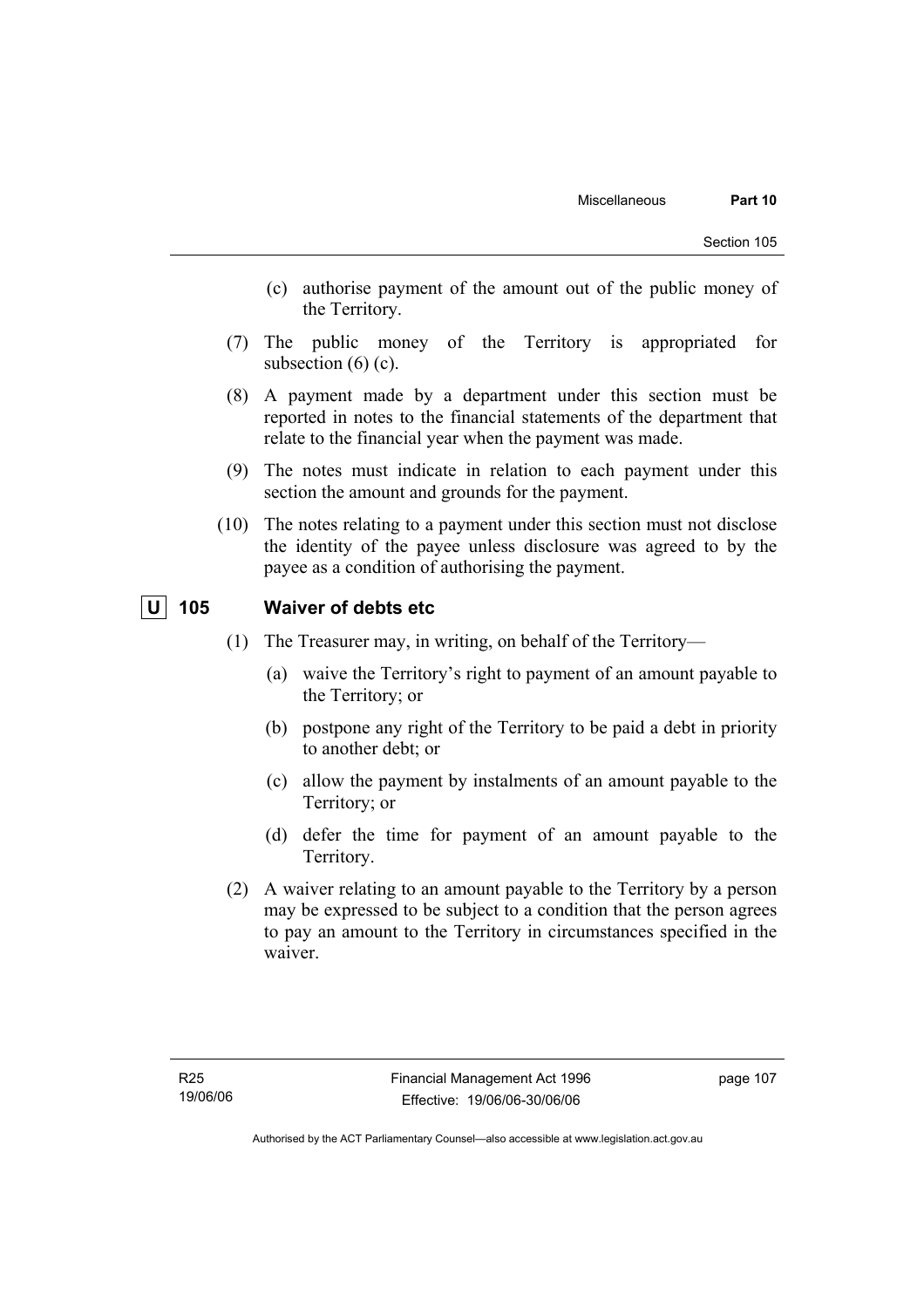#### **Part 10** Miscellaneous

Section 106

 (3) A waiver relating to an amount payable to the Territory must be reported in the notes to the financial statements of the relevant department that relate to the year in which the right to payment was waived.

# **U** 106 Payments in relation to deceased estates

- (1) If, at the time of a person's death (whether before or after the commencement of this section), the Territory owed an amount to the person, the Treasurer may pay that amount to the person who the Treasurer considers should receive the payment.
- (2) In deciding who should be paid, the Treasurer must have regard to—
	- (a) the provisions of any will of the deceased person that identify the persons entitled to property under the will; and
	- (b) the law relating to the disposition of the property of deceased people.
- (3) Before making a payment to a person, the Treasurer may require the person to produce any documents and other evidence relating to—
	- (a) the disposition of the deceased person's estate; or
	- (b) the family of the deceased person and any other people apparently entitled to share in the estate of the deceased person.
- (4) Subject to subsection (3), the Treasurer may make the payment without requiring production of probate of the will, or letters of administration of the estate, of the deceased person.
- (5) If a payment is made in relation to an amount owing to a deceased person, the Territory is discharged from any further liability in relation to that amount.
- (6) This section does not relieve the recipient of a payment from liability to deal with the money in accordance with law.

Authorised by the ACT Parliamentary Counsel—also accessible at www.legislation.act.gov.au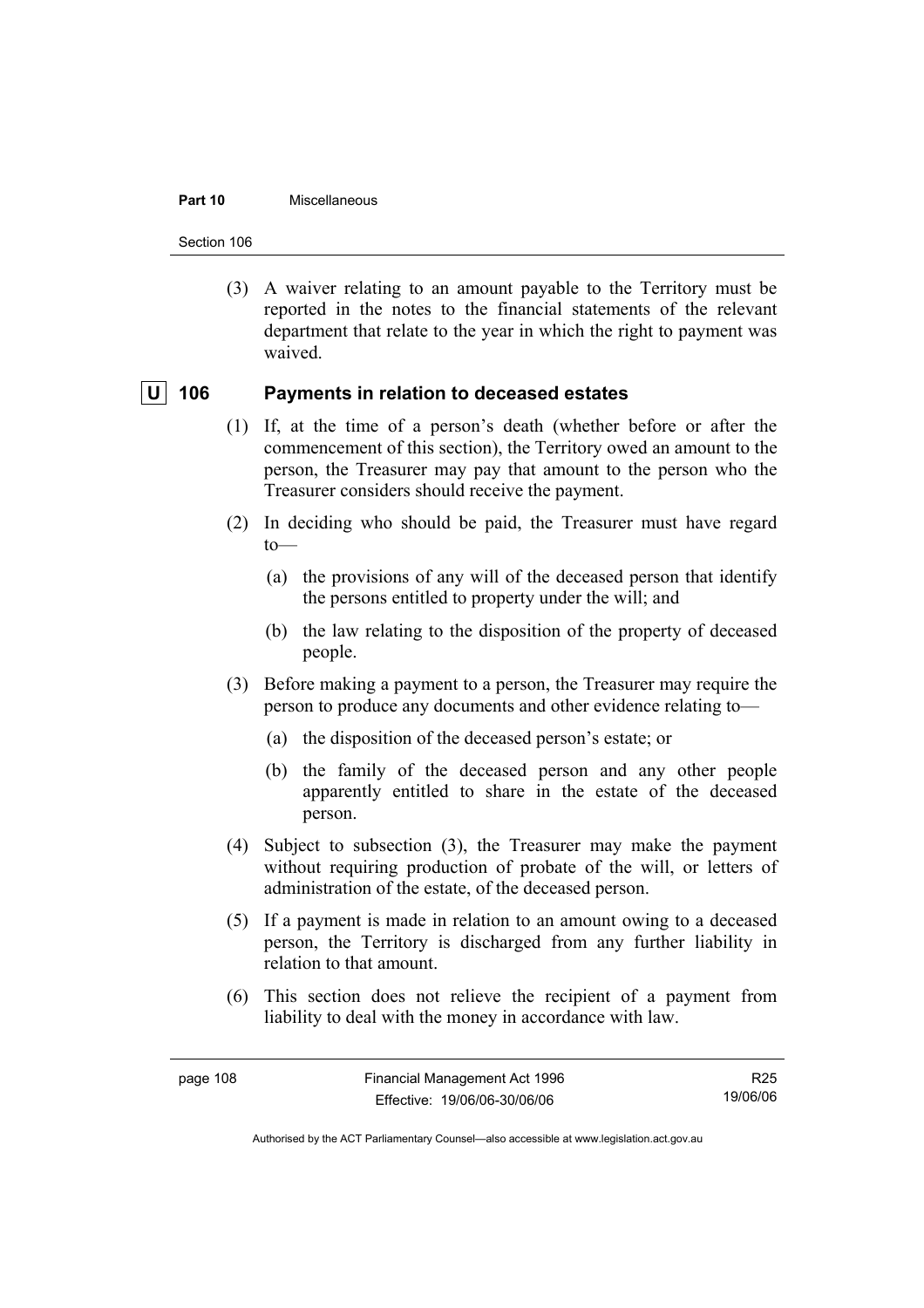# **U 107 Guideline-making power**

- (1) The Treasurer may, in writing, make financial management guidelines for this Act.
- (2) A financial management guideline is a disallowable instrument.
	- *Note* A disallowable instrument must be notified, and presented to the Legislative Assembly, under the Legislation Act.

# **U** 108 Regulation-making power

The Executive may make regulations for this Act.

*Note* A regulation must be notified, and presented to the Legislative Assembly, under the Legislation Act.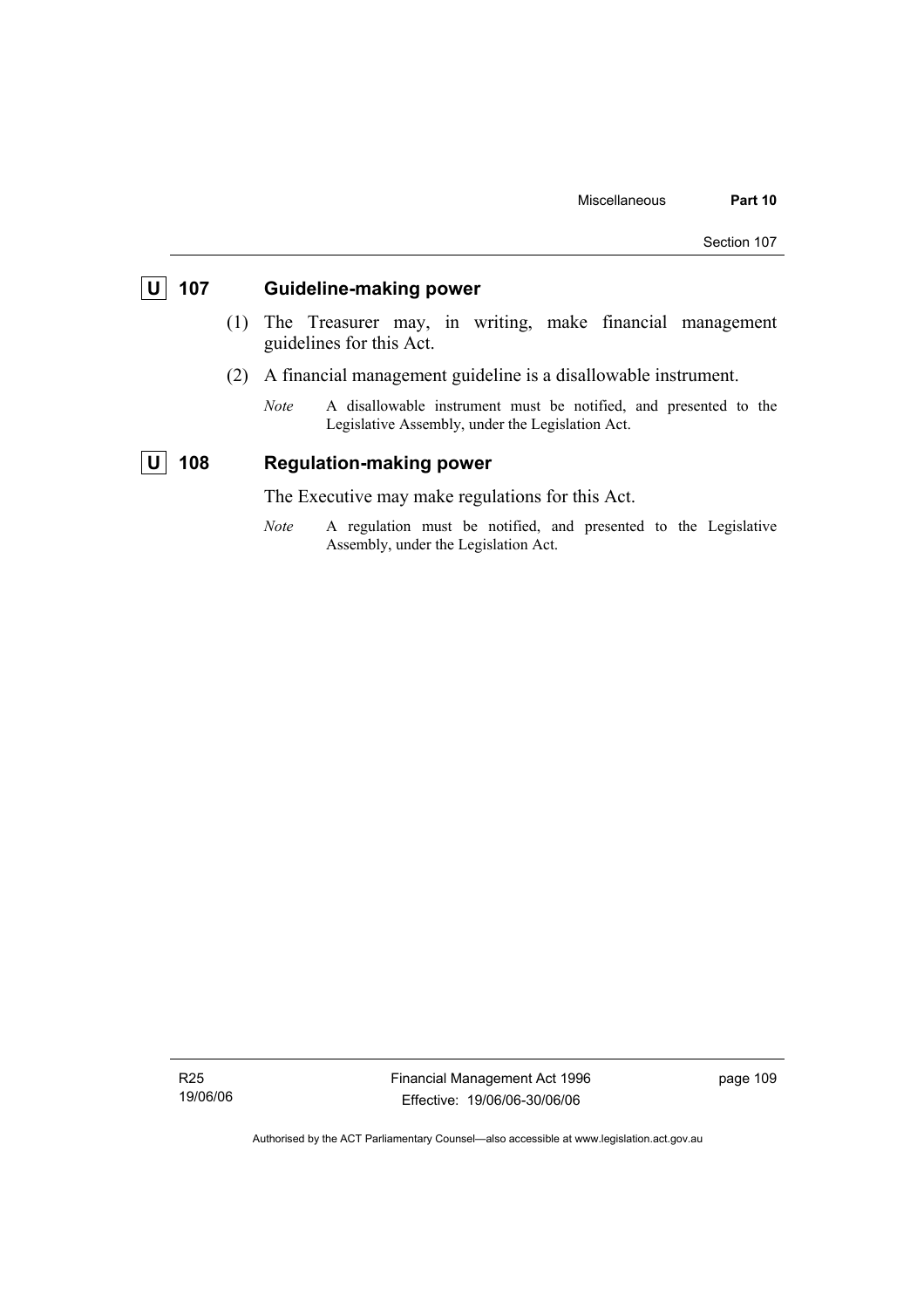#### **Part 11 Transitional**

Section 109

# **U Part 11 Transitional**

# **U 109 Financial Management Legislation Amendment Act 2005—provisions with 1 July 2005 application**

- (1) The 1 July 2005 sections, as in force immediately after the commencement of this section, apply in relation to the financial year that commenced on 1 July 2005 and all subsequent financial years.
- (2) In its application in relation to the financial year that commenced on 1 July 2005, section 68, as in force immediately after the commencement of this section, applies as if the reference in subsection  $(3)$  to section  $61$   $(5)$   $(d)$  included a reference to section 55 (3) (d).
- (3) In this section:

*1 July 2005 sections* means the following sections:

- section 12 (Departmental budgets)
- section 13 (Supplementary budget papers)
- section 13A (Amendment of budgets for supplementary appropriation)
- section 22 (Annual financial statements of the Territory)
- section 23 (Responsibility for annual financial statements)
- section 24 (Audit of annual financial statements)
- section 27 (Annual financial statements of departments)
- section 28 (Responsibility for annual financial statements of departments)
- section 30 (Departmental annual financial statements to be included in annual reports etc)
- section 29 (Audit of financial statements of departments)
- section 29 (Audit of financial statements of departments)
- section 30 (Departmental annual financial statements to be included in annual reports etc)

R25 19/06/06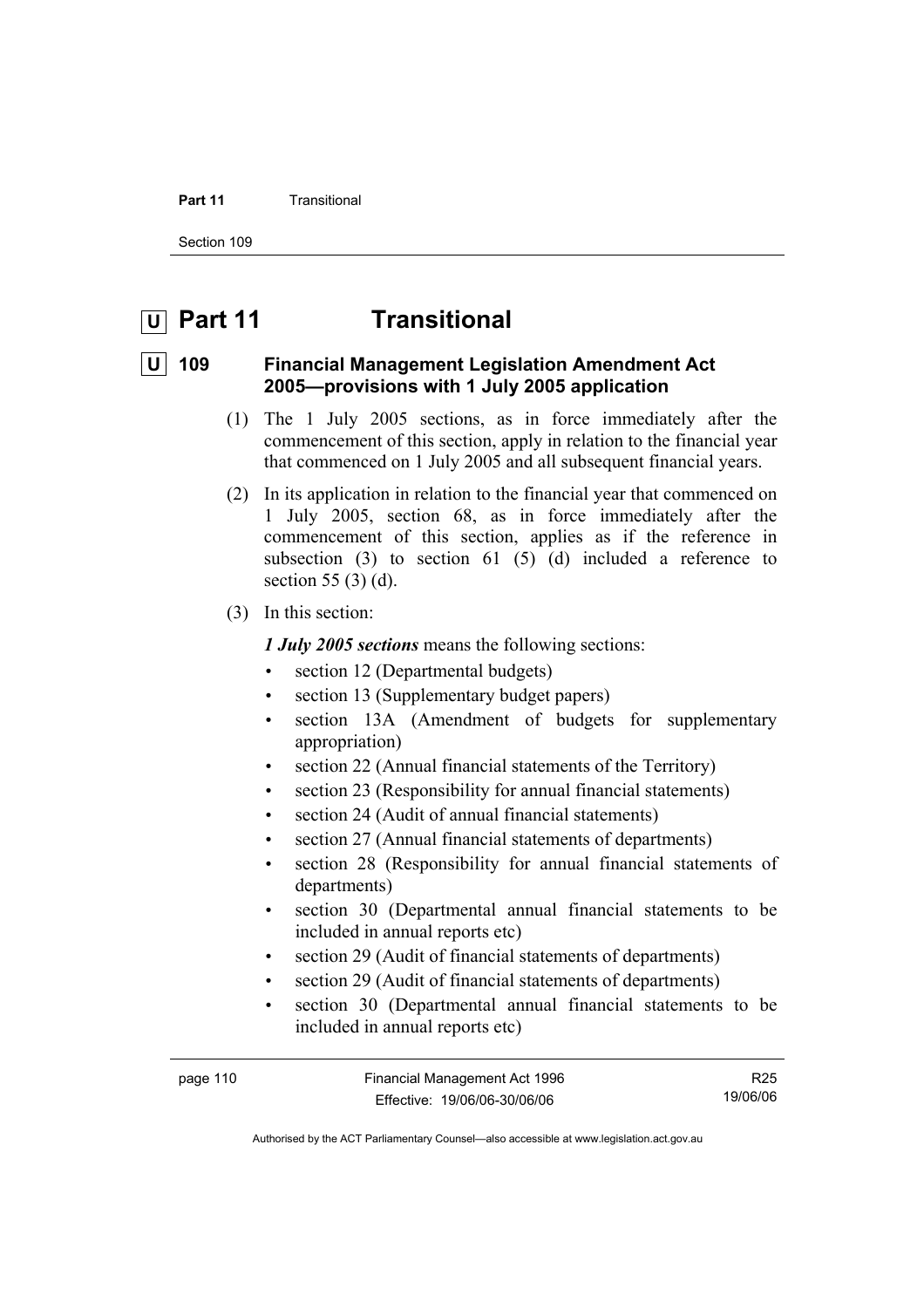- section 30B (Responsibility for departmental statements of performance)
- section 30C (Scrutiny of departmental statements of performance)
- section 30D (Departmental statements of performance to be included in annual reports etc)
- section 30E (Quarterly departmental performance reports)
- section 31 (Responsibilities of chief executives of departments)
- section 63 (Annual financial statements of territory authorities)
- section 64 (Responsibility for annual financial statements of territory authorities)
- section 65 (Audit of annual financial statements of territory authorities)
- section 66 (Annual financial statements of territory authorities to be included in annual reports etc)
- section 68 (Statements of performance of territory authorities)
- section 69 (Responsibility for territory authority statements of performance)
- section 70 (Scrutiny of territory authority statements of performance)
- section 71 (Territory authority statements of performance to be included in annual reports etc).
- (4) This section expires 1 year after the day it commences.

# **U 110 Financial Management Legislation Amendment Act 2005—provisions with 1 July 2006 application**

- (1) The 1 July 2006 sections, as in force immediately after the commencement of this section, apply in relation to the financial year commencing on 1 July 2006 and all subsequent financial years.
- (2) Despite the amendments of this Act made by the *Financial Management Legislation Amendment Act 2005*, the following sections, as in force immediately before the commencement of this

page 111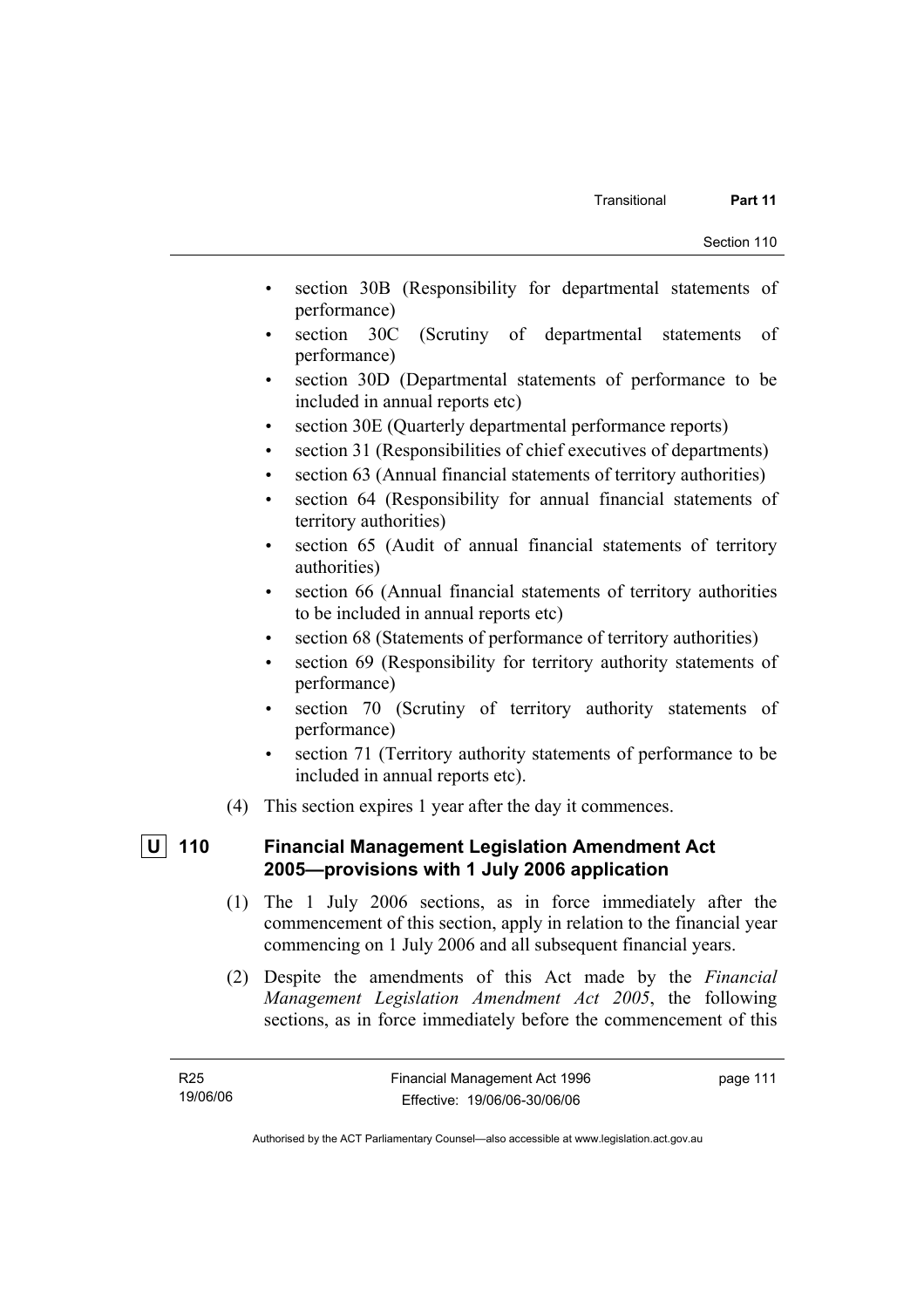#### **Part 11 Transitional**

Section 110A

section, continue to apply in relation to the financial year that commenced on 1 July 2005:

- section 10 (Budget papers)
- section 58 (Statements of intent).
- (3) In this section:

*1 July 2006 sections* means the following sections:

- section 10 (Budget papers)
- section 12A (Territory authority and territory-owned corporation budgets)
- section 61 (Territory authority statements of intent)
- section 62 (Presentation of statements of intent of territory authorities).
- (4) This section expires on the expiry of section 109.

# **M** 110A Application of Legislation Act, s 94 to certain **appointments, elections and approvals**

 **M 110B Application of Act to Health Promotion Act** 

# **U 111 Transitional regulations**

- (1) A regulation may prescribe transitional matters necessary or convenient to be prescribed because of the enactment of the *Financial Management Legislation Amendment Act 2005*.
- (2) A regulation may modify this part (including its operation in relation to another territory law) to make provision in relation to anything that, in the Executive's opinion, is not, or not adequately or appropriately, dealt with in this part.
- (3) A regulation under subsection (2) has effect despite anything elsewhere in this Act or another territory law.
- (4) This section expires 2 years after the day it commences.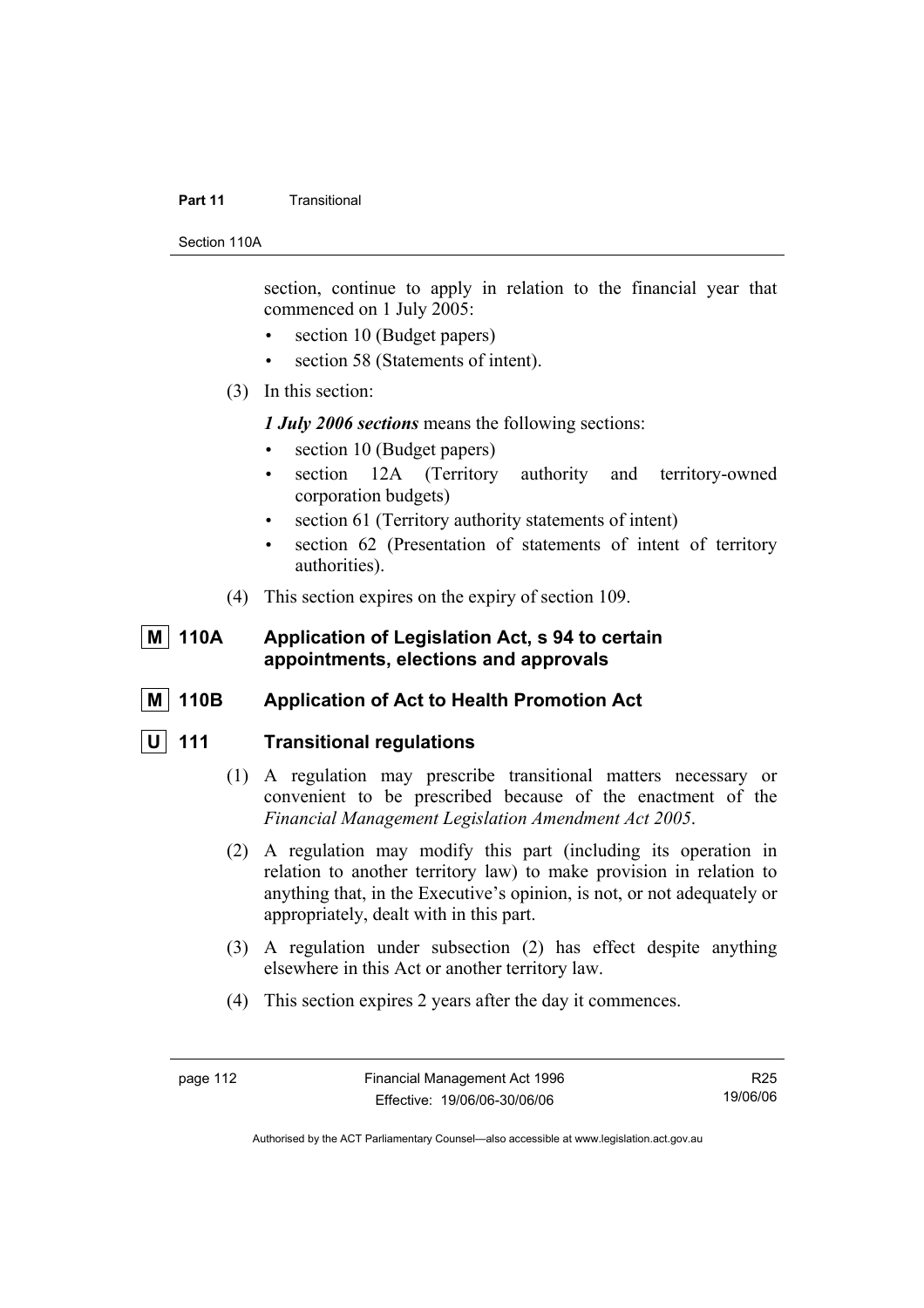# **U Part 20 Transitional—Administrative (Miscellaneous Amendments) Act 2006 220 Transitional—definition of** *territory authority* (1) For this Act, the definition of *territory authority* as amended by the *Administrative (Miscellaneous Amendments) Act 2006* is taken to have had effect from 1 January 2006. (2) This section expires 1 month after the day it commences. (3) This section is a law to which the Legislation Act, section 88 (Repeal does not end effect of transitional laws etc) applies.  **U 221 Transitional—Legislation Act, s 84 inapplicable U 222 Transitional regulations—Administrative (Miscellaneous Amendments) Act 2006 U 223 Expiry—pt 20**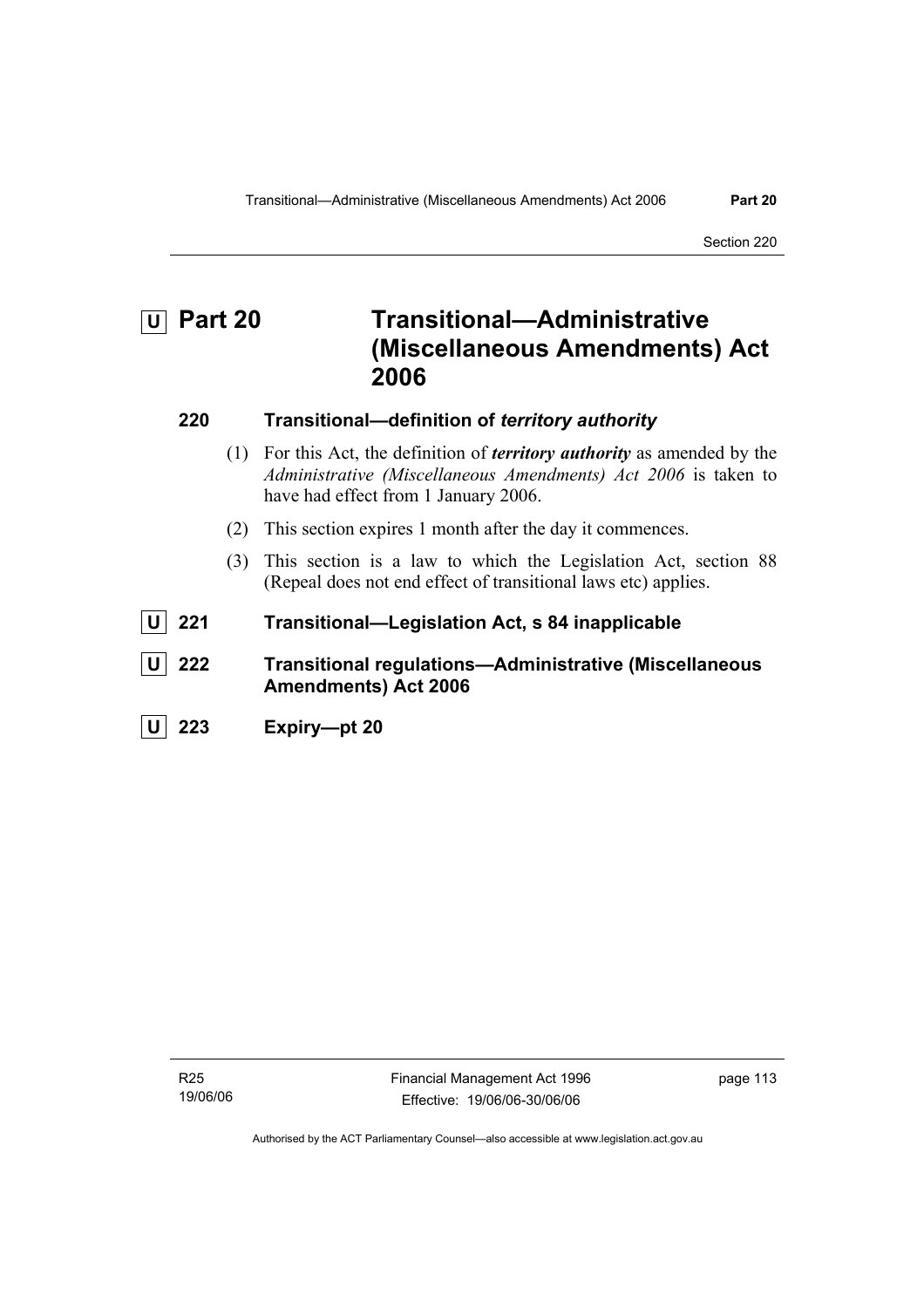# **U Dictionary**

(see s 3)

*Note 1* The Legislation Act contains definitions and other provisions relevant to this Act.

*Note 2* For example, the Legislation Act, dict, pt 1, defines the following terms:

- Act
	- administrative unit
	- auditor-general
	- authorised deposit-taking institution
	- chief executive (see s 163)
	- exercise
	- **function**
	- GST
	- may (see s  $146$ )
	- Minister (see s 162)
	- must (see s  $146$ )
	- person
	- Self-Government Act
	- territory-owned corporation.

*applicable governmental policies*, for a territory authority, for part 9 (Governance of territory authorities)—see section 103.

*appropriation* means an appropriation of public money by any Act including this Act.

*Appropriation Act* means an Act that makes appropriations in relation to a financial year for purposes mentioned in section 8.

*appropriation unit* means a class of outputs, or a group of output classes, for which an appropriation is made by an Appropriation Act.

*banking account* means an account with an authorised deposit-taking institution that is, or is substantially the same as, a bank account.

page 114 Financial Management Act 1996 Effective: 19/06/06-30/06/06

R25 19/06/06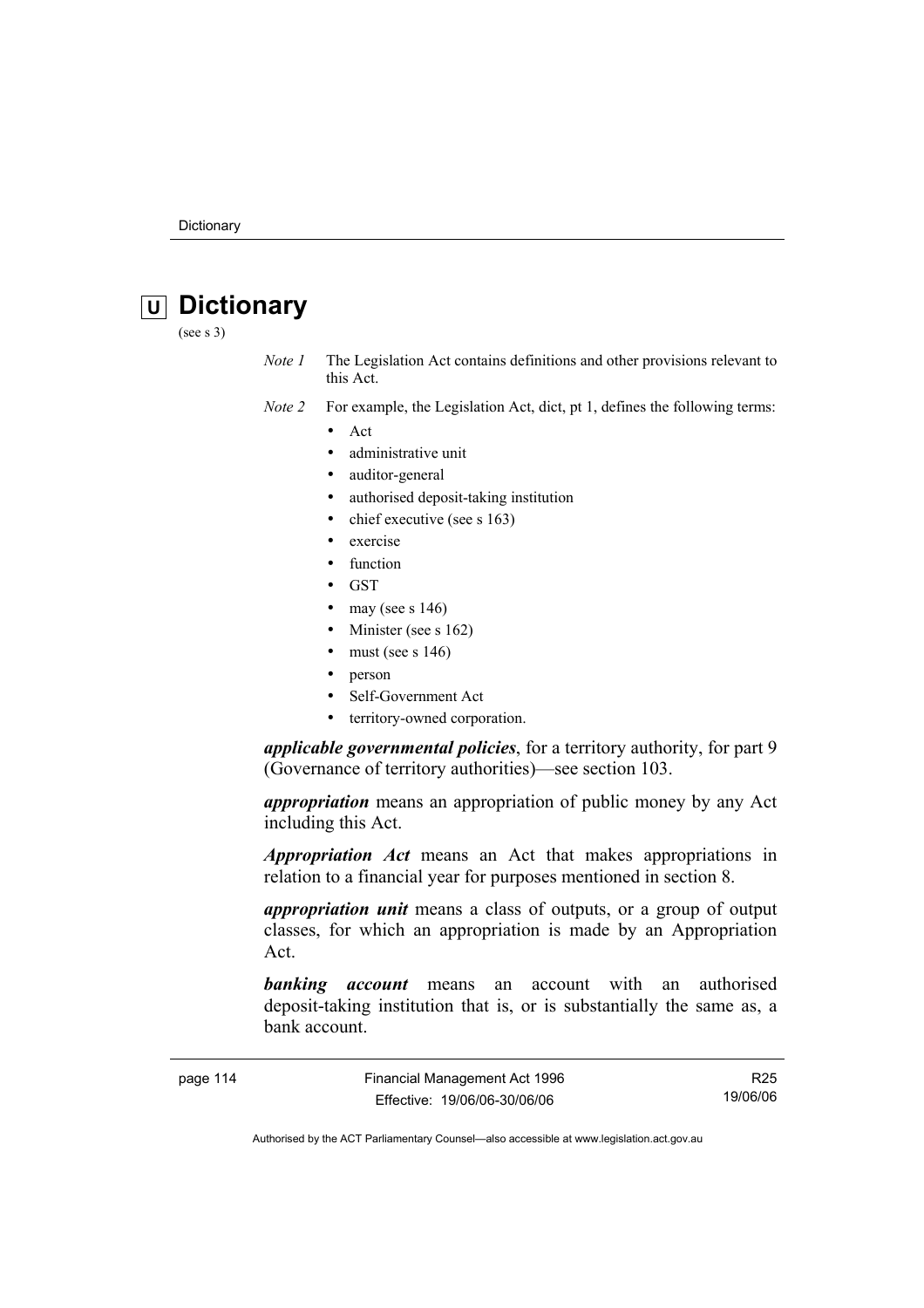*borrowing* includes—

- (a) raising money or obtaining credit, whether by dealing in securities or otherwise; and
- (b) entering into a financing lease;

but does not include using a credit card or overdraft facility, or otherwise obtaining credit, in a transaction forming part of the day-to-day operations of the Territory or a territory authority.

*budget papers* means documents presented to the Legislative Assembly under section 10 or section 13 (1).

*capital injection* means an amount provided, or to be provided, to a department, a territory authority or a territory-owned corporation for—

- (a) the purchase of assets to be held by the department or to be owned by the authority or corporation; or
- (b) the development of assets held by the department or owned by the authority or corporation; or
- (c) augmenting the assets held by the department or owned by the authority or corporation; or
- (d) reducing the liabilities of the department, the authority or the corporation;

but does not include an amount provided from an appropriation for a purpose mentioned in section  $8(1)(a)$  or (c) or (2) (a).

# *CEO*—see *chief executive officer*.

*chief executive officer* (or *CEO*), of a territory authority, means the person (however described) who is responsible for managing the affairs of the authority.

*class of outputs* means a group of outputs identified as a class by an Appropriation Act.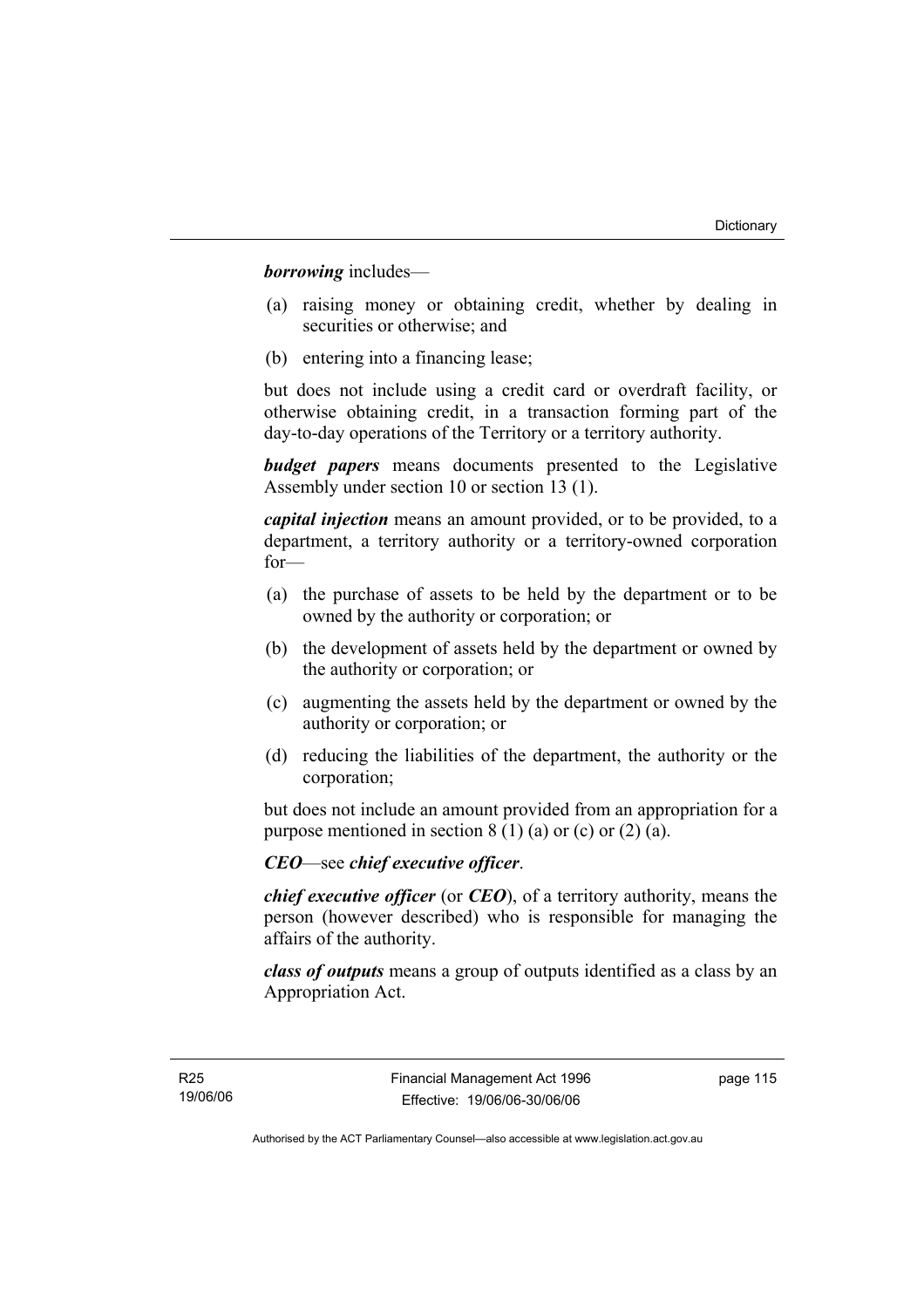*department* means—

- (a) an administrative unit (excluding any part of an administrative unit prescribed for paragraph (b) and any administrative unit forming part of a group of administrative units prescribed for paragraph (c)); or
- (b) a part of an administrative unit prescribed for this paragraph; or
- (c) a group of 2 or more administrative units prescribed for this paragraph.

*departmental banking account* means a banking account mentioned in section 34 (1).

*establishing Act*, for a territory authority, governing board or governing board member, for part 9 (Governance of territory authorities)—see section 72.

*expenses*, in relation to an output, means the expenses incurred in providing the output quantified on an accrual accounting basis and includes the overhead expenses properly attributable to the output.

*financial management guidelines* means the financial management guidelines under this Act.

*financial year*, for a territory authority, for part 9 (Governance of territory authorities)—see section 72.

#### *general government sector* means—

- (a) those organisations whose primary function is to provide services that are mainly not market orientated, are mainly for the consumption of the community generally, involve the transfer or redistribution of income, and are financed mainly through appropriation; and
- (b) those organisations that are controlled by the Territory and provide investment or other financial services.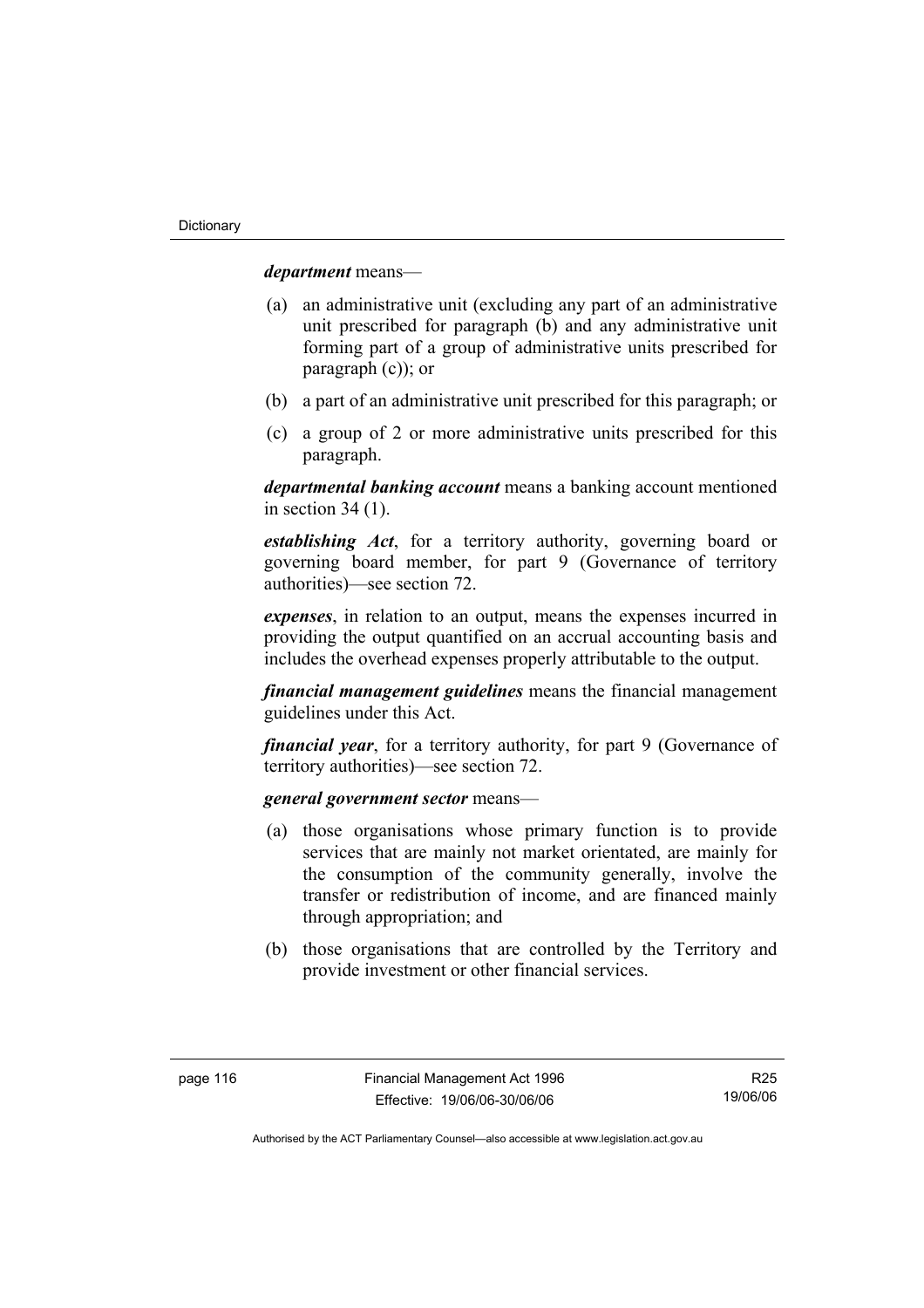*generally accepted accounting principles* means accounting principles and procedures that are—

- (a) recognised by the accounting profession as appropriate for reporting financial information relating to government, a department or a territory authority; and
- (b) consistent with this Act and any relevant Appropriation Act.

*governing board*, for a territory authority, means the governing board for the authority mentioned in section 76.

*governing board member*, for a territory authority with a governing board for part 9 (Governance of territory authorities)—see section 72.

*input tax credit*—see the *A New Tax System (Goods and Services Tax) Act 1999* (Cwlth), dictionary.

*interest* includes a dividend and any other financial return on a deposit, loan or other investment.

*invest* includes enter into a transaction or arrangement for the protection or enhancement of investments.

*Legislative Assembly secretariat*—see the *Public Sector Management Act 1994*, section 3.

*material interest*, for part 9 (Governance of territory authorities) see section 88 (4).

*outcomes* means the consequences for the community of outputs.

*outputs* means goods produced or services provided by a department or territory authority or a person producing goods or providing services on behalf of a department or territory authority.

*prescribed* means prescribed by the financial management guidelines.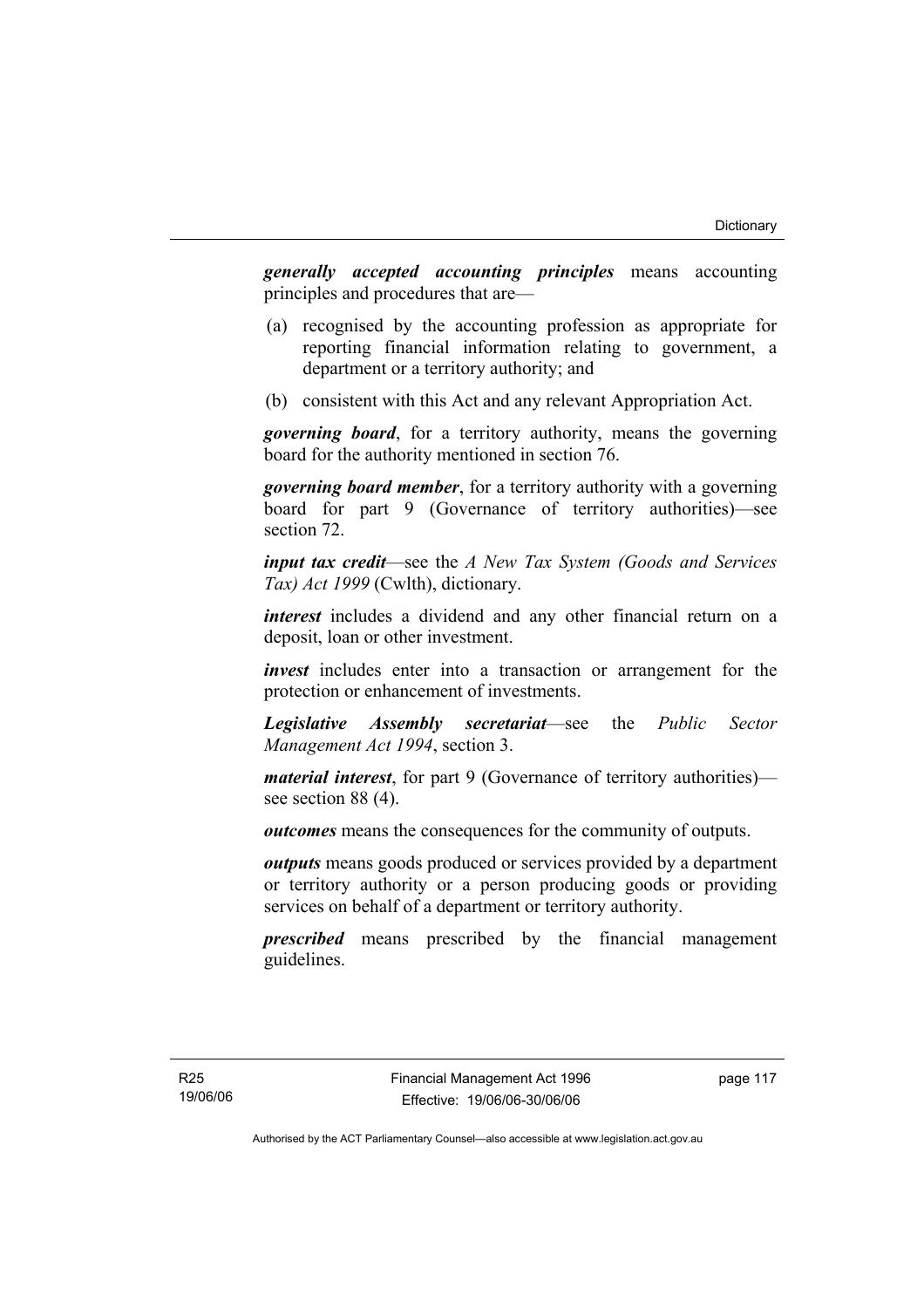*public money* means all money received by the Territory, including the proceeds of all loans raised on behalf of the Territory, but does not include—

- (a) money held by the Territory as trust money; or
- (b) money received by a territory-owned corporation or subsidiary of a territory-owned corporation; or
- (c) money received by the Territory from a territory-owned corporation or subsidiary of a territory-owned corporation for investment for the corporation or subsidiary; or
- (d) money received by a territory authority; or
- (e) money received by the Territory from a territory authority for investment for the authority; or
- (f) money received by the Territory—
	- (i) in repayment of an investment made by the Territory for a territory authority; or
	- (ii) as interest on such an investment.

*public trading enterprise sector* means those organisations whose primary function is to provide goods and services that are mainly market orientated and non-regulatory in nature and who may recover a significant part of their costs from individual consumers.

*relevant territory authority*, for part 9 (Governance of territory authorities)—see section 72.

*responsible chief executive*, in relation to a department, means—

- (a) if the department is constituted by an administrative unit or a part of an administrative unit—the chief executive of that administrative unit; or
- (b) if the department is constituted by a group of 2 or more administrative units—the person prescribed as the responsible chief executive in relation to the department.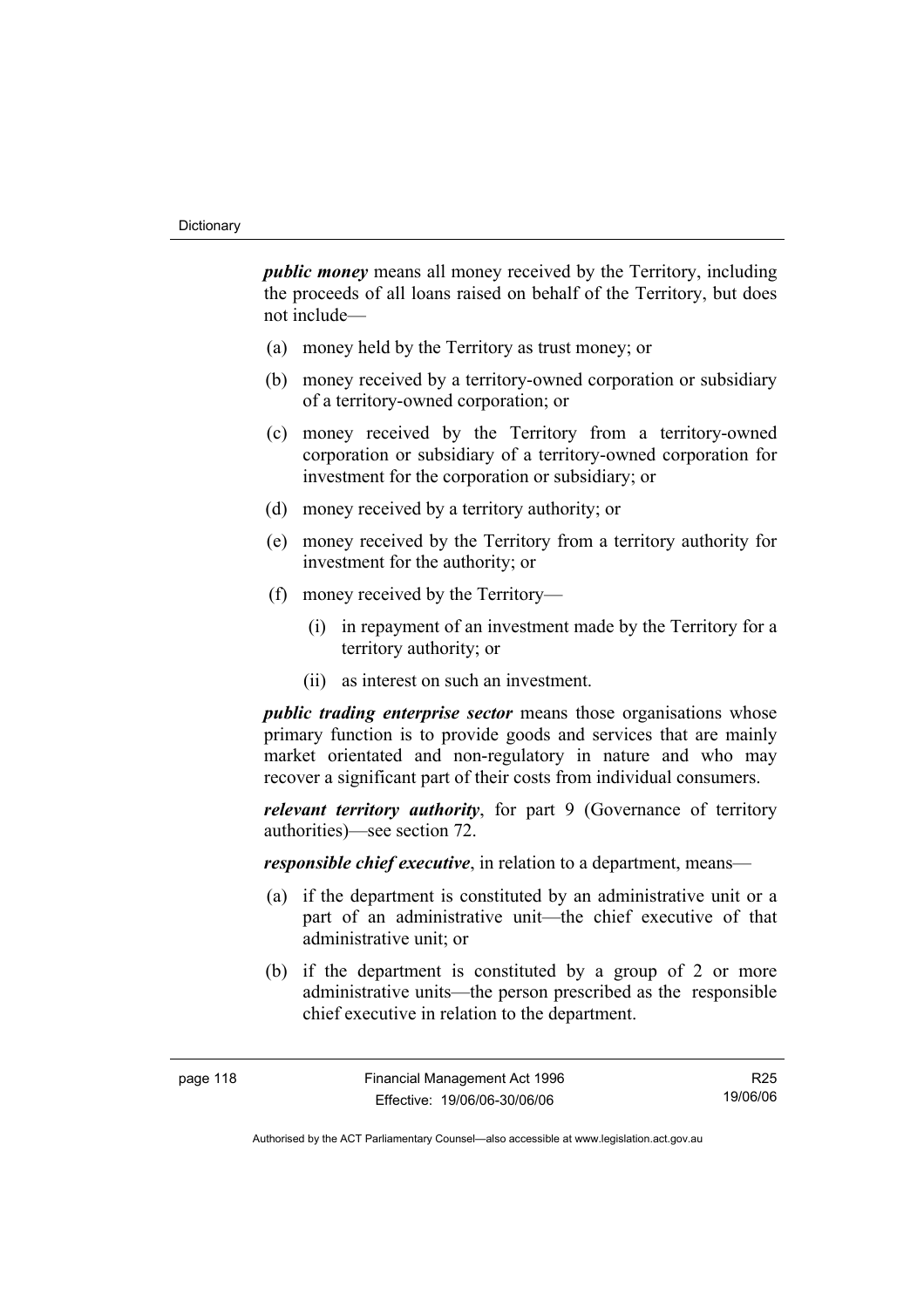### *responsible Minister* means—

- (a) in relation to a department that is constituted by an administrative unit or a part of an administrative unit—the Minister to whom responsibility for that administrative unit has been allocated under the *Public Sector Management Act 1994*, section 14; and
- (b) in relation to a department that is constituted by a group of 2 or more administrative units—the Minister prescribed as the responsible Minister in relation to the department; and
- (c) in relation to a territory authority—the Minister administering the Act under which the authority is established; and
- (d) in relation to a territory-owned corporation—the Minister administering the *Territory-owned Corporations Act 1990*.

*securities* includes stocks, debentures, notes, bonds, promissory notes, bills of exchange, and any other securities approved in writing by the Treasurer.

*statement of intent*, for a territory authority—see section 61 (1).

*subsidiary*—see the *Territory-owned Corporations Act 1990*, dictionary.

*superannuation appropriation*—see the *Territory Superannuation Provision Protection Act 2000*, dictionary.

*superannuation banking account*—see the *Territory Superannuation Provision Protection Act 2000*, section 7.

*taxable supply*—see the *A New Tax System (Goods and Services Tax) Act 1999* (Cwlth), dictionary.

### *territory authority*—

- (a) means a body corporate established by an Act; and
- (b) to remove any doubt, includes an entity to which part 8 applies; and

page 119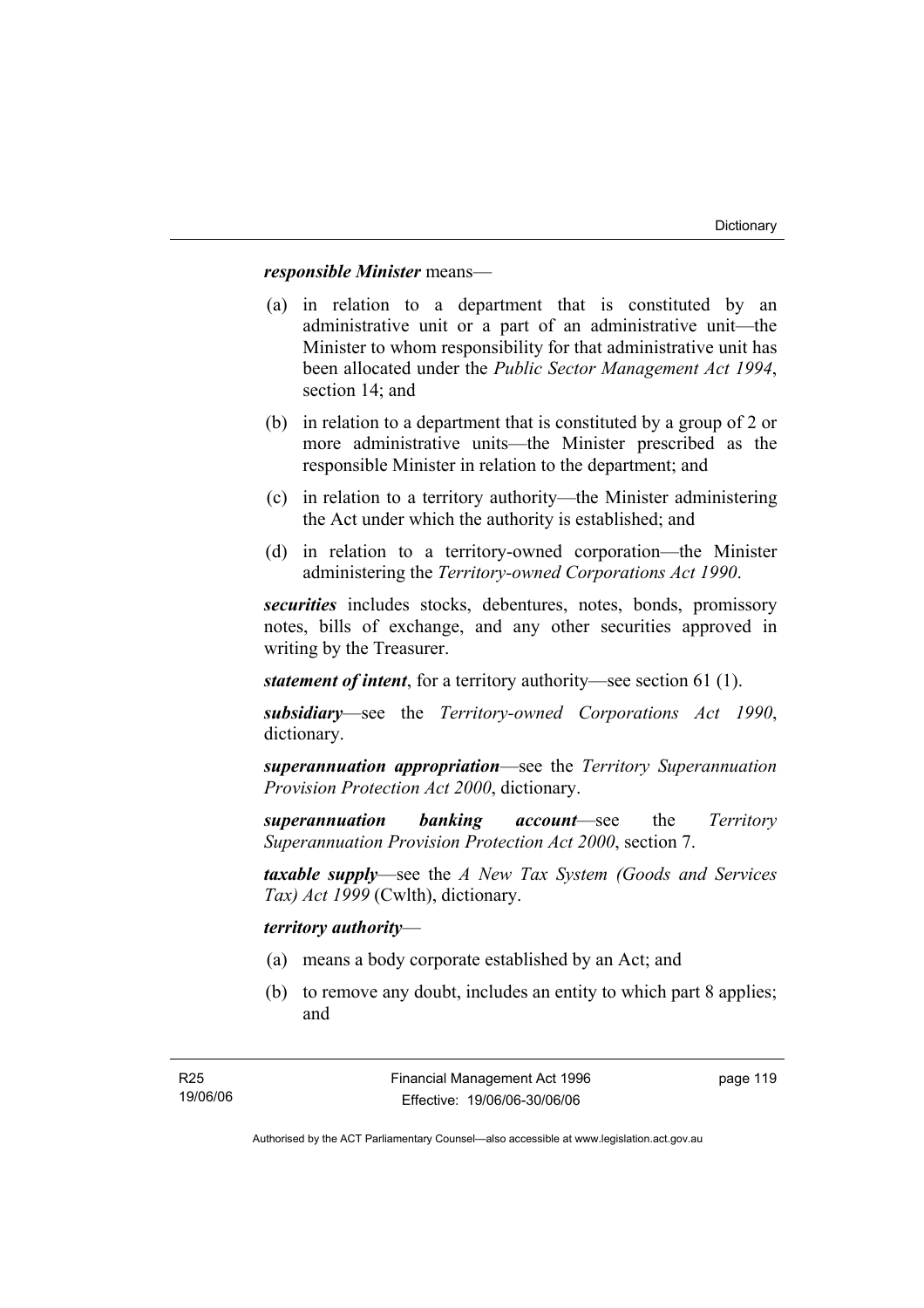- (c) for division 9.7 (Additional provisions for restructuring of certain territory authorities)—includes a territory authority that has ceased to exist; but
- (d) does not include a body declared under section 3B not to be a territory authority.

*territory banking account* means the banking account mentioned in section 33.

# *trust money* means—

- (a) money deposited with the Territory pending the completion of a transaction or the determination of a dispute and that may become repayable to the depositor or payable to the Territory or anyone else; or
- (b) all money that is paid into a territory court for possible repayment to the payee or a third party because of any Act, order, instruction or authority; or
- (c) money that belongs to or is owing to any person and is collected by the Territory because of an agreement between the Territory and that person; or
- (d) unclaimed money that is owing to or belongs to anyone and is deposited with the Territory; or
- (e) money that is paid to the Territory in trust for any other lawful purpose including interest on trust money.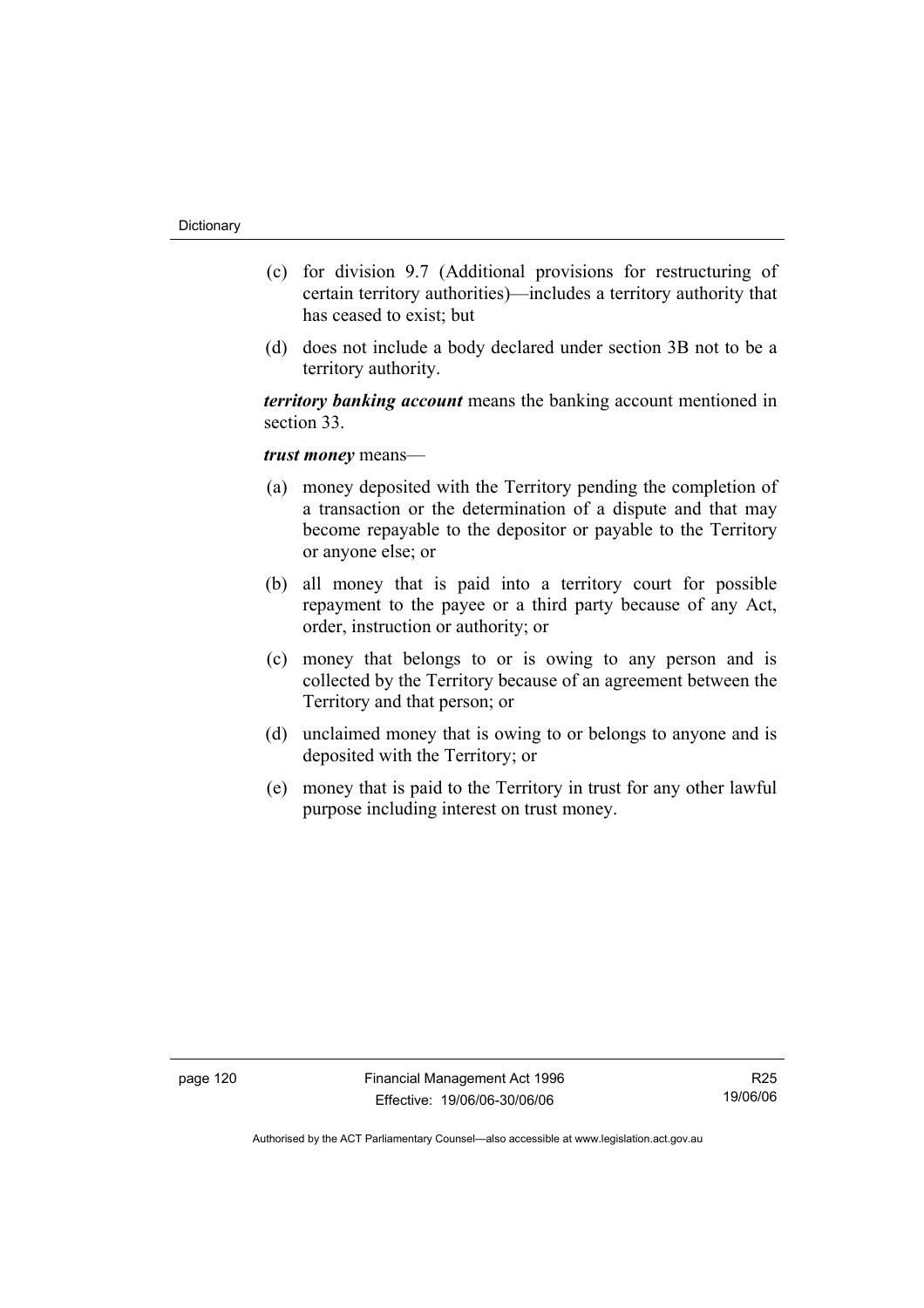# **Endnotes**

# **1 About the endnotes**

Amending and modifying laws are annotated in the legislation history and the amendment history. Current modifications are not included in the republished law but are set out in the endnotes.

Not all editorial amendments made under the *Legislation Act 2001*, part 11.3 are annotated in the amendment history. Full details of any amendments can be obtained from the Parliamentary Counsel's Office.

Uncommenced amending laws and expiries are listed in the legislation history and the amendment history. These details are underlined. Uncommenced provisions and amendments are not included in the republished law but are set out in the last endnote.

If all the provisions of the law have been renumbered, a table of renumbered provisions gives details of previous and current numbering.

The endnotes also include a table of earlier republications.

| $am = amended$                             | $ord = ordinance$                         |
|--------------------------------------------|-------------------------------------------|
| $amdt = amendment$                         | orig = original                           |
| $ch = chapter$                             | par = paragraph/subparagraph              |
| $def = definition$                         | $pres = present$                          |
| $dict = dictionary$                        | $prev = previous$                         |
| disallowed = disallowed by the Legislative | $(\text{prev}) = \text{previously}$       |
| Assembly                                   | $pt = part$                               |
| $div = division$                           | $r = rule/subrule$                        |
| $exp = expires/expired$                    | $renum = renumbered$                      |
| $Gaz = gazette$                            | $reloc = relocated$                       |
| $hda =$ heading                            | $R[X]$ = Republication No                 |
| IA = Interpretation Act 1967               | $RI =$ reissue                            |
| ins = inserted/added                       | $s = section/subsection$                  |
| $LA =$ Legislation Act 2001                | $sch = schedule$                          |
| $LR =$ legislation register                | $sdiv = subdivision$                      |
| LRA = Legislation (Republication) Act 1996 | $sub =$ substituted                       |
| $mod = modified/modification$              | SL = Subordinate Law                      |
| $o = order$                                | underlining = whole or part not commenced |
| om = omitted/repealed                      | or to be expired                          |
|                                            |                                           |

# **2 Abbreviation key**

R25 19/06/06 Financial Management Act 1996 Effective: 19/06/06-30/06/06

page 121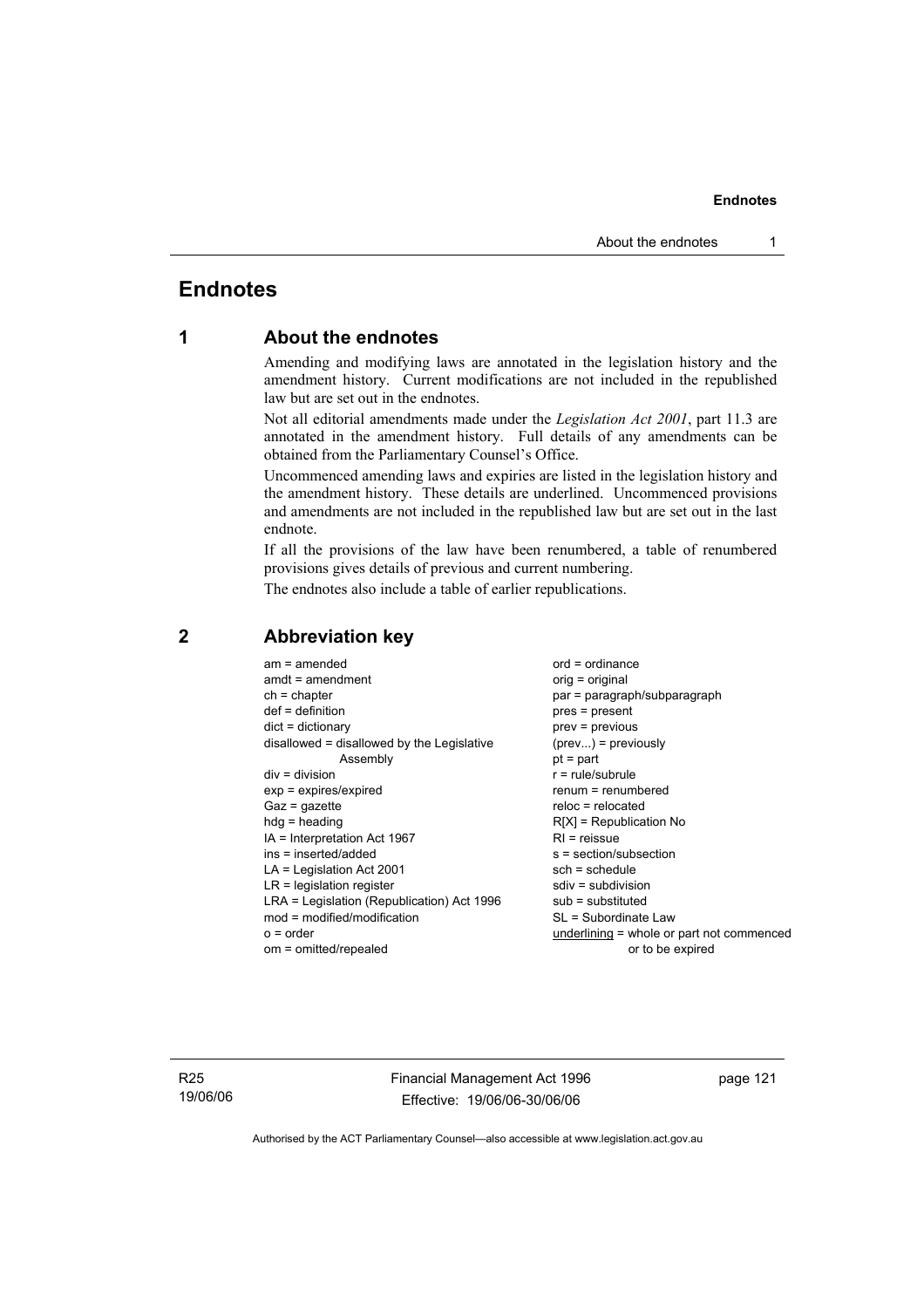| 3 | Legislation history |  |
|---|---------------------|--|
|---|---------------------|--|

## **3 Legislation history**

**Financial Management Act 1996 No 22**  notified 4 June 1996 (Gaz 1996 No 101) commenced 1 July 1996 (s 2)

as amended by

#### **Financial Management (Amendment) Act 1997 No 39**  notified 1 September 1997 (Gaz 1997 No S257) commenced 1 September 1997 (s 2)

**Financial Management (Amendment) Act (No 2) 1997 No 102**  notified 24 December 1997 (Gaz 1997 No S420) ss 1-3 commenced 24 December 1997 (s 2 (1)) remainder commenced 14 January 1998 (s 2 (2) and Gaz 1998 No S24)

**Financial Management (Amendment) Act (No 3) 1997 No 124**  notified 24 December 1997 (Gaz 1997 No S420) commenced 24 December 1997 (s 2)

**Trustee (Amendment) Act 1999 No 28 sch**  notified 21 May 1999 (Gaz 1999 No S24) sch commenced 21 May 1999 (s 2)

# **Financial Sector Reform (ACT) Act 1999 No 33 sch**  notified 25 June 1999 (Gaz 1999 No S34) s 1, s 2 and dict commenced 25 June 1999 (s 2 (1))

sch commenced 1 July 1999 (s 2 (2) and Cwlth Gaz 1999 No S289)

# **Appropriation Act 1999-2000 No 36 s 9**  notified 12 July 1999 (Gaz 1999 No S44)

s 9 commenced 12 July 1999 (s 2)

### **Financial Management Amendment Act 1999 No 58**  notified 10 November 1999 (Gaz 1999 No 45) commenced 10 November 1999 (s 2)

page 122 Financial Management Act 1996 Effective: 19/06/06-30/06/06

R25 19/06/06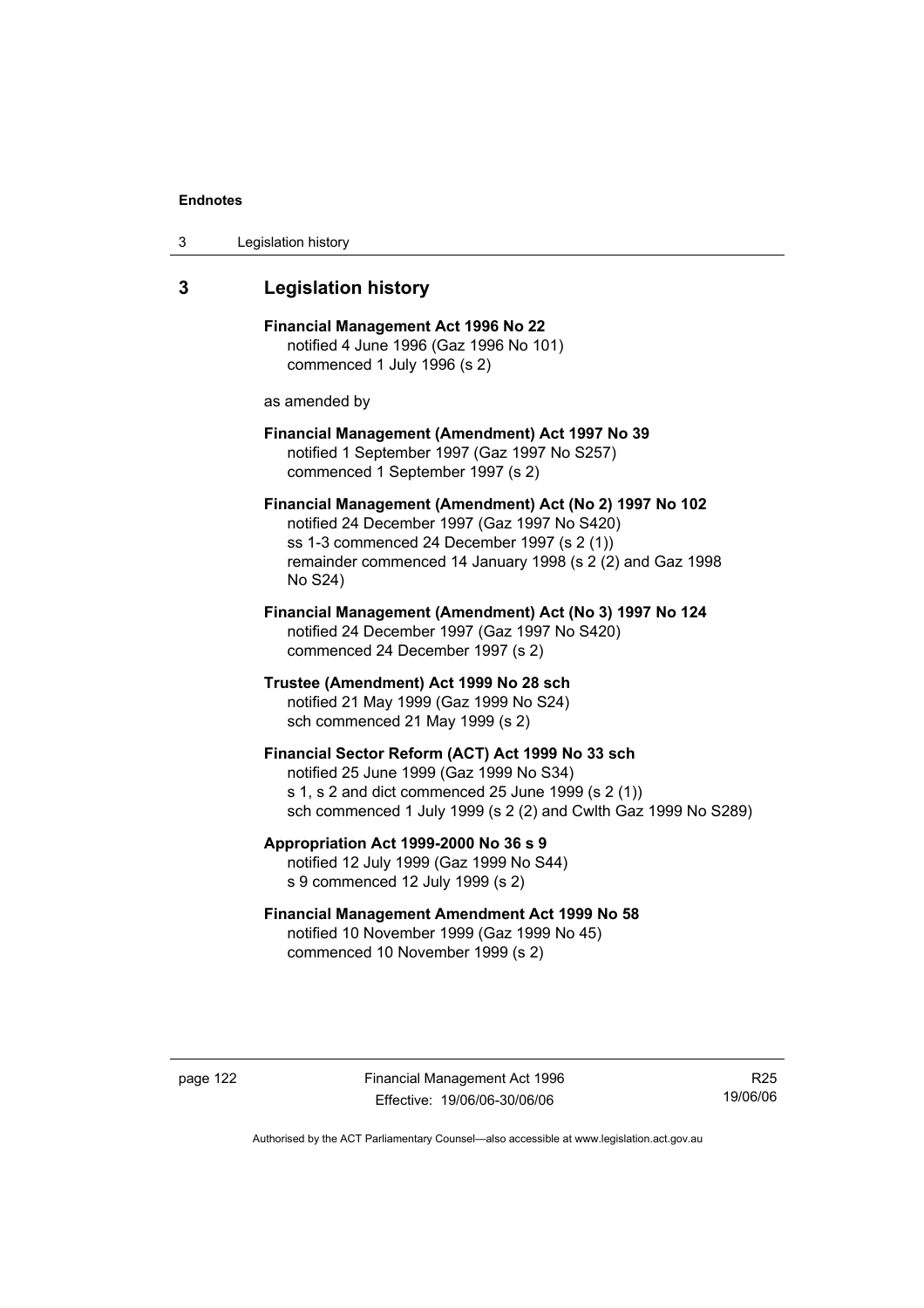#### **Territory Superannuation Provision Protection Act 2000 No 21 sch**

notified 15 June 2000 (Gaz 2000 No 24) s 1, s 2 commenced 15 June 2000 (IA s 10B) sch commenced 1 July 2000 (s 2)

### **Financial Management Amendment Act 2000 No 27**

notified 30 June 2000 (Gaz 2000 No S30) s 1, s 2 commenced 30 June 2000 (IA s 10B) remainder commenced 30 June 2000 (s 2)

#### **Financial Management Amendment Act 2001 No 4**

notified 8 March 2001 (Gaz 2001 No 10) s 1, s 2 commenced 8 March 2001 (IA s 10B) s 3 commenced 8 March 2001 (s 2) remainder commenced 8 September 2001 (IA s 10E)

#### **Statute Law Amendment Act 2001 No 11 sch 3**

notified 29 March 2001 (Gaz 2001 No 13) commenced 29 March 2001 (s 2)

#### **Financial Management Amendment Act 2001 (No 2) 2001 No 42**

notified 29 June 2001 (Gaz 2001 No S36)

- s 1, s 2 commenced 29 June 2001 (IA s 10B)
- s 3, s 4, s 6, s 7 commenced 29 June 2001 (s 2 (1))
- s 5 commenced 1 July 2001 (s 2 (2))

# **Appropriation Act 2001-2002 2001 No 43 s 12**

notified 29 June 2001 (Gaz 2001 No S36)

- s 1, s 2 commenced 29 June 2001 (IA s 10B)
- s 12 commenced 1 July 2001 (s 2)

#### **Legislation (Consequential Amendments) Act 2001 No 44 pt 146**

notified 26 July 2001 (Gaz 2001 No 30) s 1, s 2 commenced 26 July 2001 (IA s 10B) pt 146 commenced 12 September 2001 (s 2 and see Gaz 2001 No S65)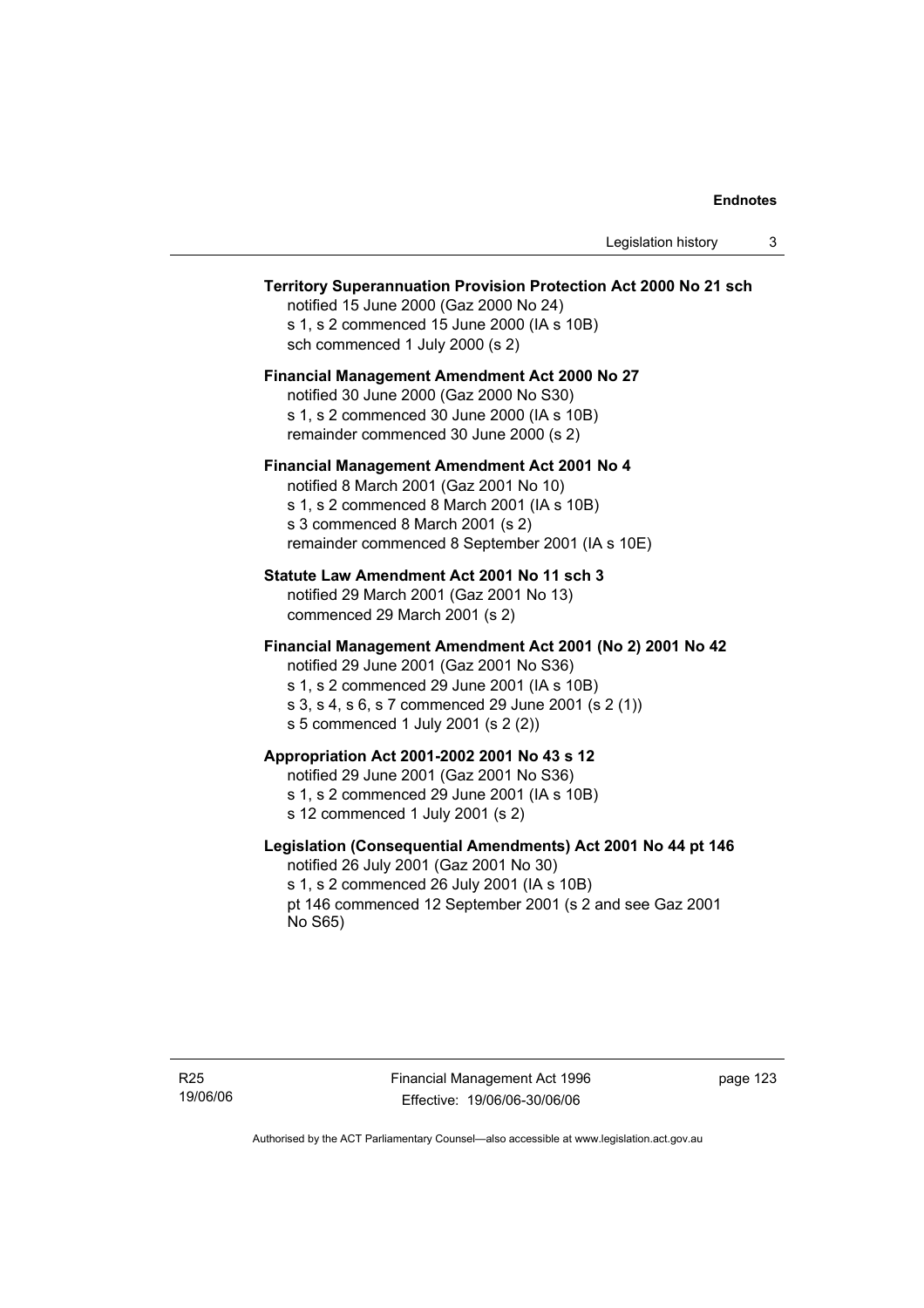| Legislation history<br>-3 |  |
|---------------------------|--|
|---------------------------|--|

#### **Financial Management Legislation Amendment Act 2001 No 45 pt 2 (as am by 2002 No 30 pt 3.26)**

notified 12 July 2001 (Gaz 2001 No 28) s 1, s 2 commenced 12 July 2001 (IA s 10B) s 4 commenced 12 January 2002 (s 2 (3) and see Act 2002 No 30 amdt 3.370) pt 2 remainder commenced 12 January 2002 (LA s 79)

#### **Statute Law Amendment Act 2001 No 56 pt 3.20**

notified 5 September 2001 (Gaz 2001 No S65) commenced 5 September 2001 (s 2)

# **Financial Management Amendment Act 2001 (No 3) 2001 No 95**

notified 10 September 2001 (Gaz 2001 No S66) s 1, s 2 commenced 10 September 2001 (LA s 75) remainder commenced 1 January 2002 (CN 2001 No 6)

#### **Financial Management Amendment Act 2001 (No 4) No 97**

notified LR 20 December 2001 commenced 20 December 2001 (s 2)

#### **Appropriation Act 2002-2003 No 29 s 12**

notified LR 9 September 2002 taken to have commenced 30 June 2002 (s 2)

#### **Statute Law Amendment Act 2002 No 30 pt 3.25**

notified LR 16 September 2002 s 1, s 2 taken to have commenced 19 May 1997 (LA s 75 (2)) amdt 3.369 taken to have commenced 31 December 2001 (s 2 (2)) pt 3.25 remainder commenced 17 September 2002 (s 2 (1))

### **Financial Management Amendment Act 2002 No 38**

notified LR 8 October 2002 s 1, s 2 commenced 8 October 2002 (LA s 75 (1)) remainder commenced 1 November 2002 (s 2 and CN2002-12)

#### **Appropriation Act 2002-2003 (No 2) A2003-9 s 9**

notified LR 7 March 2003

s 1, s 2 commenced 7 March 2003 (LA s 75 (1))

s 9 commenced 8 March 2003 (s 2)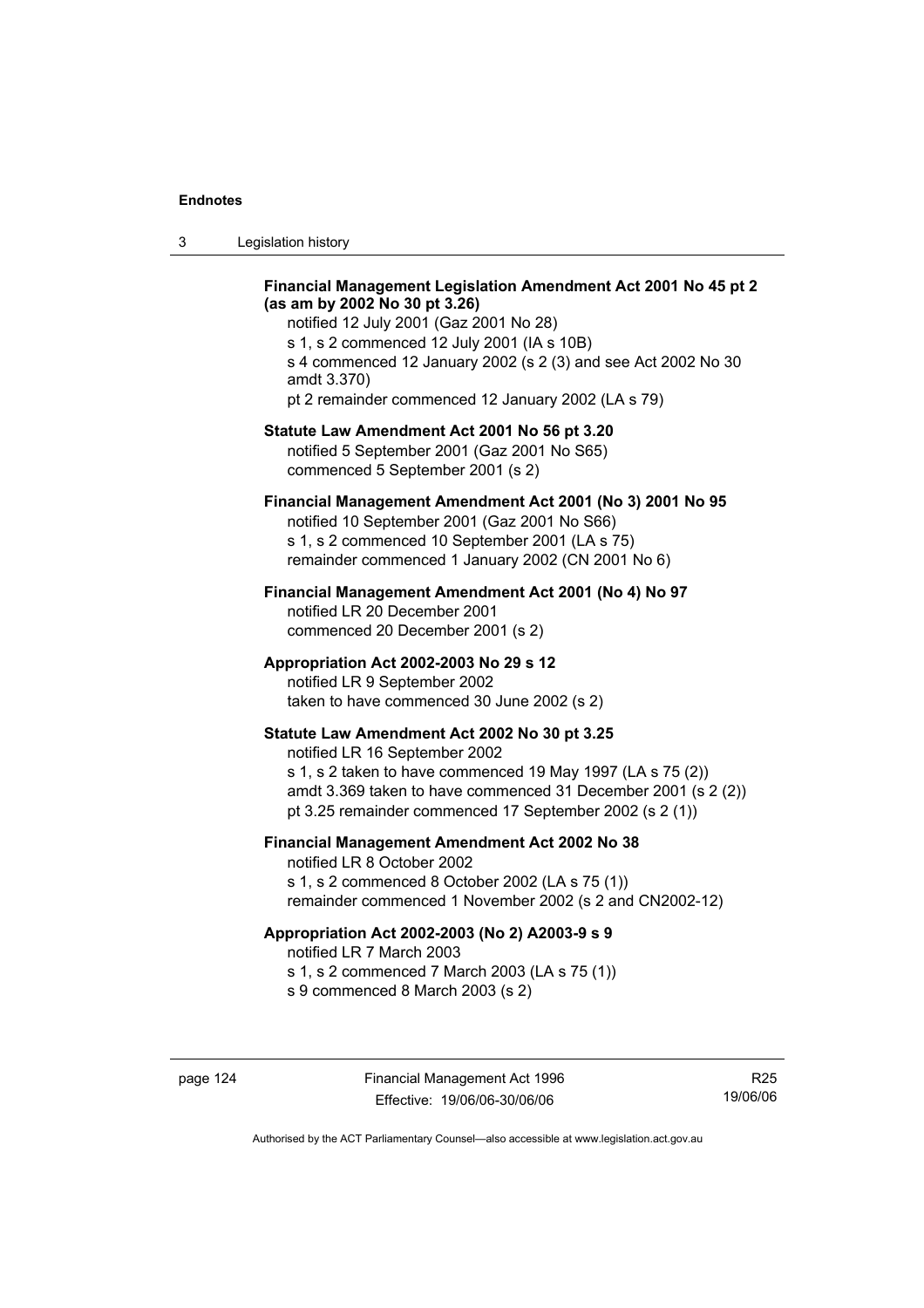#### **Financial Management Amendment Act 2003 A2003-21**

notified LR 19 May 2003 s 1, s 2 commenced 19 May 2003 (LA s 75 (1)) remainder commenced 20 May 2003 (s 2)

#### **Appropriation Act 2003-2004 A2003-27**  notified LR 30 June 2003 commenced 30 June 2003 (s 2)

#### **Financial Management Amendment Act 2003 (No 2) A2003-46**

notified LR 31 October 2003 s 1, s 2 commenced 31 October 2003 (LA s 75 (1)) remainder commenced 1 November 2003 (s 2)

#### **Statute Law Amendment Act 2003 (No 2) A2003-56 sch 3 pt 3.9**

notified LR 5 December 2003 s 1, s 2 commenced 5 December 2003 (LA s 75 (1)) sch 3 pt 3.9 commenced 19 December 2003 (s 2)

# **Financial Management Amendment Act 2004 A2004-19**  notified LR 6 April 2004

s 1, s 2 commenced 6 April 2004 (LA s 75 (1)) remainder commenced 7 April 2004 (s 2)

#### **Financial Management Amendment Act 2004 (No 2) A2004-33**

notified LR 30 June 2004 s 1, s 2 commenced 30 June 2004 (LA s 75 (1)) remainder commenced 1 July 2004 (s 2)

#### **Appropriation Act 2004-2005 A2004-35 s 12**

notified LR 30 June 2004 commenced 30 June 2004 (s 2)

#### **Territory Owned Corporations Amendment Act 2004 A2004-53 sch 1**  notified LR 16 August 2004

s 1, s 2 commenced 16 August 2004 (LA s 75 (1)) sch 1 commenced 17 August 2004 (s 2)

#### **Statute Law Amendment Act 2005 A2005-20 sch 3 pt 3.22**

notified LR 12 May 2005

- s 1, s 2 taken to have commenced 8 March 2005 (LA s 75 (2))
- sch 3 pt 3.22 commenced 2 June 2005 (s 2 (1))

R25 19/06/06 Financial Management Act 1996 Effective: 19/06/06-30/06/06

page 125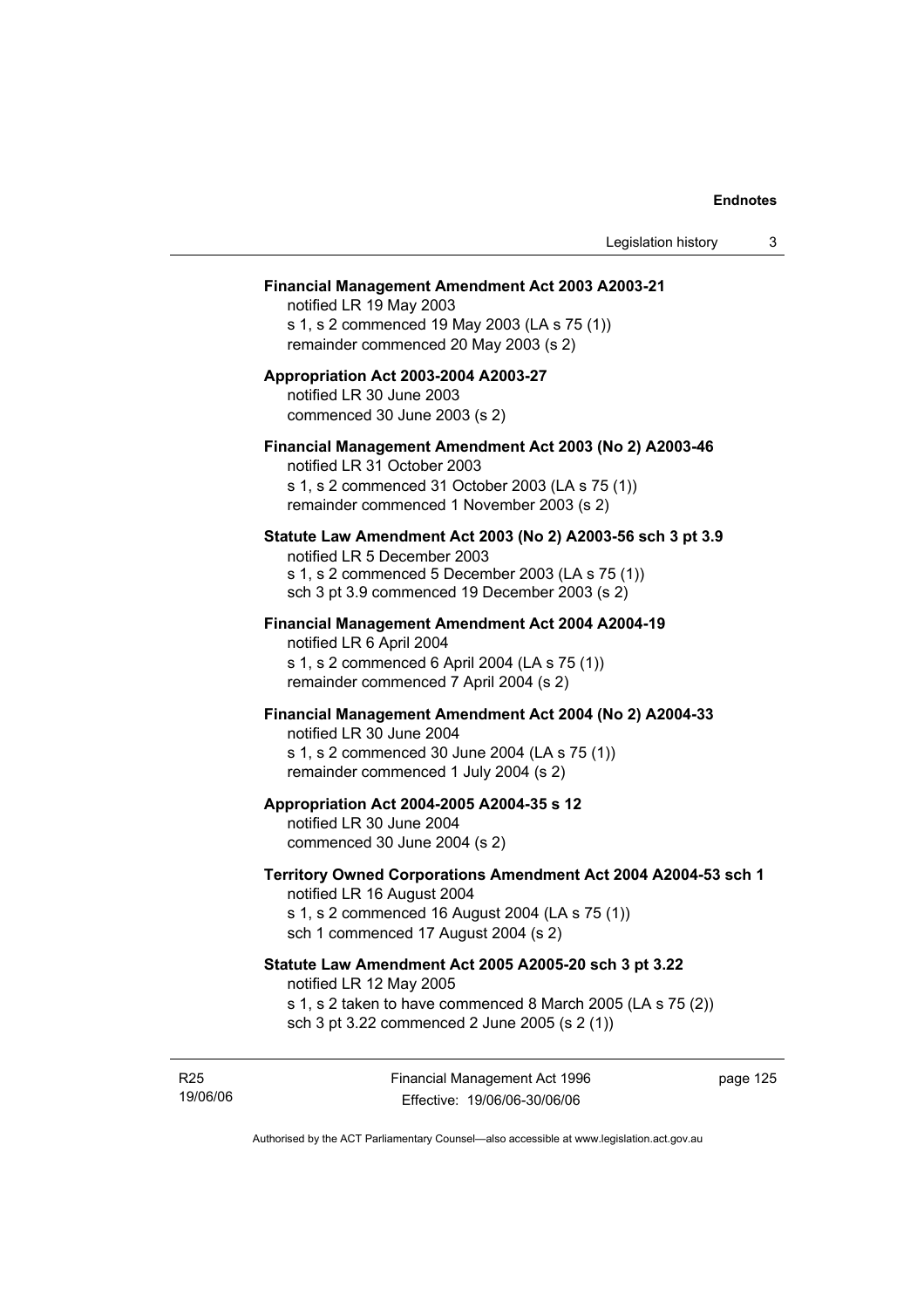3 Legislation history

#### **Appropriation Act 2005-2006 A2005-32 s 12, s 13**

notified LR 1 July 2005

s 1, s 2 taken to have commenced 30 June 2005 (LA s 75 (2))

s 12, s 13 taken to have commenced 30 June 2005 (s 2)

#### **Public Sector Management Amendment Act 2005 A2005-42 sch 1 pt 1.1**

notified LR 31 August 2005 s 1, s 2 commenced 31 August 2005 (LA s 75 (1)) sch 1 pt 1.1 commenced 1 September 2005 (s 2)

### **Financial Management Legislation Amendment Act 2005 A2005-52**

notified LR 26 October 2005

s 1, s 2 commenced 26 October 2005 (LA s 75 (1)) s 7, s 9, s 10, s 14, s 15, ss 17-32, s 38 (in part), s 39, s 40, s 42 (in part), s 49 commenced 27 October 2005 (s 2 (1)) remainder commenced 1 January 2006 (s 2 (2))

as modified by

#### **Financial Management Regulation 2005 SL2005-42 sch 1 (as am by A2006-30 amdt 1.61, amdt 1.62)**

notified LR 21 December 2005 s 1, s 2 commenced 21 December 2005 (LA s 75 (1)) sch 1 commenced 1 January 2006 (s 2)

as amended by

#### **Administrative (Miscellaneous Amendments) Act 2006 A2006-30 sch 1 pt 1.3, amdt 1.61, amdt 1.62**

notified LR 16 June 2006 s 1, s 2 commenced 16 June 2006 (LA s 75 (1)) amdt 1.45, amdt 1.52 so far as it inserts s 220, amdt 1.56 commenced 19 June 2006 (s 2 (2)) amdt 1.39, amdt 1.40, amdt 1.43, amdt 1.44 awaiting commencement  $(s 2(2))$ sch 1 pt 1.3 remainder, amdt 1.61, amdt 1.62 commence 1 July 2006  $(s 2(1))$ 

*Note* default commencement under LA s 79: 19 December 2006

page 126 Financial Management Act 1996 Effective: 19/06/06-30/06/06

R25 19/06/06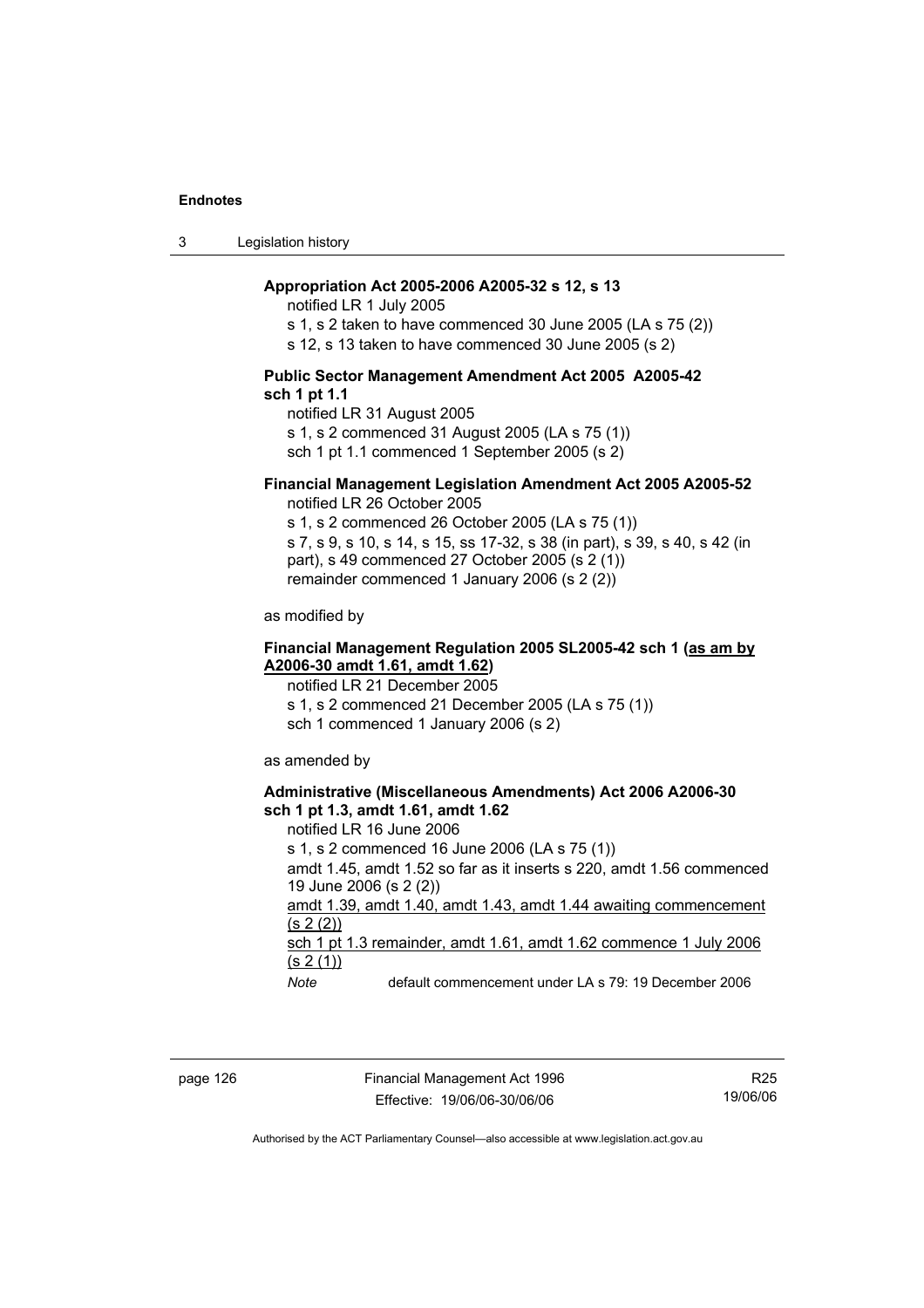# **4 Amendment history**

| <b>Name of Act</b><br>s <sub>1</sub>             | sub 2001 No 56 amdt 3.255                                                                                                                                                                                                                                                                                                                  |
|--------------------------------------------------|--------------------------------------------------------------------------------------------------------------------------------------------------------------------------------------------------------------------------------------------------------------------------------------------------------------------------------------------|
| s 2                                              | <b>Act subject to Territory Superannuation Provision Protection Act</b><br>sub 2000 No 21 sch                                                                                                                                                                                                                                              |
| <b>Dictionary</b><br>s 3 hdg<br>s <sub>3</sub>   | sub 2000 No 21 sch<br>am 2000 No 21 sch<br>def bank om 1999 No 33 sch<br>def banking institution ins 1997 No 102 s 4<br>om 1999 No 33 sch<br>def Territory activities ins 1997 No 124 s 4<br>om 2001 No 95 amdt 1.3<br>def Treasurer om 2001 No 95 amdt 1.2<br>remaining defs reloc to dict 2001 No 95 amdt 1.4<br>sub 2001 No 95 amdt 1.5 |
| <b>Notes</b><br>s 3A                             | orig s 3A renum as s 3B 2001 No 95 amdt 1.6<br>ins 2001 No 95 amdt 1.5                                                                                                                                                                                                                                                                     |
| s <sub>3B</sub>                                  | Declaration that certain bodies are not territory authorities for Act<br>(prev s 3A) ins 2000 No 21 sch<br>am 2001 No 44 amdt 1.1631, amdt 1.1632<br>renum as s 3B 2001 No 95 amdt 1.6<br>sub A2005-52 s 4                                                                                                                                 |
| <b>Budget management</b><br>pt 2 hdg             | sub A2003-46 s 4                                                                                                                                                                                                                                                                                                                           |
| <b>Appropriations and budgets</b><br>div 2.1 hdg | ins A2003-46 s 4                                                                                                                                                                                                                                                                                                                           |
| Form of appropriations<br>s <sub>8</sub>         | sub A2005-52 s 5                                                                                                                                                                                                                                                                                                                           |
| Net appropriations for outputs<br>s <sub>9</sub> | am 2000 No 27 s 5                                                                                                                                                                                                                                                                                                                          |
| s 9A                                             | Net appropriations for capital injections<br>ins 2000 No 27 s 6                                                                                                                                                                                                                                                                            |
| s 9B                                             | Appropriations for payments on behalf of Territory to be net appropriations<br>ins 2001 No 95 s 5                                                                                                                                                                                                                                          |
| <b>Budget papers</b><br>s 10                     | am 1997 No 124 s 5; 2001 No 56 amdt 3.257; A2005-52 s 6                                                                                                                                                                                                                                                                                    |

R25 19/06/06 Financial Management Act 1996 Effective: 19/06/06-30/06/06

page 127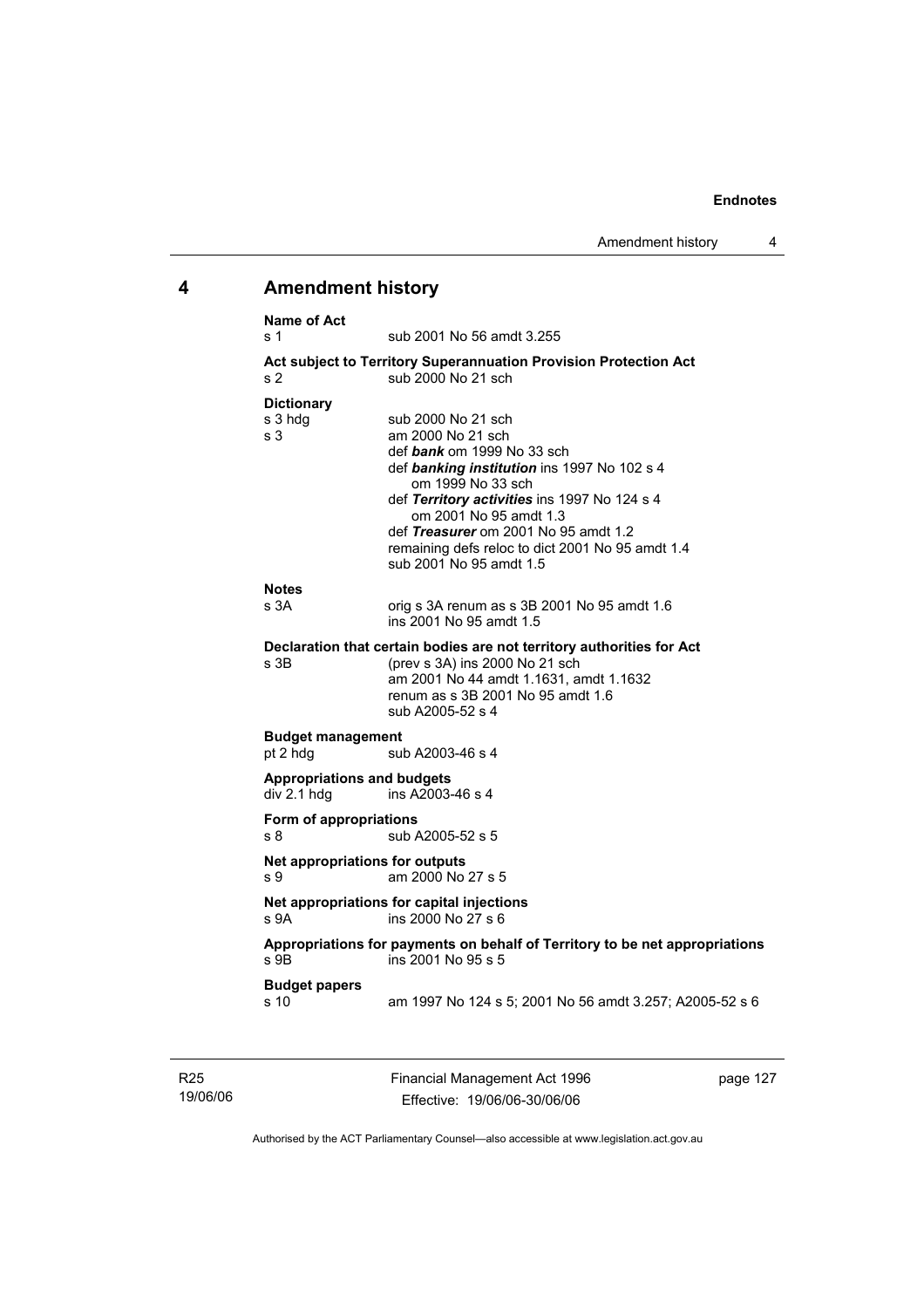4 Amendment history

| <b>Territory budgets</b><br>s 11           | am 1997 No 124 s 6; 2001 No 4 s 4; 2001 No 56 amdt 3.258;<br>2001 No 95 s 6<br>sub A2003-46 s 5<br>am A2005-32 s 12                                                                 |
|--------------------------------------------|-------------------------------------------------------------------------------------------------------------------------------------------------------------------------------------|
| s 11A                                      | Financial policy objectives and strategies statement<br>ins A2003-46 s 5                                                                                                            |
| <b>Departmental budgets</b><br>s 12        | am 1997 No 102 s 5; 1997 No 124 s 7; 1999 No 58 s 3; 2001<br>No 56 amdt 3.258; 2001 No 95 s 7; ss renum R6 LA (see<br>2001 No 95 amdt 1.7); 2002 No 38 s 4, s 5<br>sub A2005-52 s 7 |
| s 12A                                      | Territory authority and territory-owned corporation budgets<br>ins 1997 No 124 s 8<br>am 2001 No 56 amdt 3.258; 2001 No 95 s 8<br>sub A2005-52 s 8                                  |
| <b>Supplementary budget papers</b><br>s 13 | am 2001 No 56 amdt 3.259, amdt 3.260<br>sub 2001 No 97 s 4<br>am A2005-52 s 9                                                                                                       |
| s 13A                                      | Amendment of budgets for supplementary appropriation<br>ins A2003-9 s 9<br>sub A2005-52 s 10                                                                                        |
| s <sub>14</sub>                            | Transfer of funds between appropriations<br>am 1997 No 102 s 6; 2000 No 21 sch; 2001 No 56 amdt 3.261                                                                               |
| s <sub>15</sub>                            | Transfer of funds within appropriations<br>am 1997 No 102 s 7; 2001 No 56 amdt 3.262                                                                                                |
| s 15A                                      | Reclassification of certain appropriations<br>ins 1997 No 102 s 8; 2001 No 56 amdt 3.263                                                                                            |
| s 16                                       | <b>Transfer of functions after Appropriation Act passed</b><br>am 2000 No 21 sch; 2001 No 56 amdt 3.263<br>sub A2005-52 s 11                                                        |
| s 16A                                      | Amendment of budgets on transfer of functions between departments<br>ins A2003-21 s 4<br>om A2004-19 s 4                                                                            |
| s 17                                       | Variation of appropriations for Commonwealth grants<br>am 1997 No 102 s 9; 2001 No 56 amdt 3.264, amdt 3.265;<br>2002 No 38 s 6                                                     |

page 128 Financial Management Act 1996 Effective: 19/06/06-30/06/06

R25 19/06/06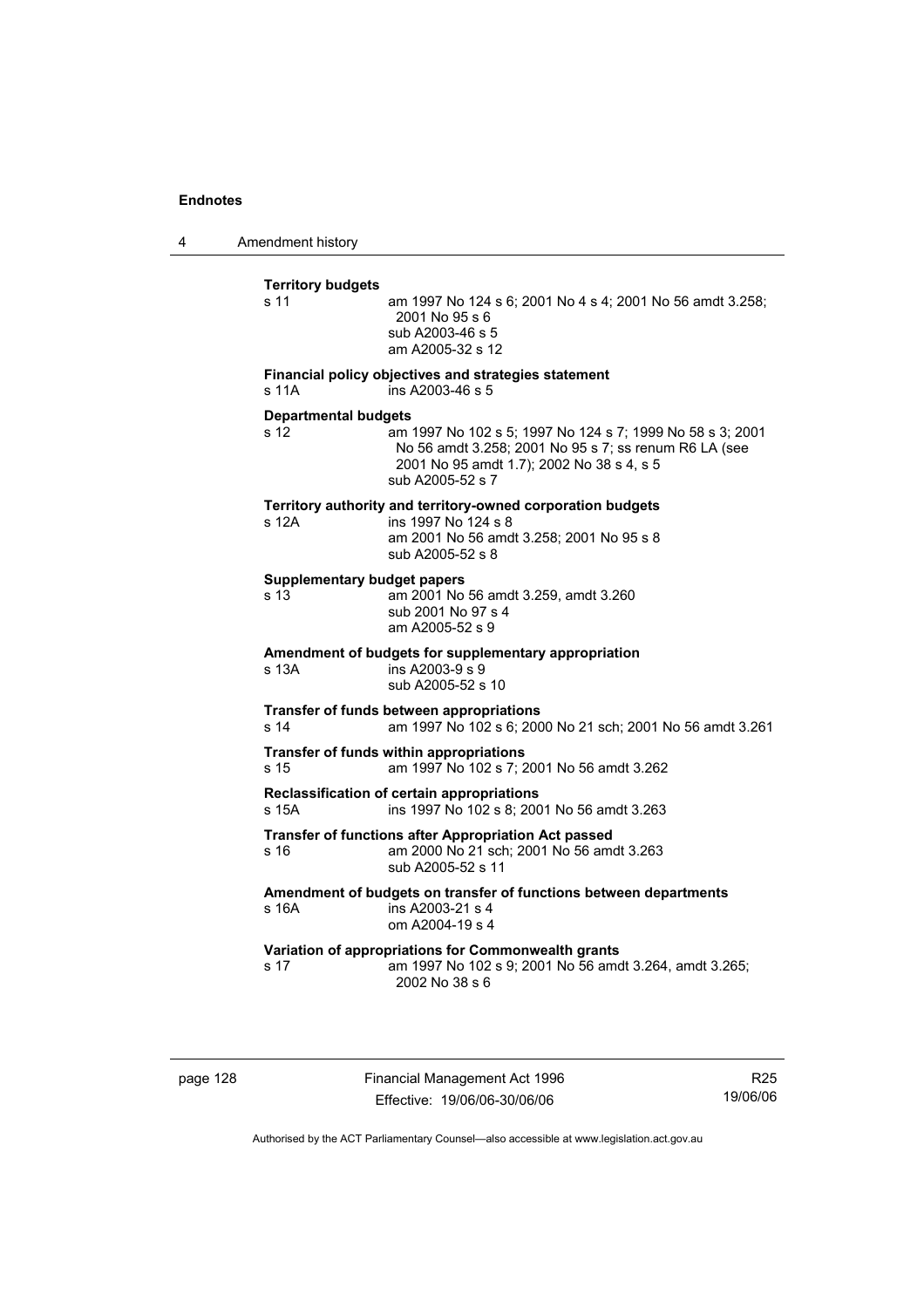# **Variations of appropriations for certain payments to Commonwealth** s 17A ins 1999 No 36 s 9 am 2000 No 27 s 7; 2001 No 43 s 12; 2001 No 56 amdt 3.266, amdt 3.267; A2003-27 s 12; A2004-35 s 12; A2005-32 s 13 **Treasurer's advance**  s 18 am 2001 No 56 amdt 3.268; 2001 No 97 s 5, s 6; ss renum R4 LA sub A2004-33 s 4 am A2005-20 amdt 3.153 **Assembly to be told about treasurer's advance** s 18A ins 1997 No 102 s 10 am 2001 No 56 amdt 3.269 om 2002 No 38 s 7 ins A2004-33 s 4 **Payments for Territory GST liabilities** ins 1997 No 39 s 4 sub 2000 No 27 s 8 **Authorisation of expenditure of certain Commonwealth grants**  s 19B ins 1997 No 102 s 11 am 2001 No 56 amdt 3.269 **Amendment of capital injection conditions**  ins 2002 No 38 s 8 sub A2005-52 s 12 **Amendment of performance criteria**<br>s 19D ins 2002 No 38 s 8 ins 2002 No 38 s 8 sub A2005-52 s 13 **Amendment of financial targets**  s 19E ins 2002 No 38 s 8 om A2005-52 s 14 **Amendment of budgets**   $ins$  A2004-19 s 5 am A2004-33 s 5 om A2005-52 s 15 **Budgets for Legislative Assembly secretariat**  s 20 am A2003-21 s 5 **Budget reviews and pre-election updates**  div 2.2 hdg ins A2003-46 s 6 **Budget review**  s 20A ins A2003-46 s 6

R25 19/06/06 Financial Management Act 1996 Effective: 19/06/06-30/06/06

page 129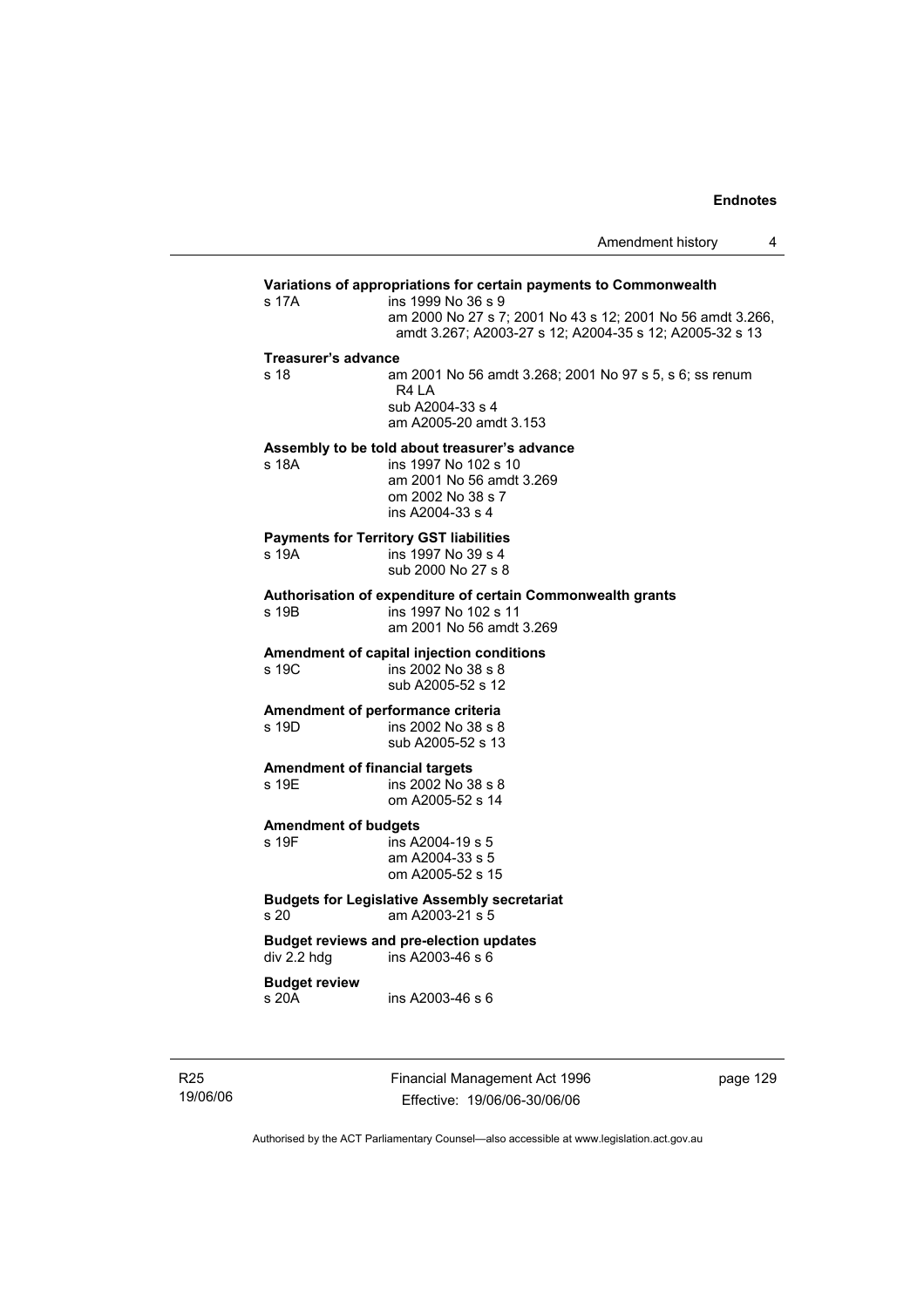|  |  |  | Amendment history |
|--|--|--|-------------------|
|--|--|--|-------------------|

**Purpose and contents of budget review**   $ins A2003-46 s 6$ **Pre-election budget update**   $ins$  A2003-46 s 6 **Purpose and contents of pre-election budget update**  ins A2003-46 s 6 am A2005-52 s 16 **Financial reports of the Territory**   $div 3.1$  hdg (prev pt 3 div 1 hdg) renum R3 LA (see 2001 No 95 amdt 1.11) **Meaning of** *the Territory* **in div 3.1**  s 21 hdg am R3 LA **Annual financial statements of the Territory**  s 22 am 2001 No 95 s 9; A2005-52 s 17 **Responsibility for annual financial statements**  s 23 am A2005-52 s 18 **Audit of annual financial statements**  s 24 am 2002 No 38 s 9, amdt 1.1; A2003-46 s 7; A2005-52 ss 19-21 **Presentation of annual financial statements to Legislative Assembly**  s 25 hdg sub 2002 No 38 amdt 1.2 s 25 am 2001 No 56 amdt 3.270; A2003-46 s 8, s 9 **Quarterly departmental performance reports**  s 25A reloc to s 30A **Periodic financial statements** s 26 am 1997 No 124 s 10; 2001 No 42 s 4 (6), (7) exp 30 June 2001 (s 26 (7)) sub 2001 No 42 s 5; 2001 No 95 s 11 **Financial reports and performance statements of departments**  div 3.2 hdg (prev pt 3 div 2 hdg) renum R3 LA (see 2001 No 95 amdt 1.11) sub A2005-52 s 22 **Annual financial statements of departments**  s 27 am 2001 No 56 amdt 3.272; 2001 No 95 s 12; 2002 No 38 ss 10-13; pars renum R10 LA (see 2002 No 38 amdt 1.5); A2005-52 ss 23-26 **Responsibility for annual financial statements of departments**  s 28 hdg sub 2002 No 38 amdt 1.6 s 28 sub A2005-52 s 27

page 130 Financial Management Act 1996 Effective: 19/06/06-30/06/06

R25 19/06/06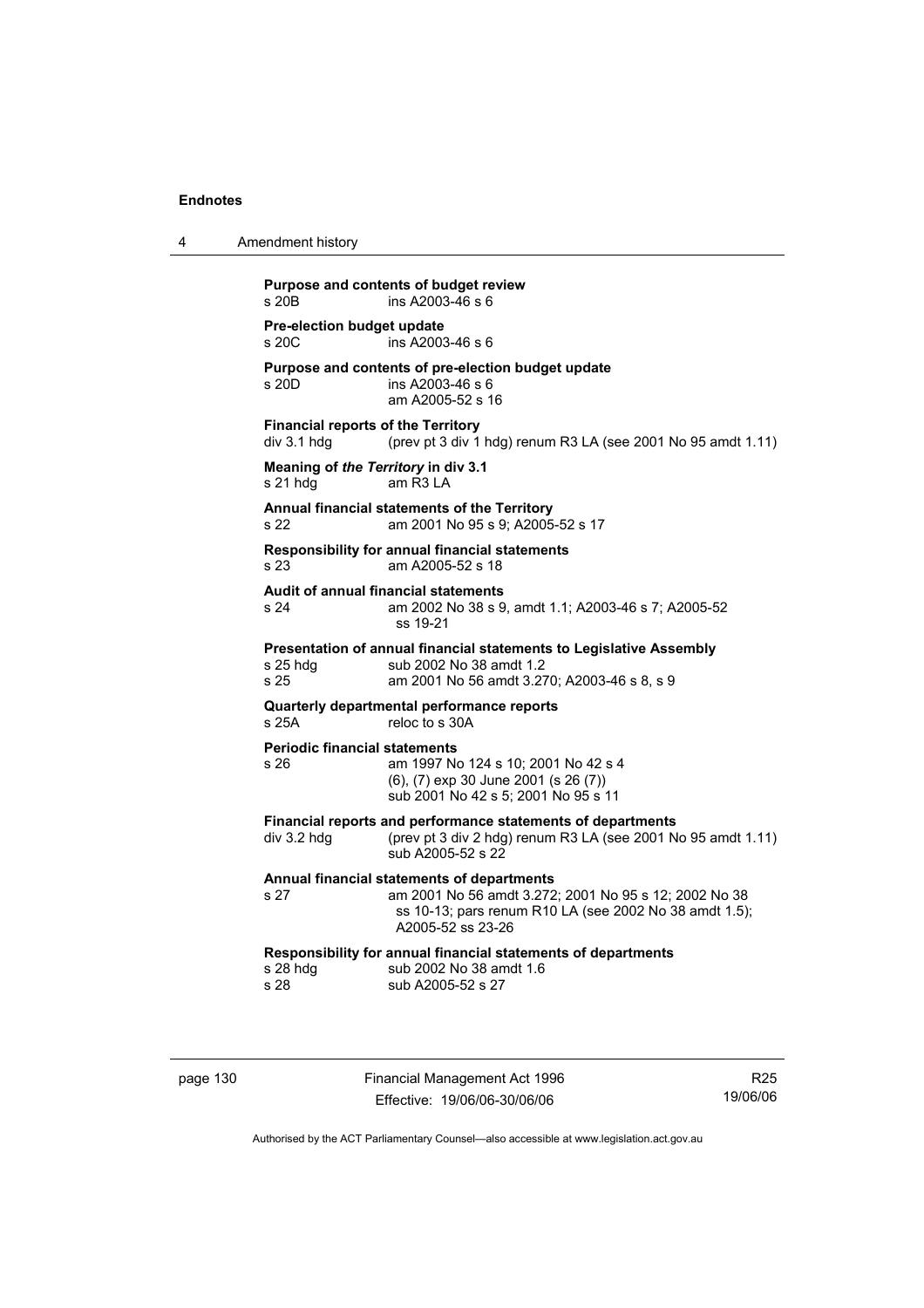| s 29                                         | Audit of financial statements of departments<br>sub 2002 No 38 s 14<br>am A2005-52 s 28, s 29                                                                                                                           |
|----------------------------------------------|-------------------------------------------------------------------------------------------------------------------------------------------------------------------------------------------------------------------------|
| s 29A                                        | Audit of financial statements for departments for 2000-2001<br>ins 2001 No 42 s 6<br>exp 31 December 2001 (s 29A (2))                                                                                                   |
| etc                                          | Departmental annual financial statements to be included in annual reports                                                                                                                                               |
| s 30 hdg<br>s 30                             | sub 2002 No 38 amdt 1.7<br>am 2001 No 56 amdt 3.273<br>sub A2005-52 s 30                                                                                                                                                |
| s 30A                                        | <b>Statements of performance of departments</b><br>(prev s 25A) ins 1997 No 124 s 9<br>am 2001 No 56 amdt 3.271; 2001 No 95 s 10; 2002 No 38<br>amdt $1.3$<br>reloc from s 25A 2002 No 38 amdt 1.4<br>sub A2005-52 s 31 |
| s 30 <sub>B</sub>                            | Responsibility for departmental statements of performance<br>ins A2005-52 s 31                                                                                                                                          |
| s 30C                                        | Scrutiny of departmental statements of performance<br>ins A2005-52 s 31                                                                                                                                                 |
| s 30D                                        | Departmental statements of performance to be included in annual reports etc<br>ins A2005-52 s 31                                                                                                                        |
| s 30E                                        | Half-yearly departmental performance reports<br>ins A2005-52 s 31                                                                                                                                                       |
| s 31                                         | Responsibilities of chief executives of departments<br>am 2002 No 38 s 15; A2005-20 amdt 3.154<br>sub A2005-52 s 32                                                                                                     |
| s 32                                         | Agreement for the conduct of banking for Territory<br>am 1997 No 102 sch; 1999 No 33 sch                                                                                                                                |
| <b>Territory banking account</b><br>s 33     | am 1997 No 102 sch                                                                                                                                                                                                      |
| <b>Departmental banking accounts</b><br>s 34 | am 1997 No 102 sch; 1999 No 33 sch; 2001 No 95 s 13; 2001<br>No 95 s 7; ss renum R6 LA (see 2001 No 95 amdt 1.8); 2002<br>No 38 s 16                                                                                    |
| s 34A                                        | Transfer of departmental banking account<br>prev s 34A renum as s 34B<br>ins 2001 No 95 s 14                                                                                                                            |

R25 19/06/06 Financial Management Act 1996 Effective: 19/06/06-30/06/06

page 131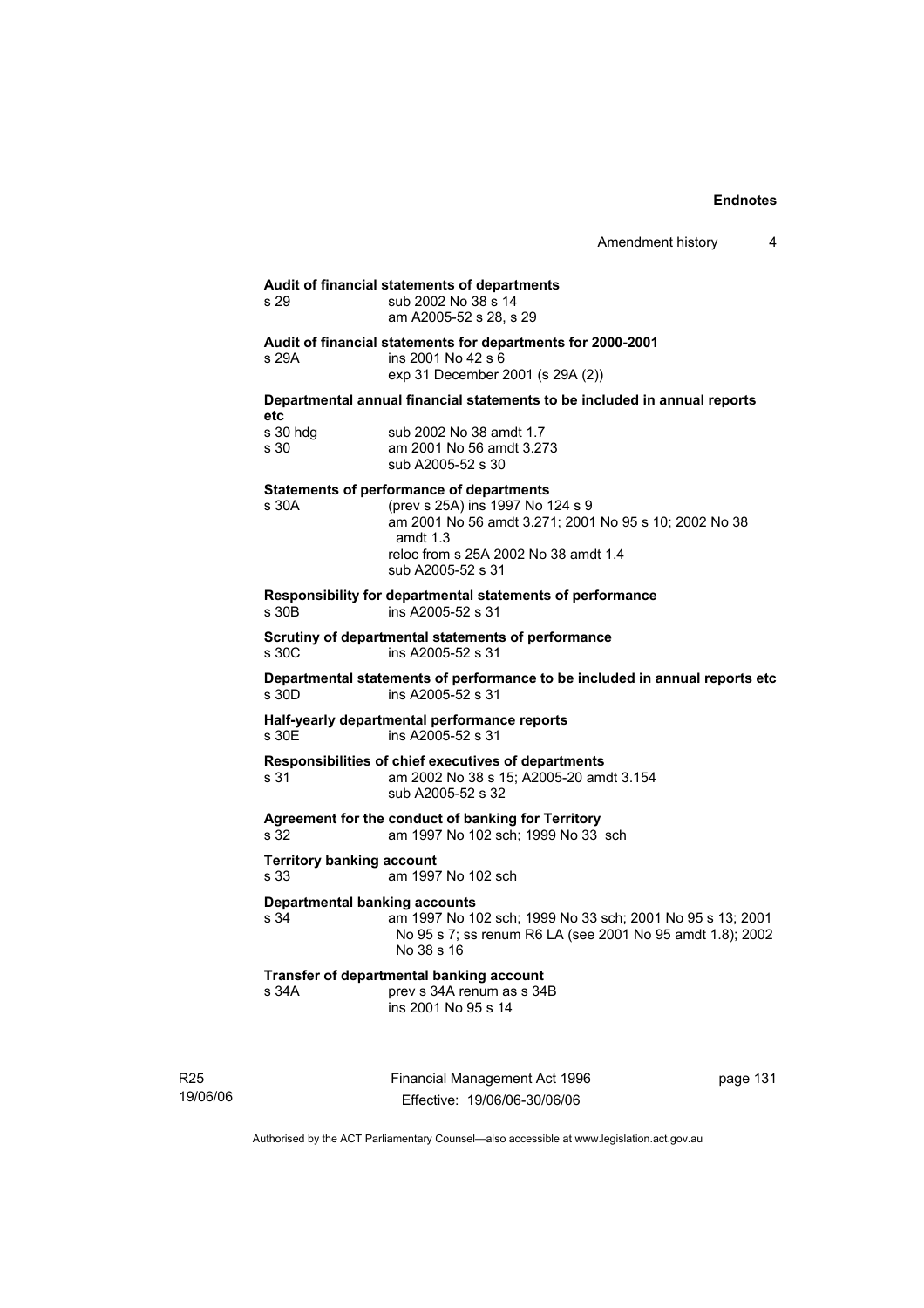| 4 | Amendment history                                                                                                                                                                                                                |
|---|----------------------------------------------------------------------------------------------------------------------------------------------------------------------------------------------------------------------------------|
|   | End of year balances of departmental banking accounts<br>(prev s 34A) ins 1997 No 102 s 12<br>s 34B<br>renum 2001 No 95 s 15                                                                                                     |
|   | Payments into banking accounts<br>s 35<br>am 1997 No 102 sch; 1999 No 33 sch                                                                                                                                                     |
|   | Transfer following change in departmental responsibilities<br>am 1997 No 102 sch<br>s 36                                                                                                                                         |
|   | Transfers from departmental banking accounts to territory banking account<br>s.36A<br>ins 2002 No 38 s 17                                                                                                                        |
|   | Payments from territory banking account<br>s 37 hdg<br>sub 2002 No 38 s 18<br>s 37<br>am 1997 No 102 sch; 2000 No 21 sch; 2001 No 95 s 16; 2002<br>No 38 s 19; ss renum R10 LA (see 2002 No 38 amdt 1.8);<br>A2005-52 ss 33-35   |
|   | Investment of certain public money<br>sub 2000 No 21 sch<br>s 38 hda<br>s 38<br>am 1997 No 102 sch; 1999 No 33 sch; 2000 No 21 sch; 2001<br>No 45 s 5; 2001 No 95 s 17; A2003-21 s 6, s 7; ss renum<br>R12 LA (see A2003-21 s 8) |
|   | <b>Borrowing and guarantees</b><br>sub 2001 No 45 s 6<br>pt 6 hdg                                                                                                                                                                |
|   | Borrowings by territory authorities to be approved<br>s 42<br>am 2001 No 95 s 18, amdt 1.9                                                                                                                                       |
|   | Loans to be paid into territory banking account<br>am 1997 No 102 sch; 2001 No 95 s 19<br>s 45                                                                                                                                   |
|   | <b>Payments by Treasurer</b><br>s 46<br>sub 2002 No 38 s 20                                                                                                                                                                      |
|   | <b>Guarantees by Territory</b><br>s 47<br>am 2001 No 56 amdt 3.274                                                                                                                                                               |
|   | <b>Financial derivatives</b><br>s 48<br>om 2001 No 45 s 7                                                                                                                                                                        |
|   | Departmental trust banking accounts<br>s 51<br>am 1997 No 102 sch; 1999 No 33 sch; 2002 No 38 s 21                                                                                                                               |
|   | Transfer of departmental trust banking accounts<br>ins A2005-52 s 36<br>s 51A                                                                                                                                                    |
|   | Transfers between trust banking accounts-changes in departmental<br>responsibilities<br>ins A2005-52 s 36<br>s 51B                                                                                                               |

page 132 Financial Management Act 1996 Effective: 19/06/06-30/06/06

R25 19/06/06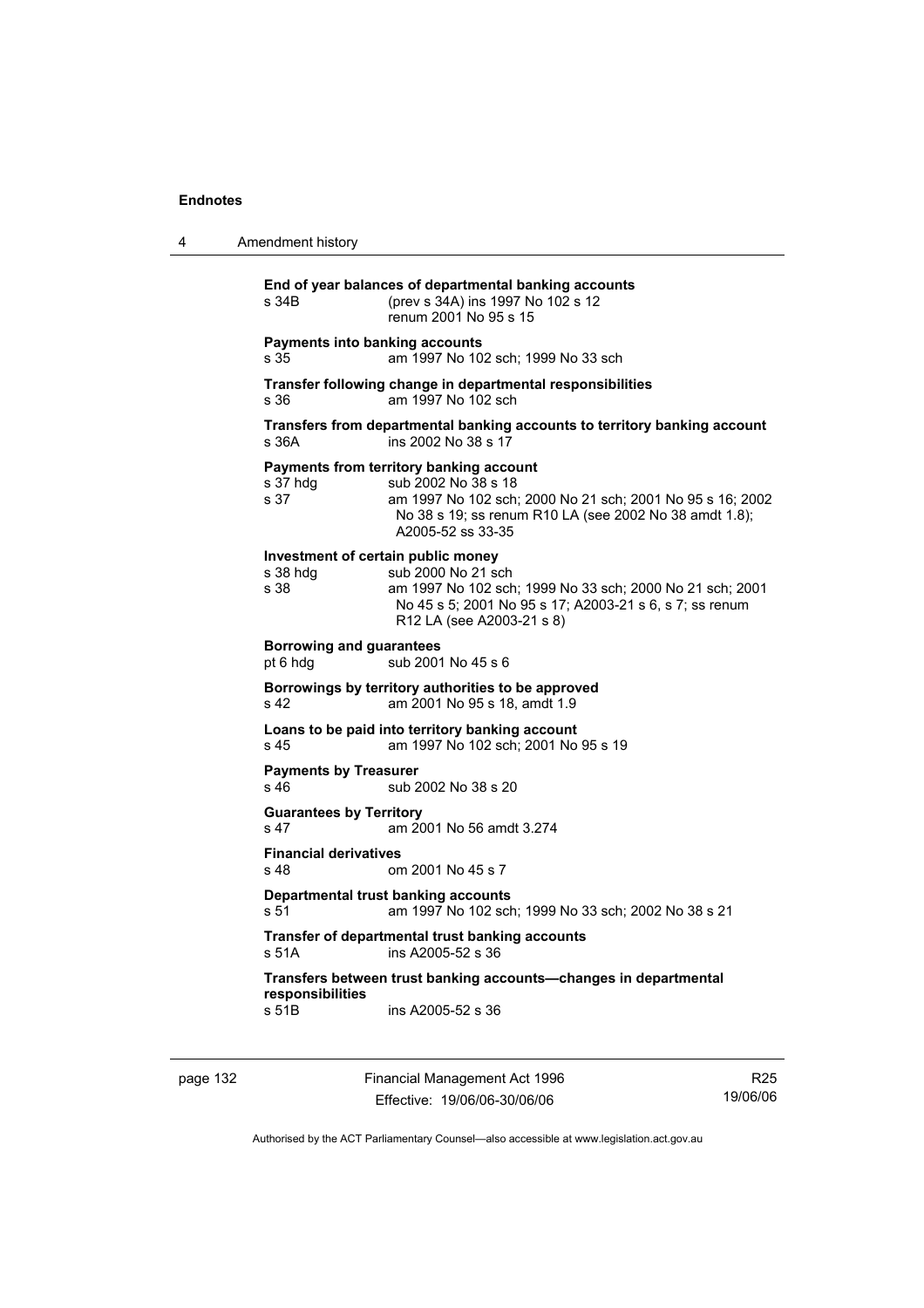| Amendment history |  |
|-------------------|--|
|-------------------|--|

| s 51C                                     | ins A2005-52 s 36                                                                                                                                                                                                                             |  |
|-------------------------------------------|-----------------------------------------------------------------------------------------------------------------------------------------------------------------------------------------------------------------------------------------------|--|
| s 52                                      | Transfers between trust banking account and territory banking account<br>am 1997 No 102 sch<br>sub 2001 No 95 s 20: A2005-52 s 37                                                                                                             |  |
| <b>Investment of trust money</b><br>s 53  | am 1999 No 28 sch                                                                                                                                                                                                                             |  |
| <b>Unclaimed trust money</b><br>s 53A     | ins 1997 No 102 s 13<br>am 1999 No 33 sch; 2001 No 44 amdts 1.1633-1.1635;<br>ss renum R3 LA (see 2001 No 44 amdt 1.1636); 2001 No 95<br>s 21; ss renum R6 LA; 2002 No 30 amdt 3.367                                                          |  |
| <b>Review of decisions</b><br>s 53B       | ins 1997 No 102 s 13<br>am 2002 No 30 amdt 3.368                                                                                                                                                                                              |  |
| <b>Notification of decisions</b><br>s 53C | ins 1997 No 102 s 13                                                                                                                                                                                                                          |  |
| pt 8 hdg                                  | Financial provisions for territory authorities<br>sub A2005-52 s 38                                                                                                                                                                           |  |
| <b>Application-pt 8</b><br>s 54           | am A2005-20 amdt 3.155<br>sub A2005-52 s 38<br>am A2006-30 amdts 1.37-1.40                                                                                                                                                                    |  |
| s 55                                      | Responsibilities of chief executive officers of territory authorities<br>am 1997 No 102 sch; 1999 No 33 sch; 2002 No 38 s 22<br>sub A2005-52 s 38                                                                                             |  |
| s 56                                      | Responsibilities of governing boards of territory authorities<br>am 1997 No 102 sch; 1999 No 33 sch; 2001 No 45 s 8; 2001<br>No 95 s 22; 2002 No 38 s 23, s 24; A2003-21 ss 9-12; ss<br>renum R12 LA (see A2003-21 s 13)<br>sub A2005-52 s 38 |  |
| s 57                                      | Banking accounts of territory authorities<br>am 2001 No 95 s 23<br>sub A2005-52 s 38                                                                                                                                                          |  |
| s 58                                      | Investment by territory authorities<br>am 2001 No 95 s 24<br>sub A2005-52 s 38                                                                                                                                                                |  |
|                                           |                                                                                                                                                                                                                                               |  |
|                                           |                                                                                                                                                                                                                                               |  |

19/06/06

R25

Effective: 19/06/06-30/06/06 Authorised by the ACT Parliamentary Counsel—also accessible at www.legislation.act.gov.au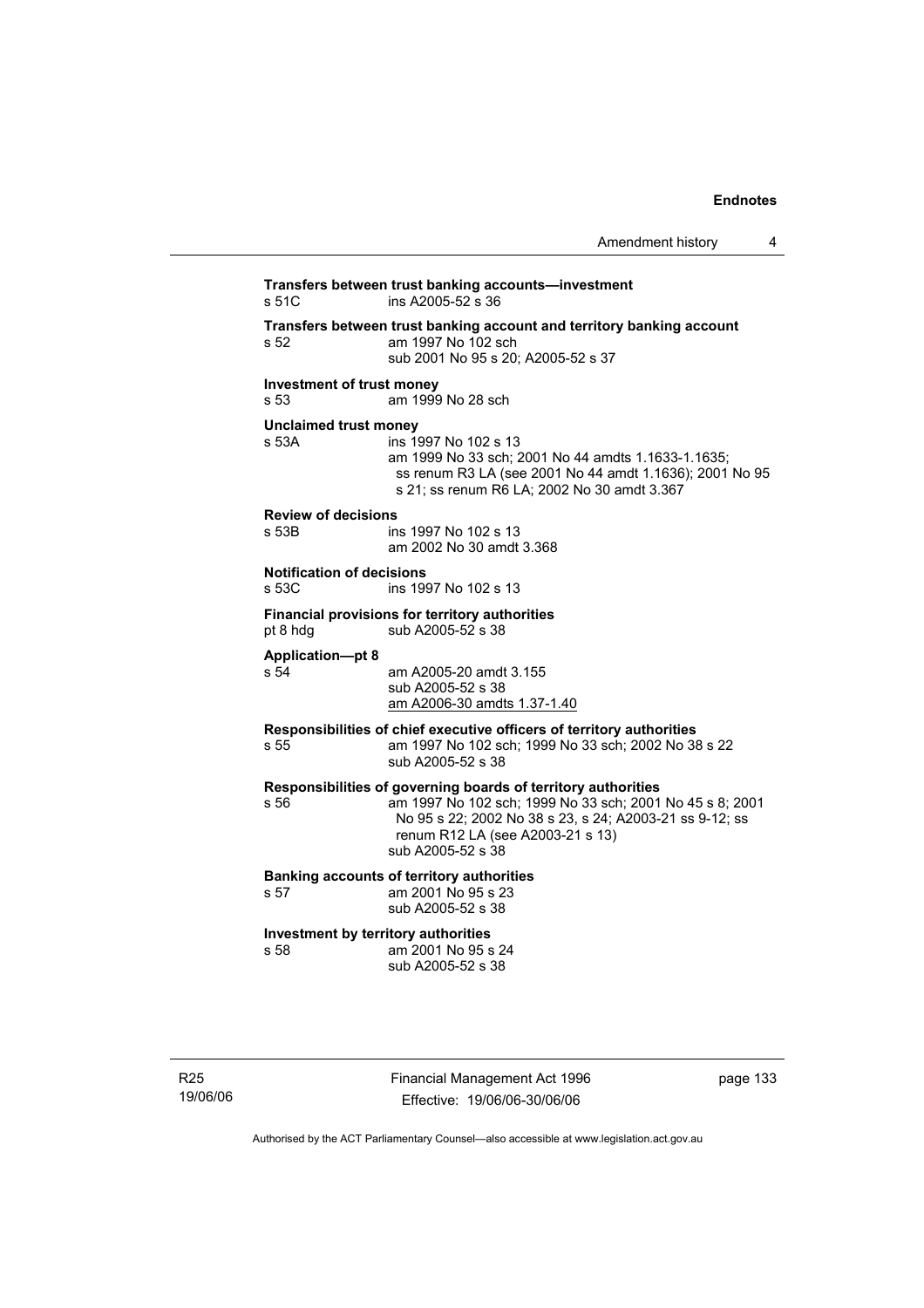4 Amendment history

|  | s 59                                                                                                                                                                                                                  | Borrowing by territory authorities<br>am 2001 No 95 s 25<br>om A2005-52 s 38 (see s 2 (1))<br>ins A2005-52 s 38 (see s 2 (2))                                                                            |                                                               |                           |
|--|-----------------------------------------------------------------------------------------------------------------------------------------------------------------------------------------------------------------------|----------------------------------------------------------------------------------------------------------------------------------------------------------------------------------------------------------|---------------------------------------------------------------|---------------------------|
|  | <b>Guarantees by territory authorities</b><br>s 60<br>om A2005-52 s 38 (see s 2 (1))<br>ins A2005-52 s 38 (see s 2 (2))                                                                                               |                                                                                                                                                                                                          |                                                               |                           |
|  | s 61                                                                                                                                                                                                                  | Territory authority statements of intent<br>sub 2002 No 38 s 25<br>om A2005-52 s 38 (see s 2 (1))<br>ins A2005-52 s 38 (see s 2 (2))                                                                     |                                                               |                           |
|  | s 61A                                                                                                                                                                                                                 | Audit of annual financial statements for 2000-2001<br>ins 2001 No 42 s 7<br>exp 31 December 2001 (s 61A (2))                                                                                             |                                                               |                           |
|  | s 62                                                                                                                                                                                                                  | Presentation of statements of intent of territory authorities<br>am 2001 No 56 amdt 3.275; R8 LA (see also 2002 No 38<br>amdt $1.9$<br>om A2005-52 s 38 (see s 2 (1))<br>ins A2005-52 s 38 (see s 2 (2)) |                                                               |                           |
|  | Annual financial statements of territory authorities<br>sub A2005-52 s 38<br>s 63<br>Responsibility for annual financial statements of territory authorities<br>s 64<br>orig s 64 renum as s 104<br>ins A2005-52 s 38 |                                                                                                                                                                                                          |                                                               |                           |
|  |                                                                                                                                                                                                                       |                                                                                                                                                                                                          |                                                               |                           |
|  | Annual financial statements of territory authorities to be included in annual                                                                                                                                         |                                                                                                                                                                                                          |                                                               |                           |
|  | reports etc<br>s 66                                                                                                                                                                                                   | orig s 66 renum as s 106<br>ins A2005-52 s 38                                                                                                                                                            |                                                               |                           |
|  | Guideline-making power<br>s 66A                                                                                                                                                                                       | ins 2000 No 27 s 9<br>om 2001 No 44 amdt 1.1637                                                                                                                                                          |                                                               |                           |
|  | Treasurer may require interim financial statements etc for territory<br>authorities                                                                                                                                   |                                                                                                                                                                                                          |                                                               |                           |
|  | s 67                                                                                                                                                                                                                  | orig s 67 renum as s 107<br>ins A2005-52 s 38                                                                                                                                                            |                                                               |                           |
|  | s 68                                                                                                                                                                                                                  | Statements of performance of territory authorities<br>orig s 68 renum as s 108<br>ins A2005-52 s 38                                                                                                      |                                                               |                           |
|  | page 134                                                                                                                                                                                                              |                                                                                                                                                                                                          | Financial Management Act 1996<br>Effective: 19/06/06-30/06/06 | R <sub>2</sub><br>19/06/C |

19/06/06

R25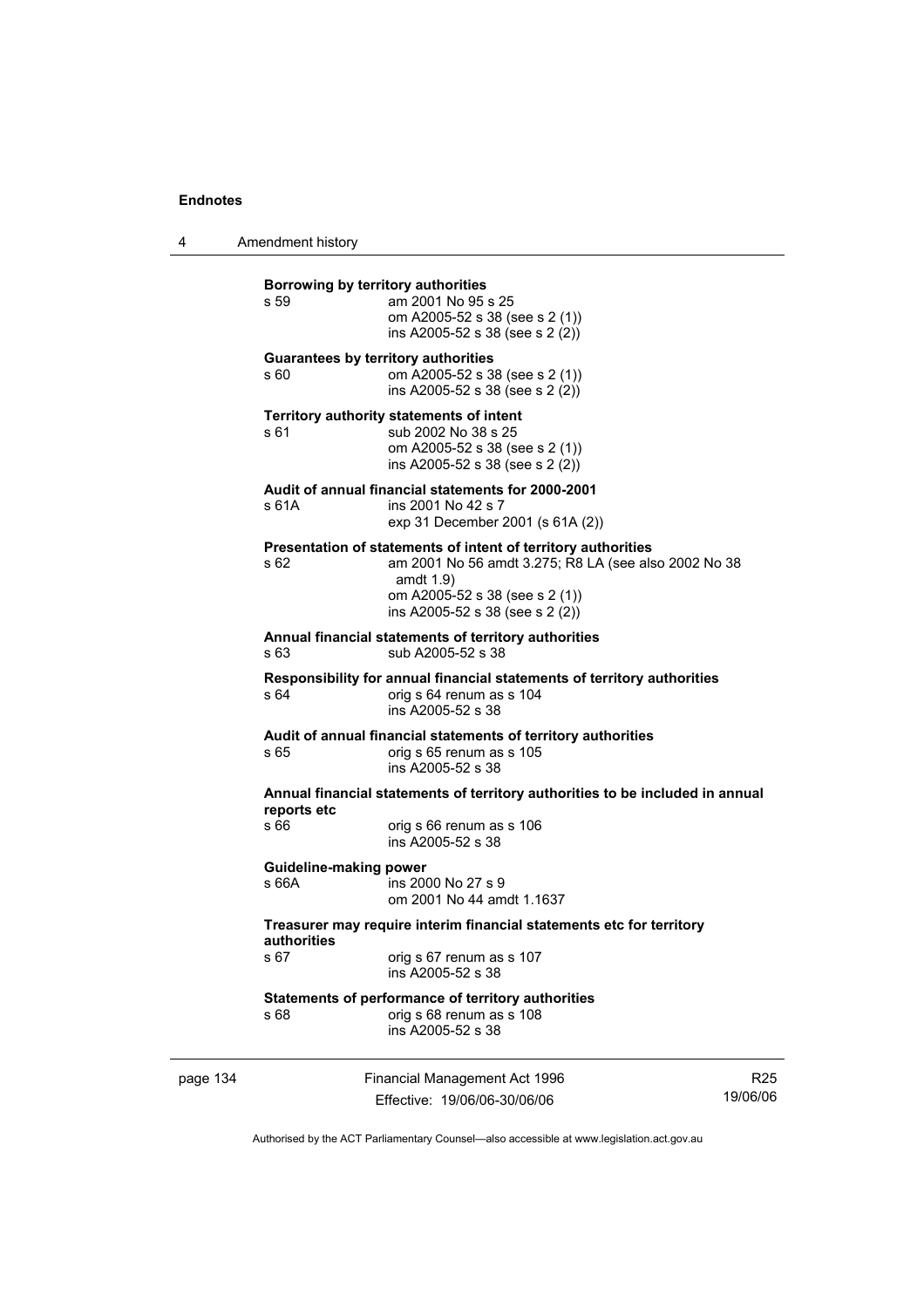| Amendment history |  |
|-------------------|--|
|-------------------|--|

**Responsibility for territory authority statements of performance**  s 69 ins A2005-52 s 38 **Scrutiny of territory authority statements of performance**  s 70 ins A2005-52 s 38 **Territory authority statements of performance to be included in annual reports etc**  s 71 ins A2005-52 s 38 **Governance of territory authorities**  pt 9 hdg orig pt 9 hdg renum as pt 10 hdg ins A2005-52 s 41 **Definitions and important concepts**<br>div 9.1 hdg ins A2005-52 s 41 .<br>ins A2005-52 s 41 **Definitions—pt 9**  s 72 ins A2005-52 s 41 def *applicable governmental policies* ins A2005-52 s 41 def *establishing Act* ins A2005-52 s 41 def *financial year* ins A2005-52 s 41 def *governing board member* ins A2005-52 s 41 def *material interest* ins A2005-52 s 41 def *relevant territory authority* ins A2005-52 s 41 **Nature of relevant territory authorities**  s 73 ins A2005-52 s 41 **Powers of territory authorities generally**  s 74 ins A2005-52 s 41 **Execution of documents and assumptions people dealing with relevant territory authority may make**  ins A2005-52 s 41 **Governing board of territory authority**  s 76 ins A2005-52 s 41 am A2006-30 amdts 1.41-1.44 **Role of governing board**  s 77 ins A2005-52 s 41 **Governing board member appointments**  div 9.2 hdg ins A2005-52 s 41 **Appointment of governing board members generally**  s 78 ins A2005-52 s 41 **Appointment of chair and deputy chair**  s 79 ins A2005-52 s 41

R25 19/06/06 Financial Management Act 1996 Effective: 19/06/06-30/06/06

page 135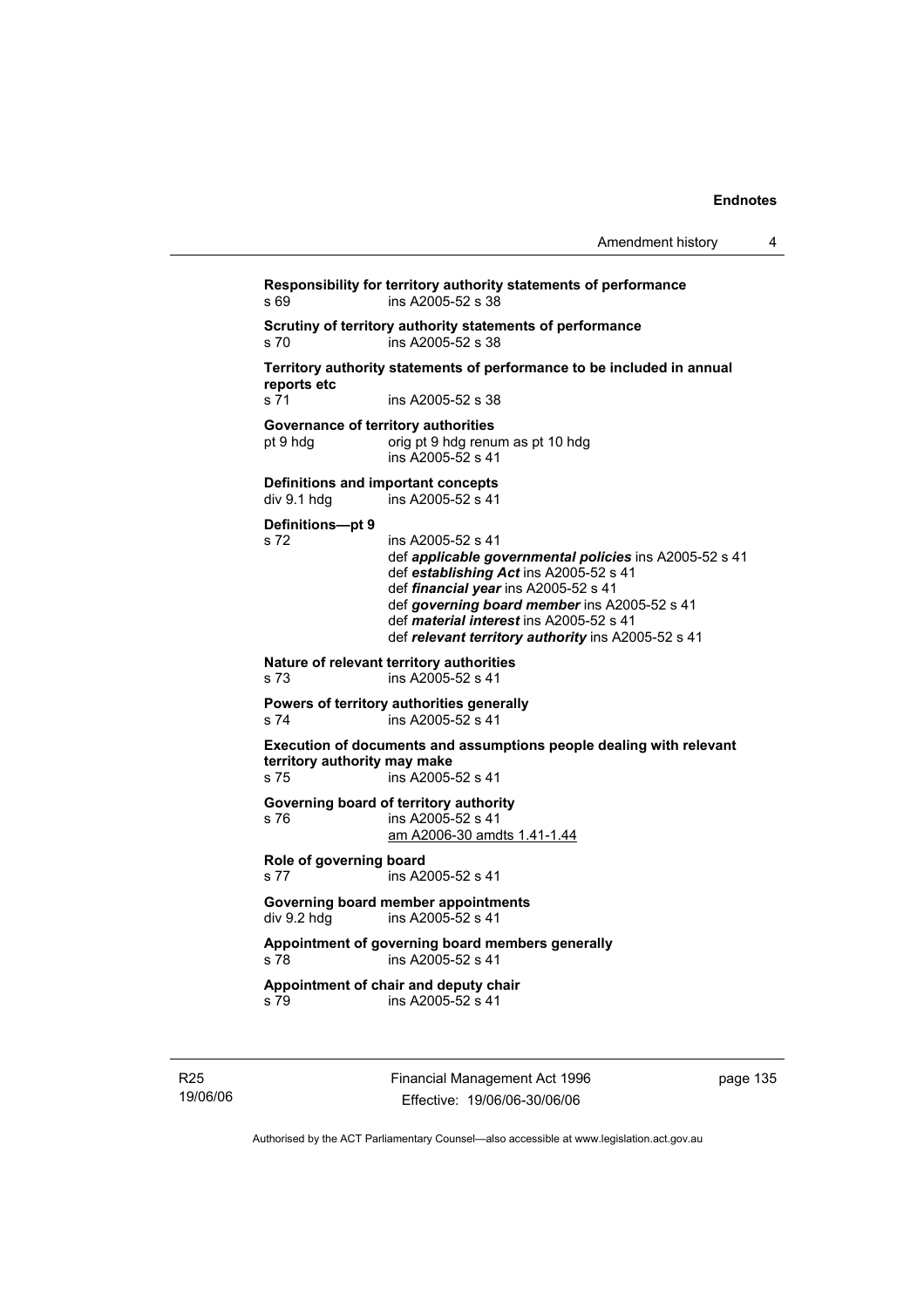| 4 | Amendment history |
|---|-------------------|
|---|-------------------|

**Appointment of CEO of authority with governing board**  s 80 ins A2005-52 s 41 **Ending board member appointments**  s 81 ins A2005-52 s 41 **Functions of governing board members**<br>div 9.3 hdg ins A2005-52 s 41 ins A2005-52 s 41 **Chair's functions**  s 82 ins A2005-52 s 41 **Deputy chair's functions**  ins A2005-52 s 41 **CEO's functions**  s 84 ins A2005-52 s 41 **Honesty, care and diligence of governing board members**  s 85 ins A2005-52 s 41 **Conflicts of interest by governing board members**  s 86 ins A2005-52 s 41 **Agenda to require disclosure of interest item**  s 87 ins A2005-52 s 41 **Disclosure of interests by governing board members**  s 88 ins A2005-52 s 41 **Reporting of disclosed governing board interests to Minister**  s 89 ins A2005-52 s 41 **Protection of governing board members from liability**  s 90 ins A2005-52 s 41 **Indemnification and exemption of governing board members**  s 91 ins A2005-52 s 41 **Compensation for exercise of functions etc**  s 92 ins A2005-52 s 41 **Governing board meetings**  ins  $A2005-52$  s 41 **Time and place of governing board meetings**  s 93 ins A2005-52 s 41 **Presiding member at governing board meetings**  s 94 ins A2005-52 s 41 **Quorum at governing board meetings**  s 95 ins A2005-52 s 41

page 136 Financial Management Act 1996 Effective: 19/06/06-30/06/06

R25 19/06/06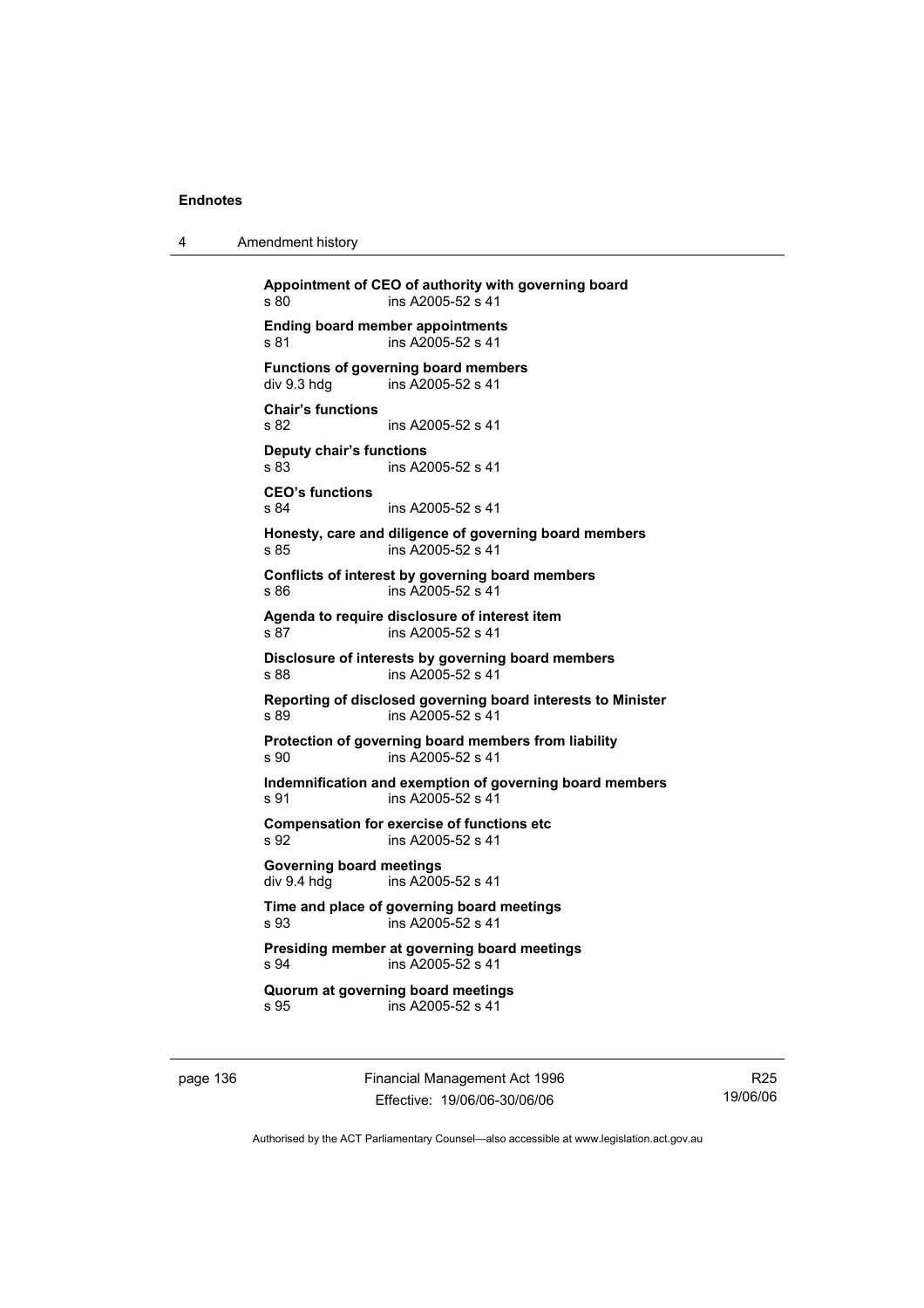| Amendment history |  |
|-------------------|--|
|-------------------|--|

**Voting at governing board meetings**  s 96 ins A2005-52 s 41 **Conduct of governing board meetings etc**  s 97 ins A2005-52 s 41 **Requirements and obligations for territory authorities**  div 9.5 hdg ins A2005-52 s 41 **Limitations on authorities forming corporations etc**  s 98 ins A2005-52 s 41 **Limitations on authorities taking part in joint ventures and trusts**  s 99 ins A2005-52 s 41 **Corporations, joint ventures and trusts in which authority has interest**  s 100 ins A2005-52 s 41 **Obligation of authorities to tell Minister about significant events**  s 101 ins A2005-52 s 41 **Ministerial directions to authorities about financial etc statements**  s 102 ins A2005-52 s 41 **Application of government policies to authorities**  s 103 ins A2005-52 s 41 **Restructuring of territory authorities**  div 9.6 hdg ins A2006-30 amdt 1.45 **Purpose of div 9.6**  s 104 ins A2006-30 amdt 1.45 **What territory authorities does div 9.6 apply to?**  s 105 ins A2006-30 amdt 1.45 **Responsible Minister may direct div 9.6 authority to sell or transfer assets**  s 106 ins A2006-30 amdt 1.45 **Transfer of assets by declaration—div 9.6 authorities**  s 107 ins A2006-30 amdt 1.45 **Transfer of contractual rights and liabilities by declaration—div 9.6 authorities**  s 108 ins A2006-30 amdt 1.45 **Transfer of liabilities by declaration—div 9.6 authorities**  s 109 ins A2006-30 amdt 1.45 **Assistance given by authorities for div 9.6**  s 110 ins A2006-30 amdt 1.45 **Assistance given by governing board members for div 9.6**  s 111 ins A2006-30 amdt 1.45

R25 19/06/06 Financial Management Act 1996 Effective: 19/06/06-30/06/06

page 137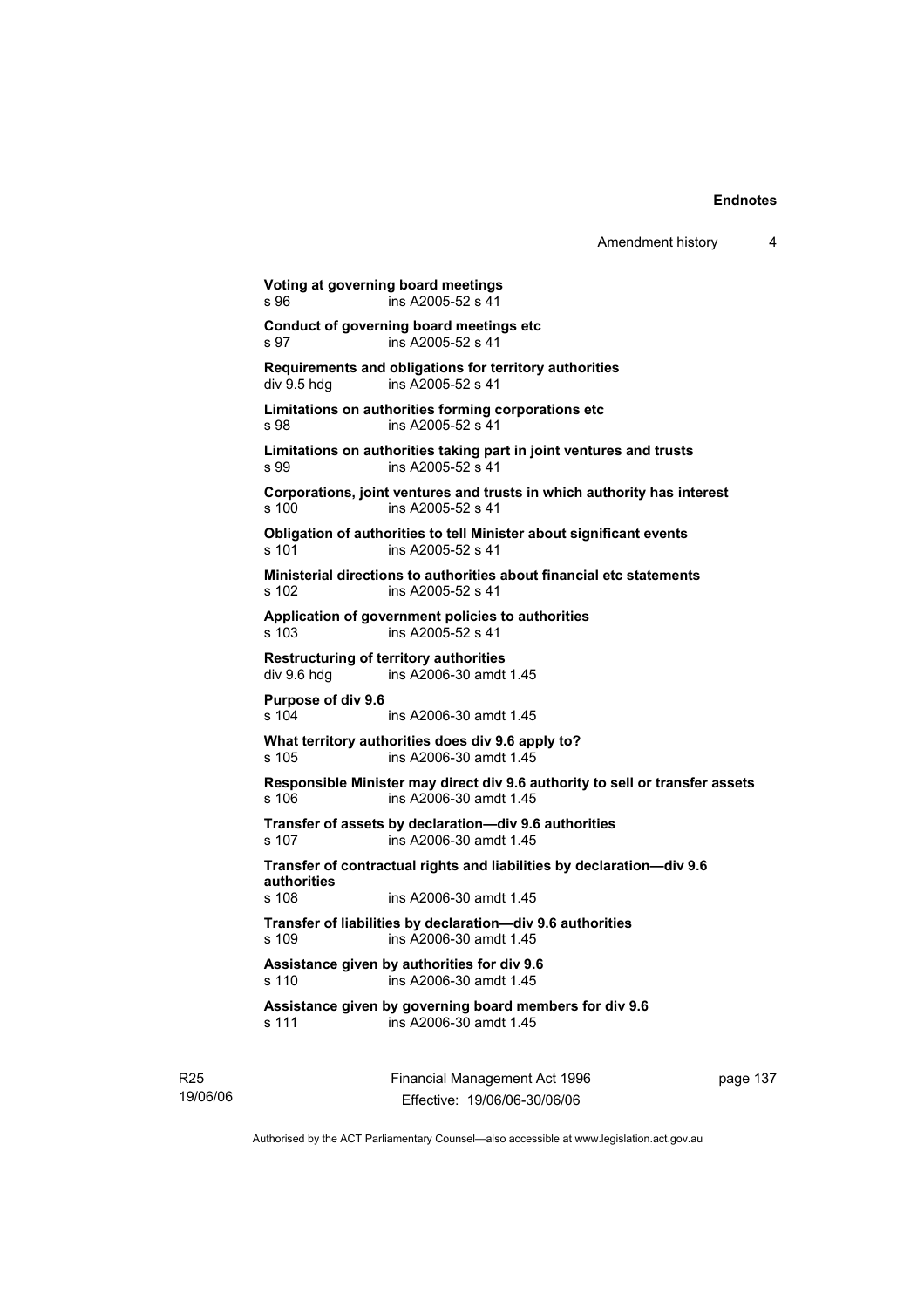| 4 | Amendment history |
|---|-------------------|
|---|-------------------|

**Use of information by Territory and div 9.6 authorities**  s 112 ins A2006-30 amdt 1.45 **Contracts relating to the protection of information—responsible Minister for div 9.6 authority**  s 113 ins A2006-30 amdt 1.45 **Contracts relating to the protection of information—div 9.6 authority**  s 114 ins A2006-30 amdt 1.45 **Transfer of pending proceedings—div 9.6 authorities**  s 115 ins A2006-30 amdt 1.45 **Proceedings and evidence—div 9.6 authorities**  s 116 ins A2006-30 amdt 1.45 **Operation of div 9.6 not breach of contract etc**  s 117 ins A2006-30 amdt 1.45 **Transfer of assets etc not otherwise disposed of—div 9.6 authorities**  s 118 ins A2006-30 amdt 1.45 **Annual reports etc for div 9.6 authorities**  s 119 ins A2006-30 amdt 1.45 **Additional provisions for restructuring of certain territory authorities**  div 9.7 hdg ins A2006-30 amdt 1.45 **What territory authorities does div 9.7 apply to?**  s 120 ins A2006-30 amdt 1.45 **Definitions—div 9.7**  s 121 ins A2006-30 amdt 1.45 def *handover day* ins A2006-30 amdt 1.45 def *territory authority* ins A2006-30 amdt 1.45 **Vesting of assets, rights and liabilities—div 9.7 authorities**  s 122 ins A2006-30 amdt 1.45 **Proceedings and evidence—div 9.7 authorities**  s 123 ins A2006-30 amdt 1.45 **Annual reports and financial statements for div 9.7 authorities**  s 124 ins A2006-30 amdt 1.45 **References to div 9.7 authority**  ins A2006-30 amdt 1.45 **Miscellaneous**  pt 10 hdg (prev pt 9 hdg) renum A2005-52 s 39

page 138 Financial Management Act 1996 Effective: 19/06/06-30/06/06

R25 19/06/06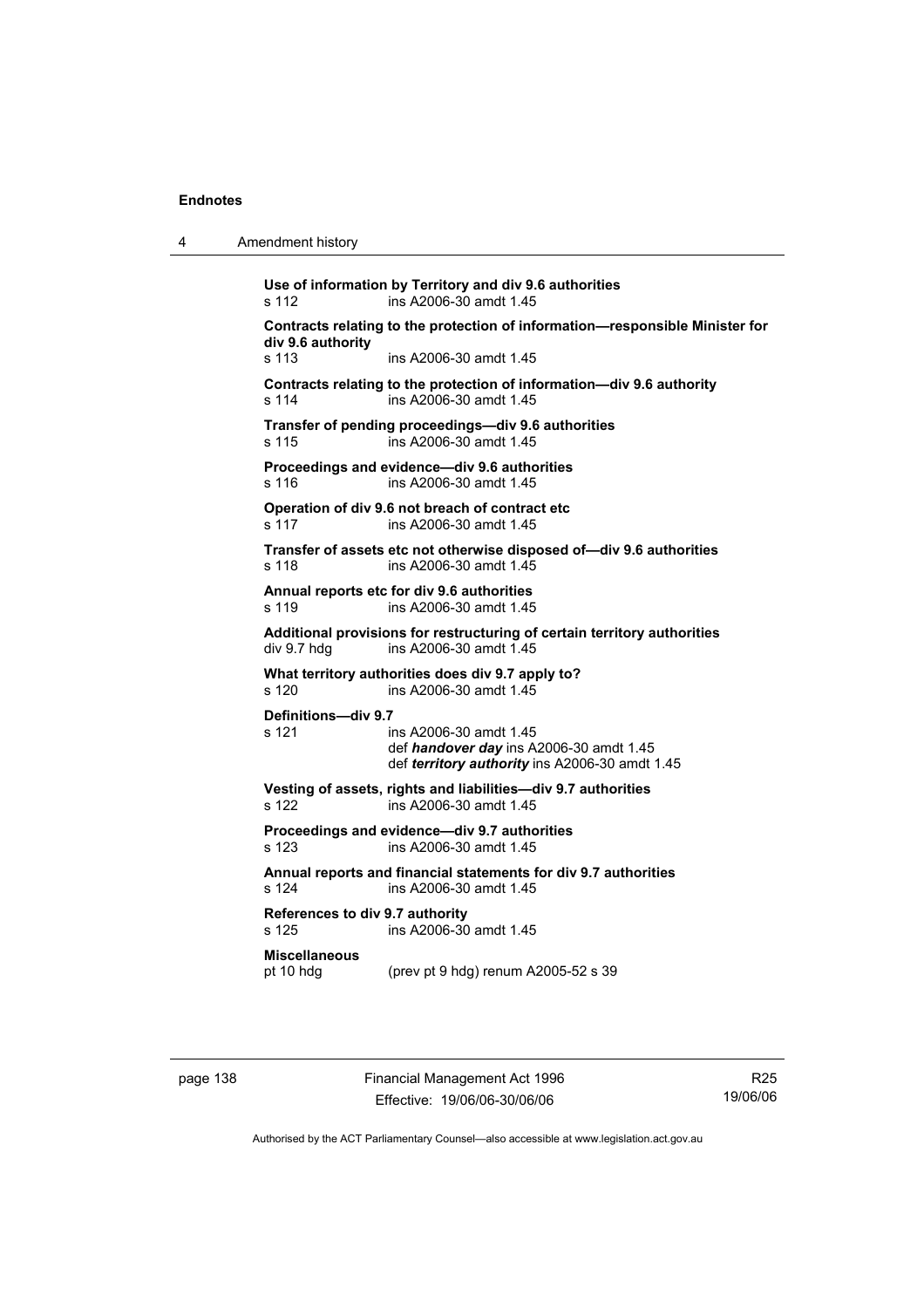|                                  | Amendment history<br>4                                                                                                                                                                    |
|----------------------------------|-------------------------------------------------------------------------------------------------------------------------------------------------------------------------------------------|
| s 104                            | Responsibility for annual financial statements of territory authorities<br>(prev s 64) am 2001 No 95 amdt 1.10<br>renum A2005-52 s 40<br>renum as s 130 A2006-30 amdt 1.46                |
| s 105                            | Audit of annual financial statements of territory authorities<br>(prev s 65) renum A2005-52 s 40<br>renum as s 131 A2006-30 amdt 1.46                                                     |
| reports etc                      | Annual financial statements of territory authorities to be included in annual                                                                                                             |
| s 106                            | (prev s 66) renum A2005-52 s 40<br>renum as s 132 A2006-30 amdt 1.46                                                                                                                      |
| authorities                      | Treasurer may require interim financial statements etc for territory                                                                                                                      |
| s 107 hdg<br>s 107               | (prev s 67 hdg) sub 2000 No 27 s 10<br>(prev s 67) am 2000 No 27 s 10<br>sub 2001 No 44 amdt 1.1637<br>am A2003-56 amdt 3.139<br>renum A2005-52 s 40<br>renum as s 133 A2006-30 amdt 1.46 |
| s 108                            | Statements of performance of territory authorities<br>(prev s 68) ins 2001 No 44 amdt 1.1637<br>renum A2005-52 s 40<br>renum as s 134 A2006-30 amdt 1.46                                  |
| <b>Transitional</b><br>pt 11 hdg | ins A2005-52 s 42<br>sub as pt 19 hdg A2006-30 amdt 1.47                                                                                                                                  |
| 1 July 2005 application<br>s 109 | Financial Management Legislation Amendment Act 2005-provisions with<br>ins A2005-52 s 42<br>renum as s 150 A2006-30 amdt 1.48<br>exp 27 October 2006 (s 109 (4))                          |
|                                  | Financial Management Legislation Amendment Act 2005-provisions with                                                                                                                       |
| 1 July 2006 application<br>s 110 | ins A2005-52 s 42<br>am A2006-30 amdt 1.49<br>renum as s 151 A2006-30 amdt 1.50<br>exp 27 October 2006 (s 110 (4))                                                                        |
| approvals                        | Application of Legislation Act, s 94 to certain appointments, elections and                                                                                                               |
| s 110A                           | ins as mod SL2005-42 sch 1 mod 1.1 (sub as s 152 A2006-30<br><u>amdt 1.61</u> )<br>exp 27 October 2007 (s 110A (4))                                                                       |
|                                  | Financial Management Act 1996<br>page 139<br>Effective: 19/06/06-30/06/06                                                                                                                 |

Authorised by the ACT Parliamentary Counsel—also accessible at www.legislation.act.gov.au

R25 19/06/06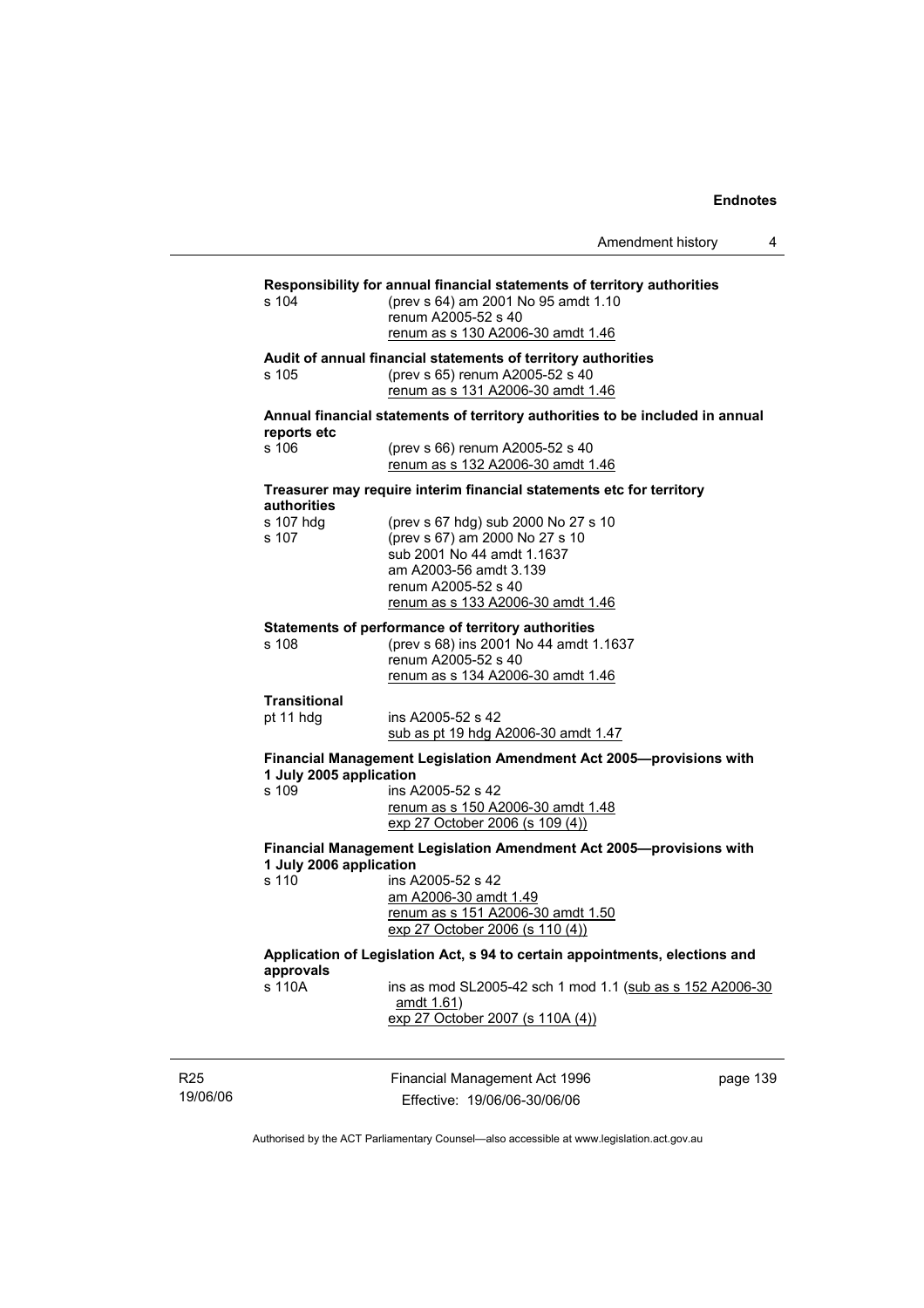4 Amendment history

| s 110 <sub>B</sub>                       | <b>Application of Act to Health Promotion Act</b><br>ins as mod SL2005-42 sch 1 mod 1.1 (om A2006-30<br>amdt 1.62)                                                                                                                                                                                                                                                                                                                                                                                                                                                                                                                                                                                                       |
|------------------------------------------|--------------------------------------------------------------------------------------------------------------------------------------------------------------------------------------------------------------------------------------------------------------------------------------------------------------------------------------------------------------------------------------------------------------------------------------------------------------------------------------------------------------------------------------------------------------------------------------------------------------------------------------------------------------------------------------------------------------------------|
| <b>Transitional regulations</b><br>s 111 | ins A2005-52 s 42<br>renum as s 155 A2006-30 amdt 1.51<br>exp 27 October 2007 (s 111 (4))                                                                                                                                                                                                                                                                                                                                                                                                                                                                                                                                                                                                                                |
|                                          | Transitional-Administrative (Miscellaneous Amendments) Act 2006                                                                                                                                                                                                                                                                                                                                                                                                                                                                                                                                                                                                                                                          |
| pt 20 hdg                                | ins A2006-30 amdt 1.52<br>exp 1 July 2008 (s 223)                                                                                                                                                                                                                                                                                                                                                                                                                                                                                                                                                                                                                                                                        |
| s <sub>220</sub>                         | Transitional-definition of territory authority<br>ins A2006-30 amdt 1.52<br>exp 19 July 2006 (s 220 (2) (LA s 88 declaration applies))                                                                                                                                                                                                                                                                                                                                                                                                                                                                                                                                                                                   |
| <u>s 221</u>                             | Transitional-Legislation Act, s 84 inapplicable<br>ins A2006-30 amdt 1.52                                                                                                                                                                                                                                                                                                                                                                                                                                                                                                                                                                                                                                                |
|                                          | exp 1 August 2006 (s 221 (2) (LA s 88 declaration applies))<br><b>Transitional regulations-Administrative (Miscellaneous Amendments) Act</b>                                                                                                                                                                                                                                                                                                                                                                                                                                                                                                                                                                             |
| 2006<br>s 222                            | ins A2006-30 amdt 1.52<br>exp 1 July 2008 (s 223)                                                                                                                                                                                                                                                                                                                                                                                                                                                                                                                                                                                                                                                                        |
| Expiry-pt 20                             |                                                                                                                                                                                                                                                                                                                                                                                                                                                                                                                                                                                                                                                                                                                          |
| s 223                                    | ins A2006-30 amdt 1.52<br>exp 1 July 2008 (s 223)                                                                                                                                                                                                                                                                                                                                                                                                                                                                                                                                                                                                                                                                        |
| <b>Dictionary</b>                        |                                                                                                                                                                                                                                                                                                                                                                                                                                                                                                                                                                                                                                                                                                                          |
| dict                                     | am A2005-52 s 43<br>def applicable governmental policies ins A2005-52 s 44<br>def appropriation reloc from s 3 2001 No 95 amdt 1.4<br>def Appropriation Act reloc from s 3 2001 No 95 amdt 1.4<br>def appropriation unit reloc from s 3 2001 No 95 amdt 1.4<br>def banking account ins 1997 No 102 s 4<br>am 1999 No 33 sch<br>reloc from s 3 2001 No 95 amdt 1.4<br>def borrowing reloc from s 3 2001 No 95 amdt 1.4<br>def budget papers am 2001 No 56 amdt 3.256<br>reloc from s 3 2001 No 95 amdt 1.4<br>def capital injection reloc from s 3 2001 No 95 amdt 1.4<br>sub A2005-52 s 45<br>def CEO ins A2005-52 s 46<br>def <i>chief executive officer</i> reloc from s 3 2001 No 95<br>amdt 1.4<br>sub A2005-52 s 47 |

page 140 Financial Management Act 1996 Effective: 19/06/06-30/06/06

R25 19/06/06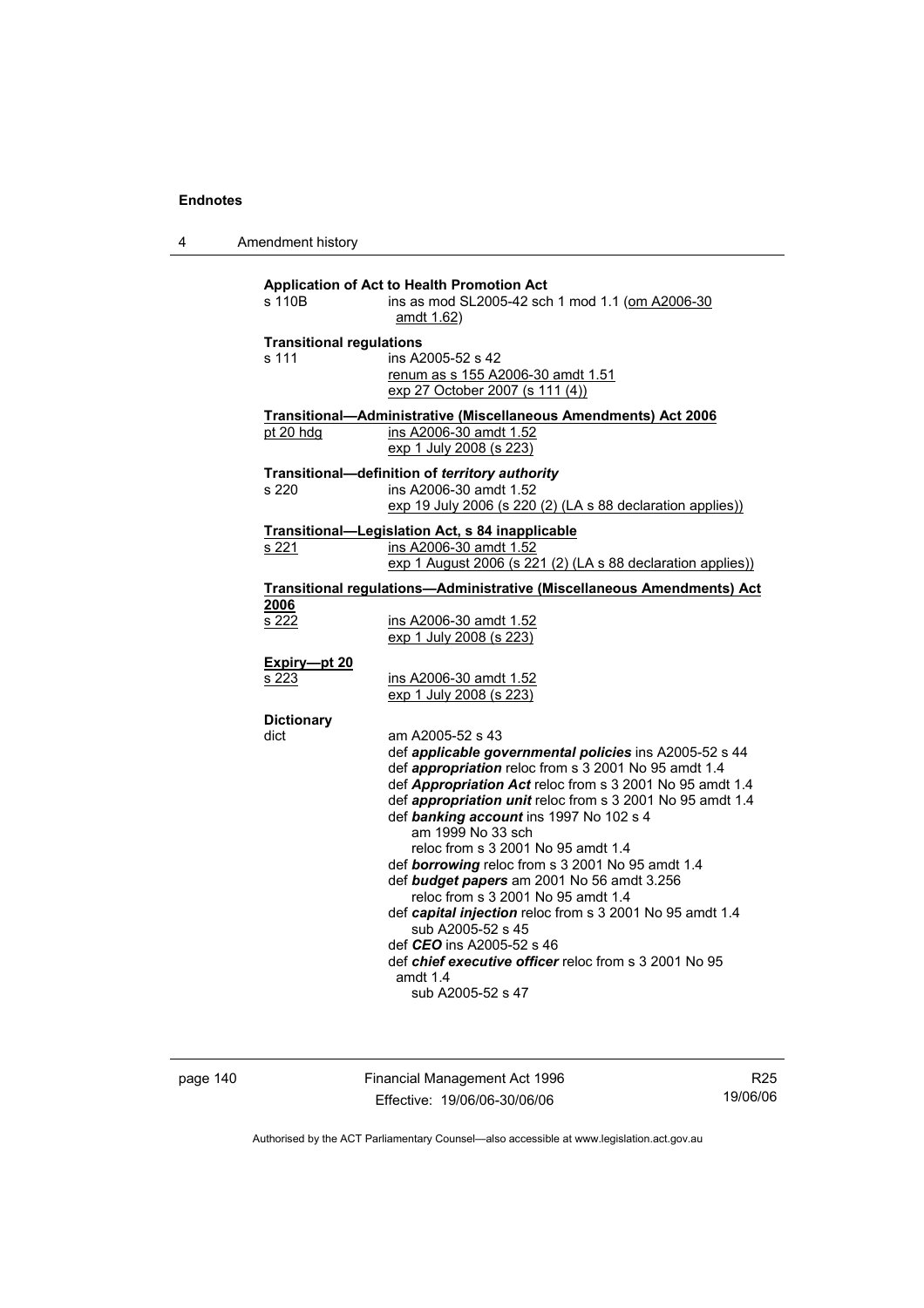def *class of outputs* reloc from s 3 2001 No 95 amdt 1.4 def *contract* ins A2006-30 amdt 1.53 def *department* reloc from s 3 2001 No 95 amdt 1.4 def *departmental banking account* am 1997 No 102 sch reloc from s 3 2001 No 95 amdt 1.4 def *division 9.6 authority* ins A2006-30 amdt 1.54 def *division 9.7 authority* ins A2006-30 amdt 1.54 def *establishing Act* ins A2005-52 s 48 def *expenses* reloc from s 3 2001 No 95 amdt 1.4 def *financial management guidelines* sub 2001 No 11 amdt 3.125 reloc from s 3 2001 No 95 amdt 1.4 def *financial year* ins A2005-52 s 48 def *general government sector* ins 1997 No 124 s 4 reloc from s 3 2001 No 95 amdt 1.4 def *generally accepted accounting practice* reloc from s 3 2001 No 95 amdt 1.4 sub A2005-52 s 49 def *governing board* ins A2005-52 s 50 def *governing board member* ins A2005-52 s 50 def *GST* ins 2000 No 27 s 4 reloc from s 3 2001 No 95 amdt 1.4 om A2005-52 s 51 def *handover day* ins A2006-30 amdt 1.55 def *input tax credit* ins 2000 No 27 s 4 reloc from s 3 2001 No 95 amdt 1.4 def *interest* ins 2001 No 45 s 4 (as am 2002 No 30 amdt 3.370) def *invest* ins 2001 No 45 s 4 (as am 2002 No 30 amdt 3.370) def *Legislative Assembly secretariat* sub 2001 No 95 amdt 1.1 reloc from s 3 2001 No 95 amdt 1.4 sub A2005-42 amdt 1.1 def *material interest* ins A2005-52 s 52 def *outcomes* reloc from s 3 2001 No 95 amdt 1.4 def *outputs* reloc from s 3 2001 No 95 amdt 1.4 def *prescribed* reloc from s 3 2001 No 95 amdt 1.4 def *public money* am 2001 No 95 s 4 reloc from s 3 2001 No 95 amdt 1.4 am A2004-53 amdt 1.1; pars renum R19 LA (see A2004-53 amdt 1.2) def *public trading enterprise* ins 1997 No 124 s 4 reloc from s 3 2001 No 95 amdt 1.4 am A2003-21 s 14 om A2005-52 s 53 def *public trading enterprise sector* ins 1997 No 124 s 4 reloc from s 3 2001 No 95 amdt 1.4

R25 19/06/06 Financial Management Act 1996 Effective: 19/06/06-30/06/06

page 141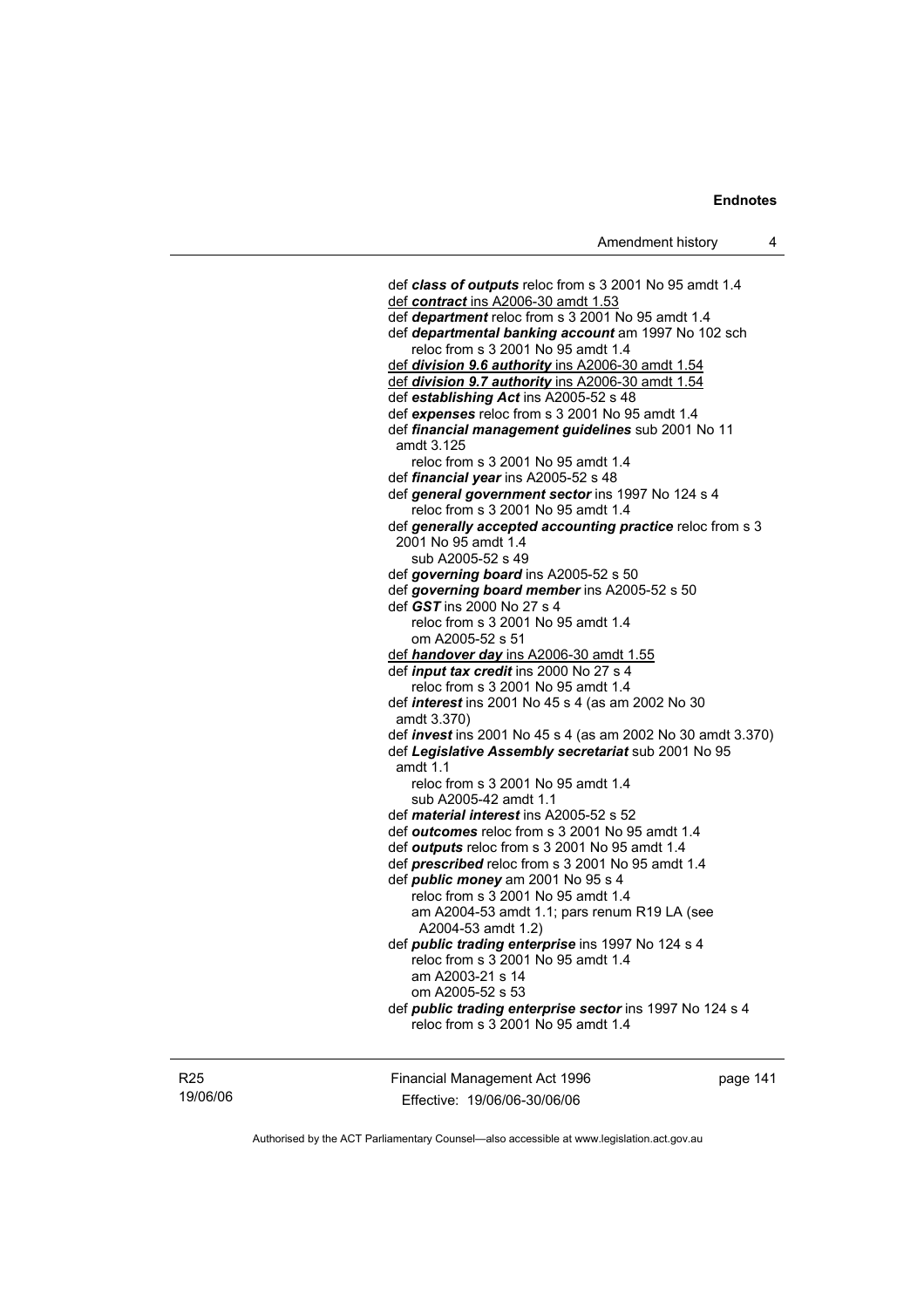| 5 | Earlier republications |
|---|------------------------|
|---|------------------------|

 def *relevant territory authority* ins A2005-52 s 54 def *responsible chief executive* reloc from s 3 2001 No 95 amdt 1.4 def *responsible Minister* reloc from s 3 2001 No 95 amdt 1.4 am A2005-52 s 55 def *securities* reloc from s 3 dict 2001 No 95 amdt 1.4 def *statement of intent* reloc from s 3 2001 No 95 amdt 1.4 sub A2005-52 s 56 def *subsidiary* ins A2004-53 amdt 1.3 def *superannuation appropriation* ins 2000 No 21 sch reloc from s 3 2001 No 95 amdt 1.4 def *superannuation banking account* ins 2000 No 21 sch reloc from s 3 2001 No 95 amdt 1.4 def *taxable supply* ins 2000 No 27 s 4 reloc from s 3 2001 No 95 amdt 1.4 def *territory authority* am 2000 No 21 sch; 2001 No 95 amdt 1.3 reloc from s 3 2001 No 95 amdt 1.4 sub A2006-30 amdt 1.56 def *territory banking account* am 1997 No 102 sch reloc from s 3 2001 No 95 amdt 1.4 def *trust money* reloc from s 3 2001 No 95 amdt 1.4 def *warrant* am 1997 No 102 sch reloc from s 3 2001 No 95 amdt 1.4 om 2002 No 38 amdt 1.10

#### **5 Earlier republications**

Some earlier republications were not numbered. The number in column 1 refers to the publication order.

Since 12 September 2001 every authorised republication has been published in electronic pdf format on the ACT legislation register. A selection of authorised republications have also been published in printed format. These republications are marked with an asterisk (\*) in column 1. Electronic and printed versions of an authorised republication are identical.

| <b>Republication No</b> | Amendments to   | <b>Republication date</b> |
|-------------------------|-----------------|---------------------------|
|                         | Act 1997 No 124 | 31 January 1998           |
| 2                       | Act 1999 No 58  | 10 November 1999          |
| 3                       | Act 2001 No 56  | 12 September 2001         |
|                         | Act 2001 No 97  | 20 December 2001          |
|                         |                 |                           |

| page 142 |  |
|----------|--|
|----------|--|

page 142 Financial Management Act 1996 Effective: 19/06/06-30/06/06

R25 19/06/06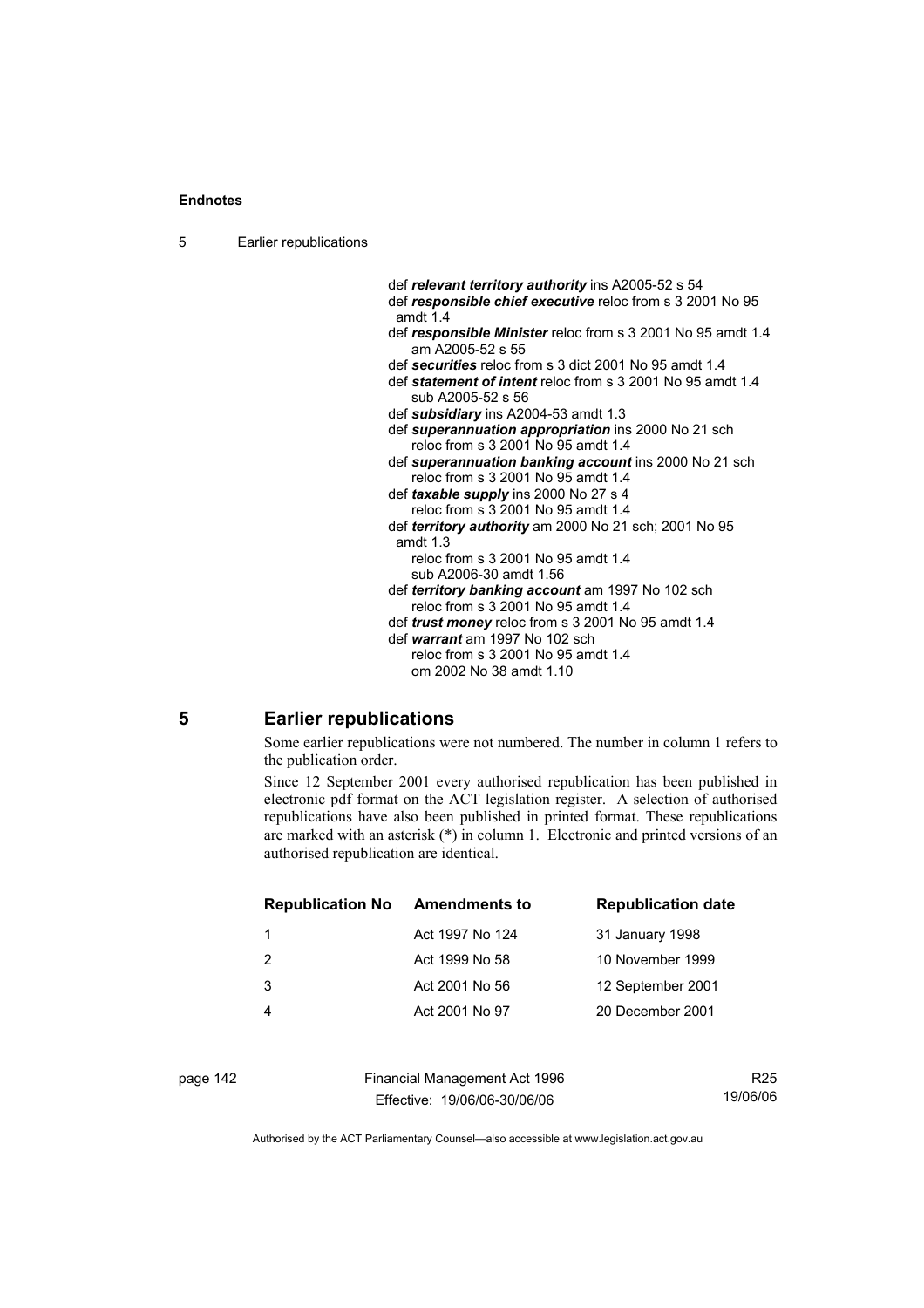Earlier republications 5

| <b>Republication No Amendments to</b> |                                                       | <b>Republication date</b> |
|---------------------------------------|-------------------------------------------------------|---------------------------|
| 5                                     | Act 2001 No 97                                        | 31 December 2001          |
| 5(RI)                                 | Act 2001 No 97 ‡                                      | 19 September 2002         |
| 6                                     | Act 2001 No 97                                        | 4 January 2002            |
| 6(RI)                                 | Act 2001 No 97 ‡                                      | 19 September 2002         |
| $7^*$                                 | Act 2001 No 97                                        | 14 January 2002           |
| 7 (RI)                                | Act 2001 No 97 ‡                                      | 19 September 2002         |
| 7A                                    | Act 2001 No 97 ‡                                      | 19 September 2002         |
| 8                                     | Act 2001 No 97                                        | 1 July 2002               |
| 8(RI)                                 | Act 2001 No 97 ‡                                      | 19 September 2002         |
| 9*                                    | Act 2002 No 30                                        | 19 September 2002         |
| 10                                    | Act 2002 No 38                                        | 1 November 2002           |
| 11                                    | A2003-9                                               | 8 March 2003              |
| 12                                    | A2003-21                                              | 20 May 2003               |
| 13                                    | A2003-27                                              | 30 June 2003              |
| 14                                    | A2003-46                                              | 1 November 2003           |
| 15                                    | A2003-56                                              | 19 December 2003          |
| 16                                    | A2004-19                                              | 7 April 2004              |
| 17                                    | A2004-35                                              | 30 June 2004              |
| 18                                    | A2004-35                                              | 1 July 2004               |
| 19                                    | A2004-53                                              | 17 August 2004            |
| 20                                    | A2005-20                                              | 2 June 2005               |
| 21                                    | A2005-32                                              | 1 July 2005               |
| 22                                    | A2005-42                                              | 1 September 2005          |
| 23                                    | A2005-52                                              | 27 October 2005           |
| 24                                    | A2005-52                                              | 1 January 2006            |
|                                       | ‡ includes retrospective amendments by Act 2002 No 29 |                           |
|                                       | ‡ includes retrospective amendments by Act 2002 No 30 |                           |

R25 19/06/06 Financial Management Act 1996 Effective: 19/06/06-30/06/06

page 143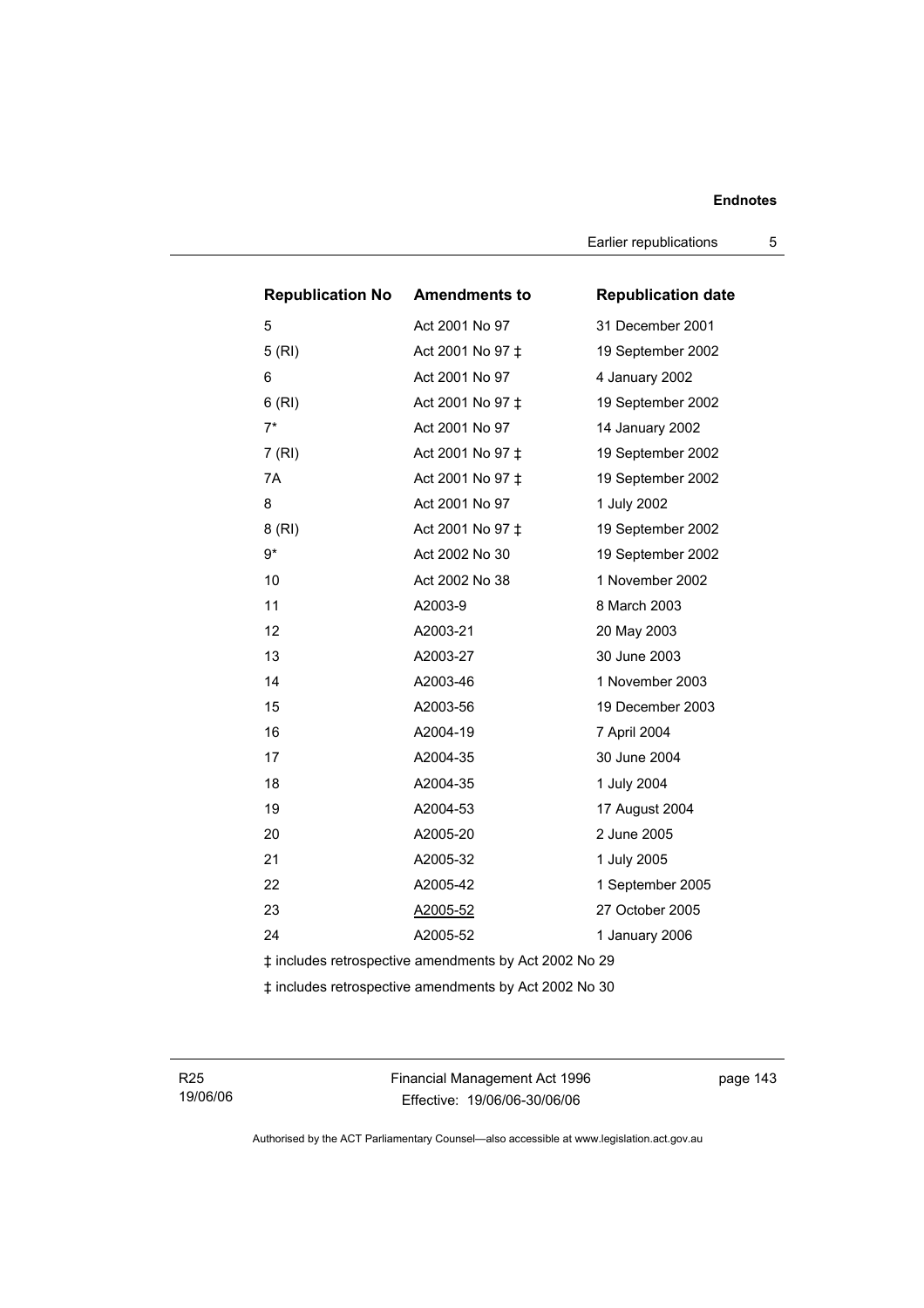|  | Modifications of republished law with temporary effect |  |
|--|--------------------------------------------------------|--|
|--|--------------------------------------------------------|--|

# **6 Modifications of republished law with temporary effect**  The following modifications have not been included in this republication:

 **Financial Management Regulation 2005 SL2005-42 sch 1** 

# **Schedule 1 Modification of Act**

(see s 3)

**[1.1] New sections 110A and 110B** 

*insert* 

# **110A Application of Legislation Act, s 94 to certain appointments, elections and approvals**

- (1) This section applies to the following:
	- (a) an appointment in force immediately before 1 January 2006 under an amended Act;
	- (b) the election of a person elected to office if the person held the office immediately before 1 January 2006 under an amended Act;
	- (c) an approval by a Minister of a territory authority taking part in a kind of joint venture under an amended Act if the approval was in force immediately before 1 January 2006.
- (2) The Legislation Act, section 94 applies to the appointment, election or approval as if—
	- (a) the Legislation Act, section 94 (4), definition of *amend* read as follows:

 *amend* includes omit and re-enact in the same or another law (with or without changes); and

R25 19/06/06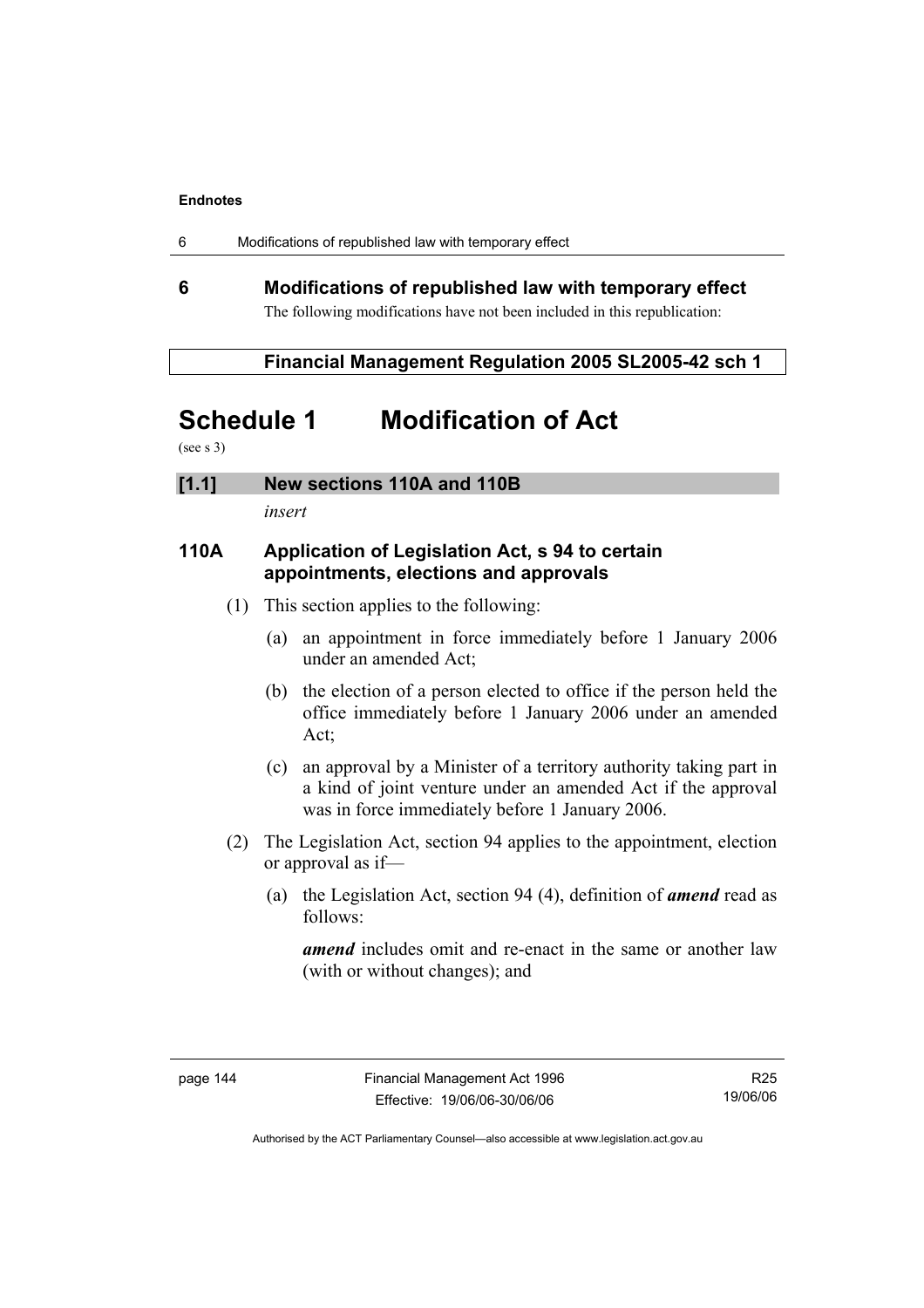- (b) for an election—a reference in this Act to a person being appointed to an office were taken to include a reference to the person being elected to the office.
- (3) In this section:

*amended Act* means an Act amended by the *Financial Management Legislation Amendment Act 2005*.

(4) This section expires on 27 October 2007.

# **110B Application of Act to Health Promotion Act**

- (1) This Act applies to the *Health Promotion Act 1995* as if that Act required the chief executive officer of the health promotion authority to be a public servant.
- (2) This section expires on 27 October 2007.

# **7 Uncommenced amendments**

The following amendments have not been included in this republication because they were uncommenced at the republication date:

 **Administrative (Miscellaneous Amendments) Act 2006 A2006-30 sch 1 pt 1.3 (except amdt 1.45, amdt 1.52 so far as it inserts s 220, amdt 1.56)** 

# **Part 1.3 Financial Management Act 1996**

| [1.37]<br><b>Section 54 (1)</b> |
|---------------------------------|
|---------------------------------|

*omit* 

• ACT Health Promotion Authority

# **[1.38] Section 54 (1)**

*omit* 

• ACTION Authority

| R25      | Financial Management Act 1996 | page 145 |
|----------|-------------------------------|----------|
| 19/06/06 | Effective: 19/06/06-30/06/06  |          |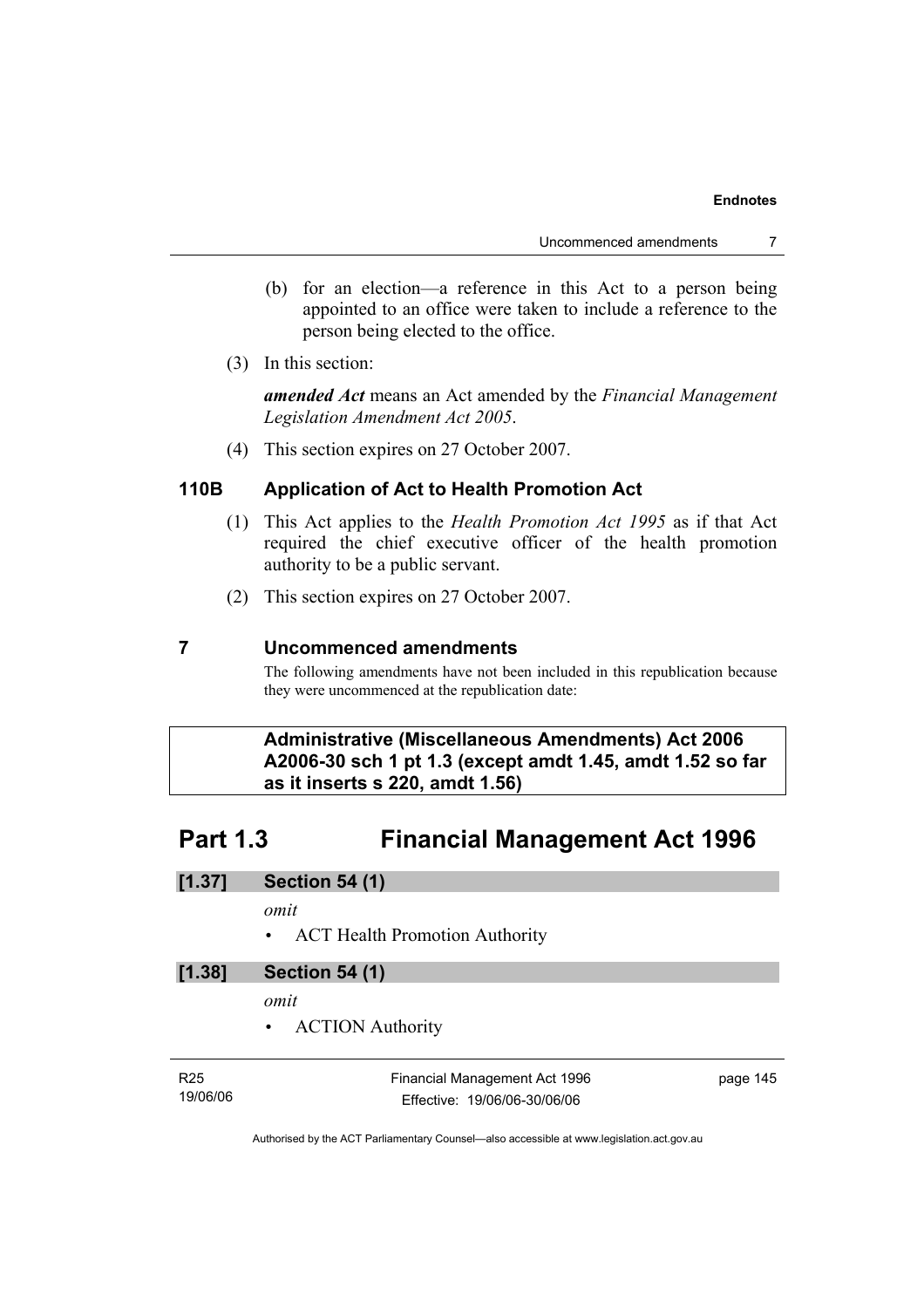| 7      | Uncommenced amendments                                                                                                                                                                             |  |
|--------|----------------------------------------------------------------------------------------------------------------------------------------------------------------------------------------------------|--|
| [1.39] | <b>Section 54 (1)</b><br>omit<br><b>Australian Capital Tourism Corporation</b>                                                                                                                     |  |
| [1.40] | (commencement: on a day fixed by the Minister by written notice)<br><b>Section 54 (1)</b><br>omit<br><b>Stadiums Authority</b><br>(commencement: on a day fixed by the Minister by written notice) |  |
| [1.41] | <b>Section 76 (2)</b><br>omit<br><b>ACT Health Promotion Authority</b>                                                                                                                             |  |
| [1.42] | <b>Section 76 (2)</b><br>omit<br><b>ACTION</b> Authority                                                                                                                                           |  |
| [1.43] | <b>Section 76 (2)</b><br>omit<br><b>Australian Capital Tourism Corporation</b><br>(commencement: on a day fixed by the Minister by written notice)                                                 |  |
| [1.44] | <b>Section 76 (2)</b><br>omit<br><b>Stadiums Authority</b><br>(commencement: on a day fixed by the Minister by written notice)                                                                     |  |
| [1.46] | Sections 104 to 108<br>renumber as sections 130 to 134                                                                                                                                             |  |

| page 146 |  |
|----------|--|
|----------|--|

Financial Management Act 1996 Effective: 19/06/06-30/06/06

R25 19/06/06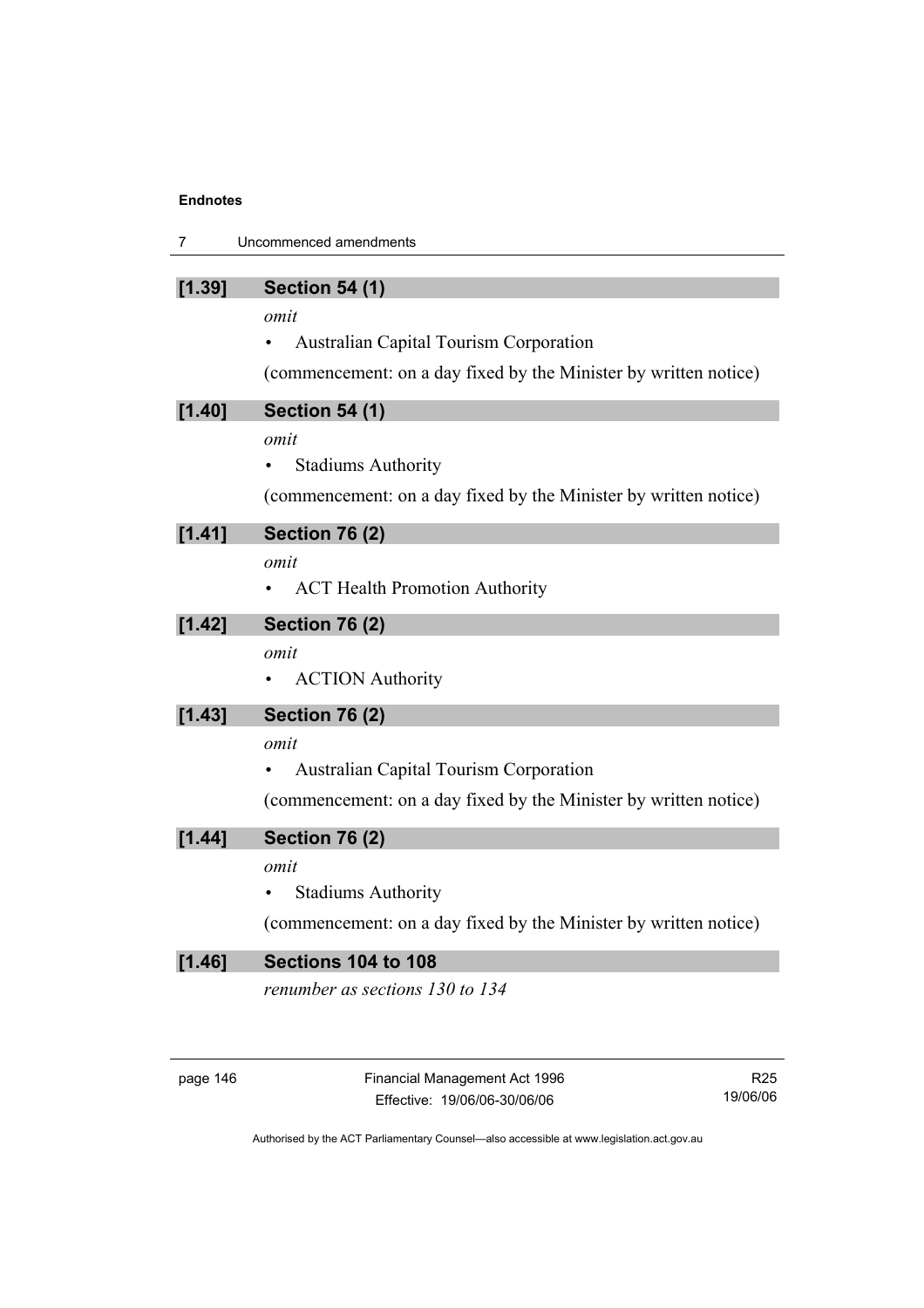# **[1.47] Part 11 heading**

*substitute* 

# **Part 19 Transitional—Financial Management Legislation Amendment Act 2005**

| [1.48]                      | <b>Section 109</b>                                                                  |  |  |
|-----------------------------|-------------------------------------------------------------------------------------|--|--|
|                             | renumber as section 150                                                             |  |  |
| [1.49]                      | <b>Section 110 (4)</b>                                                              |  |  |
|                             | omit                                                                                |  |  |
|                             | section 109                                                                         |  |  |
|                             | substitute                                                                          |  |  |
|                             | section 150                                                                         |  |  |
| [1.50]                      | <b>Section 110</b>                                                                  |  |  |
|                             | renumber as section 151                                                             |  |  |
| [1.51]                      | <b>Section 111</b>                                                                  |  |  |
|                             | renumber as section 155                                                             |  |  |
| [1.52]                      | New part 20                                                                         |  |  |
|                             | insert                                                                              |  |  |
| Part 20                     | <b>Transitional-Administrative</b><br>(Miscellaneous Amendments)<br><b>Act 2006</b> |  |  |
| * * *                       |                                                                                     |  |  |
| R <sub>25</sub><br>19/06/06 | Financial Management Act 1996<br>page 147<br>Effective: 19/06/06-30/06/06           |  |  |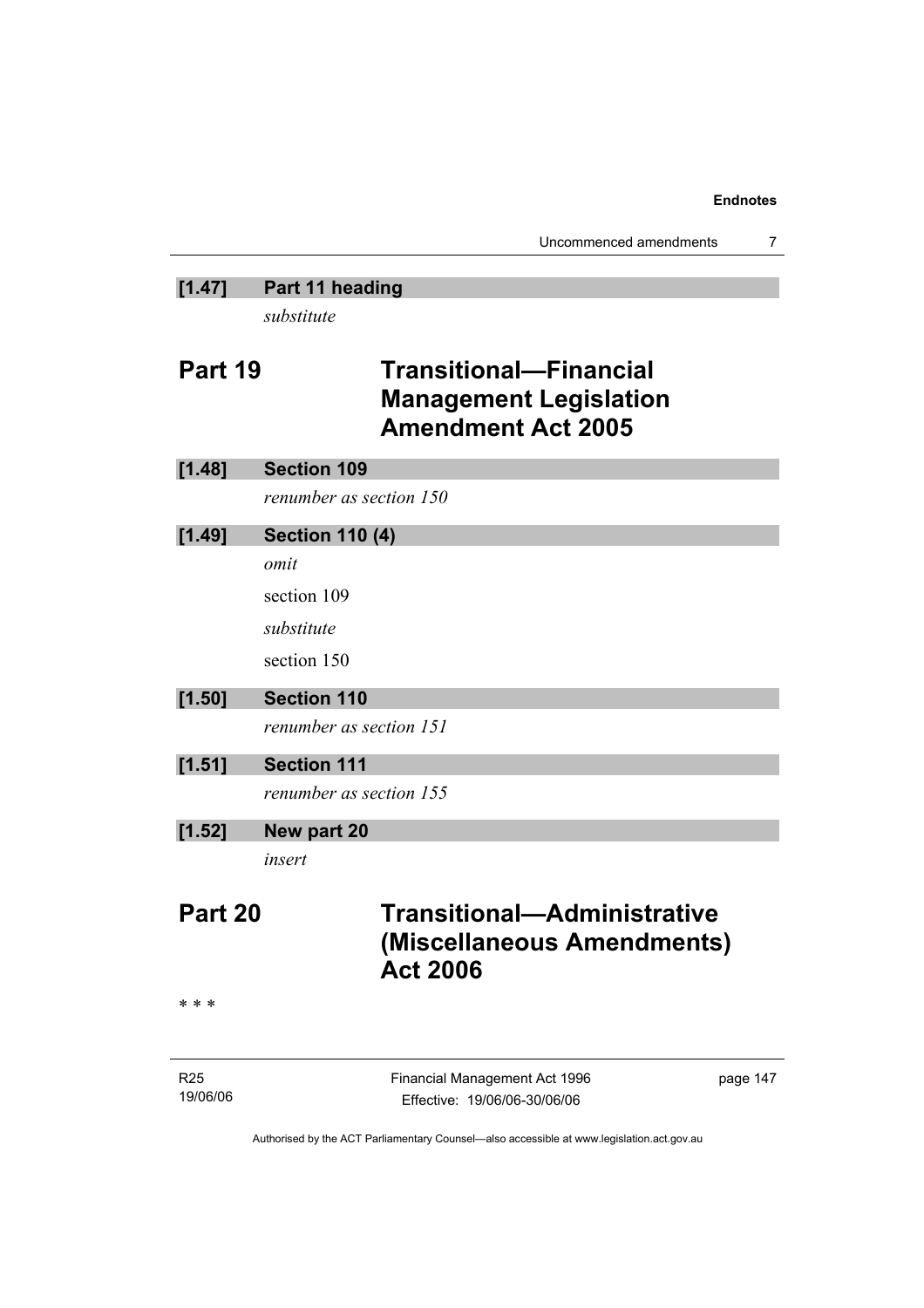7 Uncommenced amendments

## **221 Transitional—Legislation Act, s 84 inapplicable**

- (1) To remove any doubt, the Legislation Act, section 84 (Saving of operation of repealed and amended laws) does not apply in relation to an appointment made under—
	- (a) an Act repealed by the *Administrative (Miscellaneous Amendments) Act 2006*; or
	- (b) a provision of an Act omitted by the *Administrative (Miscellaneous Amendments) Act 2006*.
- (2) This section expires 1 month after the day it commences.
- (3) This section is a law to which the Legislation Act, section 88 (Repeal does not end effect of transitional laws etc) applies.

# **222 Transitional regulations—Administrative (Miscellaneous Amendments) Act 2006**

- (1) A regulation may prescribe transitional matters necessary or convenient to be prescribed because of the enactment of the *Administrative (Miscellaneous Amendments) Act 2006*.
- (2) A regulation may modify this part (including its operation in relation to another territory law) to make provision in relation to anything that, in the Executive's opinion, is not, or not adequately or appropriately, dealt with in this part.
- (3) A regulation under subsection (2) has effect despite anything elsewhere in this Act or another territory law.

# **223 Expiry—pt 20**

This part expires 2 years after the day this section commences.

#### **[1.53] Dictionary, new definition of** *contract*

*insert* 

*contract* includes an agreement or arrangement.

page 148 Financial Management Act 1996 Effective: 19/06/06-30/06/06

R25 19/06/06